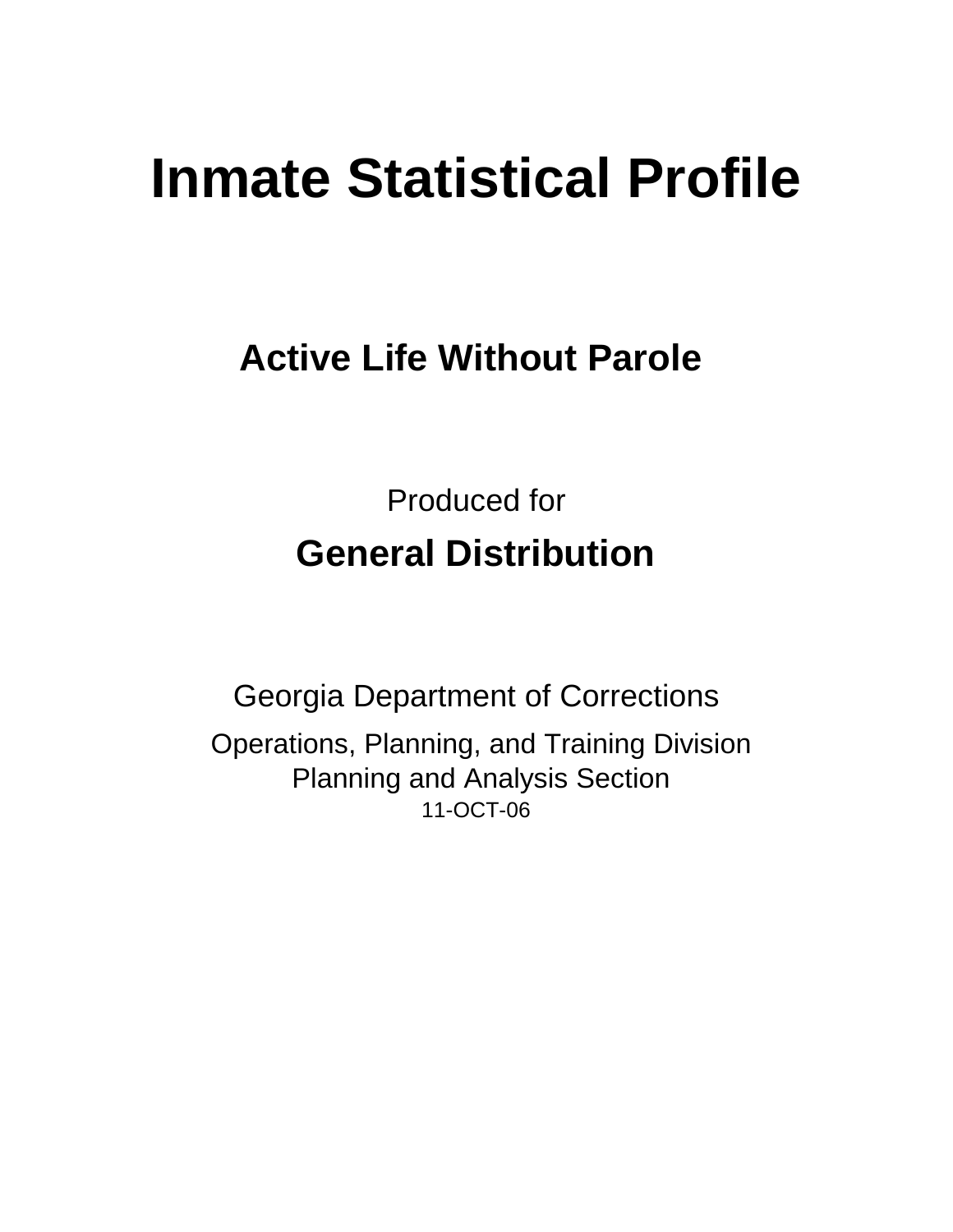**Contents** 

**Active Life Without Parole** 

Produced for **General Distribution**

# Table of Contents

| <b>Demographic information</b>                                       |
|----------------------------------------------------------------------|
| 5 Current age, broken out in ten year age groups                     |
| 6 Race group                                                         |
| 7 Hispanic Origin                                                    |
| 8 Marital status, self-reported at entry to prison                   |
| 9 Number of children, self-reported at entry to prison               |
| 10 Religious affiliation, self-reported at entry to prison           |
| 11 Home county - self-reported at entry to prison                    |
| 14 Socioeconomic class, self-reported at entry to prison             |
| 15 Environment to age 16, self-reported at entry to prison           |
| 16 Guardian status to age 16, self-reported at entry to prison       |
| 17 Employment status before prison, self-reported at entry to prison |
| 18 Age at admission                                                  |
| 20 Age at release                                                    |
| 21 Height, measured at entry to prison                               |
| 22 Weight, measured at entry to prison                               |
| <b>Correctional information</b>                                      |
| 23 Type of admission to prison                                       |
| 24 Current / last security status                                    |
| 25 Current / last institution type                                   |
| 26 Institution type - transitional centers                           |
| 27 Institution type - mental hospitals                               |
| 28 Institution type - county prisons                                 |
| 29 Institution type - state prisons                                  |
| 30 Institution type - private prisons                                |
| 31 Institution type - prison annexes                                 |
| 32 Institution type - inmate boot camp                               |
| 33 Number of disciplinary reports                                    |
| 34 Number of transfers                                               |
| 35 Number of escapes                                                 |
| 36 Probable future release type                                      |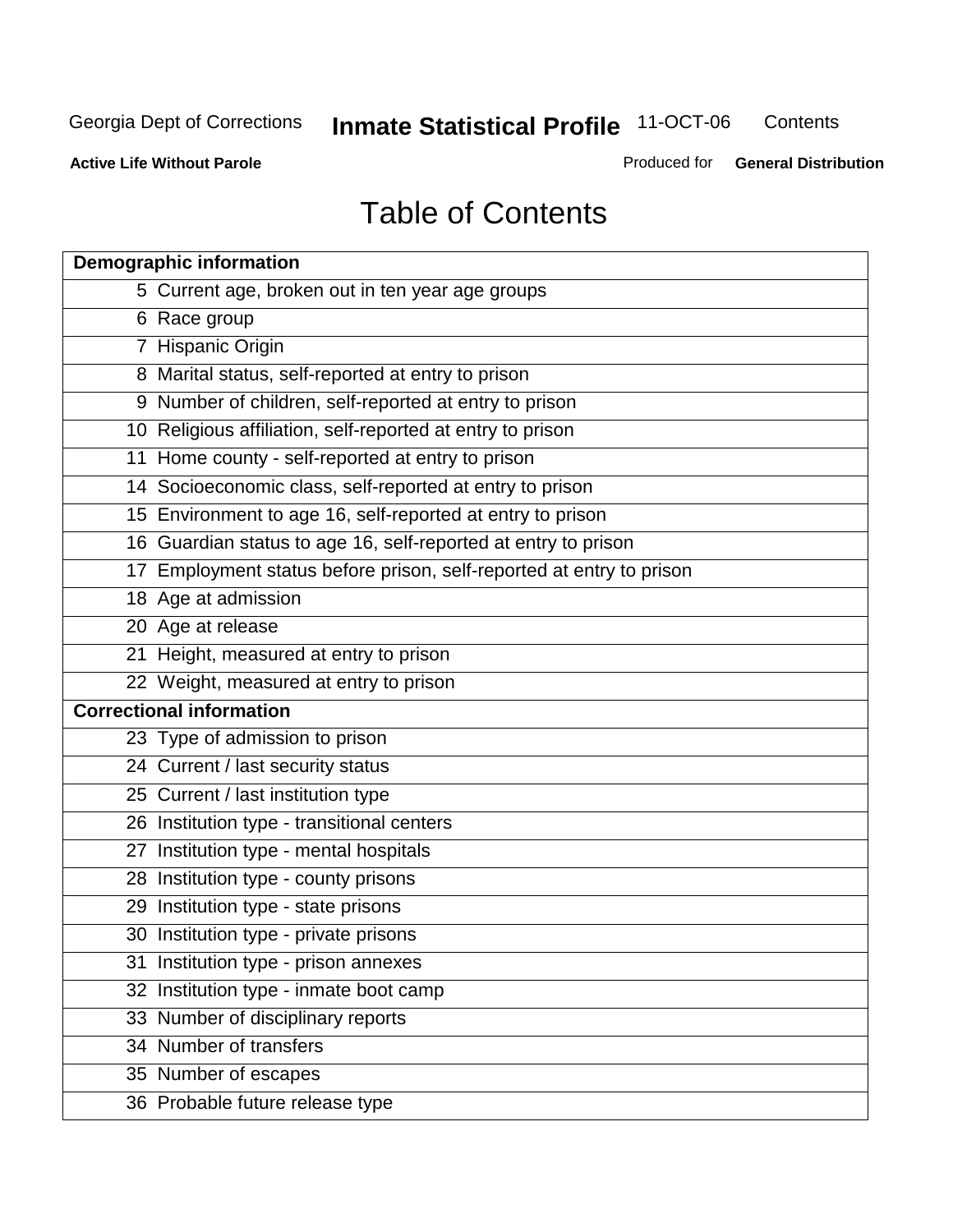**Contents** 

**Active Life Without Parole** 

Produced for **General Distribution**

# Table of Contents

| <b>Correctional information</b>                                  |
|------------------------------------------------------------------|
| 37 Actual release type                                           |
| 38 Time served in current (or last) institution                  |
| <b>Educational, psychological and physical information</b>       |
| 39 Highest grade level attained                                  |
| 40 Culture fair IQ scores                                        |
| 41 Wide Range Achievement Test (WRAT) reading score              |
| 42 Wide Range Achievement Test (WRAT) math score                 |
| 43 Wide Range Achievement Test (WRAT) spelling score             |
| 44 Scope of substance abuse - summary                            |
| 45 Scope of substance abuse - detail                             |
| 46 Current / last mental health treatment level                  |
| 47 PULHESDWIT medical scale - 'P' overall condition ('P'hysical) |
| 48 PULHESDWIT medical scale - 'U' upper body                     |
| 49 PULHESDWIT medical scale - 'L' lower body                     |
| 50 PULHESDWIT medical scale - 'H' hearing                        |
| 51 PULHESDWIT medical scale - 'E' vision                         |
| 52 PULHESDWIT medical scale -'S' psychiatric                     |
| 53 PULHESDWIT medical scale - 'D' dental                         |
| 54 PULHESDWIT medical scale - 'W' work ability                   |
| 55 PULHESDWIT medical scale - 'I' impairment                     |
| 56 PULHESDWIT medical scale - 'T' transportability               |
| 57 Criminality in family, self-reported                          |
| 58 Alcoholism in family, self-reported                           |
| 59 Drug abuse in family, self-reported                           |
| 60 Subjected to frequent beatings, self-reported                 |
| Father absent during inmate's childhood<br>61                    |
| 62 Mother absent during inmate's childhood                       |
| 63 Inmate diagnosed as manipulative                              |
| 64 Inmate diagnosed as assaultive                                |
| <b>Crimes and criminal history information</b>                   |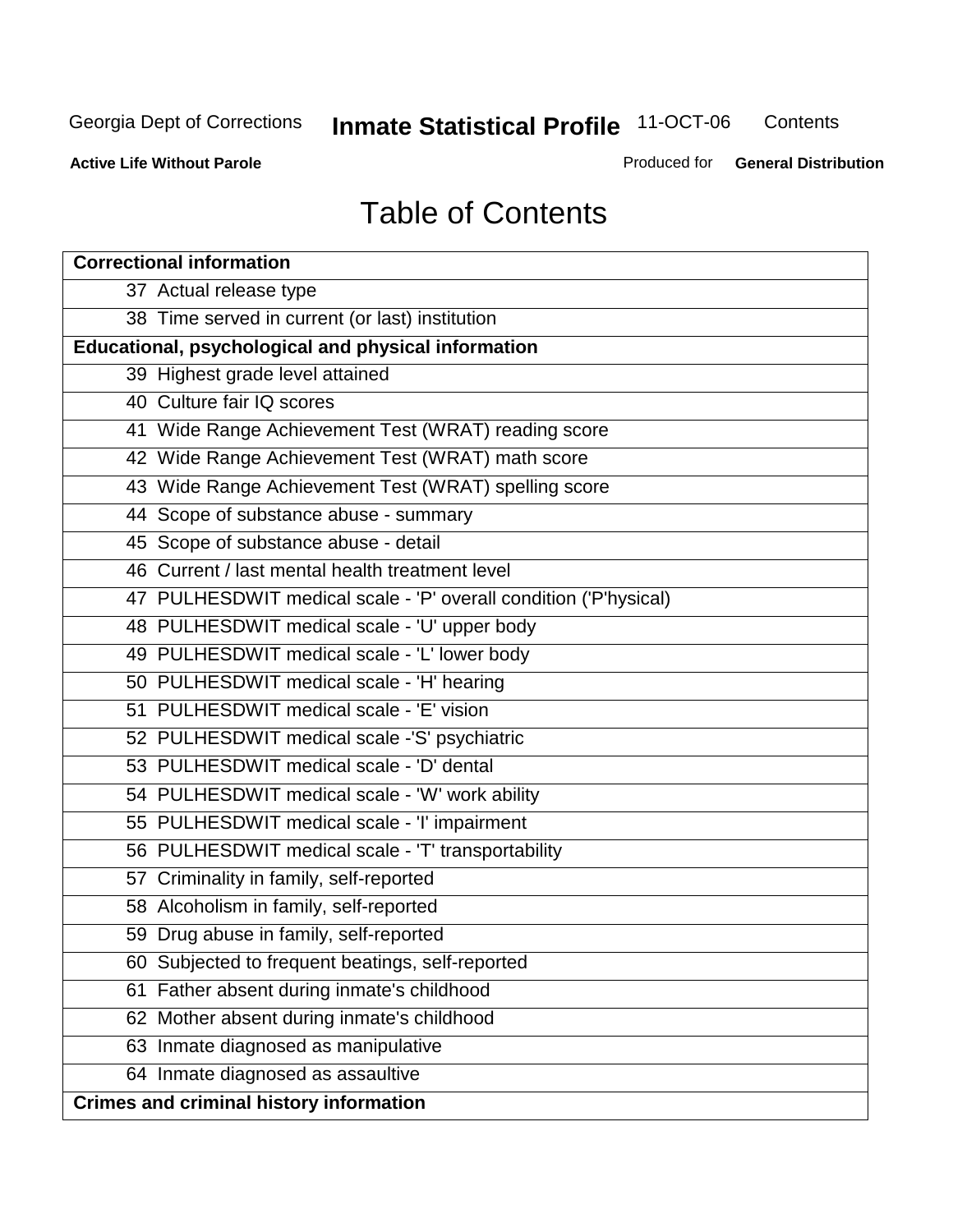**Contents** 

**Active Life Without Parole** 

Produced for **General Distribution**

# Table of Contents

| <b>Crimes and criminal history information</b>                 |
|----------------------------------------------------------------|
| 65 Number of prior Georgia incarcerations                      |
| 66 Prison sentence in years                                    |
| 67 Primary offense, broken out into felonies vs misdemeanors   |
| 68 Primary offense, broken out into six broad crime categories |
| 69 Primary offense, detailed offense code                      |
| 70 County of conviction of primary offense                     |
| 73 Circuit of conviction of primary offense                    |
| 75 Years served (jail + prison) in this incarceration          |
| <b>Medical information</b>                                     |
|                                                                |
| 76 Results of most recent HIV test                             |
| 77 Results of most recent tuberculosis test                    |
| 78 Results of most recent syphilis test                        |
| 79 Results of most recent Hepatitis-C test                     |
| 80 Results of most recent pregnancy test                       |
| 81 Results of most recent diabetes test                        |
| 82 Results of most recent hypertension test                    |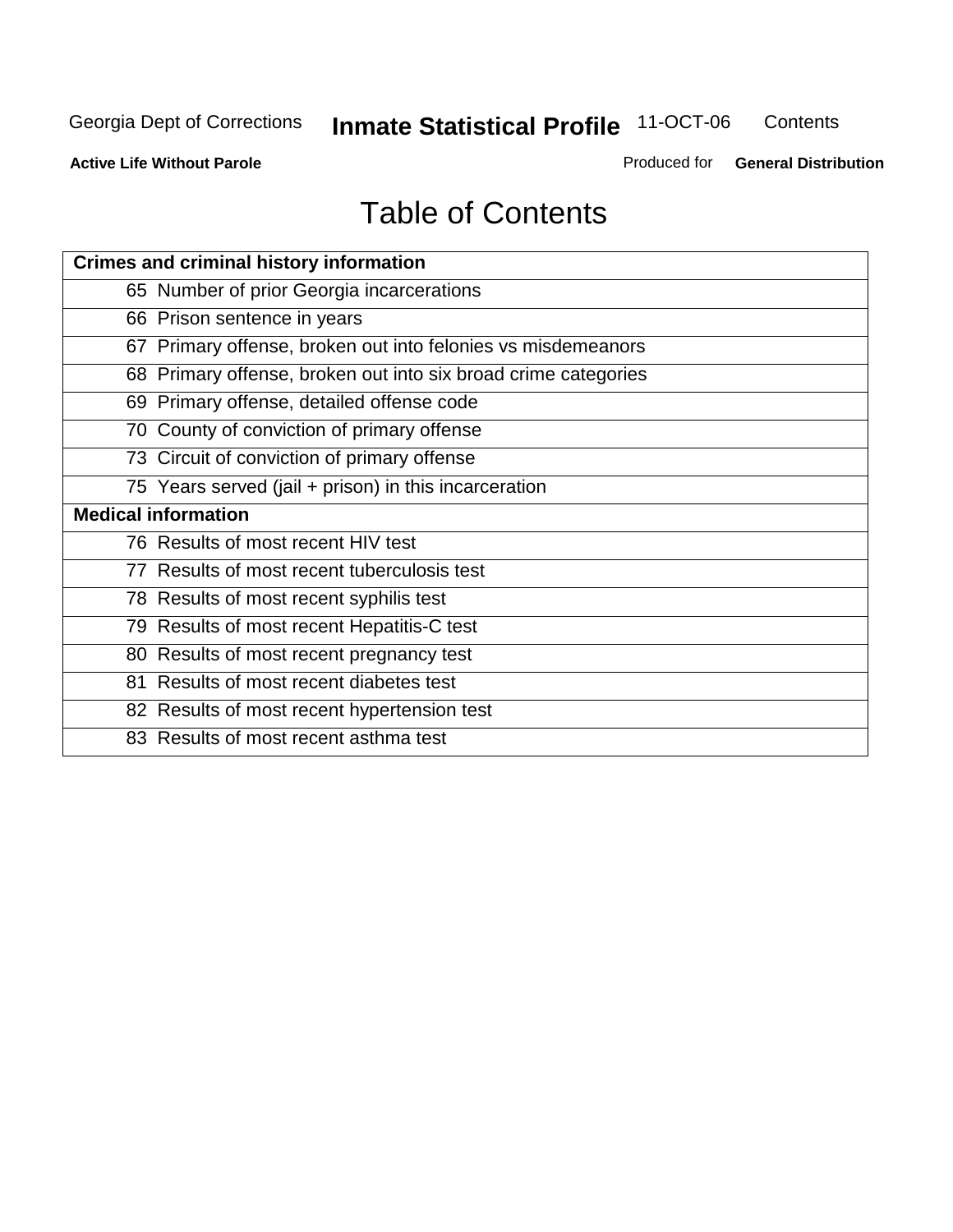#### **Active Life Without Parole**

#### Produced for **General Distribution**

#### Current age, broken out in ten-year age groups

|                       |              | <b>Male</b> |         |              | <b>Female</b> |       | <b>Total</b>          |            |
|-----------------------|--------------|-------------|---------|--------------|---------------|-------|-----------------------|------------|
| <b>Current Age</b>    | <b>Count</b> | Col %       | Row %   | <b>Count</b> | Col %         | Row % | <b>Total</b>          | Col %      |
| <b>Teens</b>          |              | 0.23%       | 100.00% |              |               |       |                       | 0.23%      |
| <b>Twenties</b>       | 71           | 16.67%      | 98.61%  |              | 16.67%        | 1.39% | 72 l                  | 16.67%     |
| <b>Thirties</b>       | 156          | 36.62%      | 98.73%  | 2            | 33.33%        | 1.27% |                       | 158 36.57% |
| <b>Forties</b>        | 132          | 30.99%      | 98.51%  | 2            | 33.33%        | 1.49% |                       | 134 31.02% |
| <b>Fifties</b>        | 51           | 11.97%      | 98.08%  |              | 16.67%        | 1.92% | 52 <sub>1</sub>       | 12.04%     |
| <b>Sixties</b>        | 11           | 2.58%       | 100.00% |              |               |       | 11 <sup>1</sup>       | 2.55%      |
| Seventy +             | 4            | 0.94%       | 100.00% |              |               |       | $\mathbf{4}^{\prime}$ | 0.93%      |
| <b>Total Reported</b> | 426          | 100%        | 98.61%  | 6            | 100%          | 1.39% | 432                   | 100.0%     |

| المستحدث والمتعاد<br>rtea<br>. <b>.</b> |        |     |
|-----------------------------------------|--------|-----|
| $f \wedge f \wedge f$<br>υιαι           | <br>-- | 7JZ |

| Mean<br>(average)       | 40.61    | 40.17    | 40.60   |
|-------------------------|----------|----------|---------|
| Median (middle)         | 39       |          | 39.5    |
| Mode<br>(most frequent) | ^-<br>v, | ~~<br>2. | ົ<br>J. |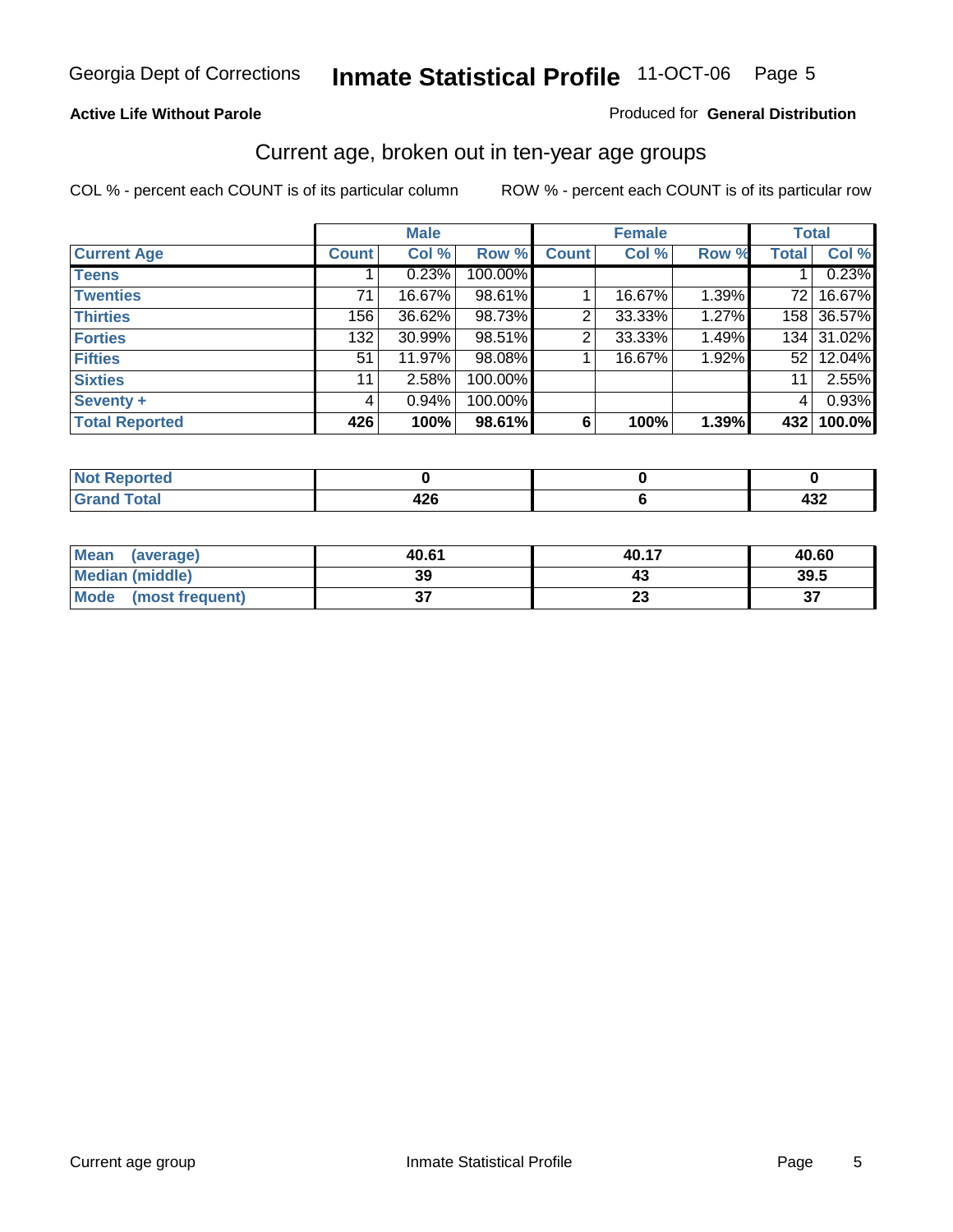**Active Life Without Parole** 

Produced for **General Distribution**

#### Race group

|                       |              | <b>Male</b> |             |   | <b>Female</b> |          |       | <b>Total</b> |
|-----------------------|--------------|-------------|-------------|---|---------------|----------|-------|--------------|
| <b>Race Group</b>     | <b>Count</b> | Col %       | Row % Count |   | Col %         | Row %    | Total | Col %        |
| <b>White</b>          | 110          | 25.82%      | 96.49%      | 4 | 66.67%        | $3.51\%$ | 114   | 26.39%       |
| <b>Black</b>          | 316          | 74.18%      | 99.37%      |   | $33.33\%$     | .63%     | 318   | 73.61%       |
| <b>Total Reported</b> | 426          | 100%        | 98.61%      |   | 100%          | 1.39%    | 432   | 100%         |

| eported<br>$\cdots$ |      |     |
|---------------------|------|-----|
| Code <sup>r</sup>   | 10C  | .   |
| $  -$               | 44 U | −∪∠ |

| $^1$ Mo. | Rlack | White | 3lack |
|----------|-------|-------|-------|
| .        |       |       |       |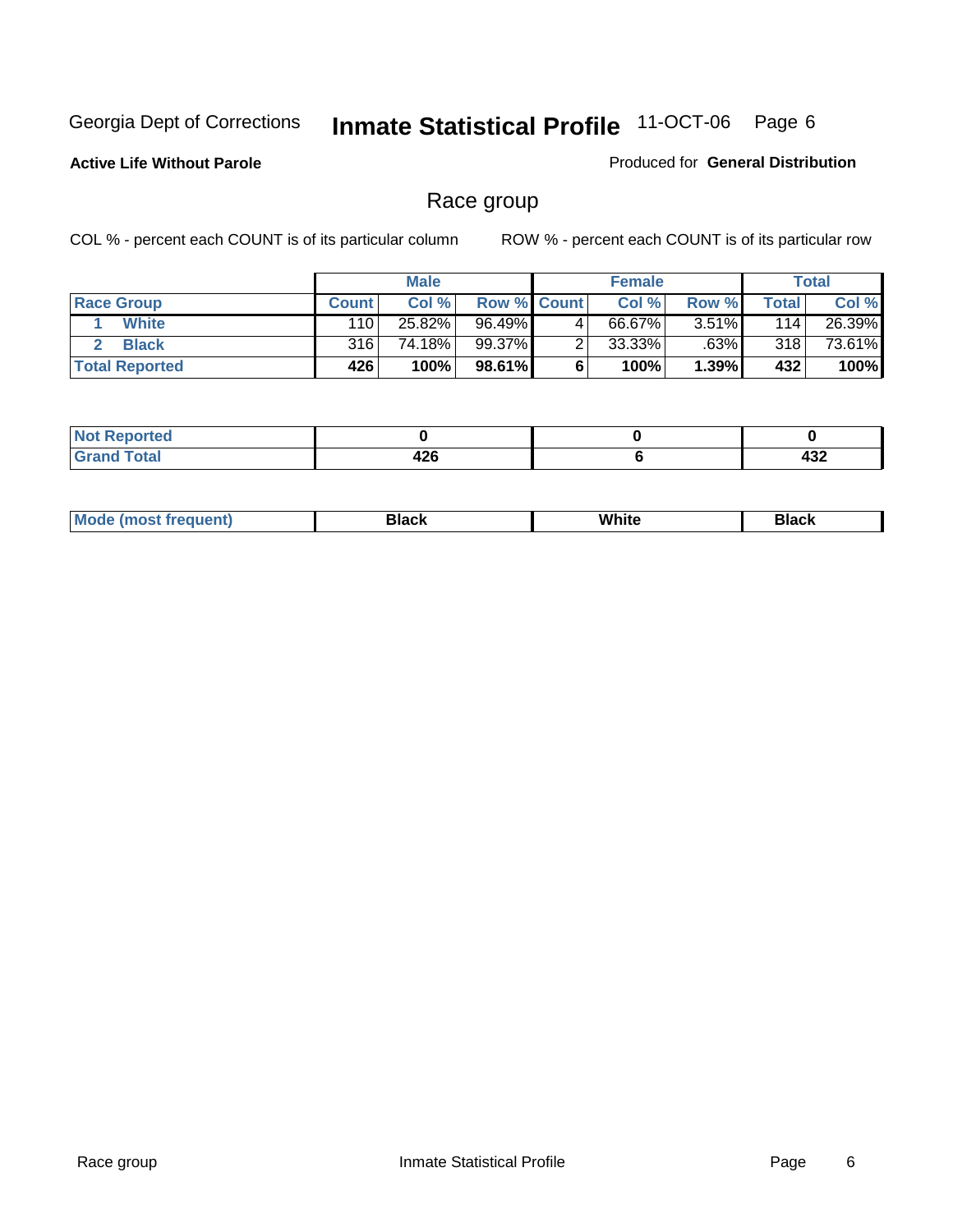**Active Life Without Parole** 

Produced for **General Distribution**

#### Hispanic Origin

COL % - percent each COUNT is of its particular column ROW % - percent each COUNT is of its particular row

|                        |              | <b>Male</b> |                    |   | <b>Female</b> |       |       | <b>Total</b> |
|------------------------|--------------|-------------|--------------------|---|---------------|-------|-------|--------------|
| <b>Hispanic Origin</b> | <b>Count</b> | Col%        | <b>Row % Count</b> |   | Col %         | Row % | Total | Col %        |
| <b>Hispanic</b>        |              | $1.88\%$    | 100.00%            |   |               |       |       | .85%         |
| <b>Non Hispanic</b>    | 418'         | 98.12%      | 98.58%             | 6 | 100.00%       | 1.42% | 424   | 98.15%       |
| <b>Total Reported</b>  | 426          | 100%        | 98.61%             |   | 100%          | 1.39% | 432   | 100%         |

**An inmate is counted as Hispanic if** 

**(a) he self-reported as Hispanic during the diagnostic process, or** 

**(b) his primary language is Spanish, or** 

**(c) he claimed birth or citizenship in Spain or a Latin American country, or** 

**(d) he had a common Spanish surname such as Lopez or Garcia**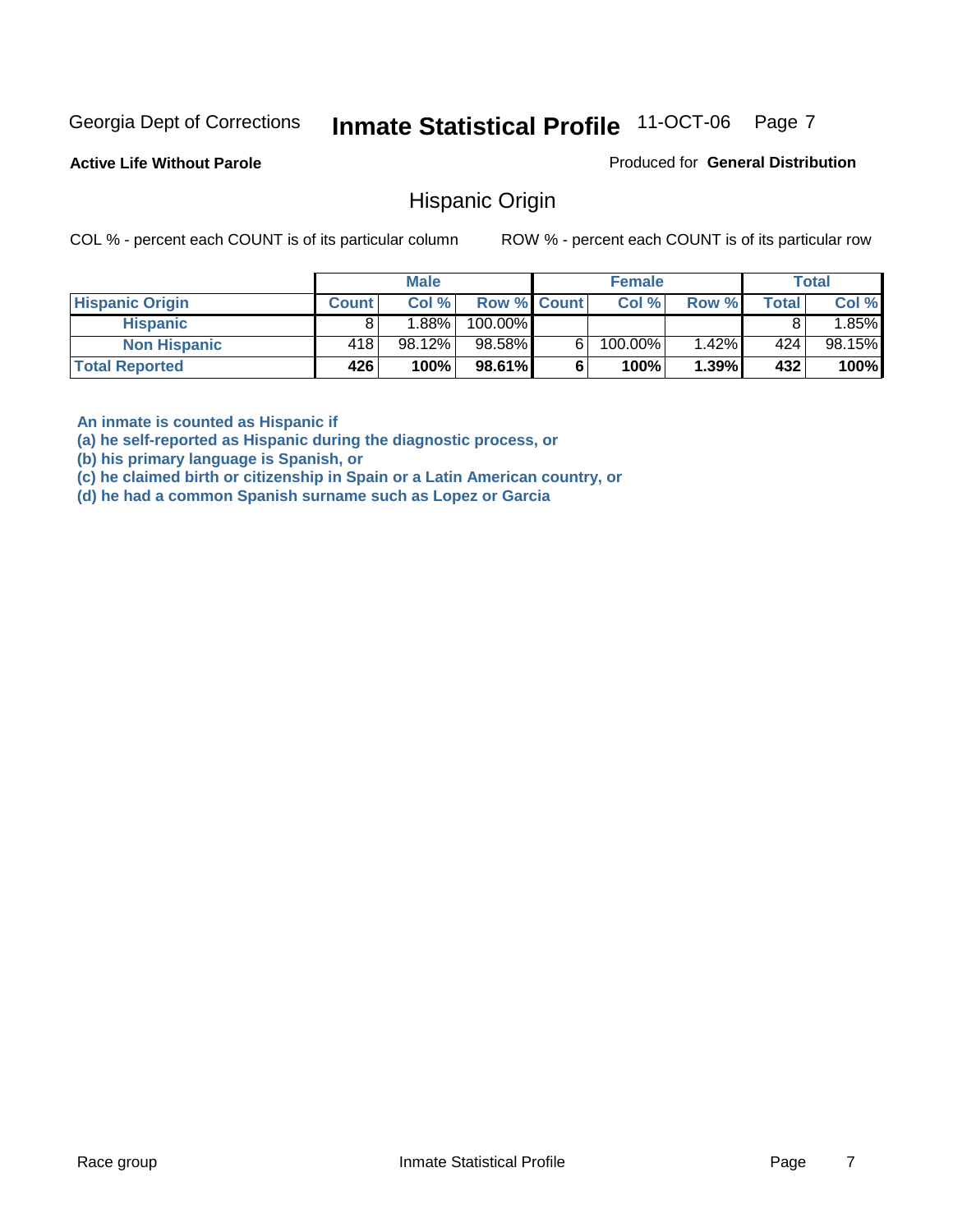#### **Active Life Without Parole**

#### Produced for **General Distribution**

#### Marital status, self-reported at entry to prison

|                        | <b>Male</b>  |        |         | <b>Female</b> |        |       | <b>Total</b> |        |
|------------------------|--------------|--------|---------|---------------|--------|-------|--------------|--------|
| <b>Marital Status</b>  | <b>Count</b> | Col %  | Row %   | <b>Count</b>  | Col %  | Row % | <b>Total</b> | Col %  |
| <b>Single</b>          | 239          | 57.18% | 98.35%  | 4             | 66.67% | 1.65% | 243          | 57.31% |
| <b>Married</b><br>2    | 53           | 12.68% | 100.00% |               |        |       | 53           | 12.50% |
| <b>Separated</b><br>3  | 18           | 4.31%  | 100.00% |               |        |       | 18           | 4.25%  |
| <b>Divorced</b><br>4   | 54           | 12.92% | 98.18%  |               | 16.67% | 1.82% | 55           | 12.97% |
| <b>Widowed</b><br>5    | 15           | 3.59%  | 93.75%  |               | 16.67% | 6.25% | 16           | 3.77%  |
| <b>Common Law</b><br>6 | 39           | 9.33%  | 100.00% |               |        |       | 39           | 9.20%  |
| <b>Total Reported</b>  | 418          | 100%   | 98.58%  | 6             | 100%   | 1.42% | 424          | 100%   |

| _____ | - -<br>$\sim$ | .<br>−∪∸ |
|-------|---------------|----------|

| <b>Mode (most frequent)</b><br>Sinale<br>≒ınale |
|-------------------------------------------------|
|-------------------------------------------------|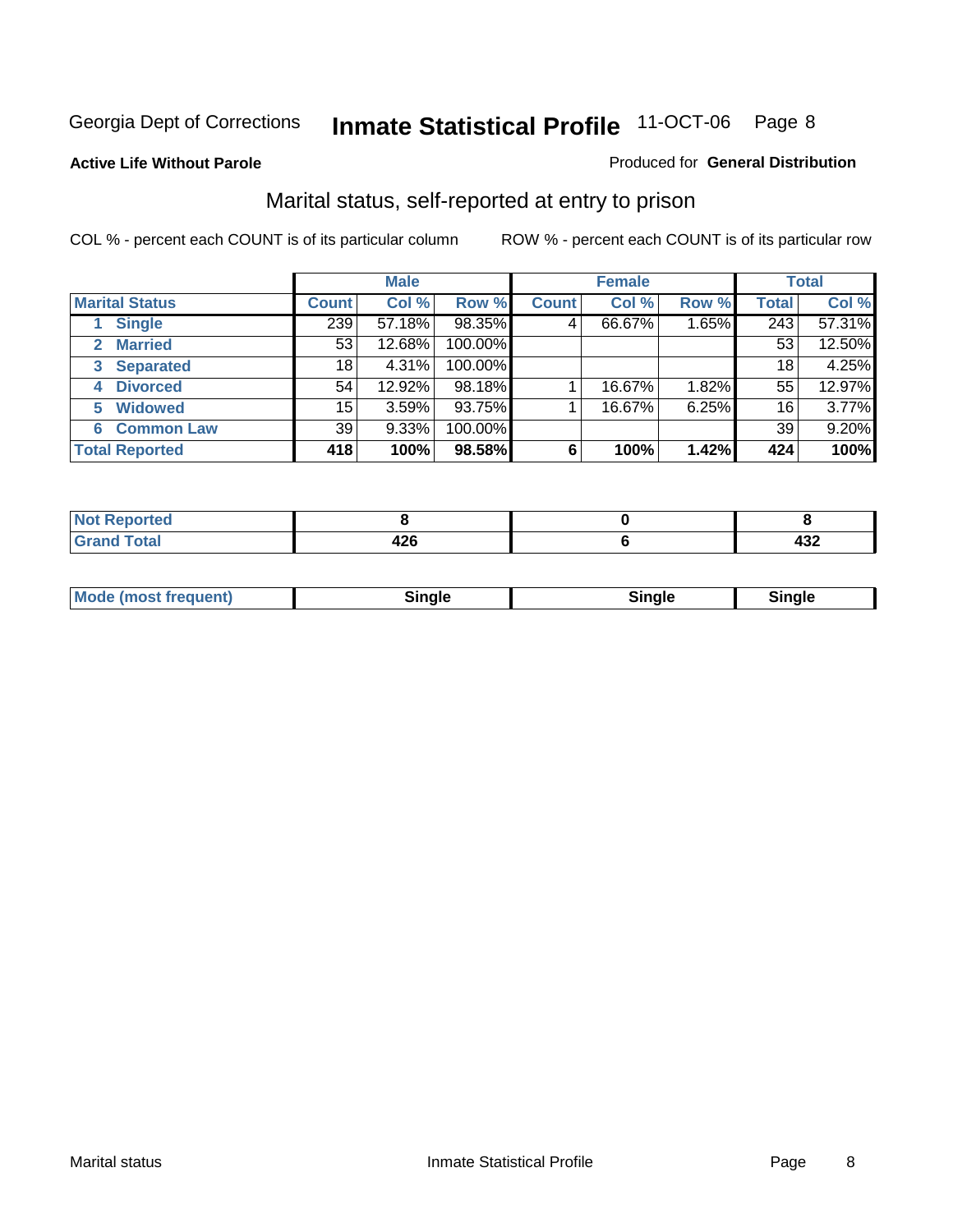#### **Active Life Without Parole**

#### Produced for **General Distribution**

### Number of children, self reported at entry to prison

|                           |              | <b>Male</b> |         |              | <b>Female</b> |       | <b>Total</b> |        |
|---------------------------|--------------|-------------|---------|--------------|---------------|-------|--------------|--------|
| <b>Number of Children</b> | <b>Count</b> | Col %       | Row %   | <b>Count</b> | Col %         | Row % | <b>Total</b> | Col %  |
| $\bf{0}$                  | 156          | 36.79%      | 99.36%  |              | 16.67%        | 0.64% | 157          | 36.51% |
|                           | 105          | 24.76%      | 96.33%  | 4            | 66.67%        | 3.67% | 109          | 25.35% |
| $\overline{2}$            | 74           | 17.45%      | 98.67%  |              | 16.67%        | 1.33% | 75           | 17.44% |
| 3                         | 48           | 11.32%      | 100.00% |              |               |       | 48           | 11.16% |
| 4                         | 20           | 4.72%       | 100.00% |              |               |       | 20           | 4.65%  |
| 5                         | 12.          | 2.83%       | 100.00% |              |               |       | 12           | 2.79%  |
| 6                         | 2            | 0.47%       | 100.00% |              |               |       | 2            | 0.47%  |
|                           |              | 0.24%       | 100.00% |              |               |       |              | 0.23%  |
| 8                         |              | 0.24%       | 100.00% |              |               |       |              | 0.23%  |
| 9                         | 2            | 0.47%       | 100.00% |              |               |       | 2            | 0.47%  |
| Over 10                   | 3            | 0.71%       | 100.00% |              |               |       | 3            | 0.70%  |
| <b>Total Reported</b>     | 424          | 100%        | 98.60%  | 6            | 100%          | 1.40% | 430          | 100%   |

| للمستقصاء<br>теа<br>N<br>. |            |            |
|----------------------------|------------|------------|
| $T = 4$<br>---<br>-        | ,,,<br>−∠∪ | ,,,<br>4JZ |

| <b>Mean</b><br>(average) | ،46. | 1.45 |
|--------------------------|------|------|
| <b>Median (middle)</b>   |      |      |
| Mode (most frequent)     |      |      |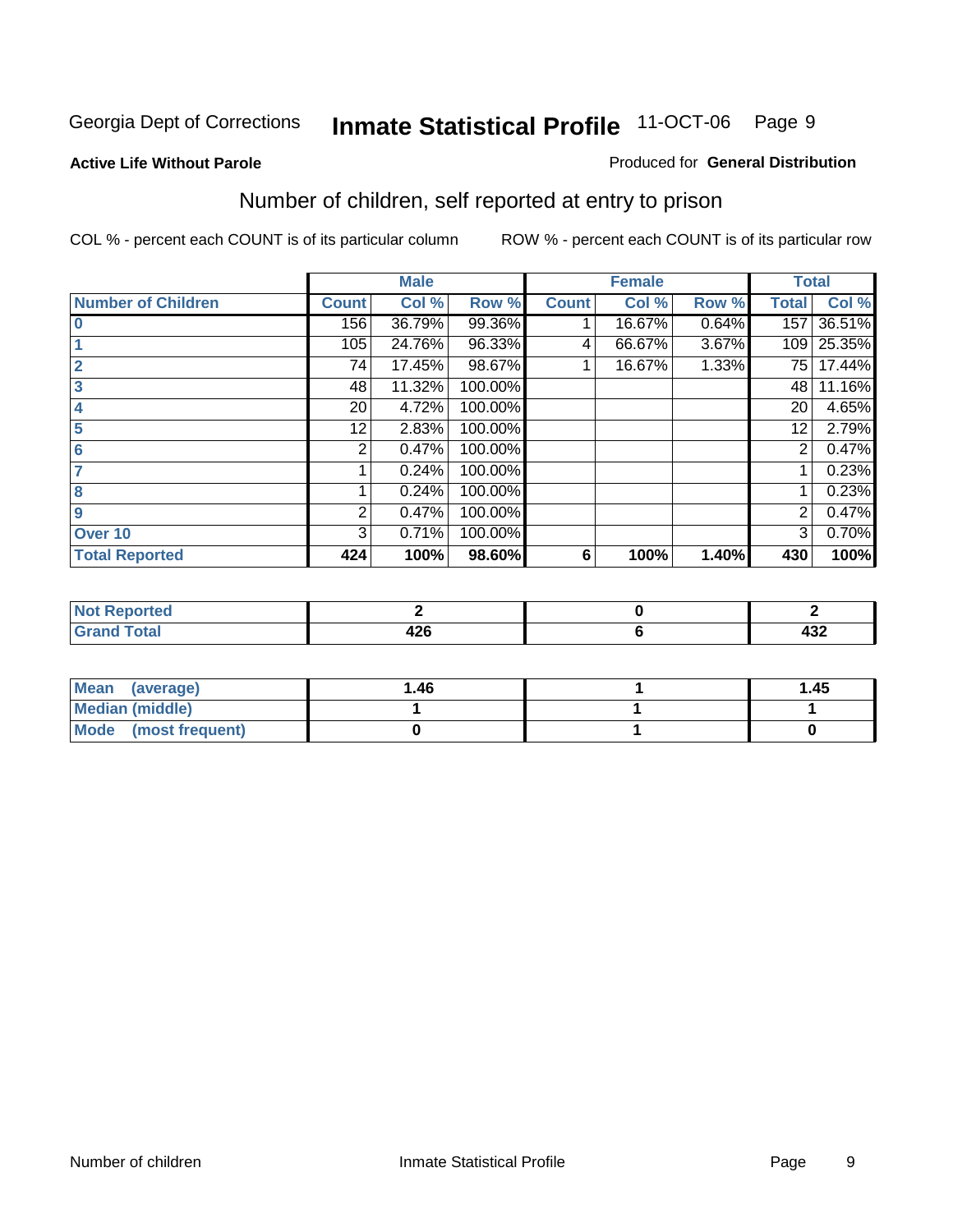#### **Active Life Without Parole**

#### Produced for **General Distribution**

### Religious affiliation, self-reported at entry to prison

|              |                              |              | <b>Male</b> |         |              | <b>Female</b> |        |              | <b>Total</b> |
|--------------|------------------------------|--------------|-------------|---------|--------------|---------------|--------|--------------|--------------|
|              | <b>Religious Affiliation</b> | <b>Count</b> | Col %       | Row %   | <b>Count</b> | Col %         | Row %  | <b>Total</b> | Col %        |
| 1            | <b>Islam</b>                 | 30           | 8.13%       | 100.00% |              |               |        | 30           | $8.00\%$     |
| $\mathbf{2}$ | <b>Catholic</b>              | 11           | 2.98%       | 100.00% |              |               |        | 11           | 2.93%        |
| 3            | <b>Baptist</b>               | 166          | 44.99%      | 98.22%  | 3            | 50.00%        | 1.78%  | 169          | 45.07%       |
| 4            | <b>Methodist</b>             | 5            | 1.36%       | 100.00% |              |               |        | 5            | 1.33%        |
| 7            | <b>Chc Of God</b>            |              | .27%        | 100.00% |              |               |        |              | .27%         |
| 8            | <b>Holiness</b>              | 9            | 2.44%       | 90.00%  |              | 16.67%        | 10.00% | 10           | 2.67%        |
| 9            | <b>Jewish</b>                |              | .27%        | 100.00% |              |               |        |              | .27%         |
| 16           | <b>Seven D Ad</b>            | 4            | 1.08%       | 100.00% |              |               |        | 4            | 1.07%        |
| 17           | <b>Jehovah Wt</b>            | 6            | 1.63%       | 100.00% |              |               |        | 6            | 1.60%        |
| 18           | <b>Latr Day S</b>            |              | .27%        | 100.00% |              |               |        |              | .27%         |
| 20           | <b>Other Prot</b>            | 51           | 13.82%      | 96.23%  | 2            | 33.33%        | 3.77%  | 53           | 14.13%       |
| 96           | <b>None</b>                  | 84           | 22.76%      | 100.00% |              |               |        | 84           | 22.40%       |
|              | <b>Total Reported</b>        | 369          | 100%        | 98.4%   | 6            | 100%          | 1.6%   | 375          | 100%         |

| <b>rted</b> | --         | --<br>            |
|-------------|------------|-------------------|
| <b>otal</b> | 190<br>−∠∪ | $\sqrt{2}$<br>−∪∠ |

| ' Mo<br>went | <b>}aptist</b> | Baptist<br>$ -$ | <b>Baptist</b> |
|--------------|----------------|-----------------|----------------|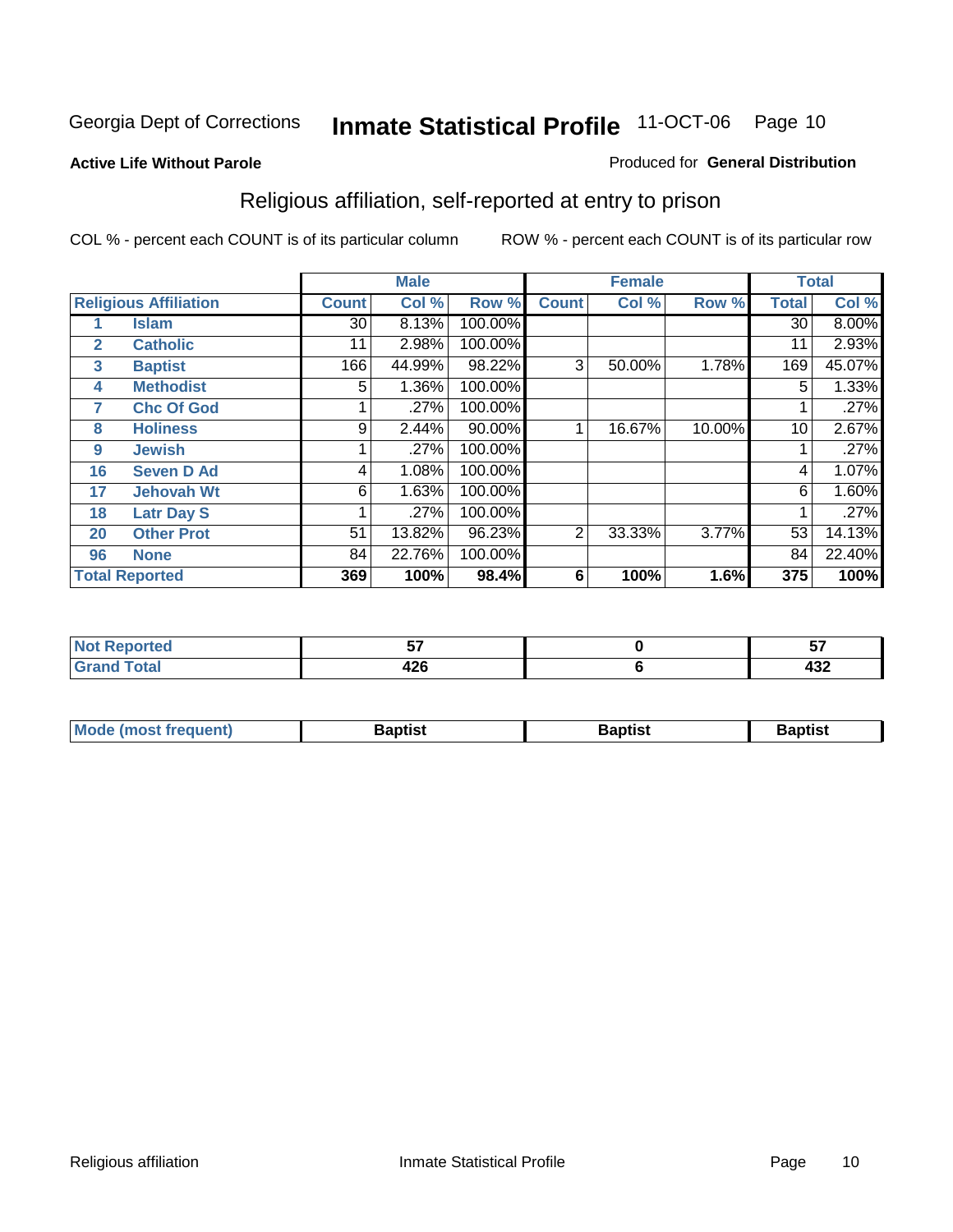#### **Active Life Without Parole**

#### Produced for **General Distribution**

#### Home county, self-reported at entry to prison

|                 |                    |                 | <b>Male</b> |         |              | <b>Female</b> |        | <b>Total</b>    |        |
|-----------------|--------------------|-----------------|-------------|---------|--------------|---------------|--------|-----------------|--------|
|                 | <b>Home County</b> | <b>Count</b>    | Col %       | Row %   | <b>Count</b> | Col %         | Row %  | <b>Total</b>    | Col %  |
| $\overline{1}$  | <b>Appling</b>     | $\overline{2}$  | .50%        | 100.00% |              |               |        | $\overline{2}$  | .49%   |
| $\overline{2}$  | <b>Atkinson</b>    | 1               | .25%        | 100.00% |              |               |        | 1               | .25%   |
| 5               | <b>Baldwin</b>     | 4               | 1.00%       | 100.00% |              |               |        | 4               | .98%   |
| 7               | <b>Barrow</b>      | 3               | .75%        | 100.00% |              |               |        | $\overline{3}$  | .74%   |
| 8               | <b>Bartow</b>      | $\overline{3}$  | .75%        | 100.00% |              |               |        | $\overline{3}$  | .74%   |
| 9               | <b>Ben Hill</b>    | 3               | .75%        | 100.00% |              |               |        | $\overline{3}$  | .74%   |
| 11              | <b>Bibb</b>        | $\overline{9}$  | 2.24%       | 100.00% |              |               |        | $\overline{9}$  | 2.21%  |
| 12              | <b>Bleckley</b>    | $\overline{3}$  | .75%        | 100.00% |              |               |        | $\overline{3}$  | .74%   |
| 14              | <b>Brooks</b>      | 1               | .25%        | 100.00% |              |               |        | 1               | .25%   |
| 16              | <b>Bulloch</b>     | 1               | .25%        | 100.00% |              |               |        | 1               | .25%   |
| 17              | <b>Burke</b>       | $\overline{3}$  | .75%        | 100.00% |              |               |        | $\overline{3}$  | .74%   |
| 20              | <b>Camden</b>      | 4               | 1.00%       | 100.00% |              |               |        | 4               | .98%   |
| 22              | <b>Carroll</b>     | 2               | .50%        | 100.00% |              |               |        | $\overline{2}$  | .49%   |
| 25              | <b>Chatham</b>     | $\overline{18}$ | 4.49%       | 100.00% |              |               |        | $\overline{18}$ | 4.42%  |
| 28              | <b>Cherokee</b>    | $\overline{2}$  | .50%        | 100.00% |              |               |        | $\overline{2}$  | .49%   |
| 29              | <b>Clarke</b>      | 10              | 2.49%       | 100.00% |              |               |        | 10              | 2.46%  |
| 31              | <b>Clayton</b>     | $\overline{11}$ | 2.74%       | 91.67%  | 1            | 16.67%        | 8.33%  | $\overline{12}$ | 2.95%  |
| 33              | <b>Cobb</b>        | 15              | 3.74%       | 100.00% |              |               |        | $\overline{15}$ | 3.69%  |
| 34              | <b>Coffee</b>      | $\overline{2}$  | .50%        | 100.00% |              |               |        | $\overline{2}$  | .49%   |
| 35              | <b>Colquitt</b>    | 2               | .50%        | 100.00% |              |               |        | $\overline{2}$  | .49%   |
| 36              | <b>Columbia</b>    | $\overline{2}$  | .50%        | 100.00% |              |               |        | $\overline{2}$  | .49%   |
| 37              | <b>Cook</b>        | 1               | .25%        | 100.00% |              |               |        | 1               | .25%   |
| 38              | <b>Coweta</b>      | 1               | .25%        | 100.00% |              |               |        | 1               | .25%   |
| 40              | <b>Crisp</b>       | 1               | .25%        | 100.00% |              |               |        | 1               | .25%   |
| 43              | <b>Decatur</b>     | 1               | .25%        | 100.00% |              |               |        | 1               | .25%   |
| 44              | <b>Dekalb</b>      | $\overline{28}$ | 6.98%       | 100.00% |              |               |        | $\overline{28}$ | 6.88%  |
| 46              | <b>Dooly</b>       | 1               | .25%        | 100.00% |              |               |        | 1               | .25%   |
| 47              | <b>Dougherty</b>   | 11              | 2.74%       | 100.00% |              |               |        | 11              | 2.70%  |
| 48              | <b>Douglas</b>     | 6               | 1.50%       | 85.71%  | 1            | 16.67%        | 14.29% | $\overline{7}$  | 1.72%  |
| 51              | <b>Effingham</b>   | 1               | .25%        | 100.00% |              |               |        | 1               | .25%   |
| $\overline{52}$ | <b>Elbert</b>      | $\overline{2}$  | .50%        | 100.00% |              |               |        | $\overline{2}$  | .49%   |
| 56              | <b>Fayette</b>     | 3               | .75%        | 100.00% |              |               |        | 3               | .74%   |
| 57              | <b>Floyd</b>       | 4               | 1.00%       | 100.00% |              |               |        | 4               | .98%   |
| 59              | <b>Franklin</b>    | $\overline{2}$  | .50%        | 100.00% |              |               |        | $\overline{2}$  | .49%   |
| 60              | <b>Fulton</b>      | $\overline{50}$ | 12.47%      | 100.00% |              |               |        | $\overline{50}$ | 12.29% |
| 61              | <b>Gilmer</b>      | 1               | .25%        | 100.00% |              |               |        | 1               | .25%   |
| 63              | <b>Glynn</b>       | 7               | 1.75%       | 100.00% |              |               |        | $\overline{7}$  | 1.72%  |
| 66              | <b>Greene</b>      | 1               | .25%        | 100.00% |              |               |        | 1               | .25%   |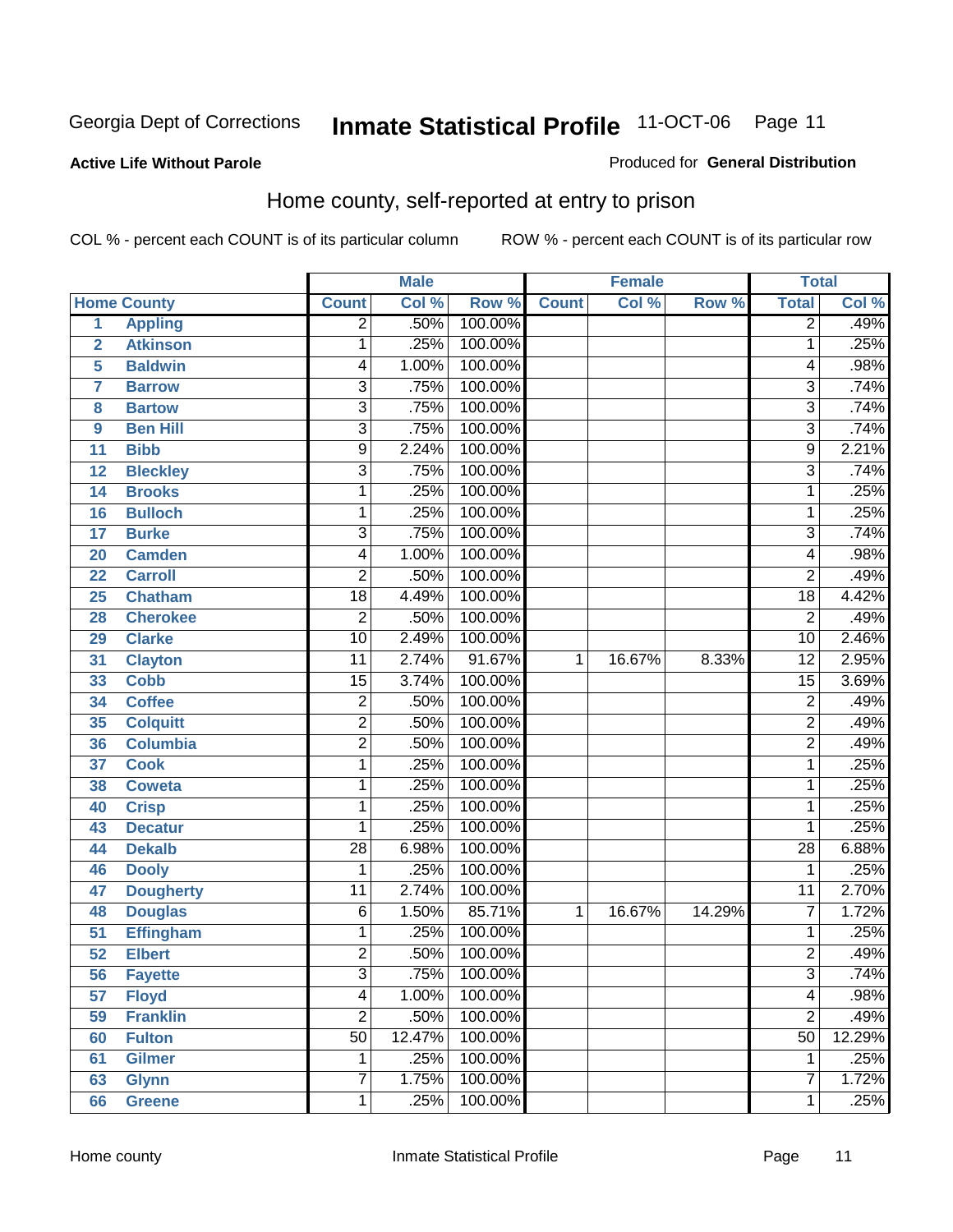#### **Active Life Without Parole**

#### Produced for **General Distribution**

#### Home county, self-reported at entry to prison

|                  |                    |                 | <b>Male</b> |         |              | <b>Female</b> |        | <b>Total</b>    |       |
|------------------|--------------------|-----------------|-------------|---------|--------------|---------------|--------|-----------------|-------|
|                  | <b>Home County</b> | <b>Count</b>    | Col %       | Row %   | <b>Count</b> | Col %         | Row %  | <b>Total</b>    | Col % |
| 67               | <b>Gwinnett</b>    | $\overline{8}$  | 2.00%       | 100.00% |              |               |        | $\overline{8}$  | 1.97% |
| 68               | <b>Habersham</b>   | 1               | .25%        | 100.00% |              |               |        | 1               | .25%  |
| 69               | <b>Hall</b>        | 7               | 1.75%       | 100.00% |              |               |        | 7               | 1.72% |
| 70               | <b>Hancock</b>     | $\overline{c}$  | .50%        | 100.00% |              |               |        | 2               | .49%  |
| 72               | <b>Harris</b>      | 1               | .25%        | 100.00% |              |               |        | 1               | .25%  |
| 73               | <b>Hart</b>        | $\overline{2}$  | .50%        | 100.00% |              |               |        | $\overline{2}$  | .49%  |
| 75               | <b>Henry</b>       | $\overline{3}$  | .75%        | 100.00% |              |               |        | 3               | .74%  |
| 76               | <b>Houston</b>     | 6               | 1.50%       | 100.00% |              |               |        | 6               | 1.47% |
| 78               | <b>Jackson</b>     | $\overline{3}$  | .75%        | 100.00% |              |               |        | 3               | .74%  |
| 82               | <b>Jenkins</b>     | $\overline{2}$  | .50%        | 100.00% |              |               |        | 2               | .49%  |
| 87               | <b>Laurens</b>     | $\overline{2}$  | .50%        | 100.00% |              |               |        | $\overline{2}$  | .49%  |
| 89               | <b>Liberty</b>     | 4               | 1.00%       | 100.00% |              |               |        | 4               | .98%  |
| 90               | <b>Lincoln</b>     | 1               | .25%        | 100.00% |              |               |        | 1               | .25%  |
| 91               | Long               | 1               | .25%        | 100.00% |              |               |        | 1               | .25%  |
| 92               | <b>Lowndes</b>     | 3               | .75%        | 100.00% |              |               |        | 3               | .74%  |
| 96               | <b>Marion</b>      | 1               | .25%        | 100.00% |              |               |        | 1               | .25%  |
| 97               | <b>Mcduffie</b>    | 1               | .25%        | 100.00% |              |               |        | 1               | .25%  |
| 98               | <b>Mcintosh</b>    | $\overline{c}$  | .50%        | 100.00% |              |               |        | $\overline{2}$  | .49%  |
| 100              | <b>Miller</b>      | $\mathbf 1$     | .25%        | 100.00% |              |               |        | 1               | .25%  |
| 101              | <b>Mitchell</b>    | $\mathbf 1$     | .25%        | 100.00% |              |               |        | 1               | .25%  |
| 102              | <b>Monroe</b>      | $\mathbf{1}$    | .25%        | 100.00% |              |               |        | 1               | .25%  |
| 104              | <b>Morgan</b>      | 1               | .25%        | 100.00% |              |               |        | 1               | .25%  |
| 106              | <b>Muscogee</b>    | $\overline{10}$ | 2.49%       | 100.00% |              |               |        | $\overline{10}$ | 2.46% |
| 107              | <b>Newton</b>      | 1               | .25%        | 50.00%  | 1            | 16.67%        | 50.00% | $\overline{c}$  | .49%  |
| 109              | <b>Oglethorpe</b>  | $\overline{2}$  | .50%        | 100.00% |              |               |        | $\overline{2}$  | .49%  |
| 110              | <b>Paulding</b>    | 1               | .25%        | 100.00% |              |               |        | 1               | .25%  |
| 113              | <b>Pierce</b>      | $\mathbf 1$     | .25%        | 100.00% |              |               |        | 1               | .25%  |
| 114              | <b>Pike</b>        | $\overline{c}$  | .50%        | 66.67%  | 1            | 16.67%        | 33.33% | 3               | .74%  |
| $\overline{115}$ | <b>Polk</b>        | $\mathbf{1}$    | .25%        | 100.00% |              |               |        | 1               | .25%  |
| 117              | <b>Putnam</b>      | $\overline{2}$  | .50%        | 100.00% |              |               |        | $\overline{2}$  | .49%  |
| 119              | <b>Rabun</b>       | 1               | .25%        | 100.00% |              |               |        | 1               | .25%  |
| 120              | <b>Randolph</b>    | 2               | .50%        | 100.00% |              |               |        | 2               | .49%  |
| 121              | <b>Richmond</b>    | $\overline{16}$ | 3.99%       | 94.12%  | 1            | 16.67%        | 5.88%  | $\overline{17}$ | 4.18% |
| 122              | <b>Rockdale</b>    | 1               | .25%        | 100.00% |              |               |        | 1               | .25%  |
| 125              | <b>Seminole</b>    | $\mathbf 1$     | .25%        | 100.00% |              |               |        | 1               | .25%  |
| 126              | <b>Spalding</b>    | 5               | 1.25%       | 100.00% |              |               |        | 5               | 1.23% |
| 127              | <b>Stephens</b>    | $\overline{2}$  | .50%        | 100.00% |              |               |        | 2               | .49%  |
| 129              | <b>Sumter</b>      | 1               | .25%        | 100.00% |              |               |        | 1               | .25%  |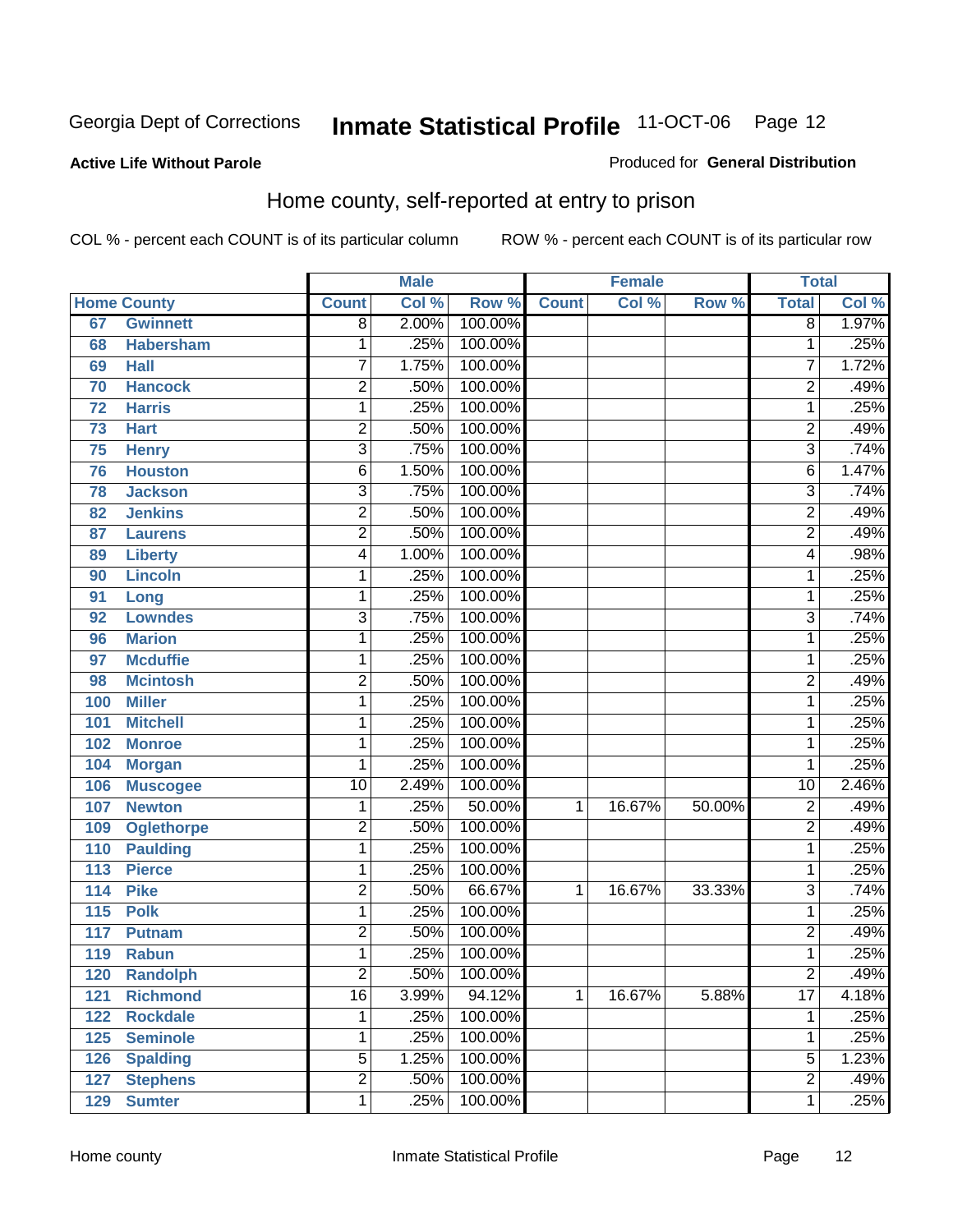#### **Active Life Without Parole**

#### Produced for **General Distribution**

#### Home county, self-reported at entry to prison

|     |                      |                | <b>Male</b> |         |              | <b>Female</b> |        | <b>Total</b> |        |
|-----|----------------------|----------------|-------------|---------|--------------|---------------|--------|--------------|--------|
|     | <b>Home County</b>   | <b>Count</b>   | Col %       | Row %   | <b>Count</b> | Col %         | Row %  | <b>Total</b> | Col %  |
| 132 | <b>Tattnall</b>      |                | .25%        | 100.00% |              |               |        |              | .25%   |
| 136 | <b>Thomas</b>        | 2              | .50%        | 100.00% |              |               |        | 2            | .49%   |
| 137 | <b>Tift</b>          | 3              | .75%        | 100.00% |              |               |        | 3            | .74%   |
| 138 | <b>Toombs</b>        | 3              | .75%        | 100.00% |              |               |        | 3            | .74%   |
| 141 | <b>Troup</b>         |                | .25%        | 100.00% |              |               |        |              | .25%   |
| 144 | <b>Union</b>         |                | .25%        | 100.00% |              |               |        |              | .25%   |
| 145 | <b>Upson</b>         |                | .25%        | 100.00% |              |               |        |              | .25%   |
| 146 | <b>Walker</b>        | $\overline{2}$ | .50%        | 66.67%  | 1            | 16.67%        | 33.33% | 3            | .74%   |
| 147 | <b>Walton</b>        | 3              | .75%        | 100.00% |              |               |        | 3            | .74%   |
| 148 | <b>Ware</b>          | 6              | 1.50%       | 100.00% |              |               |        | 6            | 1.47%  |
| 150 | <b>Washington</b>    | 3              | .75%        | 100.00% |              |               |        | 3            | .74%   |
| 151 | <b>Wayne</b>         | 3              | .75%        | 100.00% |              |               |        | 3            | .74%   |
| 155 | <b>Whitfield</b>     | $\overline{2}$ | .50%        | 100.00% |              |               |        | 2            | .49%   |
| 158 | <b>Wilkinson</b>     | 1              | .25%        | 100.00% |              |               |        |              | .25%   |
| 160 | <b>Unknown</b>       | 44             | 10.97%      | 100.00% |              |               |        | 44           | 10.81% |
|     | <b>Total Rported</b> | 401            | 100%        | 98.53%  | 6            | 100%          | 1.47%  | 407          | 100%   |

| $\sim$ | Lu<br>$\sim$  | ሳይ<br>∠J |
|--------|---------------|----------|
| ---    | $\sim$<br>44U | "^^<br>╍ |

| Mode<br>(most frequent) | <b>ulton</b> | ાavton | ulton |
|-------------------------|--------------|--------|-------|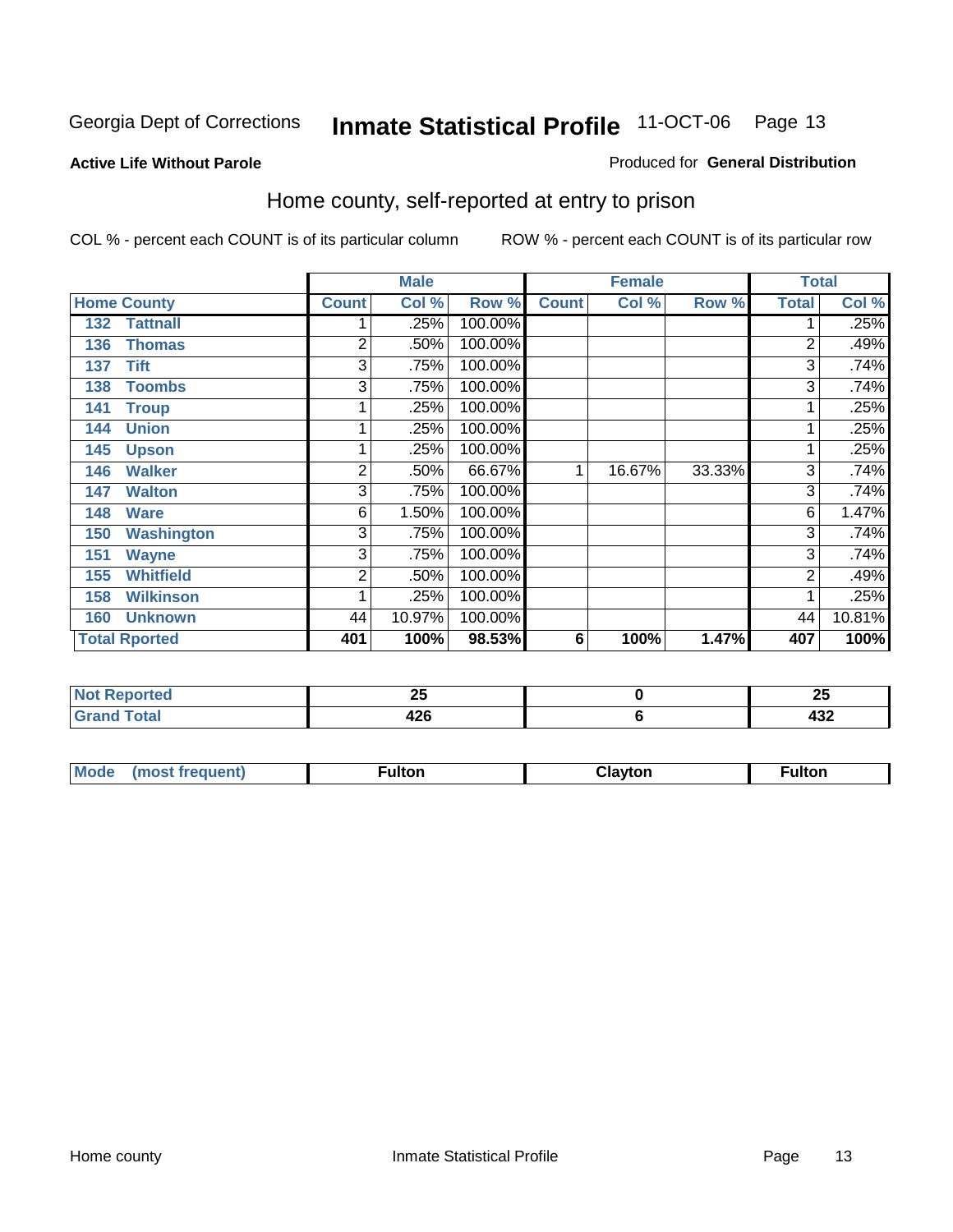#### **Active Life Without Parole**

#### Produced for **General Distribution**

#### Socioeconomic class, self-reported at entry to prison

|                            | <b>Male</b>  |        |            | <b>Female</b> |           |       | <b>Total</b> |        |
|----------------------------|--------------|--------|------------|---------------|-----------|-------|--------------|--------|
| <b>Socioeconomic Class</b> | <b>Count</b> | Col %  | Row %      | <b>Count</b>  | Col %     | Row % | <b>Total</b> | Col %  |
| <b>Welfare</b>             | 25           | 6.17%  | 100.00%    |               |           |       | 25           | 6.10%  |
| <b>Occ Employ</b>          | 18           | 4.44%  | $100.00\%$ |               |           |       | 18           | 4.39%  |
| <b>Minimum Std</b>         | 221          | 54.57% | $99.55\%$  |               | $20.00\%$ | .45%  | 222          | 54.15% |
| <b>Middle</b>              | 141          | 34.81% | $97.24\%$  |               | 80.00%    | 2.76% | 145          | 35.37% |
| <b>Total Reported</b>      | 405          | 100%   | 98.78%     |               | 100%      | 1.22% | 410          | 100%   |

| rteo                      | <b></b>     | $\overline{\phantom{a}}$<br>-- |
|---------------------------|-------------|--------------------------------|
| Code"<br>υιαι<br>$\sim$ . | . מ<br>44 Y | .<br>.<br>א∪+                  |

| M<br>Mir<br>Mi<br><b>Middle</b><br><b>C</b> ta<br>Sta<br>oτu<br>.<br>the contract of the contract of the contract of the contract of the contract of the contract of the contract of<br>- - - - |
|-------------------------------------------------------------------------------------------------------------------------------------------------------------------------------------------------|
|-------------------------------------------------------------------------------------------------------------------------------------------------------------------------------------------------|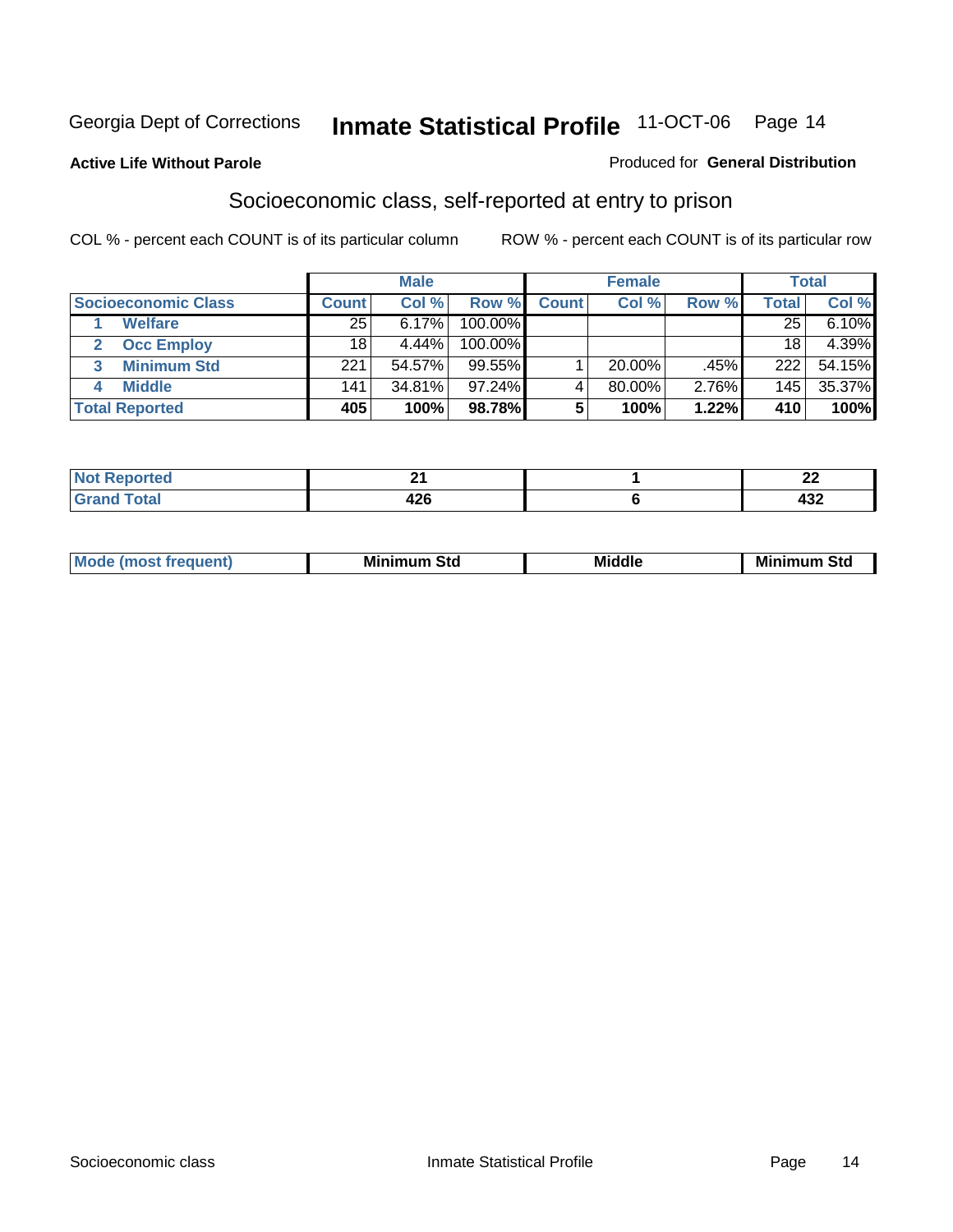**Active Life Without Parole** 

#### Produced for **General Distribution**

#### Environment to age 16, self-reported at entry to prison

|                              | <b>Male</b>     |        | <b>Female</b> |              |        | <b>Total</b> |       |        |
|------------------------------|-----------------|--------|---------------|--------------|--------|--------------|-------|--------|
| <b>Environment to age 16</b> | <b>Count</b>    | Col %  | Row %         | <b>Count</b> | Col %  | Row %        | Total | Col %  |
| <b>Rural/Farm</b>            | 8               | 1.94%  | 100.00%       |              |        |              |       | 1.91%  |
| <b>Rural/Nfarm</b>           | 20 <sub>1</sub> | 4.85%  | 86.96%        | 3            | 50.00% | 13.04%       | 23    | 5.50%  |
| <b>S.M.S.A</b><br>3          | 165             | 40.05% | 100.00%       |              |        |              | 165   | 39.47% |
| <b>Urban</b>                 | 90              | 21.84% | $97.83\%$     |              | 33.33% | 2.17%        | 92    | 22.01% |
| <b>Small Town</b><br>5.      | 129             | 31.31% | $99.23\%$     |              | 16.67% | .77%         | 130   | 31.10% |
| <b>Total Reported</b>        | 412             | 100%   | 98.56%        | 6            | 100%   | 1.44%        | 418   | 100%   |

| <b>Not</b><br><b>Reported</b><br>. |             |     |
|------------------------------------|-------------|-----|
| <b>Total</b><br>Cror               | 1つに<br>44 Y | 49∠ |

| Mo<br>м s<br>M<br>---<br>.<br>□……<br>rarr |  |  |
|-------------------------------------------|--|--|
|                                           |  |  |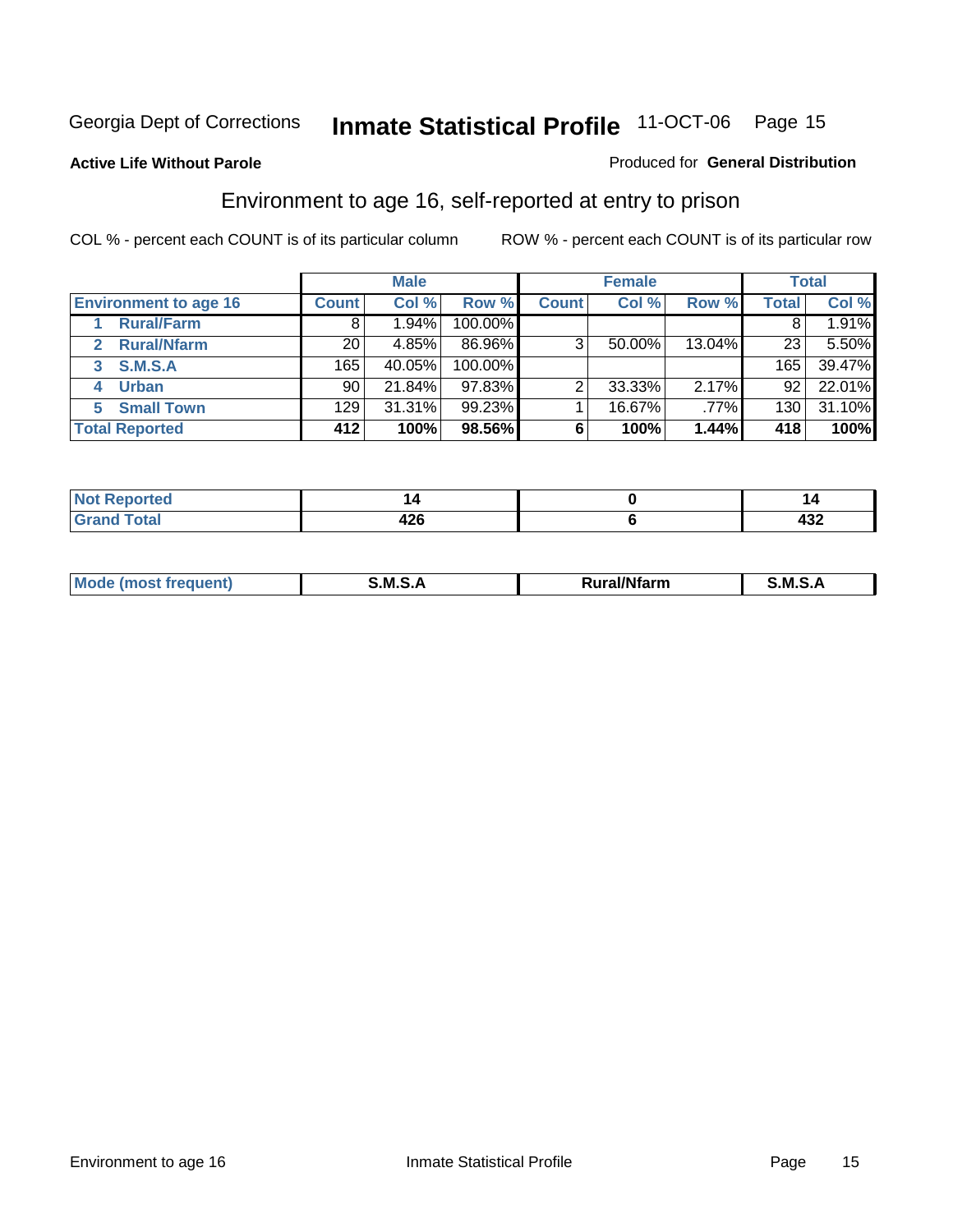#### **Active Life Without Parole**

#### Produced for **General Distribution**

#### Guardian status to age 16, self-reported at entry to prison

|                                  |              | <b>Male</b> |         |              | <b>Female</b> |       |              | <b>Total</b> |
|----------------------------------|--------------|-------------|---------|--------------|---------------|-------|--------------|--------------|
| <b>Guardian Status To Age 16</b> | <b>Count</b> | Col %       | Row %   | <b>Count</b> | Col %         | Row % | <b>Total</b> | Col %        |
| 2 Father Only                    | 9            | 2.34%       | 100.00% |              |               |       | 9            | 2.31%        |
| 3 Ftr Mtr Hd                     | 32           | $8.33\%$    | 100.00% |              |               |       | 32           | 8.21%        |
| <b>4 Mother Only</b>             | 153          | 39.84%      | 99.35%  |              | 16.67%        | .65%  | 154          | 39.49%       |
| 5 Mtr Ftr Hd                     | 130          | 33.85%      | 97.01%  | 4            | 66.67%        | 2.99% | 134          | 34.36%       |
| <b>6 Oth Female</b>              | 13           | 3.39%       | 100.00% |              |               |       | 13           | 3.33%        |
| <b>7 Oth Male</b>                | 3            | .78%        | 100.00% |              |               |       | 3            | .77%         |
| 8 Step-Parnts                    | 11           | 2.86%       | 100.00% |              |               |       | 11           | 2.82%        |
| 9 Foster Home                    | 8            | 2.08%       | 100.00% |              |               |       | 8            | 2.05%        |
| <b>10 Grand Prnts</b>            | 25           | 6.51%       | 96.15%  |              | 16.67%        | 3.85% | 26           | 6.67%        |
| <b>Total Reported</b>            | 384          | 100%        | 98.46%  | 6            | 100%          | 1.54% | 390          | 100%         |

|               | - 2                         |
|---------------|-----------------------------|
| - -<br>$\sim$ | $\sim$ $\sim$<br>ᅮᇦᆇ<br>___ |

| <b>Mou</b> | Mother<br>Onlv | Hd<br>Mtr<br>E4w | M<br>Only<br>. |
|------------|----------------|------------------|----------------|
|            |                |                  |                |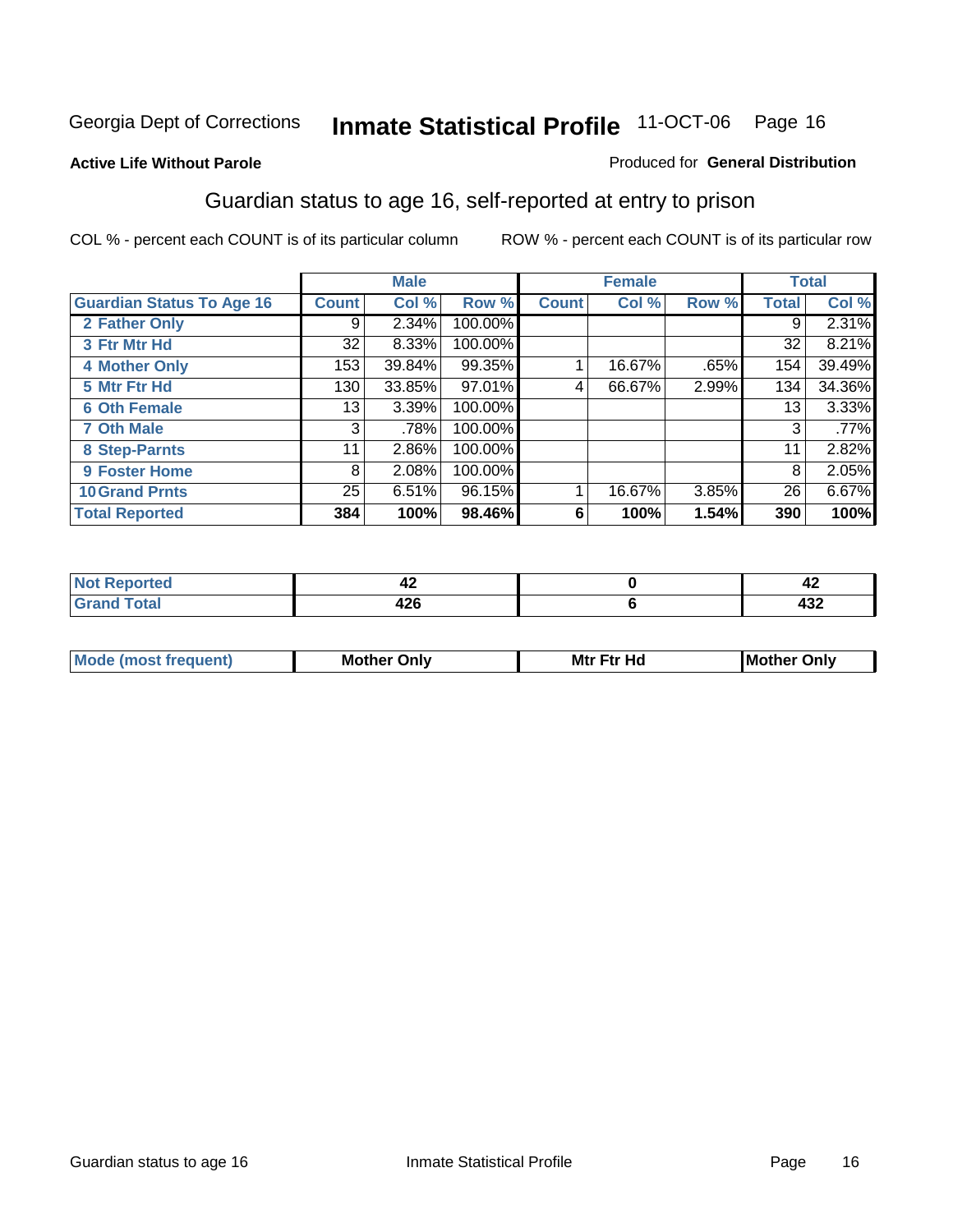#### **Active Life Without Parole**

#### Produced for **General Distribution**

#### Employment status before prison, self-reported at entry to prison

|                          |                              |              | <b>Male</b> |         |              | <b>Female</b> |       |                  | <b>Total</b> |
|--------------------------|------------------------------|--------------|-------------|---------|--------------|---------------|-------|------------------|--------------|
| <b>Employment Status</b> |                              | <b>Count</b> | Col %       | Row %   | <b>Count</b> | Col %         | Row % | Total            | Col %        |
|                          | <b>Full Time</b>             | 212          | 56.53%      | 98.15%  |              | 80.00%        | 1.85% | $\overline{216}$ | 56.84%       |
| $\mathbf{2}$             | <b>Part Time</b>             | 18           | 4.80%       | 100.00% |              |               |       | 18               | 4.74%        |
| 3                        | Unempl $<$ 6m                | 39           | 10.40%      | 97.50%  |              | 20.00%        | 2.50% | 40               | 10.53%       |
| 4                        | Unempl $> 6m$                | 62           | 16.53%      | 100.00% |              |               |       | 62               | 16.32%       |
| 5                        | <b>Never Workd</b>           | 26           | 6.93%       | 100.00% |              |               |       | 26               | 6.84%        |
| 6                        | <b>Student</b>               |              | .27%        | 100.00% |              |               |       |                  | .26%         |
|                          | <b>Incapable</b>             | 17           | 4.53%       | 100.00% |              |               |       | 17               | 4.47%        |
|                          | 375<br><b>Total Reported</b> |              | 100%        | 98.68%  | 5            | 100%          | 1.32% | 380              | 100%         |

| reu :   |      | --<br>◡▵ |
|---------|------|----------|
| データーデー  | .    | ,,,      |
| _______ | 44 U | 4JZ      |

| <b>M</b> ດ | the contract of the contract of the contract of the contract of the contract of the contract of the contract of | , ull i<br>ıme<br>the contract of the contract of the contract of the contract of the contract of the contract of the contract of | ïme<br>uı<br>$\sim$ $\sim$ $\sim$ $\sim$ $\sim$ |
|------------|-----------------------------------------------------------------------------------------------------------------|-----------------------------------------------------------------------------------------------------------------------------------|-------------------------------------------------|
|            |                                                                                                                 |                                                                                                                                   |                                                 |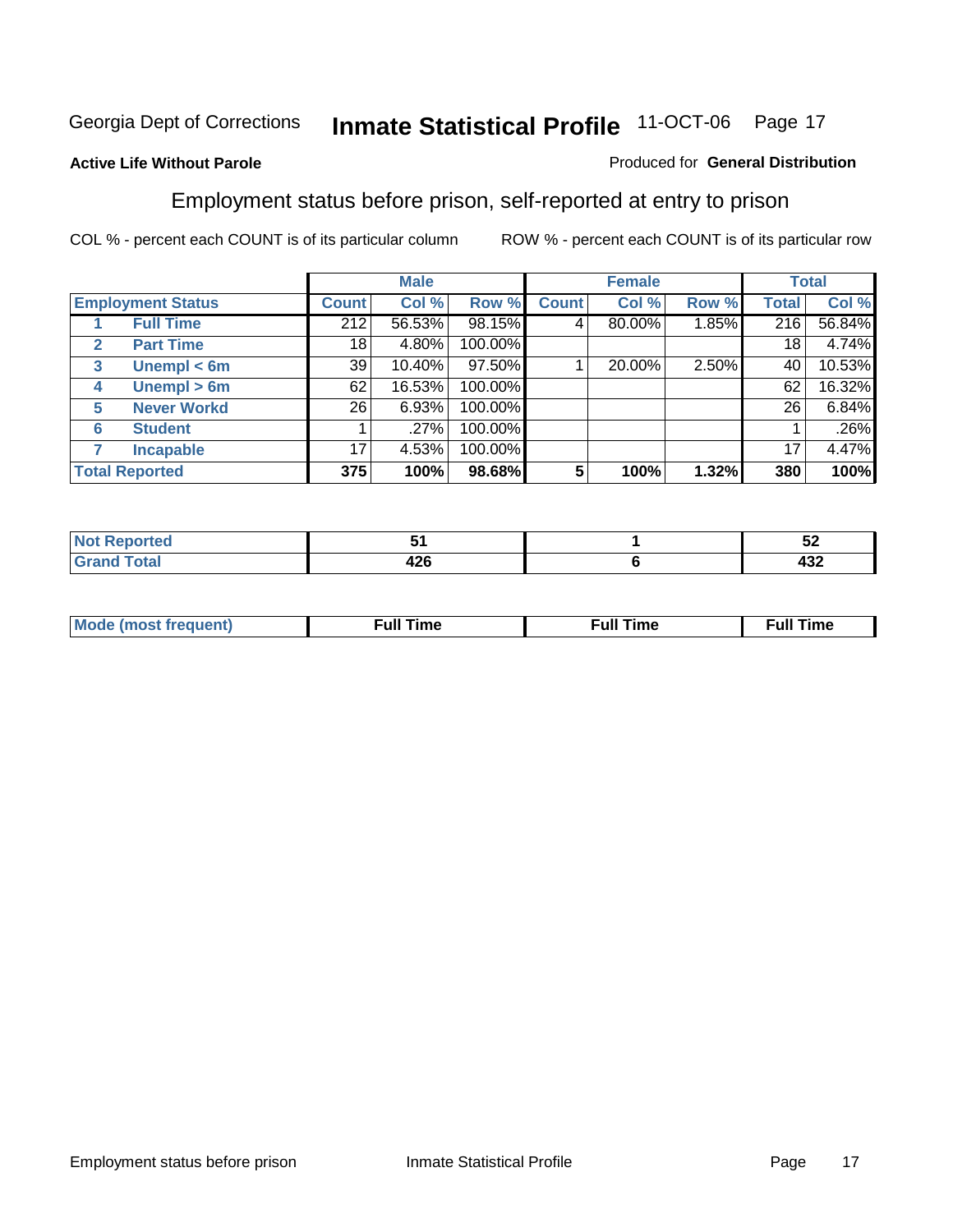#### **Active Life Without Parole**

Produced for **General Distribution**

#### Age at admission

|                         |                 | <b>Male</b> |         | <b>Female</b> |        | <b>Total</b> |                 |       |
|-------------------------|-----------------|-------------|---------|---------------|--------|--------------|-----------------|-------|
| <b>Age At Admission</b> | <b>Count</b>    | Col %       | Row %   | <b>Count</b>  | Col %  | Row %        | <b>Total</b>    | Col % |
| 17                      | $\overline{2}$  | 0.47%       | 100.00% |               |        |              | 2               | 0.46% |
| 18                      | $\overline{3}$  | 0.70%       | 100.00% |               |        |              | $\overline{3}$  | 0.69% |
| 19                      | $\overline{11}$ | 2.58%       | 100.00% |               |        |              | $\overline{11}$ | 2.55% |
| 20                      | 6               | 1.41%       | 85.71%  | 1             | 16.67% | 14.29%       | 7               | 1.62% |
| 21                      | 15              | 3.52%       | 100.00% |               |        |              | 15              | 3.47% |
| 22                      | $\overline{22}$ | 5.16%       | 100.00% |               |        |              | $\overline{22}$ | 5.09% |
| 23                      | $\overline{14}$ | 3.29%       | 100.00% |               |        |              | $\overline{14}$ | 3.24% |
| 24                      | $\overline{13}$ | 3.05%       | 100.00% |               |        |              | 13              | 3.01% |
| 25                      | $\overline{17}$ | 3.99%       | 94.44%  | 1             | 16.67% | 5.56%        | 18              | 4.17% |
| 26                      | 16              | 3.76%       | 100.00% |               |        |              | 16              | 3.70% |
| 27                      | $\overline{14}$ | 3.29%       | 100.00% |               |        |              | $\overline{14}$ | 3.24% |
| 28                      | $\overline{16}$ | 3.76%       | 100.00% |               |        |              | 16              | 3.70% |
| 29                      | $\overline{16}$ | 3.76%       | 100.00% |               |        |              | $\overline{16}$ | 3.70% |
| 30                      | $\overline{11}$ | 2.58%       | 100.00% |               |        |              | 11              | 2.55% |
| 31                      | $\overline{13}$ | 3.05%       | 100.00% |               |        |              | $\overline{13}$ | 3.01% |
| 32                      | 15              | 3.52%       | 93.75%  | 1             | 16.67% | 6.25%        | 16              | 3.70% |
| 33                      | 14              | 3.29%       | 100.00% |               |        |              | 14              | 3.24% |
| 34                      | 7               | 1.64%       | 100.00% |               |        |              | 7               | 1.62% |
| 35                      | 15              | 3.52%       | 100.00% |               |        |              | 15              | 3.47% |
| 36                      | $\overline{20}$ | 4.69%       | 100.00% |               |        |              | $\overline{20}$ | 4.63% |
| 37                      | $\overline{16}$ | 3.76%       | 100.00% |               |        |              | $\overline{16}$ | 3.70% |
| 38                      | $\overline{14}$ | 3.29%       | 100.00% |               |        |              | 14              | 3.24% |
| 39                      | $\overline{12}$ | 2.82%       | 100.00% |               |        |              | $\overline{12}$ | 2.78% |
| 40                      | 7               | 1.64%       | 100.00% |               |        |              | 7               | 1.62% |
| 41                      | 18              | 4.23%       | 100.00% |               |        |              | 18              | 4.17% |
| 42                      | $\overline{12}$ | 2.82%       | 100.00% |               |        |              | $\overline{12}$ | 2.78% |
| 43                      | $\overline{12}$ | 2.82%       | 100.00% |               |        |              | $\overline{12}$ | 2.78% |
| 44                      | 8               | 1.88%       | 88.89%  | 1             | 16.67% | 11.11%       | 9               | 2.08% |
| 45                      | 14              | 3.29%       | 100.00% |               |        |              | 14              | 3.24% |
| 46                      | $\overline{8}$  | 1.88%       | 88.89%  | 1             | 16.67% | 11.11%       | $\overline{9}$  | 2.08% |
| 47                      | 3               | 0.70%       | 100.00% |               |        |              | $\overline{3}$  | 0.69% |
| 48                      | 7               | 1.64%       | 87.50%  | 1             | 16.67% | 12.50%       | 8               | 1.85% |
| 49                      | 9               | 2.11%       | 100.00% |               |        |              | 9               | 2.08% |
| 50                      | $\overline{3}$  | 0.70%       | 100.00% |               |        |              | $\overline{3}$  | 0.69% |
| 51                      | 3               | 0.70%       | 100.00% |               |        |              | $\overline{3}$  | 0.69% |
| 52                      | 6               | 1.41%       | 100.00% |               |        |              | 6               | 1.39% |
| 54                      | 1               | 0.23%       | 100.00% |               |        |              | 1               | 0.23% |
| 56                      | 3               | 0.70%       | 100.00% |               |        |              | $\overline{3}$  | 0.69% |
| 57                      | $\overline{2}$  | 0.47%       | 100.00% |               |        |              | $\overline{2}$  | 0.46% |
| 58                      | $\overline{2}$  | 0.47%       | 100.00% |               |        |              | $\overline{2}$  | 0.46% |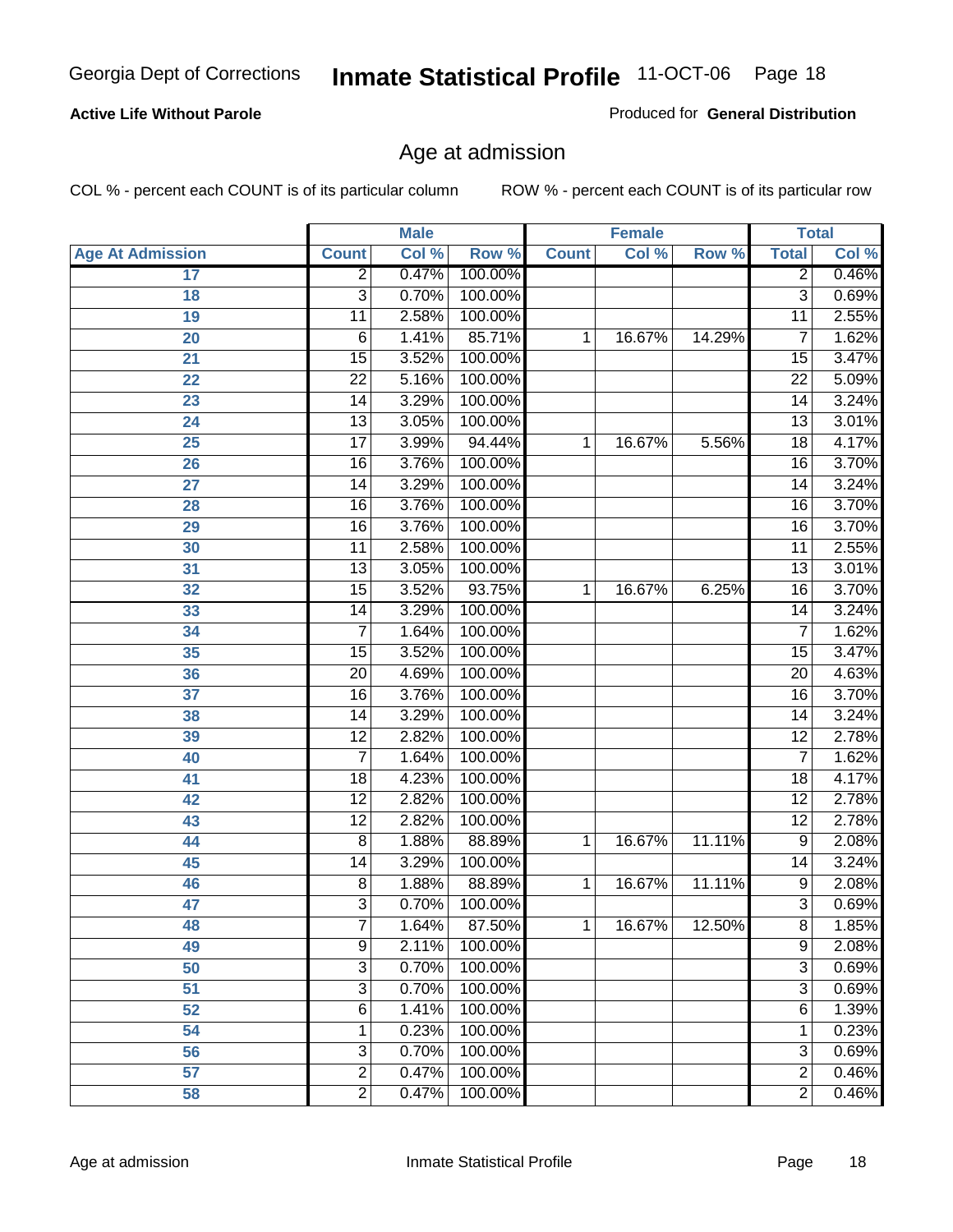#### **Active Life Without Parole**

Produced for **General Distribution**

#### Age at admission

|                         |              | <b>Male</b> |         |              | <b>Female</b> |       |              | <b>Total</b> |
|-------------------------|--------------|-------------|---------|--------------|---------------|-------|--------------|--------------|
| <b>Age At Admission</b> | <b>Count</b> | Col %       | Row %   | <b>Count</b> | Col %         | Row % | <b>Total</b> | Col %        |
| 63                      |              | 0.23%       | 100.00% |              |               |       |              | 0.23%        |
| 64                      |              | 0.47%       | 100.00% |              |               |       |              | 0.46%        |
| 65                      |              | 0.23%       | 100.00% |              |               |       |              | 0.23%        |
| 66                      |              | 0.23%       | 100.00% |              |               |       |              | 0.23%        |
| 71                      |              | 0.23%       | 100.00% |              |               |       |              | 0.23%        |
| <b>Total Reported</b>   | 426          | 100%        | 98.61%  | 6            | 100%          | 1.39% | 432          | 100%         |

| orted<br>N<br>. . <b>. .</b> . |                |     |
|--------------------------------|----------------|-----|
| i'otal                         | 0 <sup>c</sup> | 100 |
| _____                          | 44 U           | 95∠ |

| <b>Mean</b><br>(average)       | 34.03 | 35.83 | 34.06     |
|--------------------------------|-------|-------|-----------|
| <b>Median (middle)</b>         | ບບ    | 38    | າາ<br>აა  |
| <b>Mode</b><br>(most frequent) | --    | 20    | nr.<br>LL |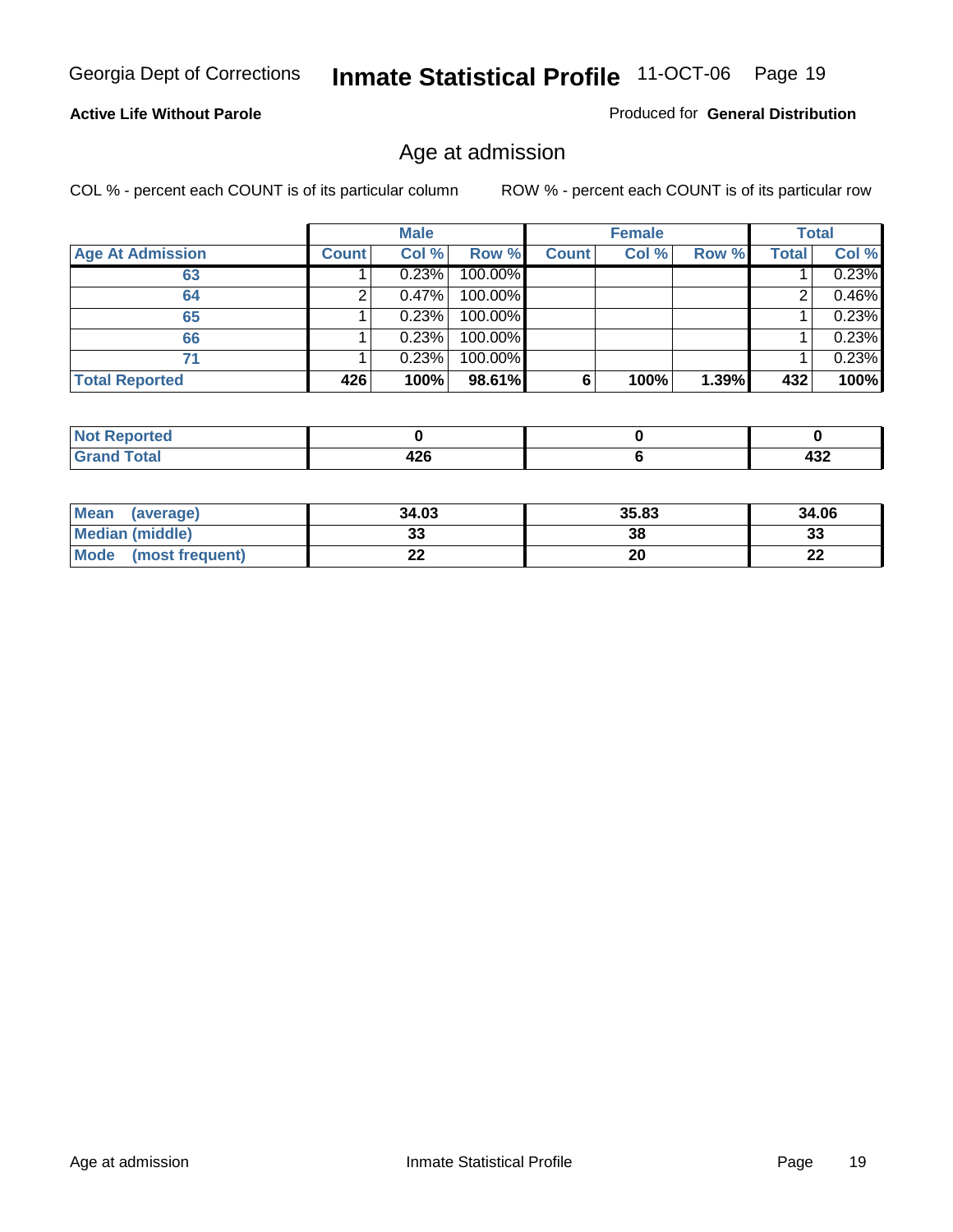#### **Active Life Without Parole**

Produced for **General Distribution**

#### Age at release

|                       |              | <b>Male</b> |       |              | <b>Female</b> |       | <b>Total</b> |          |
|-----------------------|--------------|-------------|-------|--------------|---------------|-------|--------------|----------|
| <b>Age At Release</b> | <b>Count</b> | Col%        | Row % | <b>Count</b> | Col %         | Row % | <b>Total</b> | $CoI \%$ |
| <b>Total Reported</b> |              |             |       |              |               |       |              |          |

| <b>Still Active</b> | 426 | 432 |
|---------------------|-----|-----|
| <b>Not Reported</b> |     |     |
| <b>Grand Total</b>  | 426 | 432 |

| Mean<br>(average)      | N/A | N/A | N/A |
|------------------------|-----|-----|-----|
| <b>Median (middle)</b> | N/A | N/A | N/A |
| Mode (most frequent)   | N/A | N/A | N/A |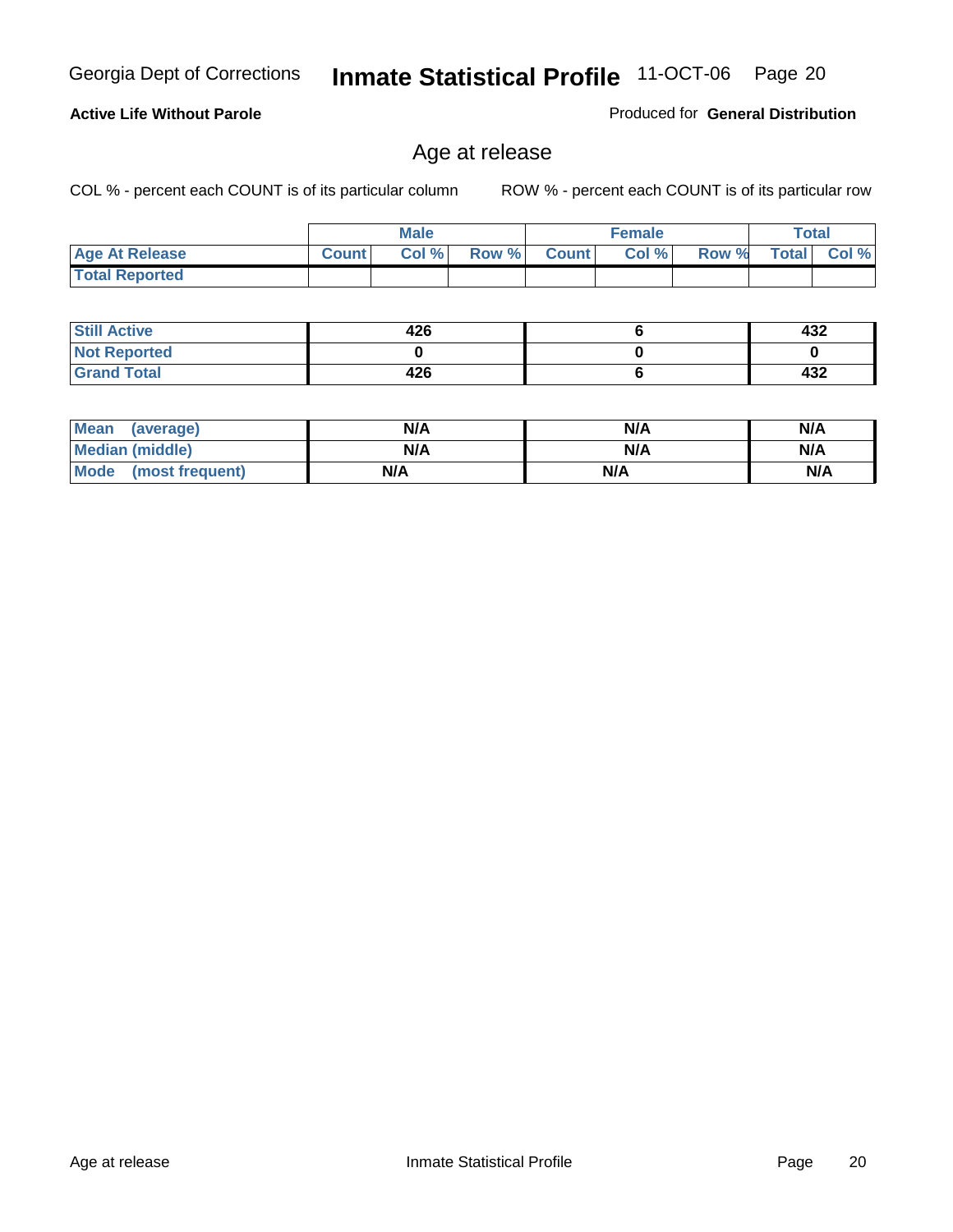#### **Active Life Without Parole**

#### Produced for **General Distribution**

#### Height, measured at entry to prison

|                       |                 | <b>Male</b> |         |                | <b>Female</b> |        | <b>Total</b>    |        |
|-----------------------|-----------------|-------------|---------|----------------|---------------|--------|-----------------|--------|
| <b>Height</b>         | <b>Count</b>    | Col %       | Row %   | <b>Count</b>   | Col %         | Row %  | <b>Total</b>    | Col %  |
| 5'01''                | 1               | 0.24%       | 100.00% |                |               |        | 1               | 0.23%  |
| 5'02"                 | $\overline{2}$  | 0.47%       | 100.00% |                |               |        | 2               | 0.46%  |
| 5'03"                 | 2               | 0.47%       | 50.00%  | $\overline{2}$ | 33.33%        | 50.00% | 4               | 0.93%  |
| 5'04"                 | 5               | 1.18%       | 83.33%  | 1              | 16.67%        | 16.67% | 6               | 1.39%  |
| 5'05"                 | 13              | 3.06%       | 92.86%  | 1              | 16.67%        | 7.14%  | 14              | 3.25%  |
| 5'06"                 | 32              | 7.53%       | 100.00% |                |               |        | $\overline{32}$ | 7.42%  |
| 5'07''                | 29              | 6.82%       | 96.67%  | 1              | 16.67%        | 3.33%  | 30              | 6.96%  |
| 5'08''                | $\overline{45}$ | 10.59%      | 97.83%  | 1              | 16.67%        | 2.17%  | 46              | 10.67% |
| <b>5'09"</b>          | 48              | 11.29%      | 100.00% |                |               |        | 48              | 11.14% |
| 5'10''                | 53              | 12.47%      | 100.00% |                |               |        | 53              | 12.30% |
| 5'11''                | 60              | 14.12%      | 100.00% |                |               |        | 60              | 13.92% |
| 6'00"                 | 49              | 11.53%      | 100.00% |                |               |        | 49              | 11.37% |
| 6'01''                | 34              | 8.00%       | 100.00% |                |               |        | 34              | 7.89%  |
| 6'02''                | 21              | 4.94%       | 100.00% |                |               |        | 21              | 4.87%  |
| 6'03"                 | 13              | 3.06%       | 100.00% |                |               |        | 13              | 3.02%  |
| 6'04"                 | 12              | 2.82%       | 100.00% |                |               |        | 12              | 2.78%  |
| 6'05"                 | 4               | 0.94%       | 100.00% |                |               |        | 4               | 0.93%  |
| 6'06"                 | $\overline{2}$  | 0.47%       | 100.00% |                |               |        | $\overline{2}$  | 0.46%  |
| <b>Total Reported</b> | 425             | 100%        | 98.61%  | 6              | 100%          | 1.39%  | 431             | 100%   |

| oorted<br>N6<br>$\sim$             |             |         |
|------------------------------------|-------------|---------|
| $int^{\bullet}$<br>$\sim$<br>_____ | ハウム<br>44 U | <br>476 |

| <b>Mean</b><br>(average)       | 5'10" | 5'05" | 5'10"             |
|--------------------------------|-------|-------|-------------------|
| Median (middle)                | 5'10" |       | 5'10"             |
| <b>Mode</b><br>(most frequent) | 5'11" | 5'03" | <b>5'44"</b><br>◡ |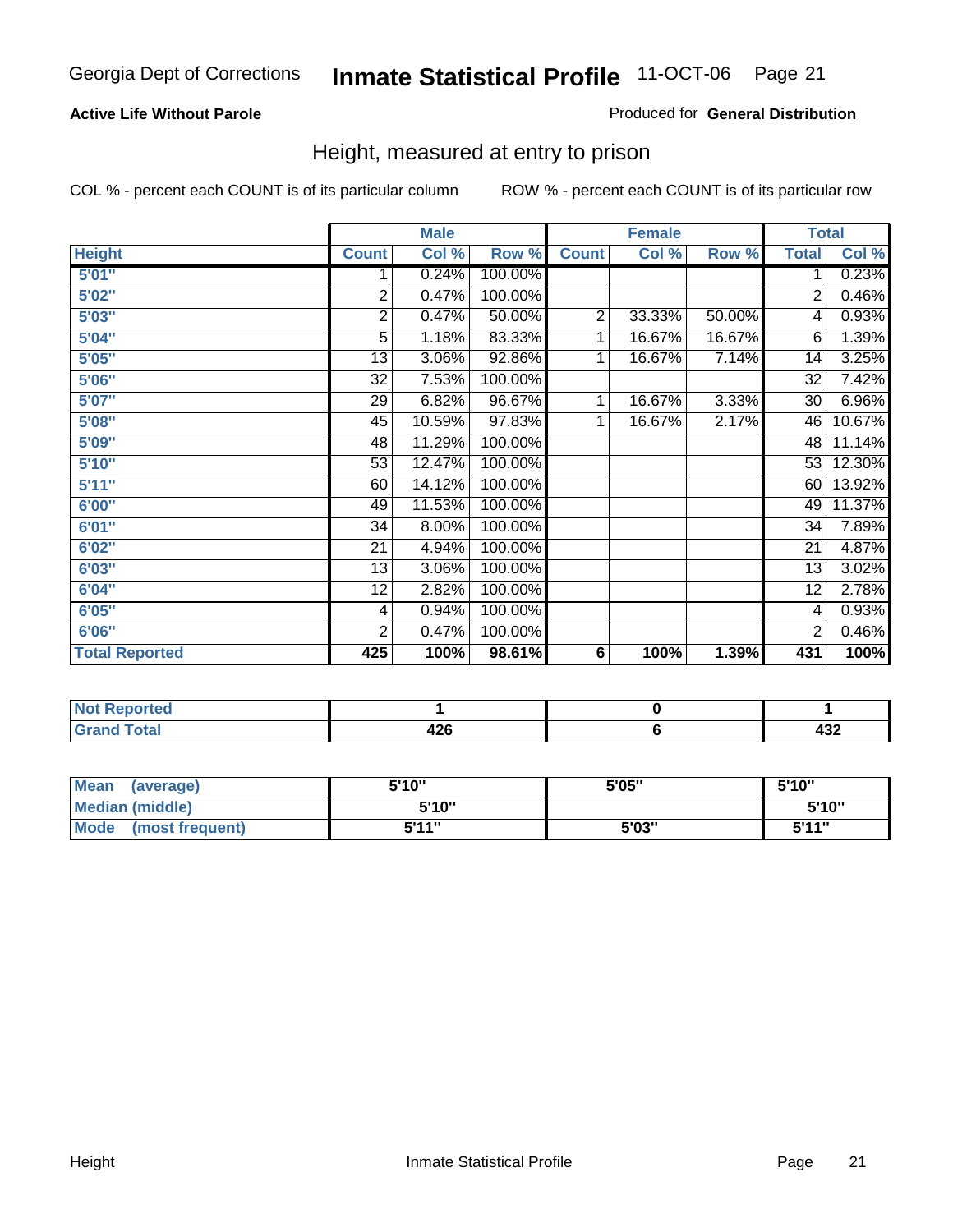#### **Active Life Without Parole**

#### Produced for **General Distribution**

#### Weight, measured at entry to prison

|                       |                 | <b>Male</b>               |         |              | <b>Female</b> |         |                 | <b>Total</b>        |
|-----------------------|-----------------|---------------------------|---------|--------------|---------------|---------|-----------------|---------------------|
| <b>Weight</b>         | <b>Count</b>    | $\overline{\text{Col}}$ % | Row %   | <b>Count</b> | Col %         | Row %   | <b>Total</b>    | Col %               |
| 110 - 119 pounds      |                 |                           |         | 1.           | 16.67%        | 100.00% | 1 <sup>1</sup>  | 0.23%               |
| 120 - 129 pounds      | $\overline{4}$  | 0.94%                     | 80.00%  | 1            | 16.67%        | 20.00%  | 5               | 1.16%               |
| 130 - 139 pounds      | 9               | 2.12%                     | 100.00% |              |               |         | 9               | 2.09%               |
| 140 - 149 pounds      | $\overline{27}$ | 6.35%                     | 100.00% |              |               |         | $\overline{27}$ | 6.26%               |
| 150 - 159 pounds      | 33              | 7.76%                     | 97.06%  | 1            | 16.67%        | 2.94%   | 34              | 7.89%               |
| 160 - 169 pounds      | 62              | 14.59%                    | 96.88%  | 2            | 33.33%        | 3.13%   | 64              | 14.85%              |
| 170 - 179 pounds      | 57              | 13.41%                    | 98.28%  | 1            | 16.67%        | 1.72%   | 58              | 13.46%              |
| 180 - 189 pounds      | 55              | 12.94%                    | 100.00% |              |               |         | 55              | 12.76%              |
| 190 - 199 pounds      | $\overline{47}$ | 11.06%                    | 100.00% |              |               |         | 47              | 10.90%              |
| 200 - 209 pounds      | 27              | 6.35%                     | 100.00% |              |               |         | 27              | 6.26%               |
| 210 - 219 pounds      | 28              | 6.59%                     | 100.00% |              |               |         | 28              | 6.50%               |
| 220 - 229 pounds      | 25              | 5.88%                     | 100.00% |              |               |         | $\overline{25}$ | 5.80%               |
| 230 - 239 pounds      | 20              | 4.71%                     | 100.00% |              |               |         | 20              | $4.\overline{64\%}$ |
| 240 - 249 pounds      | 8               | 1.88%                     | 100.00% |              |               |         | $\overline{8}$  | 1.86%               |
| 250 - 259 pounds      | $\overline{6}$  | 1.41%                     | 100.00% |              |               |         | $\overline{6}$  | 1.39%               |
| 260 - 269 pounds      | $\overline{7}$  | 1.65%                     | 100.00% |              |               |         | $\overline{7}$  | 1.62%               |
| 270 - 279 pounds      | 4               | 0.94%                     | 100.00% |              |               |         | 4               | 0.93%               |
| 280 - 289 pounds      | $\overline{2}$  | 0.47%                     | 100.00% |              |               |         | $\overline{2}$  | 0.46%               |
| 290 - 299 pounds      | $\overline{2}$  | 0.47%                     | 100.00% |              |               |         | $\overline{2}$  | 0.46%               |
| 310 - 319 pounds      | 1               | 0.24%                     | 100.00% |              |               |         | 1               | 0.23%               |
| 400 pounds and over   | 1               | 0.24%                     | 100.00% |              |               |         | 1               | 0.23%               |
| <b>Total Reported</b> | 425             | 100%                      | 98.61%  | 6            | 100%          | 1.39%   | 431             | 100%                |

| . .<br>N<br>rreg |                     |            |
|------------------|---------------------|------------|
| d Total          | 400<br>--<br>$\sim$ | ההו<br>956 |

| <b>Mean</b><br>(average) | 189 | 149   | 188 |
|--------------------------|-----|-------|-----|
| Median (middle)          | 184 | 159.5 | 184 |
| Mode (most frequent)     | 170 | 110   | 170 |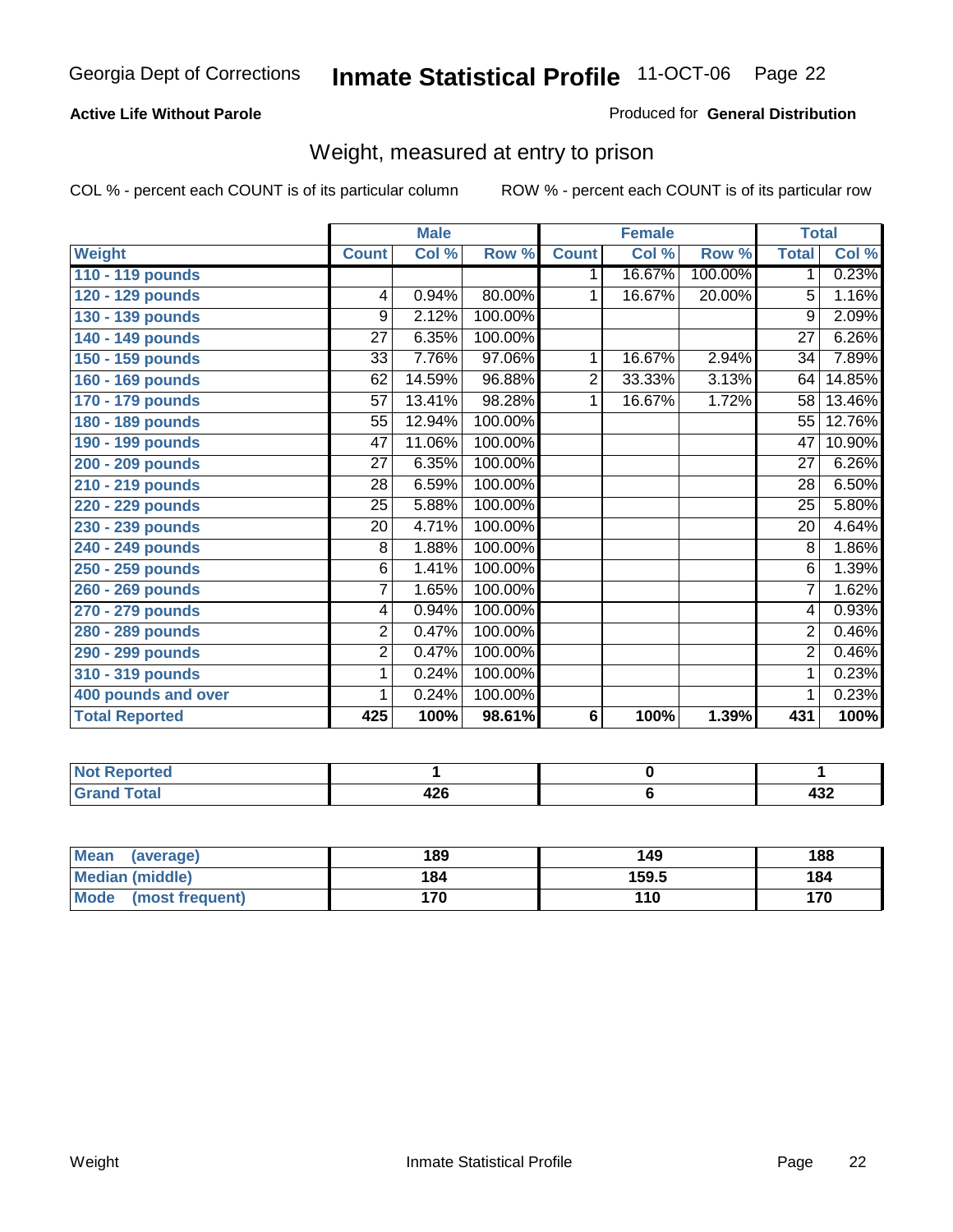#### **Active Life Without Parole**

#### Produced for **General Distribution**

#### Type of admission to prison

|    |                             |                 | <b>Male</b> |                    |   | <b>Female</b> |       |              | <b>Total</b> |
|----|-----------------------------|-----------------|-------------|--------------------|---|---------------|-------|--------------|--------------|
|    | <b>Type of Admission</b>    | <b>Count</b>    | Col %       | <b>Row % Count</b> |   | Col %         | Row % | <b>Total</b> | Col %        |
|    | <b>Committed From Court</b> | 120             | 28.17%      | 97.56%             | 3 | 50.00%        | 2.44% | 123          | 28.47%       |
| 3  | <b>Parole Rev/New Sent</b>  | 32              | 7.51%       | 100.00%            |   |               |       | 32           | 7.41%        |
| 4  | <b>Par Rev/No New Sent</b>  |                 | 1.64%       | 100.00%            |   |               |       |              | 1.62%        |
| 6  | <b>Prob Viol/Partial</b>    | 3               | .70%        | 100.00%            |   |               |       |              | .69%         |
| 9  | <b>Prob Rev/Remainder</b>   | 10 <sup>1</sup> | 2.35%       | 100.00%            |   |               |       | 10           | 2.31%        |
| 10 | <b>New Sent/Par Rev Pnd</b> |                 | .23%        | 100.00%            |   |               |       |              | .23%         |
| 11 | <b>Life W/O Parole</b>      | 252             | 59.15%      | 98.82%             | 3 | 50.00%        | 1.18% | 255          | 59.03%       |
| 30 | <b>Par Rev/Rsn Unknown</b>  |                 | .23%        | 100.00%            |   |               |       |              | .23%         |
|    | <b>Total Reported</b>       | 426             | 100%        | 98.61%             | 6 | 100%          | 1.39% | 432          | 100%         |

| <b>Reported</b><br>NOT                                  |           |            |
|---------------------------------------------------------|-----------|------------|
| <b>Total</b><br><b>Circ</b><br>$\sim$ . $\sim$ . $\sim$ | .<br>14 Y | 100<br>┱┙┻ |

| <b>Mode (most frequent)</b> | <b>W/O Par</b> | <b>Court Cmmt</b> | M/O Par |
|-----------------------------|----------------|-------------------|---------|
|                             |                |                   |         |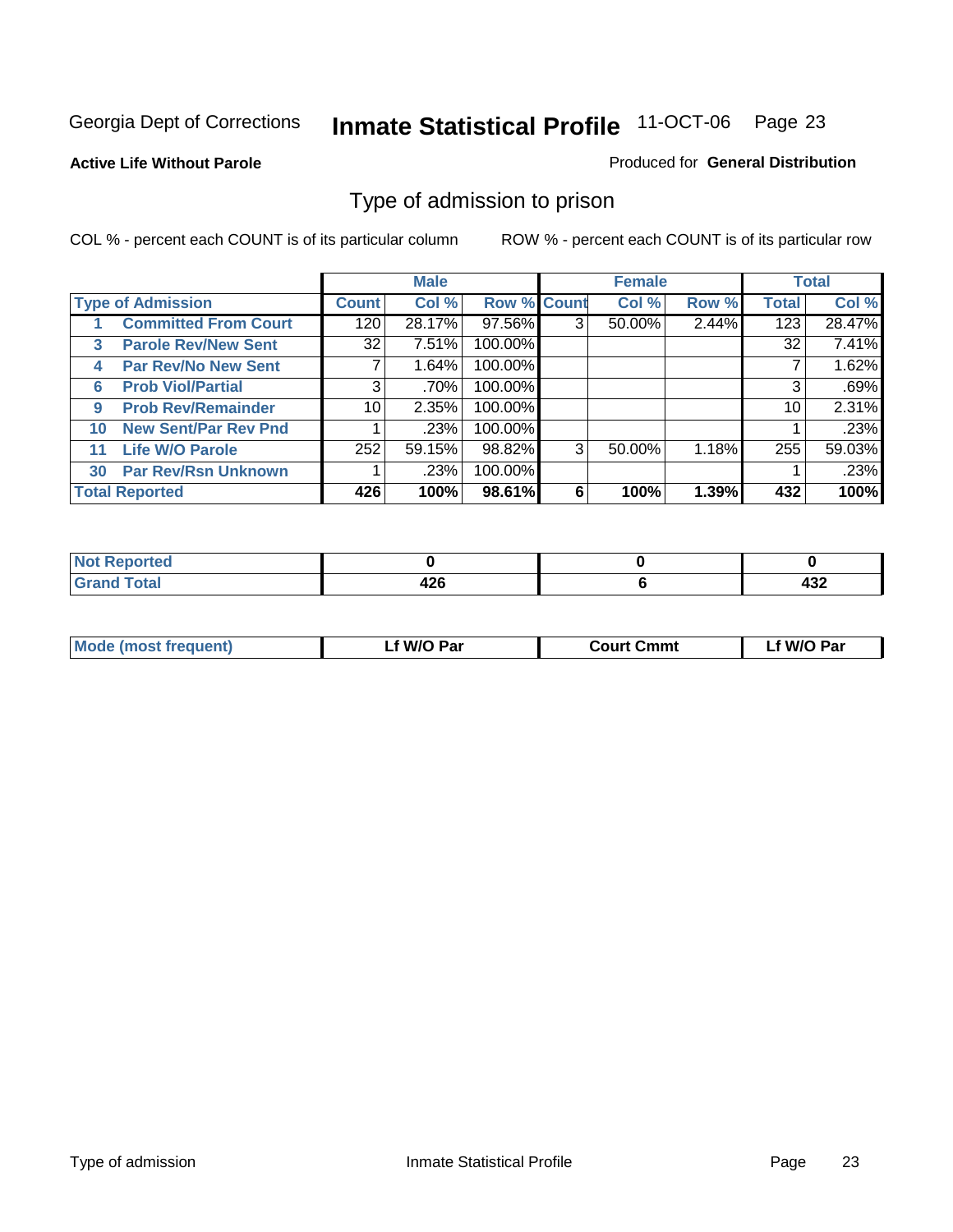**Active Life Without Parole** 

Produced for **General Distribution**

#### Current / last security status

|                        |         | <b>Male</b> |                    |   | <b>Female</b> |       |       | <b>Total</b> |
|------------------------|---------|-------------|--------------------|---|---------------|-------|-------|--------------|
| <b>Security Status</b> | Count l | Col %       | <b>Row % Count</b> |   | Col %         | Row % | Total | Col %        |
| 3 Minimum              |         | $.47\%$     | $100.00\%$         |   | .00%          |       |       | .47%         |
| 4 Medium               | 35      | 8.25%       | 100.00%            |   | $.00\%$       |       | 35    | 8.14%        |
| 5 Close                | 363     | 85.61%      | 98.37%             | 6 | 100.00%       | 1.63% | 369   | 85.81%       |
| <b>6 Maximum</b>       | 24      | 5.66%       | 100.00%            |   | .00%          |       | 24    | 5.58%        |
| <b>Total Reported</b>  | 424     | 100%        | 98.6%              | 6 | 100%          | 1.4%  | 430   | 100%         |

| <b>Still being diagnosed</b> |     |     |
|------------------------------|-----|-----|
| <b>Not Reported</b>          |     |     |
| <b>Grand Total</b>           | 426 | 432 |

|  | Mo<br>frequent)<br>ww | Close<br>. | ાose<br>. | <b>OSE</b><br>. |
|--|-----------------------|------------|-----------|-----------------|
|--|-----------------------|------------|-----------|-----------------|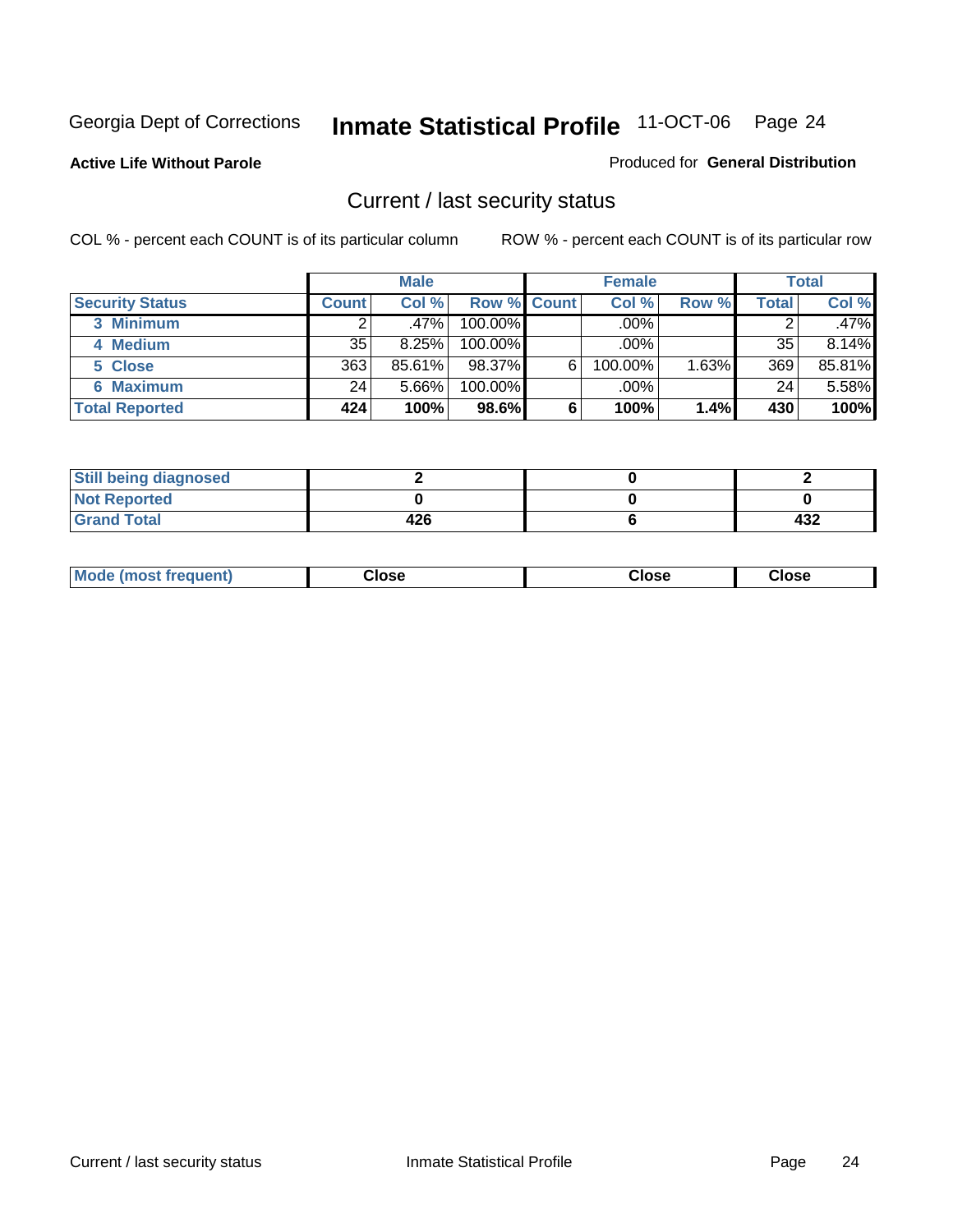**Active Life Without Parole** 

Produced for **General Distribution**

### Current / last type of institution

|                            |              | <b>Male</b> |                    |    | <b>Female</b> |         |              | Total   |
|----------------------------|--------------|-------------|--------------------|----|---------------|---------|--------------|---------|
| <b>Type of Institution</b> | <b>Count</b> | Col%        | <b>Row % Count</b> |    | Col %         | Row %   | <b>Total</b> | Col %   |
| <b>State Prison</b>        | 426          | 100.00%     | 98.61%             | 61 | 100.00%       | $.39\%$ | 432          | 100.00% |
| <b>Total Rported</b>       | 426'         | 100%        | 98.61%             |    | 100%          | 1.39%   | 432          | 100%    |

| <b>rted</b><br>. |                   |                 |
|------------------|-------------------|-----------------|
| $-11$            | "<br>--<br>$\sim$ | <br>−∪∠<br>____ |

|  | <b>Mode (most frequent)</b> | State Prison | <b>State Prison</b> | <b>State Prison</b> |
|--|-----------------------------|--------------|---------------------|---------------------|
|--|-----------------------------|--------------|---------------------|---------------------|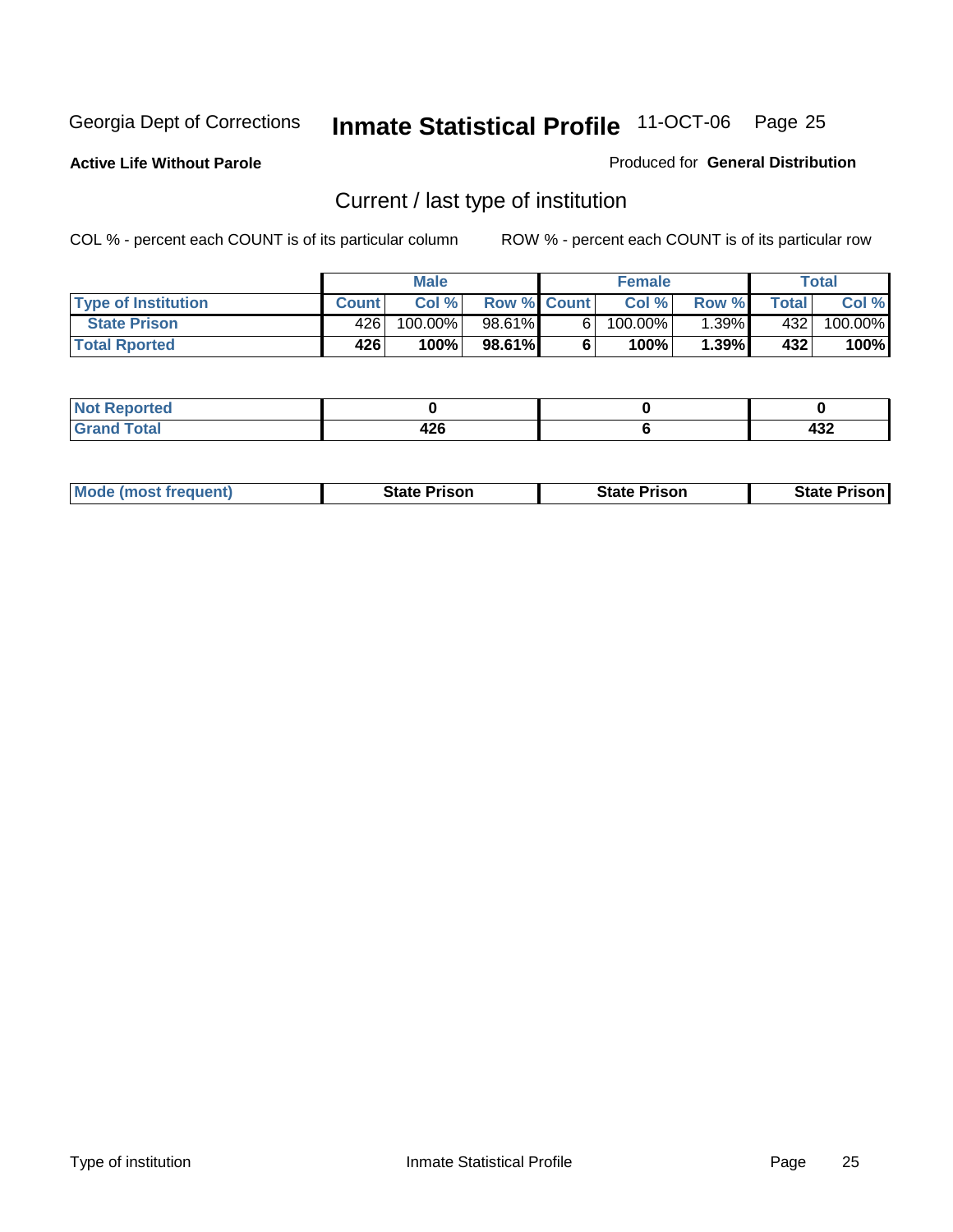**Active Life Without Parole** 

Produced for **General Distribution**

#### Institution type - transitional centers

|                                                | <b>Male</b> |                    | <b>Female</b> |             | Total |
|------------------------------------------------|-------------|--------------------|---------------|-------------|-------|
| <b>Institution Type - Trans. Centers Count</b> | Col %       | <b>Row % Count</b> | Col %         | Row % Total | Col % |
| <b>Total Rported</b>                           |             |                    |               |             |       |

| <b>Not Reported</b>  |  |  |
|----------------------|--|--|
| <b>Total</b><br>Cror |  |  |

| Mode (most frequent) | <b>Null</b> | <b>Null</b> | <b>Null</b> |
|----------------------|-------------|-------------|-------------|
|                      |             |             |             |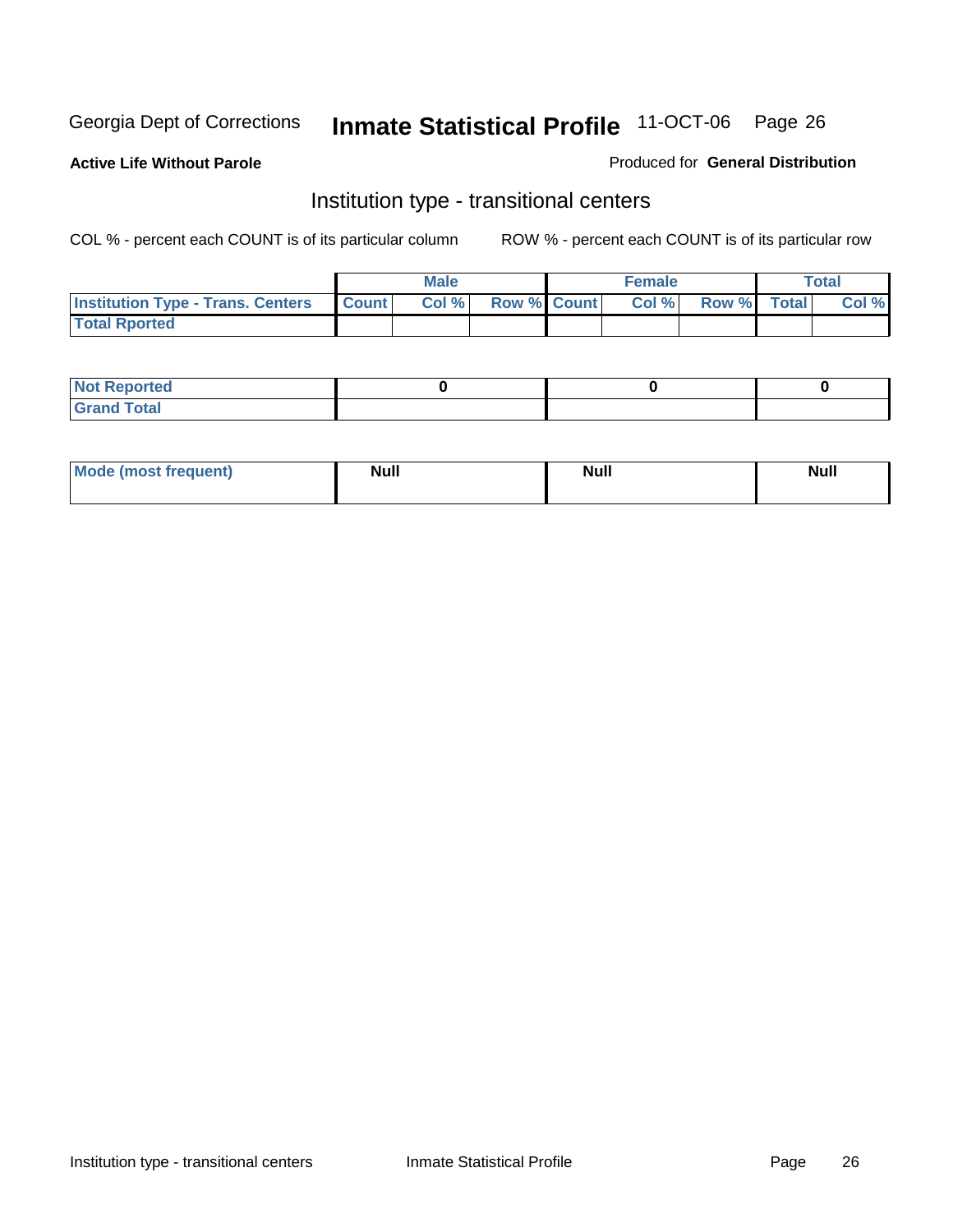**Active Life Without Parole** 

Produced for **General Distribution**

#### Institution type - mental hospitals

|                                                  | Male |                    | <b>Female</b> |                    | <b>Total</b> |
|--------------------------------------------------|------|--------------------|---------------|--------------------|--------------|
| <b>Institution Type - Mental Hospitals Count</b> | Col% | <b>Row % Count</b> | Col%          | <b>Row % Total</b> | Col %        |
| <b>Total Rported</b>                             |      |                    |               |                    |              |

| <b>Not Reported</b>            |  |  |
|--------------------------------|--|--|
| <b>Total</b><br>$^\circ$ Grand |  |  |

| Mode (most frequent) | <b>Null</b> | <b>Null</b> | <b>Null</b> |
|----------------------|-------------|-------------|-------------|
|                      |             |             |             |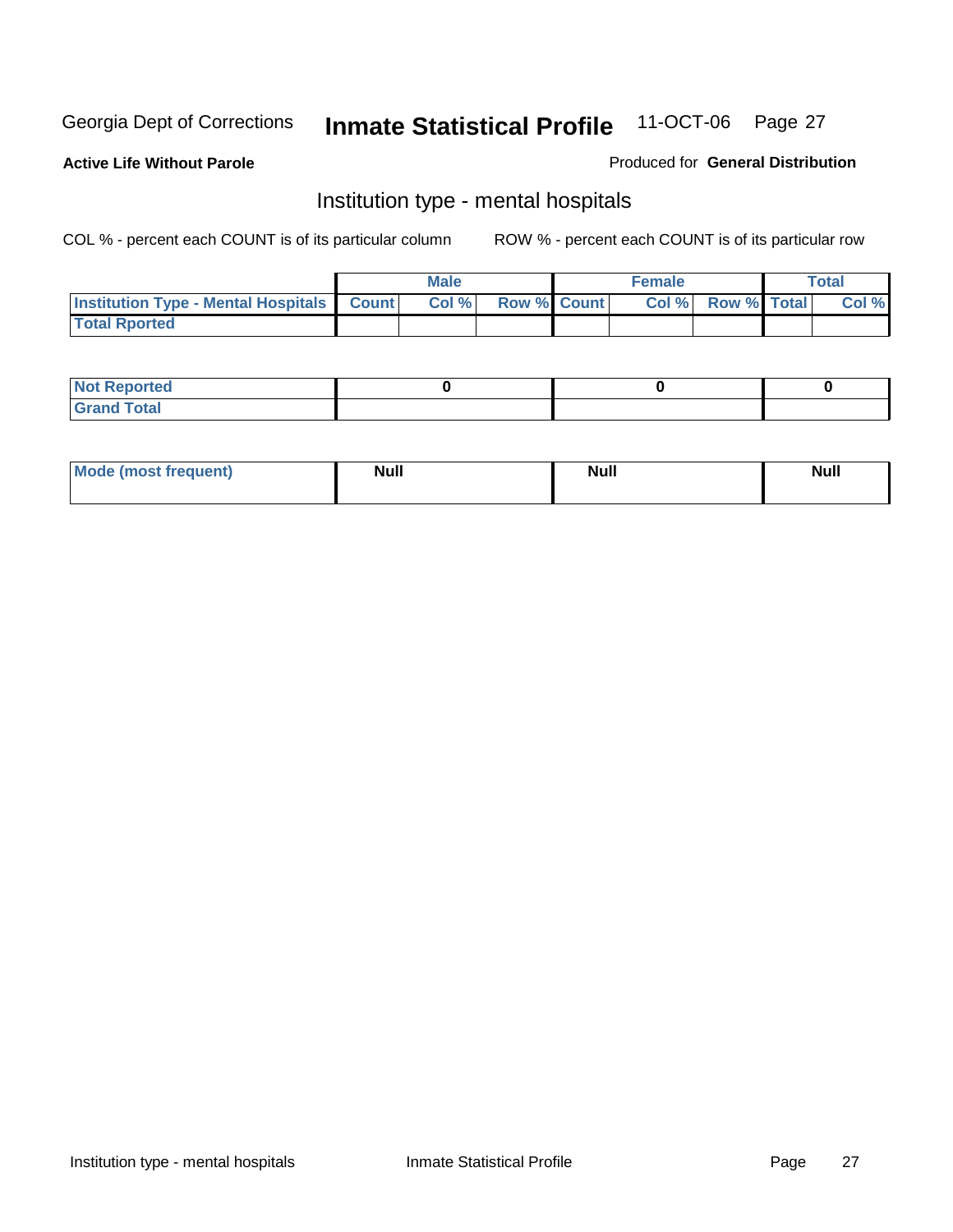**Active Life Without Parole** 

Produced for **General Distribution**

#### Institution type - county prisons

|                                                    | <b>Male</b> |                          | <b>Female</b> |       |       | Total |
|----------------------------------------------------|-------------|--------------------------|---------------|-------|-------|-------|
| <b>Institution Type - County Prisons   Count  </b> | Col %       | <b>Row % Count Col %</b> |               | Row % | Total | Col % |
| <b>Total Rported</b>                               |             |                          |               |       |       |       |

| <b>Not</b><br><b>Reported</b> |  |  |
|-------------------------------|--|--|
| <b>Grand Total</b>            |  |  |

| <b>Mo</b><br>frequent) | NI. . II<br>1u 11 | <b>Moll</b> | <b>Null</b> |
|------------------------|-------------------|-------------|-------------|
|                        |                   |             |             |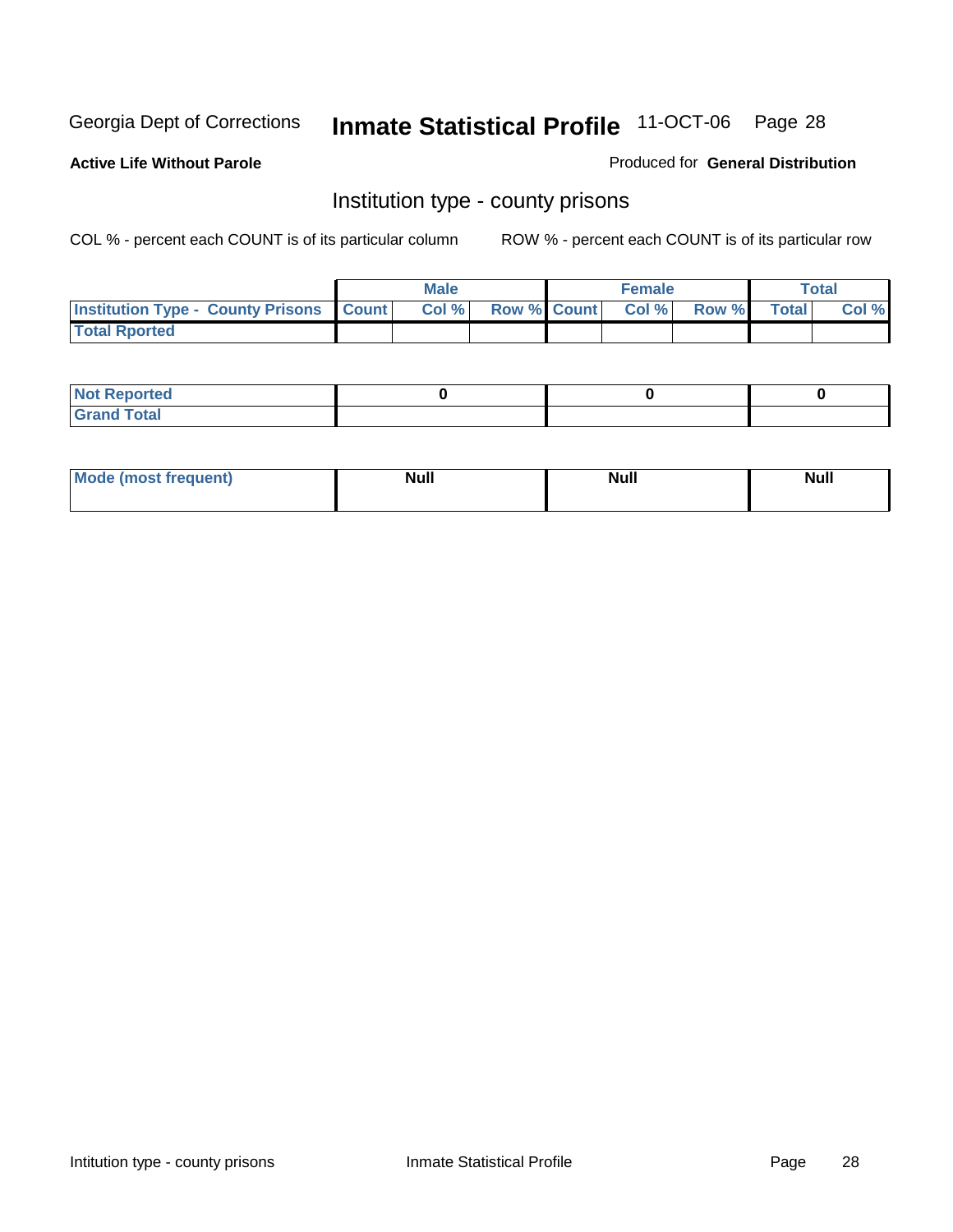#### **Active Life Without Parole**

#### Produced for **General Distribution**

#### Institution type - state prisons

|                                         |                 | <b>Male</b> |         |                | <b>Female</b> |         | <b>Total</b>    |          |
|-----------------------------------------|-----------------|-------------|---------|----------------|---------------|---------|-----------------|----------|
| <b>Institution Type - State Prisons</b> | <b>Count</b>    | Col %       | Row %   | <b>Count</b>   | Col %         | Row %   | <b>Total</b>    | Col %    |
| <b>Arrendale State Prison</b><br>508    |                 |             |         | 3 <sup>1</sup> | 50.00%        | 100.00% | 3               | .69%     |
| <b>Augusta State Med.</b><br>532        | 16              | 3.76%       | 100.00% |                |               |         | 16              | 3.70%    |
| <b>Prison</b>                           |                 |             |         |                |               |         |                 |          |
| <b>Autry State Prison</b><br>543        | 1               | .23%        | 100.00% |                |               |         |                 | .23%     |
| <b>Baldwin State Prison</b><br>553      | $\overline{2}$  | .47%        | 100.00% |                |               |         | $\overline{2}$  | .46%     |
| <b>Calhoun State Prison</b><br>547      | 4               | .94%        | 100.00% |                |               |         | 4               | .93%     |
| <b>Coastal State Prison</b><br>523      | 7               | 1.64%       | 100.00% |                |               |         | 7               | 1.62%    |
| <b>Ga Diag &amp; Class Pris</b><br>521  | 1               | .23%        | 100.00% |                |               |         |                 | .23%     |
| <b>Ga Diag &amp; Class Pris-</b><br>522 | $\overline{2}$  | .47%        | 100.00% |                |               |         | $\overline{2}$  | .46%     |
| <b>Perm</b>                             |                 |             |         |                |               |         |                 |          |
| <b>Ga State Prison</b><br>517           | 61              | 14.32%      | 100.00% |                |               |         | 61              | 14.12%   |
| <b>Hancock State Prison</b><br>541      | $\overline{33}$ | 7.75%       | 100.00% |                |               |         | $\overline{33}$ | 7.64%    |
| <b>Hays State Prison</b><br>540         | $\overline{32}$ | 7.51%       | 100.00% |                |               |         | 32              | 7.41%    |
| <b>Macon State Prison</b><br>549        | 72              | 16.90%      | 100.00% |                |               |         | 72              | 16.67%   |
| <b>Phillips State Prison</b><br>505     | 22              | 5.16%       | 100.00% |                |               |         | 22              | 5.09%    |
| <b>Pulaski State Prison (W)</b><br>557  |                 |             |         | 3              | 50.00%        | 100.00% | 3               | .69%     |
| <b>Smith State Prison</b><br>550        | 39              | 9.15%       | 100.00% |                |               |         | 39              | 9.03%    |
| <b>Telfair State Prison</b><br>542      | 60              | 14.08%      | 100.00% |                |               |         | 60              | 13.89%   |
| <b>Valdosta State Prison</b><br>537     | $\overline{38}$ | 8.92%       | 100.00% |                |               |         | 38              | $8.80\%$ |
| <b>Ware State Prison</b><br>501         | $\overline{32}$ | 7.51%       | 100.00% |                |               |         | $\overline{32}$ | 7.41%    |
| <b>Washington Sp</b><br>552             | 4               | .94%        | 100.00% |                |               |         | 4               | .93%     |
| <b>Total Rported</b>                    | 426             | 100%        | 98.61%  | 6              | 100%          | 1.39%   | 432             | 100%     |

| rted        |     |     |
|-------------|-----|-----|
| $f$ oto $f$ |     | ,,, |
| _____       | 420 | −∪∠ |

| Mode (most frequent) | 1549 Macon State Prison | <b>508 Arrendale State Prison</b> | 1549 Macon State<br>Prison |
|----------------------|-------------------------|-----------------------------------|----------------------------|
|----------------------|-------------------------|-----------------------------------|----------------------------|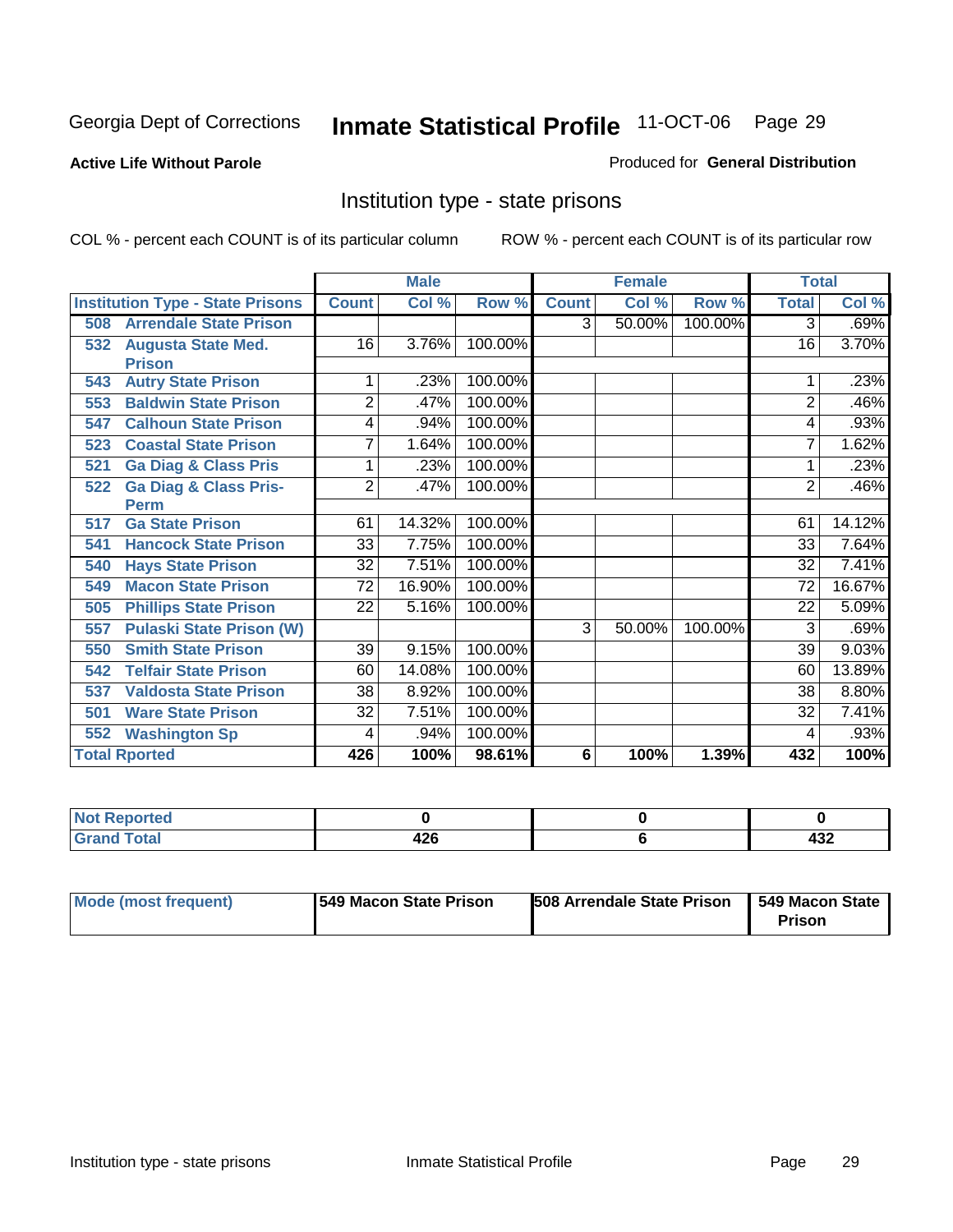**Active Life Without Parole** 

Produced for **General Distribution**

#### Institution type - private prisons

|                                                 | <b>Male</b> |                    | <b>Female</b> |             | Total |
|-------------------------------------------------|-------------|--------------------|---------------|-------------|-------|
| <b>Institution Type - Private Prisons Count</b> | Col %       | <b>Row % Count</b> | Col %         | Row % Total | Col % |
| <b>Total Rported</b>                            |             |                    |               |             |       |

| <b>Not Reported</b>        |  |  |
|----------------------------|--|--|
| <b>otal</b><br>. Gror<br>. |  |  |

| Mode (most frequent) | <b>Null</b> | <b>Null</b> | <b>Null</b> |
|----------------------|-------------|-------------|-------------|
|                      |             |             |             |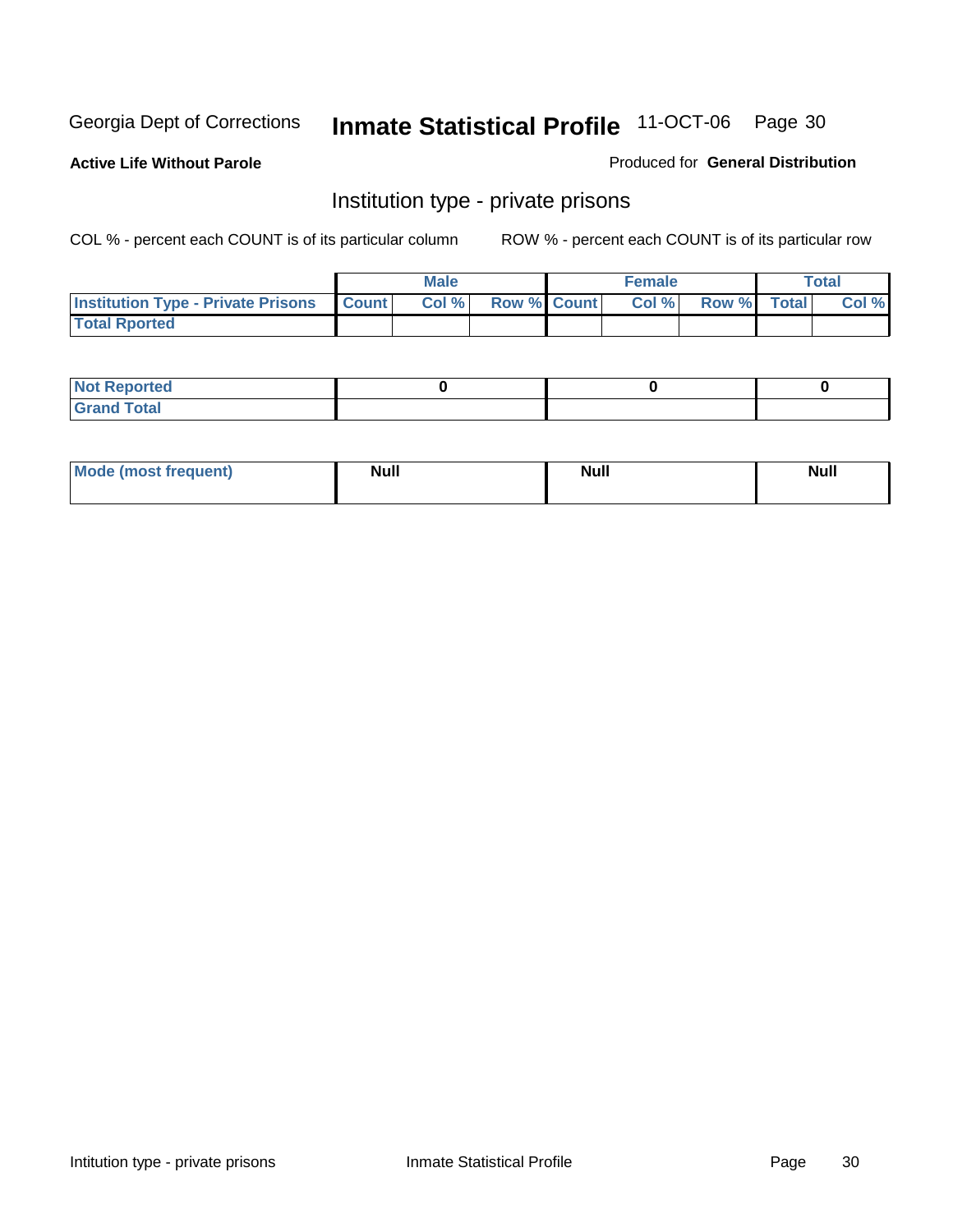**Active Life Without Parole** 

Produced for **General Distribution**

#### Institution type - prison annexes

|                                                | <b>Male</b> |                    | <b>Female</b> |             | <b>Total</b> |
|------------------------------------------------|-------------|--------------------|---------------|-------------|--------------|
| <b>Institution Type - Prison Annexes Count</b> | Col %       | <b>Row % Count</b> | Col %         | Row % Total | Col %        |
| <b>Total Rported</b>                           |             |                    |               |             |              |

| <b>Not Reported</b>            |  |  |
|--------------------------------|--|--|
| <b>Total</b><br>Croi<br>$\sim$ |  |  |

| <b>Mode (most frequent)</b> | <b>Null</b> | <b>Null</b> | <b>Null</b> |
|-----------------------------|-------------|-------------|-------------|
|                             |             |             |             |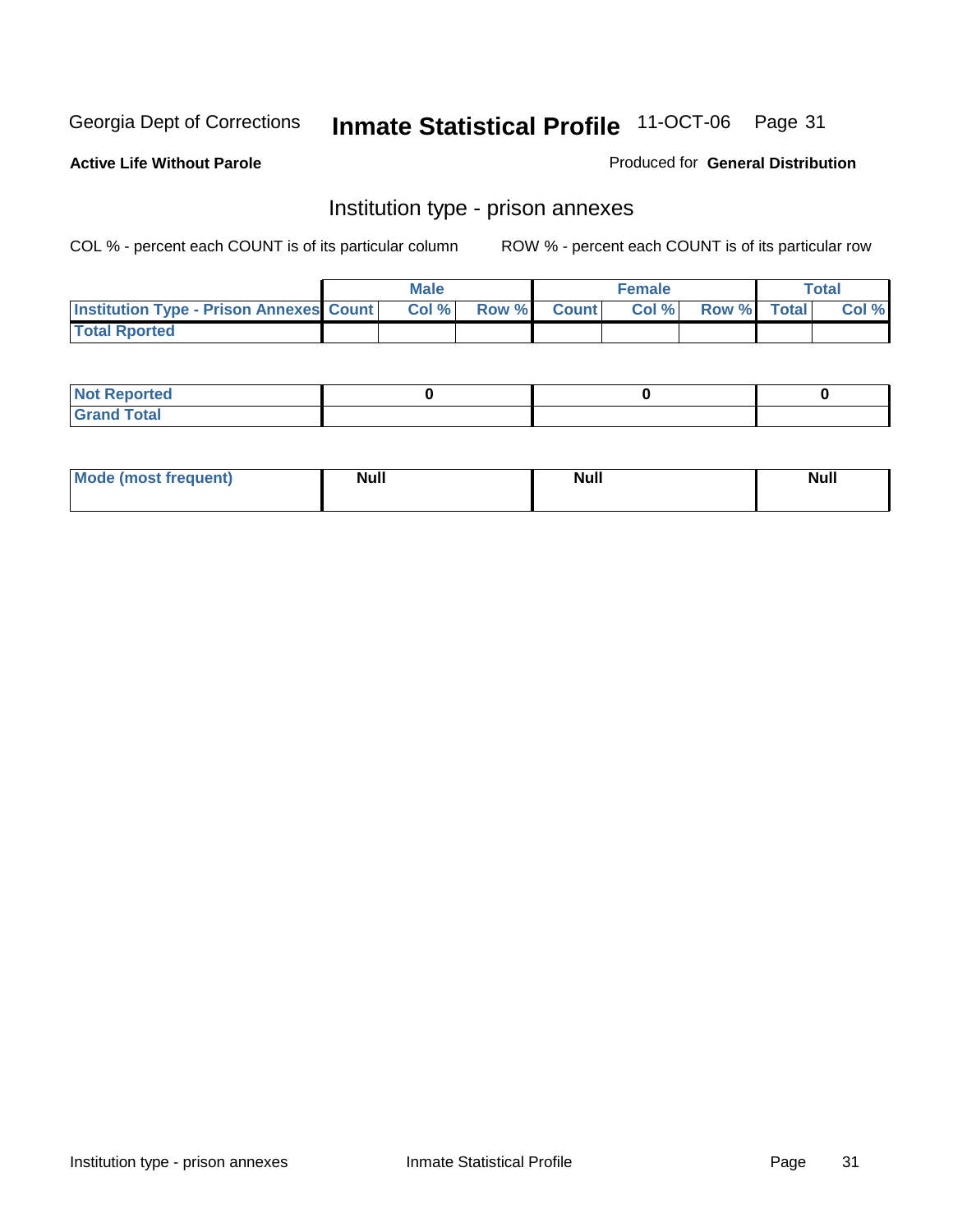**Active Life Without Parole** 

Produced for **General Distribution**

#### Institution type - inmate boot camp

|                                      |              | Male  |             | <b>Female</b> |             | <b>Total</b> |
|--------------------------------------|--------------|-------|-------------|---------------|-------------|--------------|
| <b>Institution Type - Boot Camps</b> | <b>Count</b> | Col % | Row % Count | Col %         | Row % Total | Col %        |
| <b>Total Rported</b>                 |              |       |             |               |             |              |

| <b>Not Reported</b>  |  |  |
|----------------------|--|--|
| <b>Total</b><br>Croy |  |  |

| Mode (most frequent) | <b>Null</b> | <b>Null</b> | <b>Null</b> |
|----------------------|-------------|-------------|-------------|
|                      |             |             |             |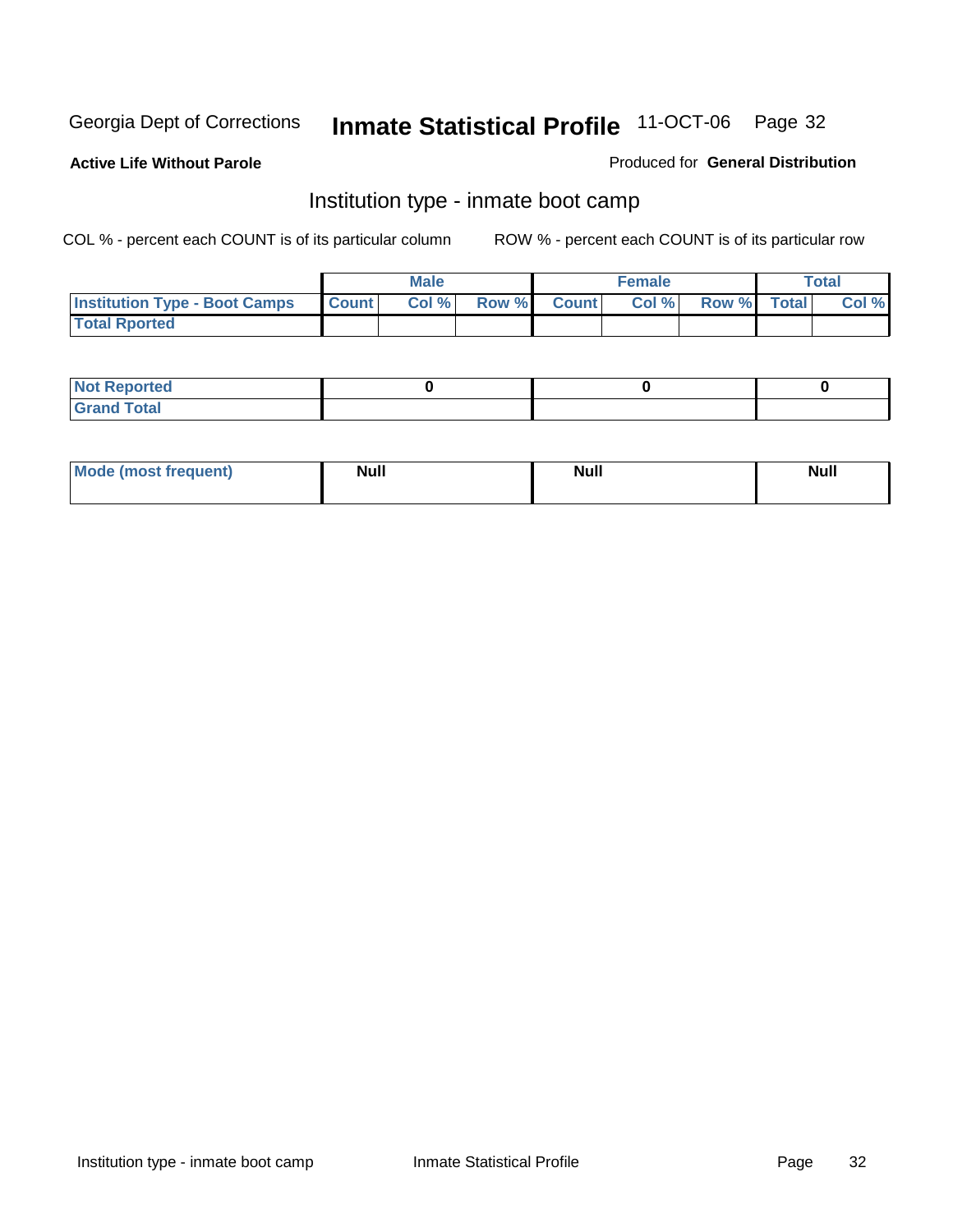**Active Life Without Parole** 

Produced for **General Distribution**

### Number of disciplinary reports

|                                       |                 | <b>Male</b> |             |   | <b>Female</b> |          |              | <b>Total</b> |
|---------------------------------------|-----------------|-------------|-------------|---|---------------|----------|--------------|--------------|
| <b>Number of Disciplinary Reports</b> | <b>Count</b>    | Col %       | Row % Count |   | Col %         | Row %    | <b>Total</b> | Col %        |
|                                       | $\overline{98}$ | 23.00%      | 98.00%      | 2 | 33.33%        | 2.00%    | 100          | 23.15%       |
|                                       | 54              | 12.68%      | 100.00%     |   |               |          | 54           | 12.50%       |
|                                       | 39              | 9.15%       | 97.50%      |   | 16.67%        | $2.50\%$ | 40           | 9.26%        |
|                                       | 33              | 7.75%       | 97.06%      |   | 16.67%        | 2.94%    | 34           | 7.87%        |
|                                       | 28              | 6.57%       | 100.00%     |   |               |          | 28           | 6.48%        |
|                                       | 20 <sub>1</sub> | 4.69%       | 100.00%     |   |               |          | 20           | 4.63%        |
| <b>More Than 5</b>                    | 154             | 36.15%      | 98.72%      | 2 | 33.33%        | 1.28%    | 156          | 36.11%       |
| <b>Total Reported</b>                 | 426             | 100%        | 98.61%      | 6 | 100%          | 1.39%    | 432          | 100%         |

| .<br>N<br>τeι. |            |                 |
|----------------|------------|-----------------|
| T <sub>1</sub> | 196<br>−∠∪ | .<br>−∪∸<br>$-$ |

| Mean (average)       | 7.30 | o.o | 7.24<br>. ن |
|----------------------|------|-----|-------------|
| Median (middle)      |      | 2.J |             |
| Mode (most frequent) |      |     |             |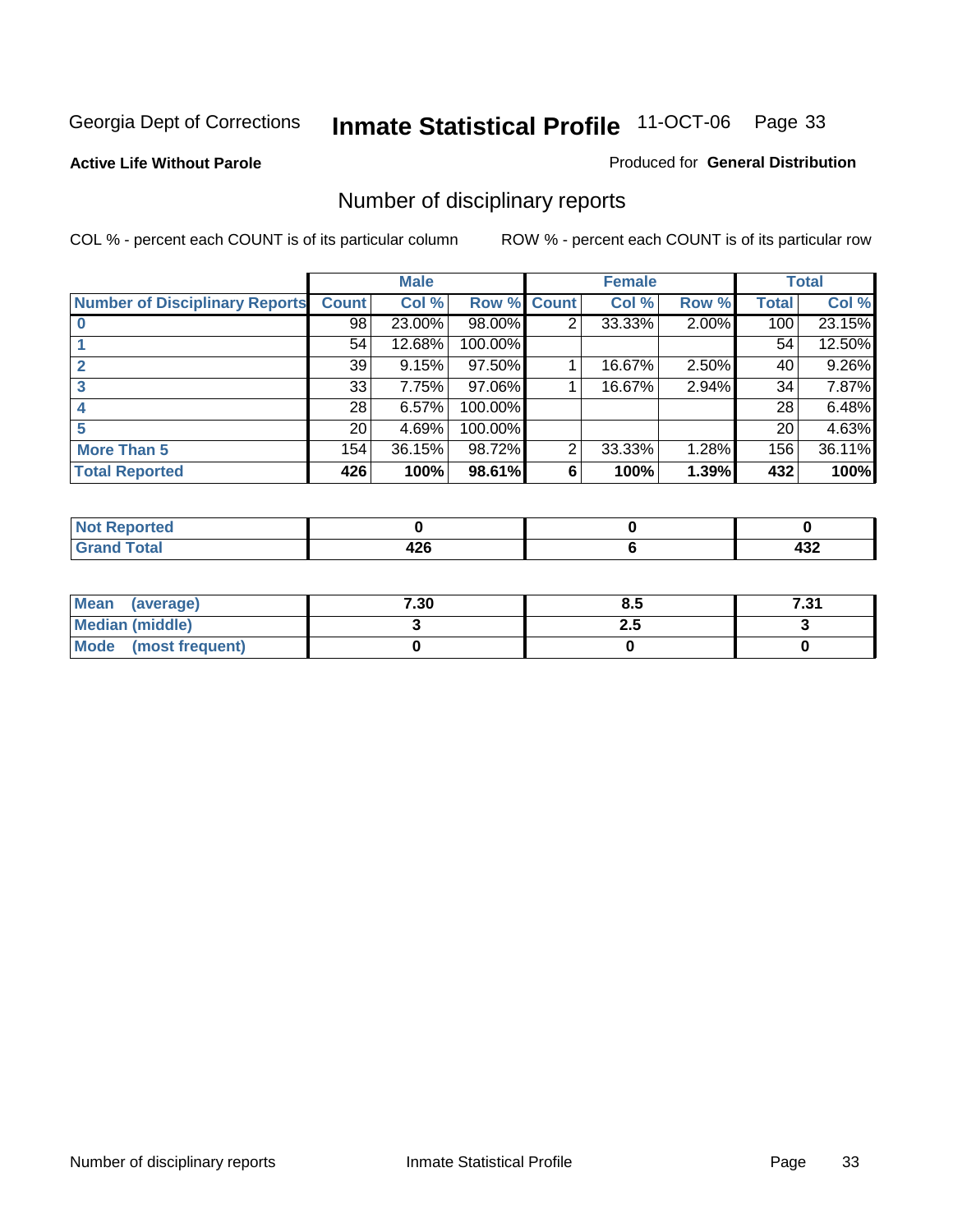#### **Active Life Without Parole**

#### Produced for **General Distribution**

#### Number of transfers

|                            |                 | <b>Male</b> |         |              | <b>Female</b> |       |              | <b>Total</b> |
|----------------------------|-----------------|-------------|---------|--------------|---------------|-------|--------------|--------------|
| <b>Number of Transfers</b> | Count l         | Col %       | Row %   | <b>Count</b> | Col %         | Row % | <b>Total</b> | Col %        |
|                            | 3               | 0.70%       | 100.00% |              |               |       | 3            | 0.69%        |
|                            | 134             | 31.46%      | 97.81%  | 3            | 50.00%        | 2.19% | 137          | 31.71%       |
| $\mathbf{c}$               | 107             | 25.12%      | 97.27%  | 3            | 50.00%        | 2.73% | 110          | 25.46%       |
| 3                          | 76              | 17.84%      | 100.00% |              |               |       | 76           | 17.59%       |
|                            | 45              | 10.56%      | 100.00% |              |               |       | 45           | 10.42%       |
|                            | 20 <sub>1</sub> | 4.69%       | 100.00% |              |               |       | 20           | 4.63%        |
| <b>More Than 5</b>         | 41              | 9.62%       | 100.00% |              |               |       | 41           | 9.49%        |
| <b>Total Reported</b>      | 426             | 100%        | 98.61%  | 6            | 100%          | 1.39% | 432          | 100%         |

| N<br><b>ТН.</b> |          |                                                            |
|-----------------|----------|------------------------------------------------------------|
| $\sim$ 4 $\sim$ | . מ<br>╍ | $\sim$<br>−∪∸<br>$\sim$ $\sim$ $\sim$ $\sim$ $\sim$ $\sim$ |

| Mean (average)       | ר ל | . . | 2.70 |
|----------------------|-----|-----|------|
| Median (middle)      |     | .   |      |
| Mode (most frequent) |     |     |      |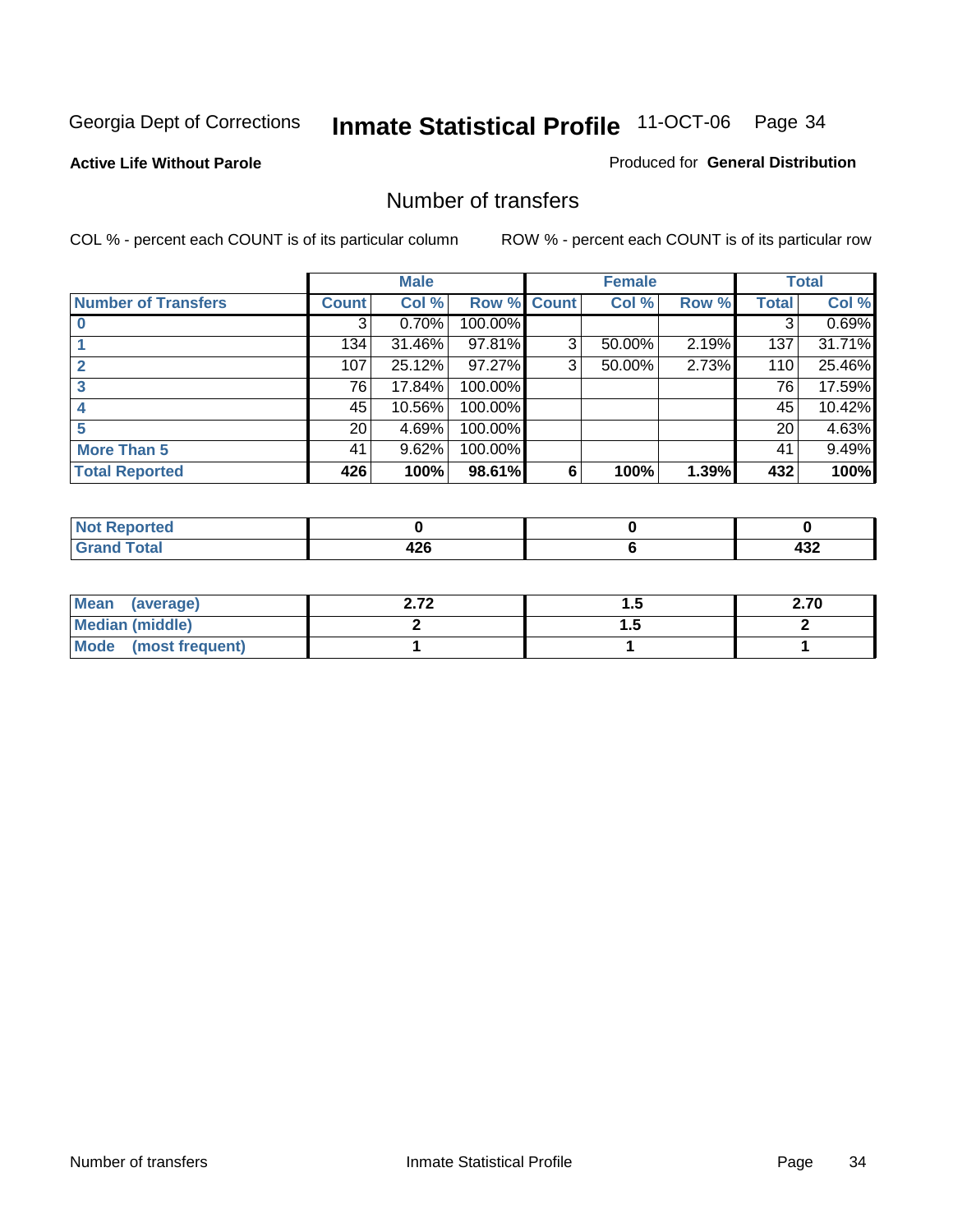**Active Life Without Parole** 

Produced for **General Distribution**

### Number of escapes

|                          |              | <b>Male</b> |                    |   | <b>Female</b> |         |       | <b>Total</b> |
|--------------------------|--------------|-------------|--------------------|---|---------------|---------|-------|--------------|
| <b>Number of Escapes</b> | <b>Count</b> | Col %       | <b>Row % Count</b> |   | Col %         | Row %I  | Total | Col %        |
|                          | 425          | $99.77\%$   | $98.61\%$          | 6 | 100.00%       | $.39\%$ | 431   | 99.77%       |
|                          |              | 0.23%       | 100.00%            |   |               |         |       | 0.23%        |
| <b>Total Reported</b>    | 426          | 100%        | $98.61\%$          |   | 100%          | 1.39%   | 432   | 100%         |

| المتحافظ<br>prted |      |     |
|-------------------|------|-----|
| <b>otal</b>       | ハつの  | ,,, |
| ulallu            | 44 U | 40Z |

| Mean (average)       |  |  |
|----------------------|--|--|
| Median (middle)      |  |  |
| Mode (most frequent) |  |  |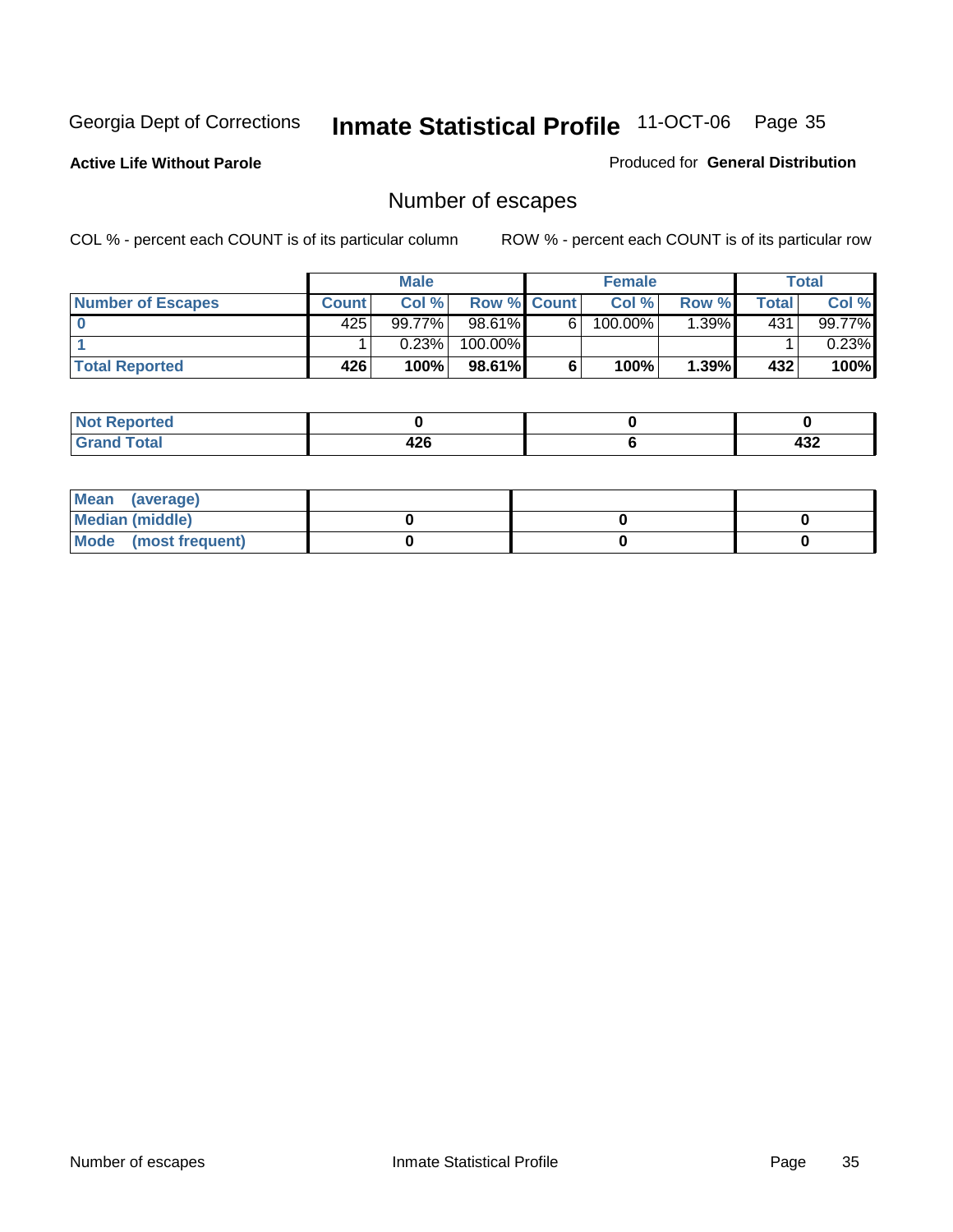**Active Life Without Parole** 

Produced for **General Distribution**

#### Probable future release type

|                                     |              | <b>Male</b> |                    |   | <b>Female</b> |             |       | Total   |
|-------------------------------------|--------------|-------------|--------------------|---|---------------|-------------|-------|---------|
| <b>Probable Future Release Type</b> | <b>Count</b> | Col%        | <b>Row % Count</b> |   |               | Col % Row % | Total | Col %   |
| <b>Life, LWOP or death sentence</b> | 426          | $100.00\%$  | 98.61%             | 6 | $100.00\%$    | $1.39\%$    | 432   | 100.00% |
| <b>Total Reported</b>               | 426          | 100%        | 98.61%             | 6 | 100%          | $1.39\%$    | 432   | 100%    |

| <b>Reported</b><br>NOI |            |     |     |
|------------------------|------------|-----|-----|
| <b>Total</b>           | 100<br>440 | 426 | 432 |

| <b>Mode (most frequent)</b> | Life, LWOP or death | Life, LWOP or death | Life, LWOP or death |
|-----------------------------|---------------------|---------------------|---------------------|
|-----------------------------|---------------------|---------------------|---------------------|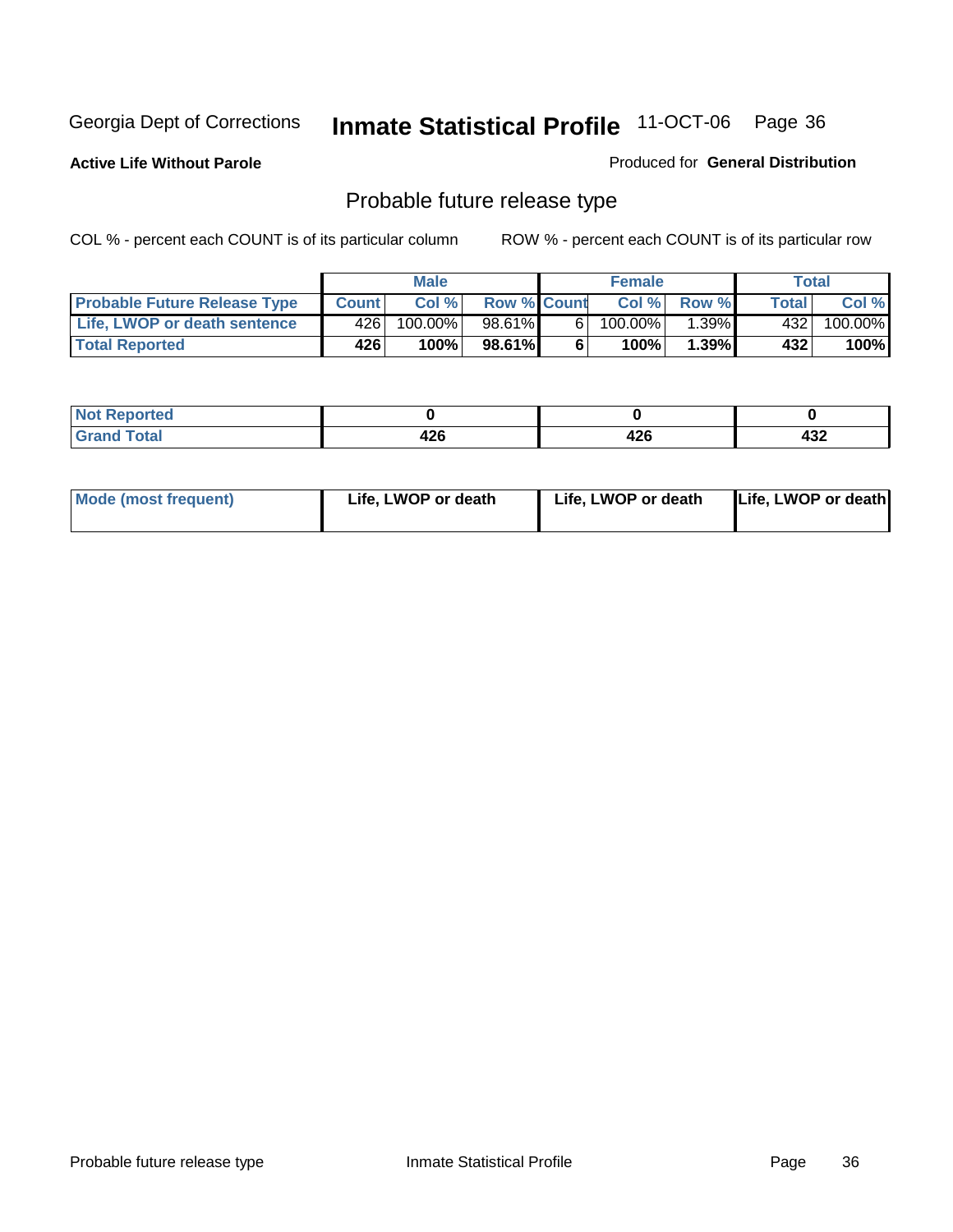**Active Life Without Parole** 

Produced for **General Distribution**

### Actual release type

|                            |              | <b>Male</b> |                    | <b>Female</b> |       |              | Total |
|----------------------------|--------------|-------------|--------------------|---------------|-------|--------------|-------|
| <b>Actual Release Type</b> | <b>Count</b> | Col %       | <b>Row % Count</b> | Col %         | Row % | <b>Total</b> | Col % |
| <b>Total Reported</b>      |              | $\%$        | %                  | %             | %     |              | %     |

| <b>Still Active</b> | 426 | 432 |
|---------------------|-----|-----|
| <b>Not Reported</b> |     |     |
| <b>Grand Total</b>  | 426 | 432 |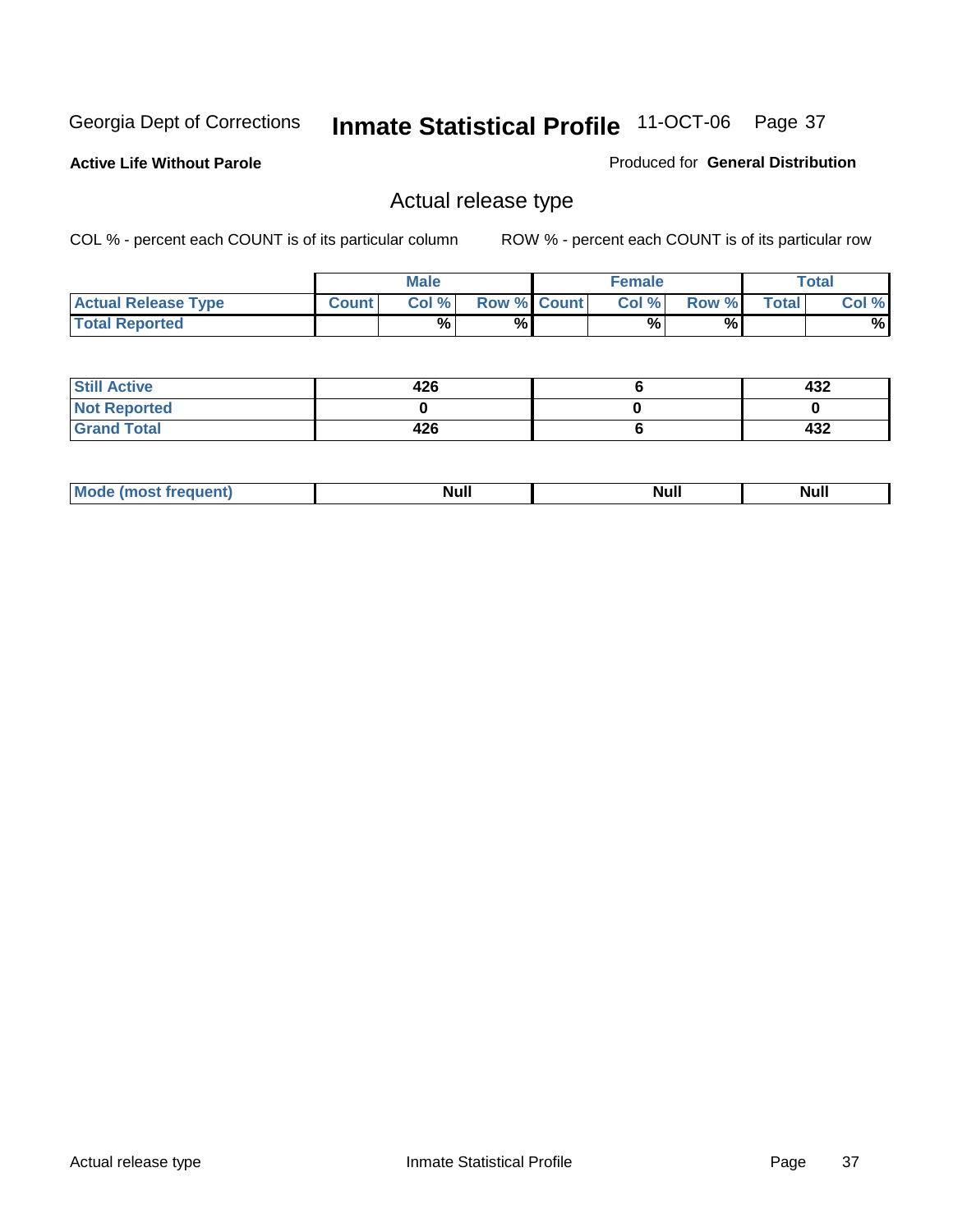### **Active Life Without Parole**

#### Produced for **General Distribution**

### Time served in current (or last) institution

|                            |              | <b>Male</b> |         |                | <b>Female</b> |        |              | <b>Total</b> |
|----------------------------|--------------|-------------|---------|----------------|---------------|--------|--------------|--------------|
| <b>Time In Institution</b> | <b>Count</b> | Col %       | Row %   | <b>Count</b>   | Col %         | Row %  | <b>Total</b> | Col %        |
| 0 to 3 months              | 40           | 9.39%       | 100.00% |                |               |        | 40           | 9.26%        |
| <b>3.01 to 6 months</b>    | 35           | 8.22%       | 97.22%  | 1              | 16.67%        | 2.78%  | 36           | 8.33%        |
| 6.01 to 9 months           | 31           | 7.28%       | 100.00% |                |               |        | 31           | 7.18%        |
| 9.01 to 12 months          | 26           | 6.10%       | 100.00% |                |               |        | 26           | 6.02%        |
| 12.01 to 18 months         | 51           | 11.97%      | 96.23%  | $\overline{2}$ | 33.33%        | 3.77%  | 53           | 12.27%       |
| 18.01 to 24 months         | 38           | 8.92%       | 97.44%  | 1              | 16.67%        | 2.56%  | 39           | 9.03%        |
| $2.01$ to 3 years          | 40           | 9.39%       | 97.56%  | 1              | 16.67%        | 2.44%  | 41           | 9.49%        |
| $3.01$ to 4 years          | 41           | 9.62%       | 100.00% |                |               |        | 41           | 9.49%        |
| 4.01 to 5 years            | 37           | 8.69%       | 100.00% |                |               |        | 37           | 8.56%        |
| 5.01 to 6 years            | 30           | 7.04%       | 100.00% |                |               |        | 30           | 6.94%        |
| 6.01 to 7 years            | 20           | 4.69%       | 100.00% |                |               |        | 20           | 4.63%        |
| 7.01 to 8 years            | 12           | 2.82%       | 100.00% |                |               |        | 12           | 2.78%        |
| 8.01 to 9 years            | 9            | 2.11%       | 90.00%  | 1              | 16.67%        | 10.00% | 10           | 2.31%        |
| 9.01 to 10 years           | 6            | 1.41%       | 100.00% |                |               |        | 6            | 1.39%        |
| Over 10 years              | 10           | 2.35%       | 100.00% |                |               |        | 10           | 2.31%        |
| <b>Total Reported</b>      | 426          | 100%        | 98.61%  | 6              | 100%          | 1.39%  | 432          | 100%         |

| <b>Not Reported</b> |                   |         |
|---------------------|-------------------|---------|
| <b>Total</b>        | 10C<br>44 U<br>__ | <br>4JZ |

| <b>Mean</b><br>(average) | 34 months | 31 months | 34 months |
|--------------------------|-----------|-----------|-----------|
| Median (middle)          | 23 months | 19 months | 22 months |
| Mode (most frequent)     | 4 months  | ∣ months  | months    |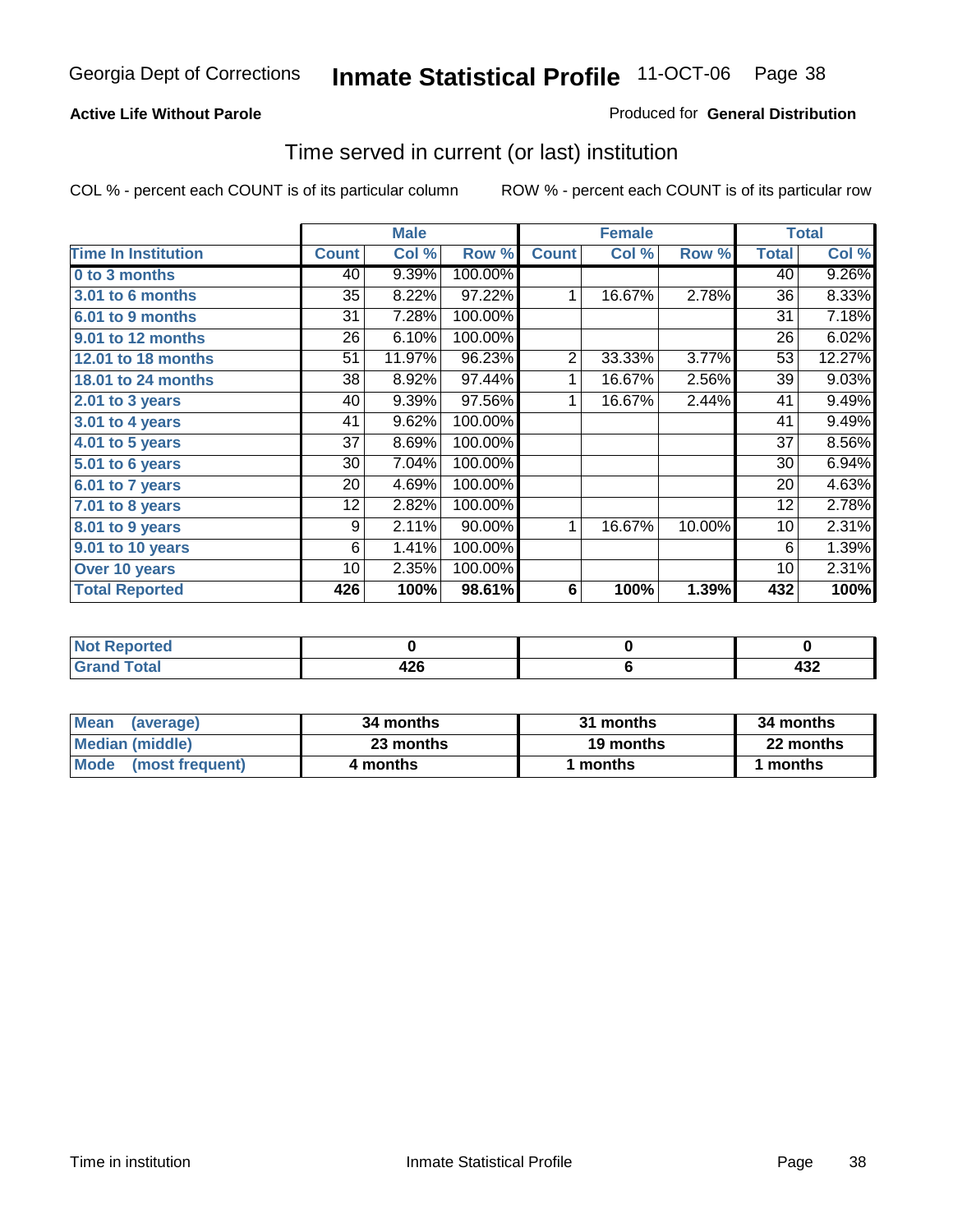#### **Active Life Without Parole**

#### Produced for **General Distribution**

### Highest grade level attained

|                              |                 | <b>Male</b> |         |              | <b>Female</b> |       |                 | <b>Total</b> |
|------------------------------|-----------------|-------------|---------|--------------|---------------|-------|-----------------|--------------|
| <b>Grade Level</b>           | <b>Count</b>    | Col %       | Row %   | <b>Count</b> | Col %         | Row % | <b>Total</b>    | Col %        |
| <b>Grade 1</b>               | 1               | 0.24%       | 100.00% |              |               |       | 1               | 0.24%        |
| <b>Grade 4</b>               | $\overline{3}$  | 0.72%       | 100.00% |              |               |       | $\overline{3}$  | 0.71%        |
| Grade 5                      | 3               | 0.72%       | 100.00% |              |               |       | 3               | 0.71%        |
| Grade 6                      | 7               | 1.68%       | 100.00% |              |               |       | 7               | 1.65%        |
| <b>Grade 7</b>               | $\overline{17}$ | 4.08%       | 100.00% |              |               |       | $\overline{17}$ | 4.02%        |
| <b>Grade 8</b>               | 41              | 9.83%       | 100.00% |              |               |       | 41              | 9.69%        |
| <b>Grade 9</b>               | 57              | 13.67%      | 98.28%  | 1            | 16.67%        | 1.72% | 58              | 13.71%       |
| Grade 10                     | 86              | 20.62%      | 98.85%  | 1            | 16.67%        | 1.15% | $\overline{87}$ | 20.57%       |
| Grade 11                     | 58              | 13.91%      | 96.67%  | 2            | 33.33%        | 3.33% | 60              | 14.18%       |
| <b>Grade 12 or GED</b>       | 69              | 16.55%      | 98.57%  | 1            | 16.67%        | 1.43% | 70              | 16.55%       |
| <b>Some tech school</b>      | 10              | 2.40%       | 100.00% |              |               |       | 10              | 2.36%        |
| <b>Completed tech school</b> | 12              | 2.88%       | 100.00% |              |               |       | 12              | 2.84%        |
| College, 1 year              | 14              | 3.36%       | 100.00% |              |               |       | 14              | 3.31%        |
| College, 2 year              | $\overline{17}$ | 4.08%       | 94.44%  | 1            | 16.67%        | 5.56% | 18              | 4.26%        |
| College, 3 year              | 7               | 1.68%       | 100.00% |              |               |       | 7               | 1.65%        |
| <b>Bachelor's degree</b>     | 9               | 2.16%       | 100.00% |              |               |       | 9               | 2.13%        |
| <b>Master's degree</b>       | 3               | 0.72%       | 100.00% |              |               |       | $\overline{3}$  | 0.71%        |
| Ph.D. degree                 | 1               | 0.24%       | 100.00% |              |               |       | 1               | 0.24%        |
| Law degree                   | 2               | 0.48%       | 100.00% |              |               |       | $\overline{2}$  | 0.47%        |
| <b>Total Reported</b>        | 417             | 100%        | 98.58%  | 6            | 100.0%        | 1.42% | 423             | 100%         |

| i Alba<br><b>Construction Construction</b><br>rtea<br>N0 |          |            |
|----------------------------------------------------------|----------|------------|
| Total<br><b>C.L.</b><br>-                                | <br>44 U | ,,,<br>TJL |

| <b>Mean</b><br>(average) | 10.64    | 11.17    | 10.65    |
|--------------------------|----------|----------|----------|
| Median (middle)          | Grade 10 | Grade 11 | Grade 10 |
| Mode<br>(most frequent)  | Grade 10 | Grade 11 | Grade 10 |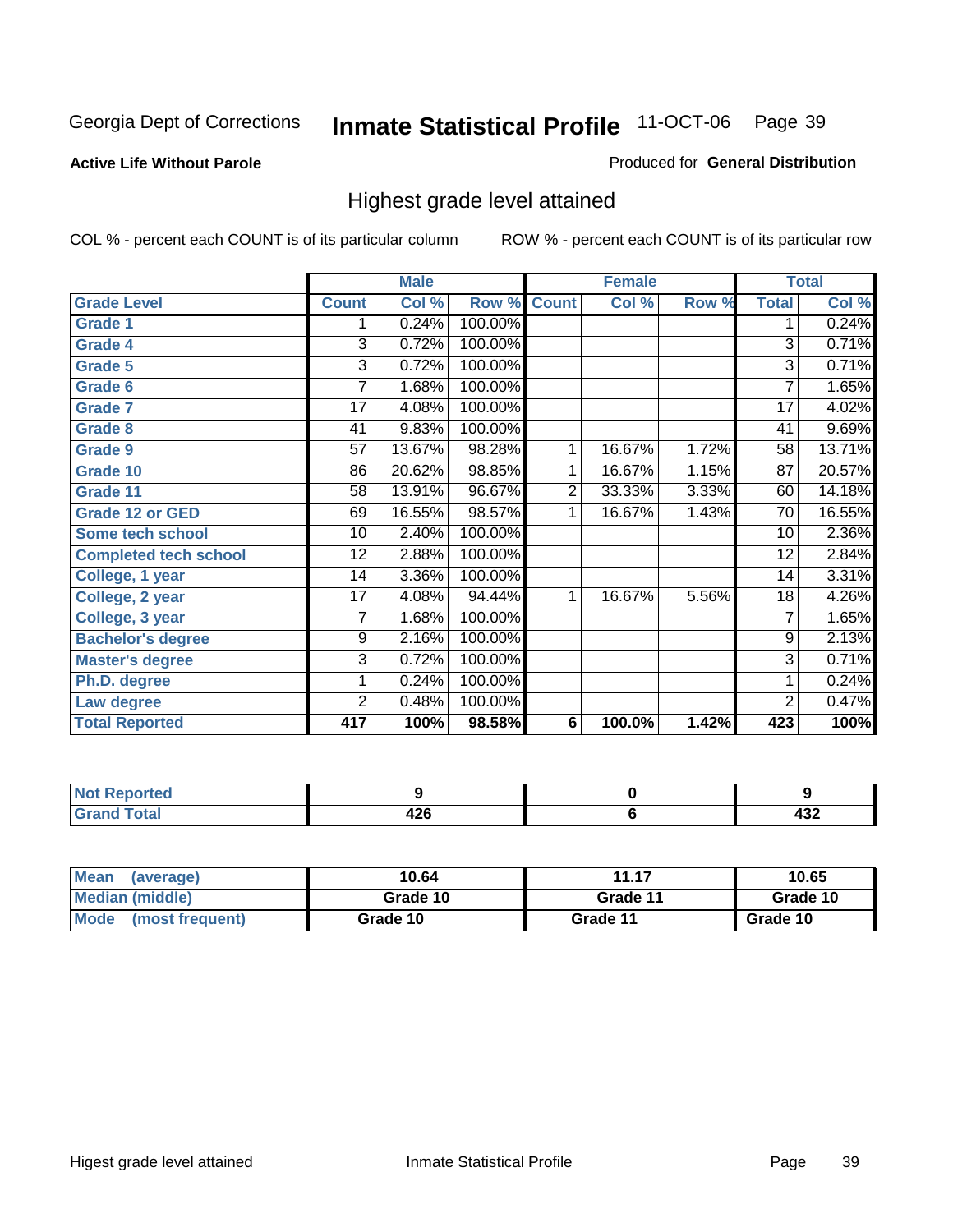#### **Active Life Without Parole**

#### Produced for **General Distribution**

### Culture fair IQ scores

|                       |              | <b>Male</b> |         |                | <b>Female</b> |          |              | <b>Total</b> |
|-----------------------|--------------|-------------|---------|----------------|---------------|----------|--------------|--------------|
| <b>IQ Scores</b>      | <b>Count</b> | Col %       | Row %   | <b>Count</b>   | Col %         | Row %    | <b>Total</b> | Col %        |
| $60 - 69$             | 17           | 4.53%       | 100.00% |                |               |          | 17           | 4.46%        |
| $70 - 79$             | 29           | 7.73%       | 100.00% |                |               |          | 29           | 7.61%        |
| $80 - 89$             | 54           | 14.40%      | 98.18%  |                | 16.67%        | 1.82%    | 55           | 14.44%       |
| $90 - 99$             | 64           | 17.07%      | 96.97%  | $\overline{2}$ | 33.33%        | $3.03\%$ | 66           | 17.32%       |
| $100 - 109$           | 103          | 27.47%      | 99.04%  |                | 16.67%        | 0.96%    | 104          | 27.30%       |
| $110 - 119$           | 89           | 23.73%      | 98.89%  |                | 16.67%        | $1.11\%$ | 90           | 23.62%       |
| $120 - 129$           | 19           | 5.07%       | 95.00%  |                | 16.67%        | 5.00%    | 20           | 5.25%        |
| <b>Total Reported</b> | 375          | 100%        | 98.43%  | 6              | 100.0%        | 1.57%    | 381          | 100%         |

| <b>Not Reported</b>         | 48  | 48  |
|-----------------------------|-----|-----|
| <b>Not Valid (under 60)</b> |     |     |
| <b>Grand Total</b>          | 426 | 432 |

| <b>Mean</b><br>(average) | 99  | 104 | 99  |
|--------------------------|-----|-----|-----|
| Median (middle)          | 102 | 99  | 102 |
| Mode (most frequent)     | 105 | 96  | 105 |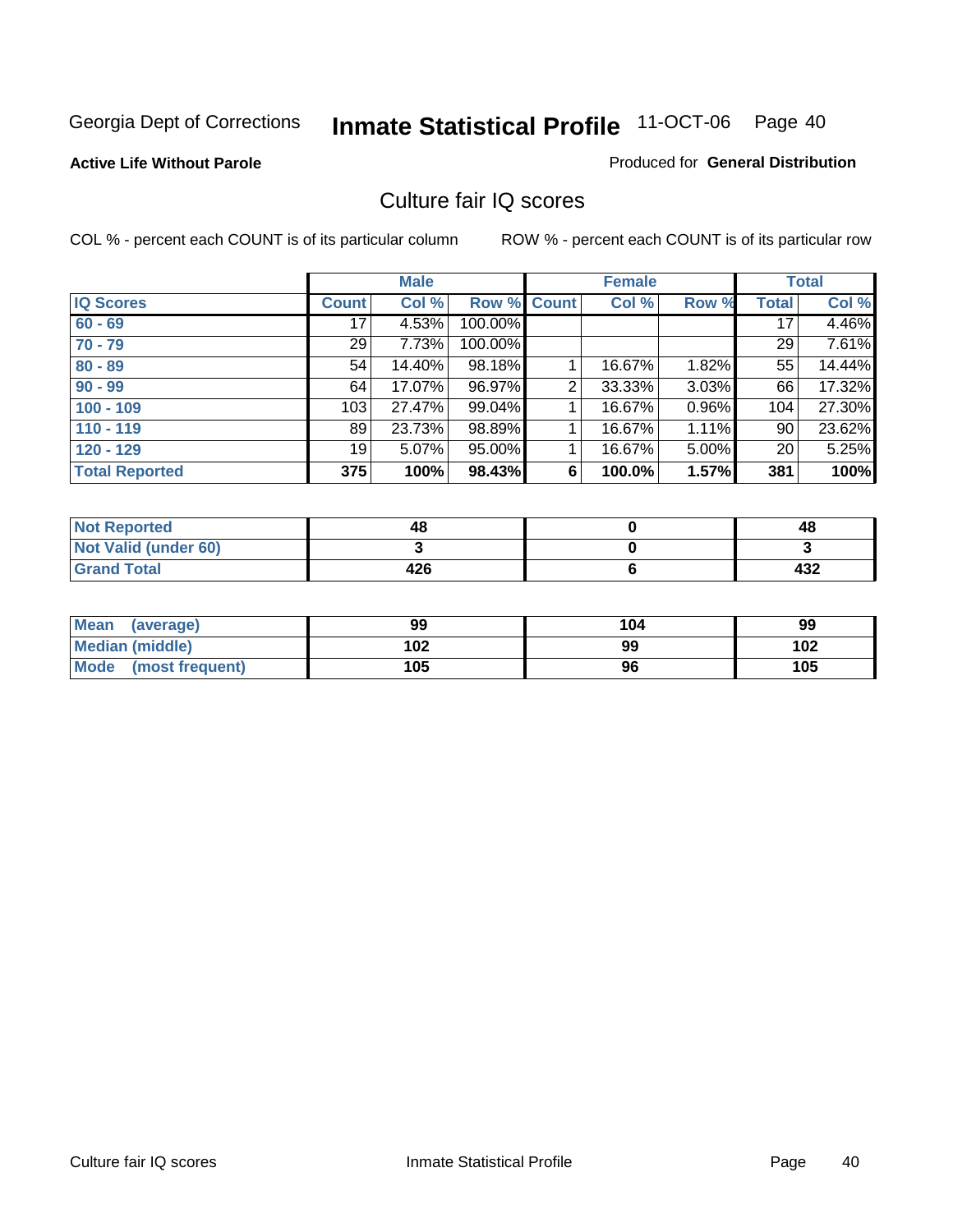#### **Active Life Without Parole**

#### Produced for **General Distribution**

# Wide Range Achievement Test (WRAT) reading score

|                           |              | <b>Male</b> |         |              | <b>Female</b> |       |                 | <b>Total</b> |
|---------------------------|--------------|-------------|---------|--------------|---------------|-------|-----------------|--------------|
| <b>WRAT Reading Score</b> | <b>Count</b> | Col %       | Row %   | <b>Count</b> | Col %         | Row % | <b>Total</b>    | Col %        |
| Less than 1               |              | 1.83%       | 100.00% |              |               |       | 7               | 1.80%        |
| 1.1 to 1.9                | 11           | 2.87%       | 100.00% |              |               |       | 11              | 2.83%        |
| 2.1 to 2.9                | 24           | 6.27%       | 96.00%  | 1            | 16.67%        | 4.00% | $\overline{25}$ | 6.43%        |
| 3.1 to 3.9                | 19           | 4.96%       | 100.00% |              |               |       | 19              | 4.88%        |
| 4.1 to 4.9                | 29           | 7.57%       | 100.00% |              |               |       | 29              | 7.46%        |
| 5.1 to 5.9                | 39           | 10.18%      | 97.50%  | 1            | 16.67%        | 2.50% | 40              | 10.28%       |
| 6.1 to 6.9                | 33           | 8.62%       | 100.00% |              |               |       | 33              | 8.48%        |
| 7.1 to 7.9                | 15           | 3.92%       | 100.00% |              |               |       | $\overline{15}$ | 3.86%        |
| 8.1 to 8.9                | 27           | 7.05%       | 100.00% |              |               |       | 27              | 6.94%        |
| 9.1 to 9.9                | 33           | 8.62%       | 97.06%  | 1            | 16.67%        | 2.94% | 34              | 8.74%        |
| 10.1 to 10.9              | 12           | 3.13%       | 100.00% |              |               |       | 12              | 3.08%        |
| 11.1 to 11.9              | 21           | 5.48%       | 100.00% |              |               |       | 21              | 5.40%        |
| 12.1 to 12.9              | 66           | 17.23%      | 100.00% |              |               |       | 66              | 16.97%       |
| 13                        | 47           | 12.27%      | 94.00%  | 3            | 50.00%        | 6.00% | 50              | 12.85%       |
| <b>Total Reported</b>     | 383          | 100%        | 98.46%  | 6            | 100.0%        | 1.54% | 389             | 100%         |
|                           |              |             |         |              |               |       |                 |              |
| <b>Not Reported</b>       |              | 43          |         |              | $\pmb{0}$     |       |                 | 43           |
| <b>Grand Total</b>        |              | 426         |         |              | 6             |       |                 | 432          |

| Mean<br>(average)              | 8.26       | 9.35 | 8.28 |
|--------------------------------|------------|------|------|
| Median (middle)                | י ה<br>0.Z | 444  | 8.5  |
| <b>Mode</b><br>(most frequent) |            | ט ו  |      |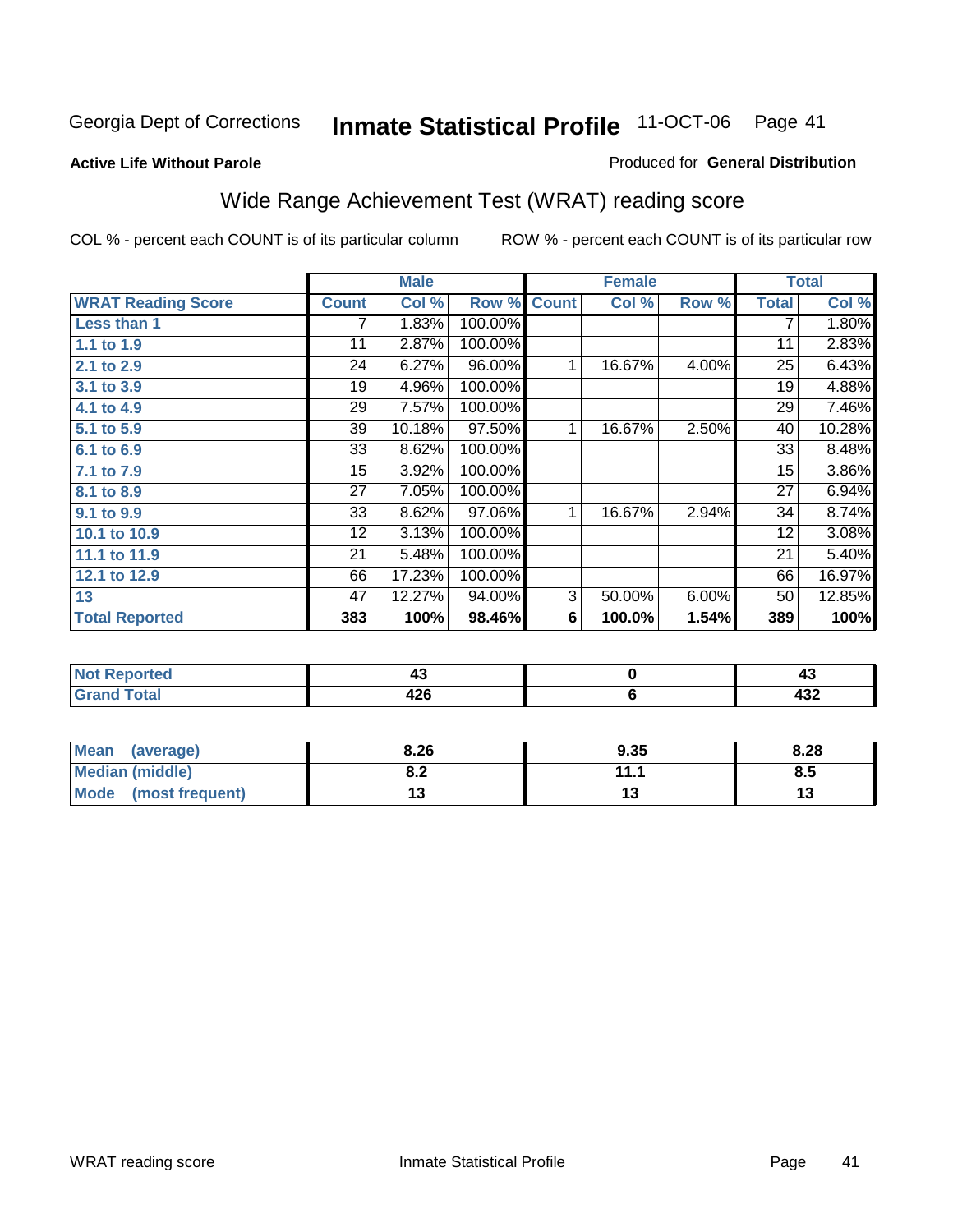**Active Life Without Parole** 

#### Produced for **General Distribution**

# Wide Range Achievement Test (WRAT) math score

|                              |              | <b>Male</b> |         |                | <b>Female</b> |        |              | <b>Total</b> |
|------------------------------|--------------|-------------|---------|----------------|---------------|--------|--------------|--------------|
| <b>WRAT Mathematic Score</b> | <b>Count</b> | Col %       | Row %   | <b>Count</b>   | Col %         | Row %  | <b>Total</b> | Col %        |
| Less than 1                  |              | 0.26%       | 100.00% |                |               |        | 1            | 0.26%        |
| 1.1 to 1.9                   | 4            | 1.04%       | 100.00% |                |               |        | 4            | 1.03%        |
| 2.1 to 2.9                   | 13           | 3.39%       | 100.00% |                |               |        | 13           | 3.34%        |
| 3.1 to 3.9                   | 27           | 7.05%       | 100.00% |                |               |        | 27           | 6.94%        |
| 4.1 to 4.9                   | 39           | 10.18%      | 97.50%  | 1              | 16.67%        | 2.50%  | 40           | 10.28%       |
| 5.1 to 5.9                   | 44           | 11.49%      | 100.00% |                |               |        | 44           | 11.31%       |
| 6.1 to 6.9                   | 88           | 22.98%      | 100.00% |                |               |        | 88           | 22.62%       |
| 7.1 to 7.9                   | 53           | 13.84%      | 98.15%  | 1              | 16.67%        | 1.85%  | 54           | 13.88%       |
| 8.1 to 8.9                   | 26           | 6.79%       | 96.30%  | 1              | 16.67%        | 3.70%  | 27           | 6.94%        |
| 9.1 to 9.9                   | 41           | 10.70%      | 95.35%  | $\overline{2}$ | 33.33%        | 4.65%  | 43           | 11.05%       |
| 10.1 to 10.9                 | 20           | 5.22%       | 100.00% |                |               |        | 20           | 5.14%        |
| 11 to 11.9                   | 10           | 2.61%       | 100.00% |                |               |        | 10           | 2.57%        |
| 12 to 12.9                   | 9            | 2.35%       | 100.00% |                |               |        | 9            | 2.31%        |
| 13                           | 8            | 2.09%       | 88.89%  | 1              | 16.67%        | 11.11% | 9            | 2.31%        |
| <b>Total Reported</b>        | 383          | 100%        | 98.46%  | 6              | 100.0%        | 1.54%  | 389          | 100%         |
|                              |              |             |         |                |               |        |              |              |
| <b>Not Reported</b>          |              | 43          |         |                | $\pmb{0}$     |        |              | 43           |
| <b>Grand Total</b>           |              | 426         |         |                | 6             |        |              | 432          |

| Mean<br>(average)      | 7.01 | 0.77 | 7.04 |
|------------------------|------|------|------|
| <b>Median (middle)</b> | 6.9  |      | 6.9  |
| Mode (most frequent)   | 6.9  | 4.6  | 6.9  |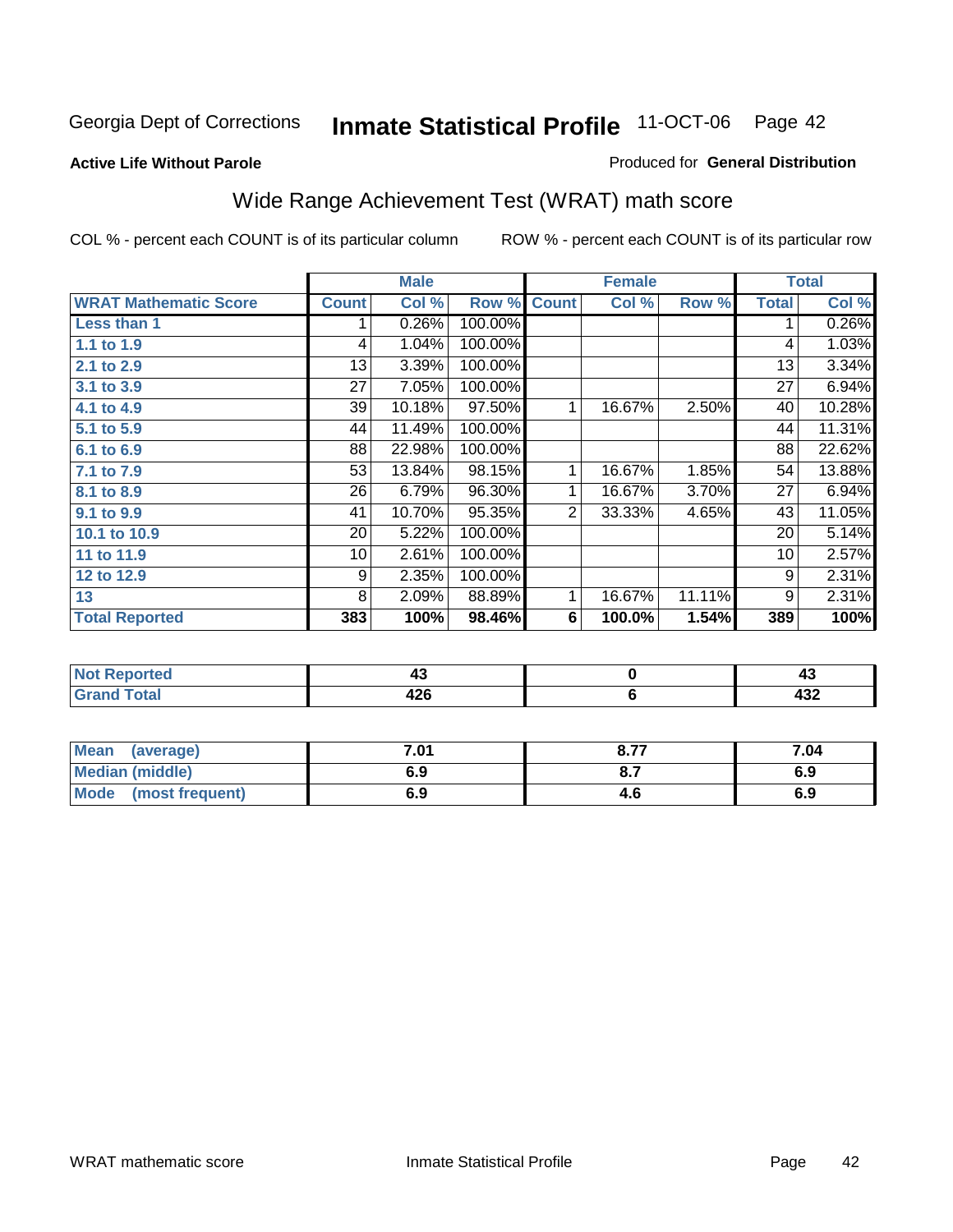**Active Life Without Parole** 

#### Produced for **General Distribution**

# Wide Range Achievement Test (WRAT) spelling score

|                            |                 | <b>Male</b> |                      |                | <b>Female</b> |       |              | <b>Total</b> |
|----------------------------|-----------------|-------------|----------------------|----------------|---------------|-------|--------------|--------------|
| <b>WRAT Spelling Score</b> | <b>Count</b>    | Col %       | Row %                | <b>Count</b>   | Col %         | Row % | <b>Total</b> | Col %        |
| <b>Less than 1</b>         | 3               | 0.79%       | 100.00%              |                |               |       | 3            | 0.77%        |
| 1.1 to 1.9                 | $\overline{18}$ | 4.71%       | 100.00%              |                |               |       | 18           | 4.64%        |
| 2.1 to 2.9                 | 31              | 8.12%       | 100.00%              |                |               |       | 31           | 7.99%        |
| 3.1 to 3.9                 | 21              | 5.50%       | 100.00%              |                |               |       | 21           | 5.41%        |
| 4.1 to 4.9                 | 37              | 9.69%       | 97.37%               | 1              | 16.67%        | 2.63% | 38           | 9.79%        |
| 5.1 to 5.9                 | 34              | 8.90%       | 100.00%              |                |               |       | 34           | 8.76%        |
| 6.1 to 6.9                 | 44              | 11.52%      | $\overline{97.78\%}$ | 1              | 16.67%        | 2.22% | 45           | 11.60%       |
| 7.1 to 7.9                 | 35              | 9.16%       | 100.00%              |                |               |       | 35           | 9.02%        |
| 8.1 to 8.9                 | 31              | 8.12%       | 100.00%              |                |               |       | 31           | 7.99%        |
| 9.1 to 9.9                 | 32              | 8.38%       | 100.00%              |                |               |       | 32           | 8.25%        |
| 10.1 to 10.9               | 24              | 6.28%       | 100.00%              |                |               |       | 24           | 6.19%        |
| 11.1 to 11.9               | 21              | 5.50%       | 95.45%               | 1              | 16.67%        | 4.55% | 22           | 5.67%        |
| 12.1 to 12.9               | 29              | 7.59%       | 93.55%               | $\overline{2}$ | 33.33%        | 6.45% | 31           | 7.99%        |
| 13                         | 22              | 5.76%       | 95.65%               | 1              | 16.67%        | 4.35% | 23           | 5.93%        |
| <b>Total Reported</b>      | 382             | 100%        | 98.45%               | 6              | 100.0%        | 1.55% | 388          | 100%         |
|                            |                 |             |                      |                |               |       |              |              |
| <b>Not Reported</b>        |                 | 44          |                      |                | $\pmb{0}$     |       |              | 44           |
| <b>Grand Total</b>         |                 | 426         |                      |                | 6             |       |              | 432          |

| <b>Mean</b><br>(average)       | 7.29 | 9.9          | 7.33 |
|--------------------------------|------|--------------|------|
| <b>Median (middle)</b>         | . ن  | 11.8         | ن. ا |
| <b>Mode</b><br>(most frequent) | ၓ.๖  | 122<br>د.ء ا | 8.5  |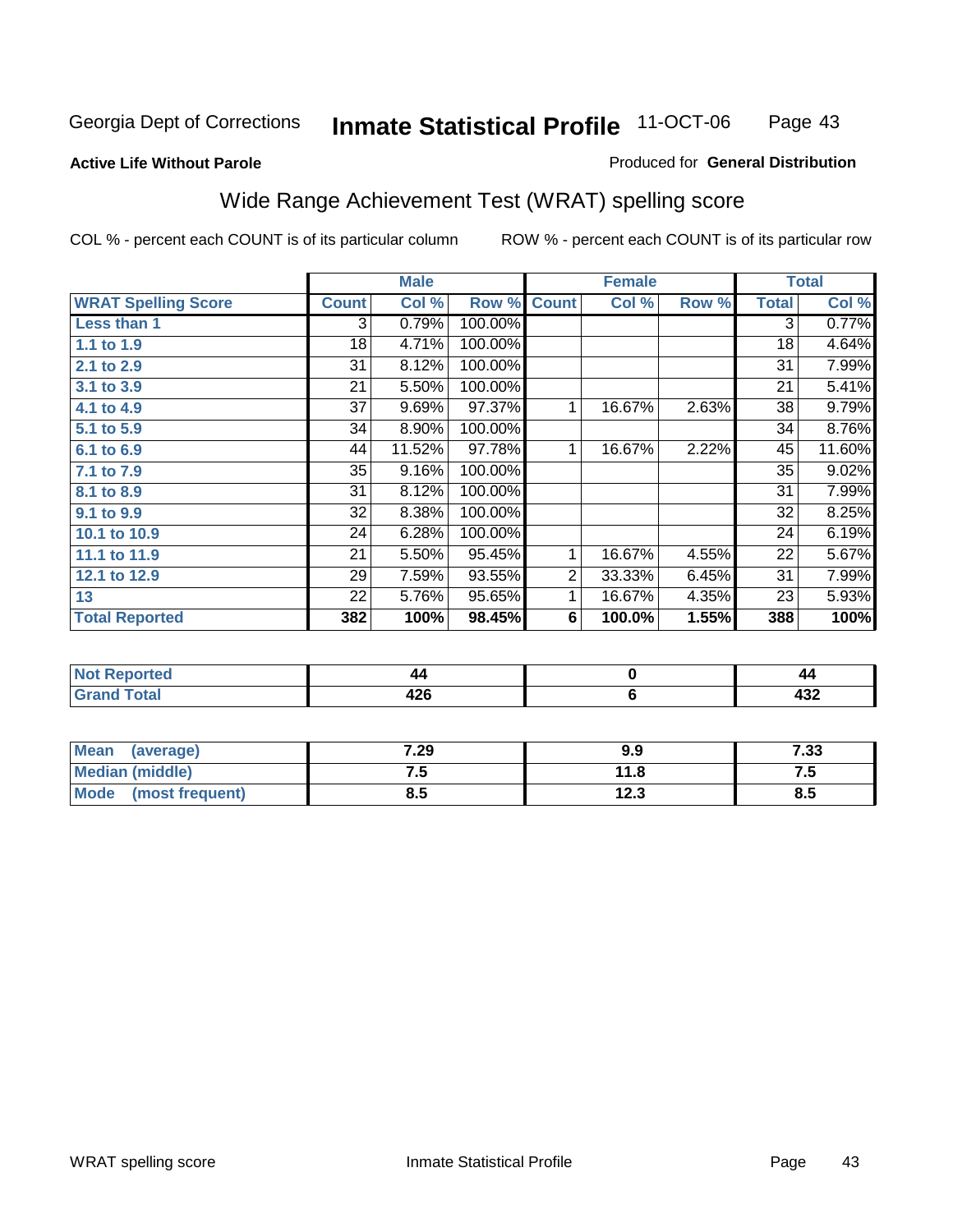#### **Active Life Without Parole**

#### Produced for **General Distribution**

### Scope of substance abuse - summary

|                        |              | <b>Male</b> |         |              | <b>Female</b> |       |              | Total    |
|------------------------|--------------|-------------|---------|--------------|---------------|-------|--------------|----------|
| <b>Substance Abuse</b> | <b>Count</b> | Col %       | Row %   | <b>Count</b> | Col %         | Row % | <b>Total</b> | Col %    |
| <b>None</b>            | 137          | 32.16%      | 97.86%  | ◠            | $50.00\%$     | 2.14% | 140          | 32.41%   |
| Drugs only             | 166          | 38.97%      | 99.40%  |              | 16.67%        | 0.60% | 167          | 38.66%   |
| <b>Alcohol only</b>    | 29           | 6.81%       | 100.00% |              |               |       | 29           | $6.71\%$ |
| Drugs and alcohol      | 94           | 22.07%      | 97.92%  | ົ            | 33.33%        | 2.08% | 96           | 22.22%   |
| <b>Total Reported</b>  | 426          | 100%        | 98.61%  | 6            | 100%          | 1.39% | 432          | 100%     |

| Reported<br>           |                     |                |
|------------------------|---------------------|----------------|
| <b>Total</b><br>$\sim$ | $\sim$<br>+4V<br>__ | .<br>−J∠<br>__ |

|  | Mode<br>trequent.<br>most | Drugs only | …u∩n | ∵onlv<br>Druas |
|--|---------------------------|------------|------|----------------|
|--|---------------------------|------------|------|----------------|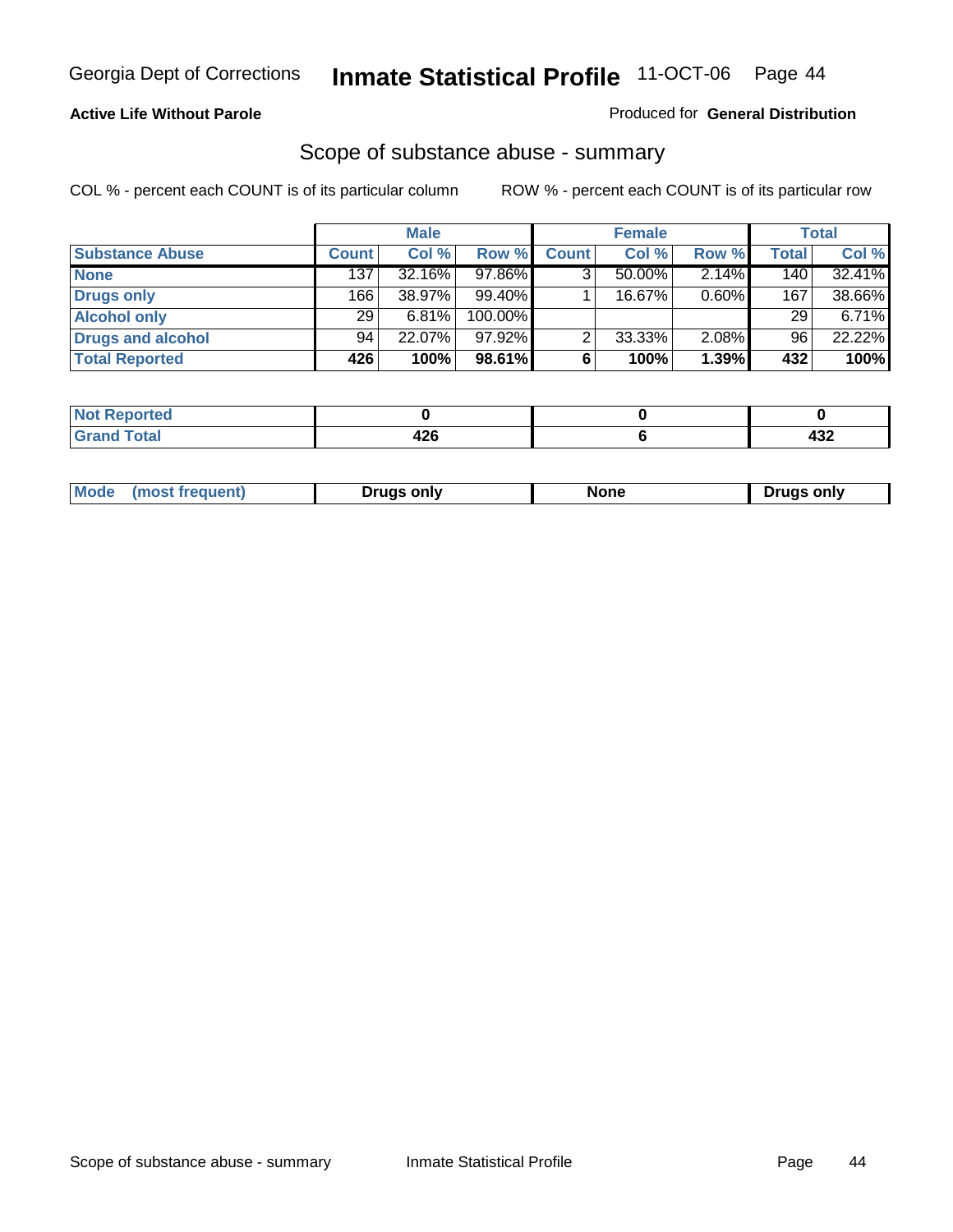#### **Active Life Without Parole**

#### Produced for **General Distribution**

### Scope of substance abuse - detail

|                                      |              | <b>Male</b> |         |              | <b>Female</b> |       |              | <b>Total</b> |
|--------------------------------------|--------------|-------------|---------|--------------|---------------|-------|--------------|--------------|
| <b>Substance Abuse</b>               | <b>Count</b> | Col %       | Row %   | <b>Count</b> | Col %         | Row % | <b>Total</b> | Col %        |
| No drug or alcohol problems          | 137          | 32.16%      | 97.86%  | 3            | 50.00%        | 2.14% | 140          | 32.41%       |
| Drug addiction but no alcohol        | 2            | 0.47%       | 100.00% |              |               |       | 2            | 0.46%        |
| <b>Drug addiction and alcohol</b>    | 3            | 0.70%       | 100.00% |              |               |       | 3            | 0.69%        |
| abuse                                |              |             |         |              |               |       |              |              |
| <b>Drug addiction and alcoholism</b> | 2            | 0.47%       | 100.00% |              |               |       | 2            | 0.46%        |
| No drug problem but alcohol          | 24           | 5.63%       | 100.00% |              |               |       | 24           | 5.56%        |
| abuse                                |              |             |         |              |               |       |              |              |
| No drug problem but alcoholism       | 5            | 1.17%       | 100.00% |              |               |       | 5            | 1.16%        |
| Drug experiment but no alcohol       | 103          | 24.18%      | 99.04%  | 4            | 16.67%        | 0.96% | 104          | 24.07%       |
| <b>Drug experiment &amp; alcohol</b> | 13           | 3.05%       | 100.00% |              |               |       | 13           | 3.01%        |
| abuse                                |              |             |         |              |               |       |              |              |
| Drug experiment & alcoholism         | 7            | 1.64%       | 100.00% |              |               |       | 7            | 1.62%        |
| Drug abuse but no alcohol            | 61           | 14.32%      | 100.00% |              |               |       | 61           | 14.12%       |
| Drug abuse and alcohol abuse         | 57           | 13.38%      | 98.28%  |              | 16.67%        | 1.72% | 58           | 13.43%       |
| Drug abuse and alcoholism            | 12           | 2.82%       | 92.31%  |              | 16.67%        | 7.69% | 13           | 3.01%        |
| <b>Total Reported</b>                | 426          | 100%        | 98.61%  | 6            | 100%          | 1.39% | 432          | 100%         |

| ∣Not Reported |      |     |
|---------------|------|-----|
| <b>Total</b>  |      | ,,, |
| $\sim$        | 44 U | −J∠ |

| Mode (most frequent) | No drug or alcohol problems No drug or alcohol problems No drug or alcohol |          |
|----------------------|----------------------------------------------------------------------------|----------|
|                      |                                                                            | problems |
|                      |                                                                            |          |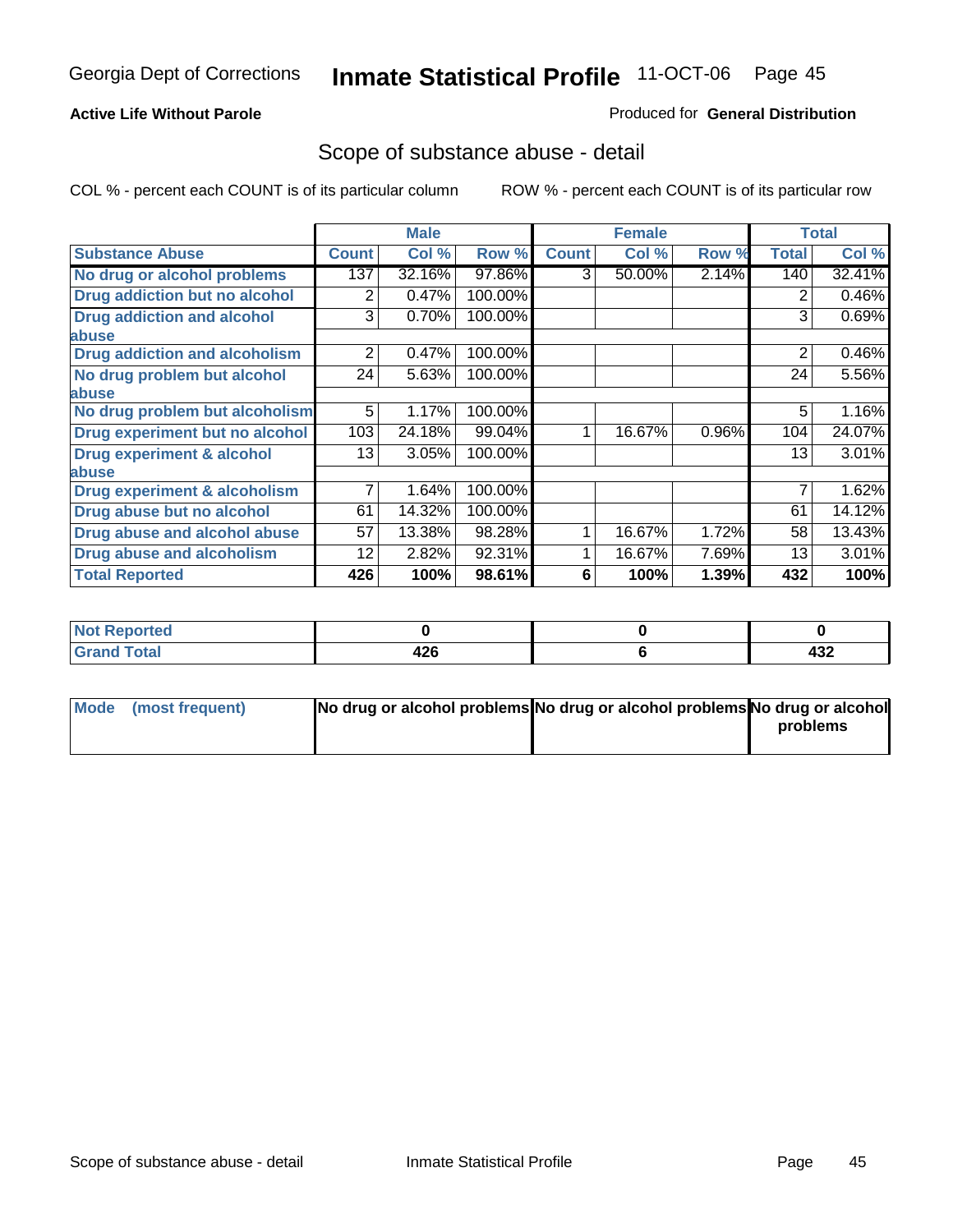**Active Life Without Parole** 

#### Produced for **General Distribution**

### Current / last mental health treatment level

|                                    |              | <b>Male</b> |         |              | <b>Female</b> |          |              | <b>Total</b> |
|------------------------------------|--------------|-------------|---------|--------------|---------------|----------|--------------|--------------|
| <b>Mental Health Treatment Lev</b> | <b>Count</b> | Col %       | Row %   | <b>Count</b> | Col %         | Row %    | <b>Total</b> | Col %        |
| 1 No problem at current time       | 73           | 46.50%      | 98.65%  |              | 20.00%        | $1.35\%$ | 74           | 45.68%       |
| 2 Receiving outpatient             | 59           | 37.58%      | 93.65%  | 4            | 80.00%        | 6.35%    | 63           | 38.89%       |
| treatment                          |              |             |         |              |               |          |              |              |
| 3 Inpatient, moderate              | 21           | 13.38%      | 100.00% |              |               |          | 21           | 12.96%       |
| treatment                          |              |             |         |              |               |          |              |              |
| 4 Inpatient, intensive             | 4            | 2.55%       | 100.00% |              |               |          | 4            | 2.47%        |
| treatment                          |              |             |         |              |               |          |              |              |
| <b>Total Evaluated</b>             | 157          | 100%        | 96.91%  | 5            | 100%          | 3.09%    | 162          | 100%         |

| Never had MH evaluation | 269        | ~-~      |
|-------------------------|------------|----------|
| Total                   | 1つに<br>420 | <br>4JL. |

| <b>Median (middle)</b> | <b>Receiving outpatient</b><br>treatment | <b>Receiving outpatient</b><br>treatment | <b>Receiving</b><br>outpatient<br>treatment |
|------------------------|------------------------------------------|------------------------------------------|---------------------------------------------|
| <b>Mode</b>            | No problem at current time               | <b>Receiving outpatient</b>              | No problem at                               |
| (most frequent)        |                                          | treatment                                | current time                                |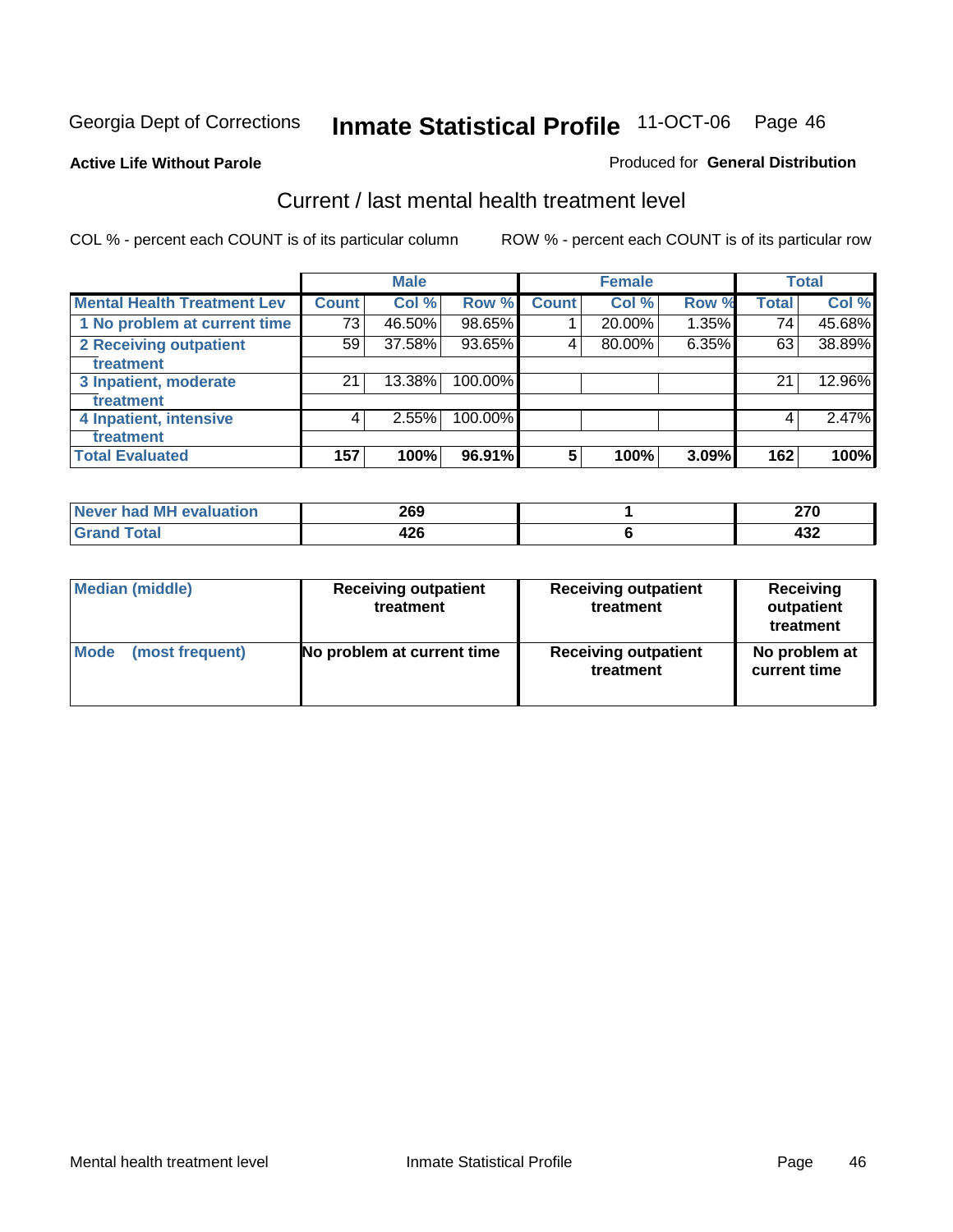#### **Active Life Without Parole**

#### Produced for **General Distribution**

### PULHESDWIT medical scale - 'P' overall condition ('P'hysical)

|                                   |              | <b>Male</b> |             |   | <b>Female</b> |          |              | <b>Total</b> |
|-----------------------------------|--------------|-------------|-------------|---|---------------|----------|--------------|--------------|
| 'P' Overall Condition             | <b>Count</b> | Col %       | Row % Count |   | Col %         | Row %    | <b>Total</b> | Col %        |
| 1 No medical illness              | 290          | 68.40%      | 98.98%      | ົ | 50.00%        | $1.02\%$ | 293          | 68.14%       |
| 2 Well-controlled chronic illness | 79           | $18.63\%$   | 96.34%      | 3 | $50.00\%$     | 3.66%    | 82           | 19.07%       |
| 3 Poorly-controlled chronic       | 54           | 12.74%      | 100.00%     |   |               |          | 54           | 12.56%       |
| <b>illness</b>                    |              |             |             |   |               |          |              |              |
| 4 Significant problems requiring  |              | $0.24\%$    | 100.00%     |   |               |          |              | 0.23%        |
| special housing                   |              |             |             |   |               |          |              |              |
| <b>Total Reported</b>             | 424          | 100%        | 98.60%      | 6 | 100%          | $1.40\%$ | 430          | 100%         |

| Not i<br><b>Reported</b> |          |            |
|--------------------------|----------|------------|
| <b>Grand Total</b>       | <br>44 U | י פ<br>4JZ |

| <b>Mode</b> | (most frequent) | <sup>1</sup> No medical illness | 'No medical illness | 1 No medical<br>illness |
|-------------|-----------------|---------------------------------|---------------------|-------------------------|
|-------------|-----------------|---------------------------------|---------------------|-------------------------|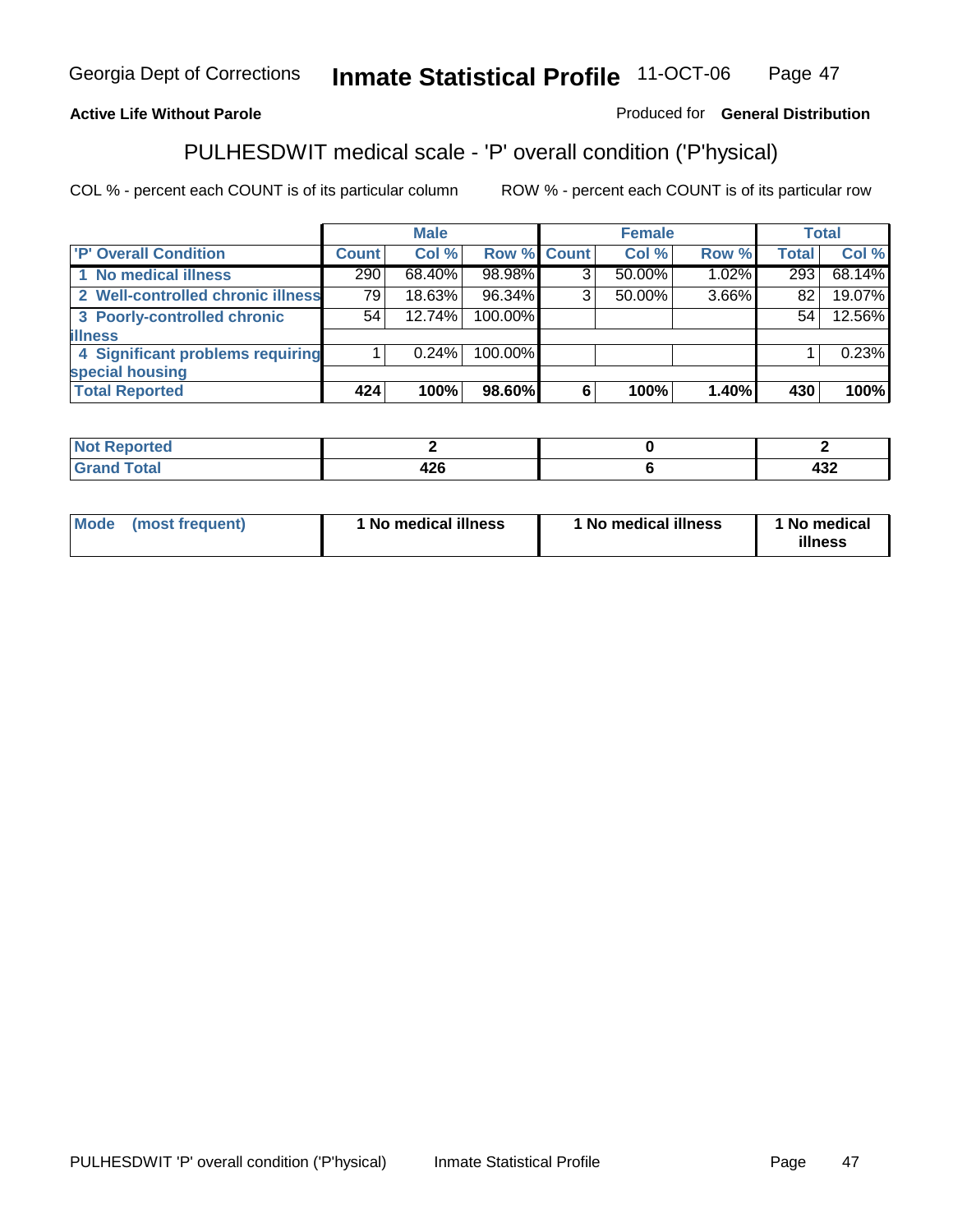#### **Active Life Without Parole**

Produced for **General Distribution**

# PULHESDWIT medical scale - 'U' upper body

|                              |              | <b>Male</b> |         |              | <b>Female</b> |       |              | <b>Total</b> |
|------------------------------|--------------|-------------|---------|--------------|---------------|-------|--------------|--------------|
| <b>TU' Upper Body</b>        | <b>Count</b> | Col %       | Row %   | <b>Count</b> | Col %         | Row % | <b>Total</b> | Col %        |
| 1 Upper bones, joints,       | 407          | 95.99%      | 98.55%  | 6            | 100.00%       | 1.45% | 413          | 96.05%       |
| muscles all OK               |              |             |         |              |               |       |              |              |
| 2 One or both arms minimally | 11           | 2.59%       | 100.00% |              |               |       | 11           | 2.56%        |
| limited                      |              |             |         |              |               |       |              |              |
| 3 One or both arms           | 6            | 1.42%       | 100.00% |              |               |       | 6            | 1.40%        |
| moderately limited           |              |             |         |              |               |       |              |              |
| <b>Total Reported</b>        | 424          | 100%        | 98.60%  | 6            | 100%          | 1.40% | 430          | 100.0%       |

| -----<br>Reportea<br>N<br>. |                       |       |
|-----------------------------|-----------------------|-------|
| intal<br>______             | ハウム<br>14 V<br>$\sim$ | <br>╍ |

| Mode | (most frequent) | 1 Upper bones, joints,<br>muscles all OK | 1 Upper bones, joints,<br>muscles all OK | 1 Upper bones,<br>joints, muscles all<br>ΟK |
|------|-----------------|------------------------------------------|------------------------------------------|---------------------------------------------|
|------|-----------------|------------------------------------------|------------------------------------------|---------------------------------------------|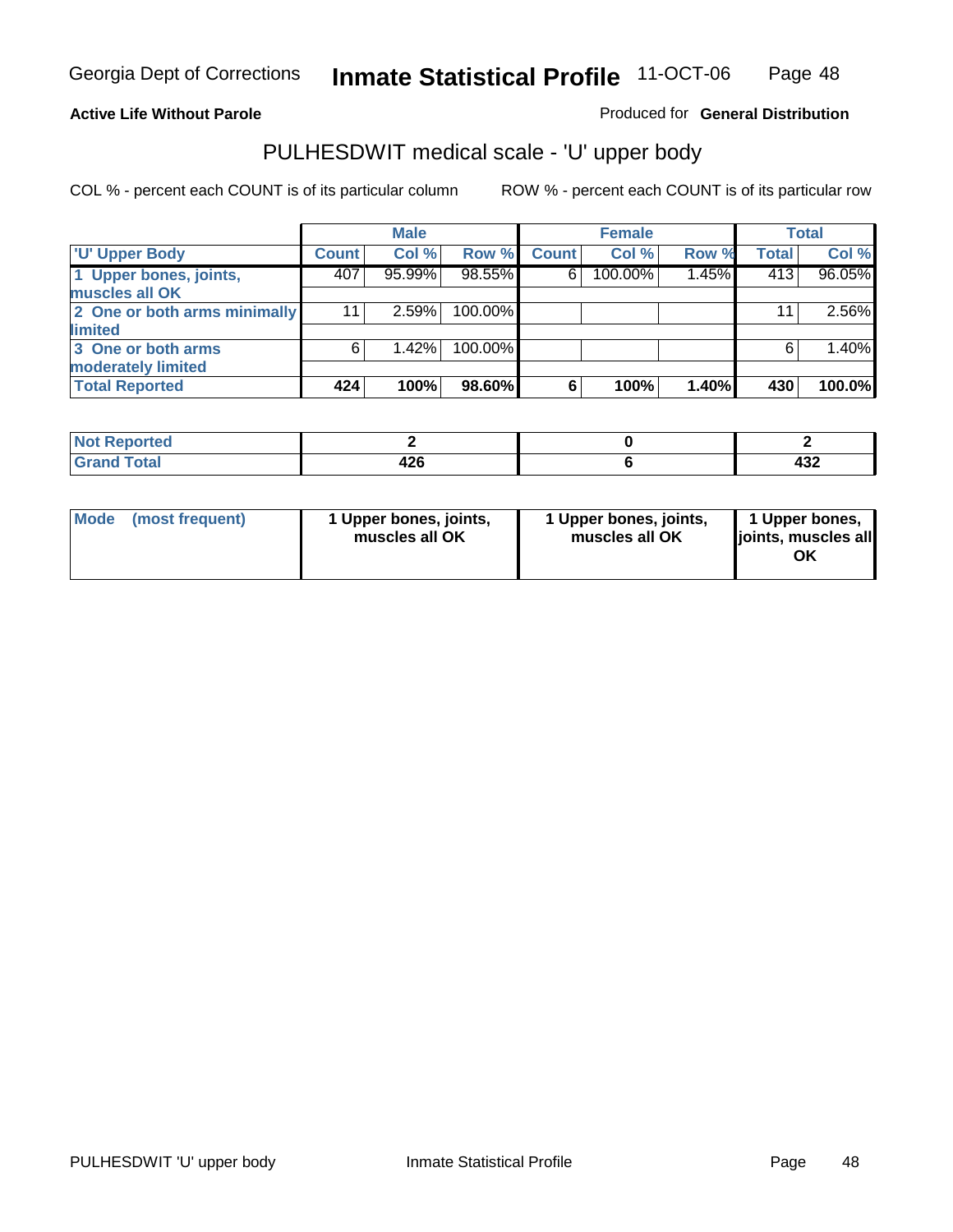#### **Active Life Without Parole**

#### Produced for **General Distribution**

### PULHESDWIT medical scale - 'L' lower body

|                                |              | <b>Male</b> |         |              | <b>Female</b> |       |              | <b>Total</b> |
|--------------------------------|--------------|-------------|---------|--------------|---------------|-------|--------------|--------------|
| 'L' Lower Body                 | <b>Count</b> | Col %       | Row %   | <b>Count</b> | Col %         | Row % | <b>Total</b> | Col %        |
| 1 Lower bones, joints,         | 386          | 91.04%      | 98.72%  | 5            | 83.33%        | 1.28% | 391          | 90.93%       |
| muscles all OK                 |              |             |         |              |               |       |              |              |
| 2 One or both legs minimally   | 29           | 6.84%       | 96.67%  |              | 16.67%        | 3.33% | 30           | 6.98%        |
| limited                        |              |             |         |              |               |       |              |              |
| 3 One or both legs             | 8            | 1.89%       | 100.00% |              |               |       | 8            | 1.86%        |
| moderately limited             |              |             |         |              |               |       |              |              |
| 4 One leg disabled, paralyzed, |              | 0.24%       | 100.00% |              |               |       |              | 0.23%        |
| or amputated                   |              |             |         |              |               |       |              |              |
| <b>Total Reported</b>          | 424          | 100%        | 98.60%  | 6            | 100%          | 1.40% | 430          | 100%         |

| <b>rted</b><br>N       |      |     |
|------------------------|------|-----|
| $f \wedge f \wedge f'$ | 1 ገር |     |
| ι υιαι                 | 44 U | ⊶J∠ |

|  | Mode (most frequent) | 1 Lower bones, joints,<br>muscles all OK | 1 Lower bones, joints,<br>muscles all OK | 1 Lower bones,<br>joints, muscles all<br>OK |
|--|----------------------|------------------------------------------|------------------------------------------|---------------------------------------------|
|--|----------------------|------------------------------------------|------------------------------------------|---------------------------------------------|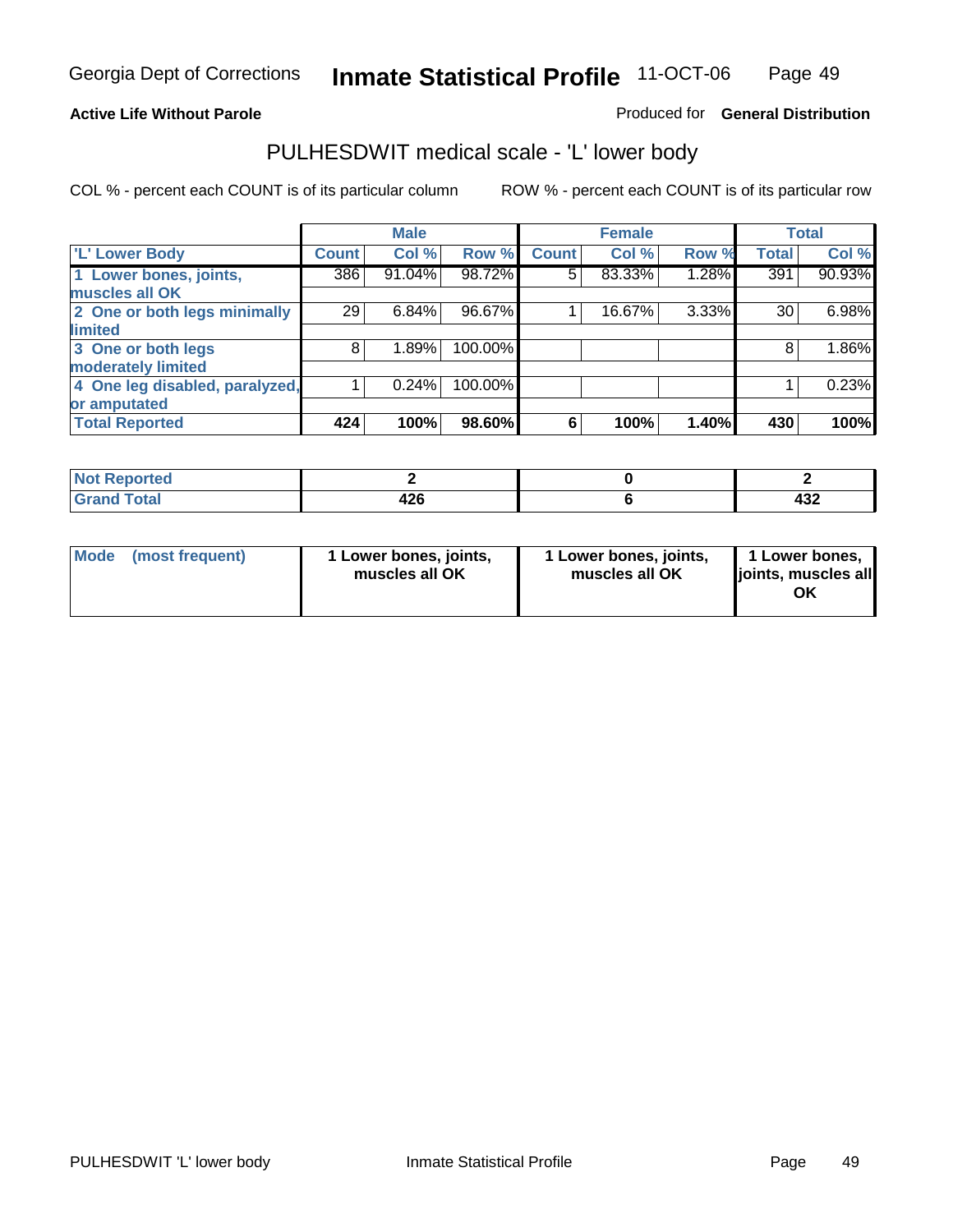#### **Active Life Without Parole**

Produced for **General Distribution**

### PULHESDWIT medical scale - 'H' hearing

|                                |              | <b>Male</b> |             |    | <b>Female</b> |       | Total        |         |
|--------------------------------|--------------|-------------|-------------|----|---------------|-------|--------------|---------|
| 'H' Hearing                    | <b>Count</b> | Col%        | Row % Count |    | Col%          | Row % | <b>Total</b> | Col %   |
| 1 Normal hearing both ears     | 423          | 99.76%      | 98.60%      | 61 | 100.00%       | 1.40% | 429          | 99.77%  |
| 2 Some loss in one ear with    |              | $0.24\%$    | 100.00%     |    |               |       |              | 0.23%   |
| other OK, or mild loss in both |              |             |             |    |               |       |              |         |
| <b>Total Reported</b>          | 424          | 100%        | 98.60%      | 6  | 100%          | 1.40% | 430          | $100\%$ |

| тео    |   |            |
|--------|---|------------|
| ------ | ╍ | ,,,<br>477 |

| Mode (most frequent) | 1 Normal hearing both ears 1 Normal hearing both ears 1 Normal hearing | both ears |
|----------------------|------------------------------------------------------------------------|-----------|
|                      |                                                                        |           |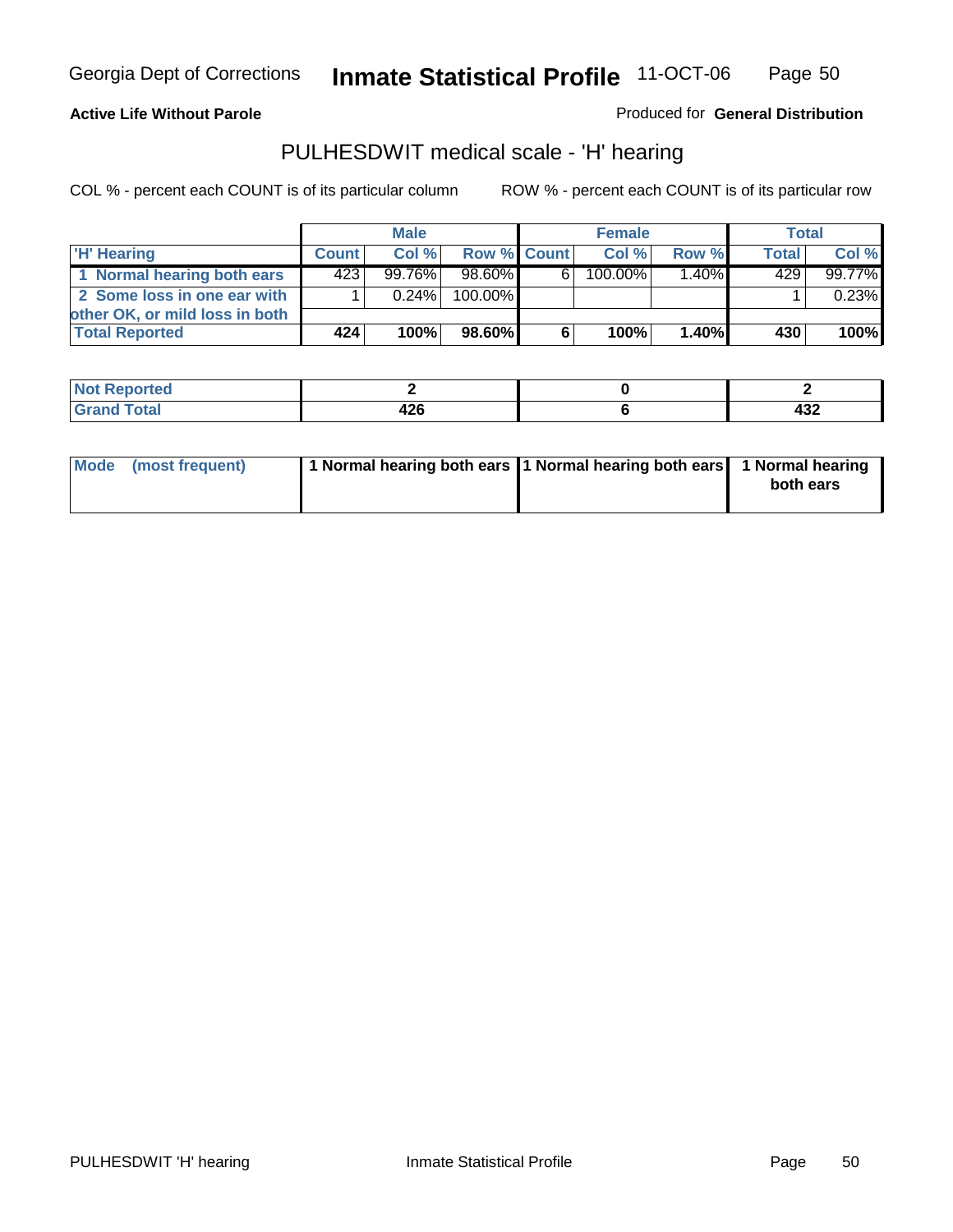#### **Active Life Without Parole**

#### Produced for **General Distribution**

### PULHESDWIT medical scale - 'E' vision

|                                 |              | <b>Male</b> |                    |   | <b>Female</b> |       |              | <b>Total</b> |
|---------------------------------|--------------|-------------|--------------------|---|---------------|-------|--------------|--------------|
| <b>E' Vision</b>                | <b>Count</b> | Col %       | <b>Row % Count</b> |   | Col %         | Row % | <b>Total</b> | Col %        |
| 1 Correctable to 20/40 in both  | 355          | 83.73%      | 98.89%             | 4 | 66.67%        | 1.11% | 359          | 83.49%       |
| eyes                            |              |             |                    |   |               |       |              |              |
| 2 Correctable to 20/70 in one   | 62           | 14.62%      | 96.88%             | 2 | 33.33%        | 3.13% | 64           | 14.88%       |
| eye, may be blind in other      |              |             |                    |   |               |       |              |              |
| 3 Correctable to 20/200 in one  | 5            | 1.18%       | 100.00%            |   |               |       | 5            | 1.16%        |
| eye, may be blind in other      |              |             |                    |   |               |       |              |              |
| 4 One eye not correctable to    |              | 0.24%       | 100.00%            |   |               |       |              | 0.23%        |
| 20/200, other may be blind      |              |             |                    |   |               |       |              |              |
| 5 Blind in both eyes, requiring |              | 0.24%       | 100.00%            |   |               |       |              | 0.23%        |
| special housing                 |              |             |                    |   |               |       |              |              |
| <b>Total Reported</b>           | 424          | 100%        | 98.60%             | 6 | 100%          | 1.40% | 430          | 100%         |

| nrteal<br>$\cdots$ |      |     |
|--------------------|------|-----|
| int                | 196  | ,,, |
| ------             | 44 U | 494 |

| <b>Mode</b>     | 1 Correctable to 20/40 in | 1 Correctable to 20/40 in   1 Correctable to | 20/40 in both eyes |
|-----------------|---------------------------|----------------------------------------------|--------------------|
| (most frequent) | both eyes                 | both eves                                    |                    |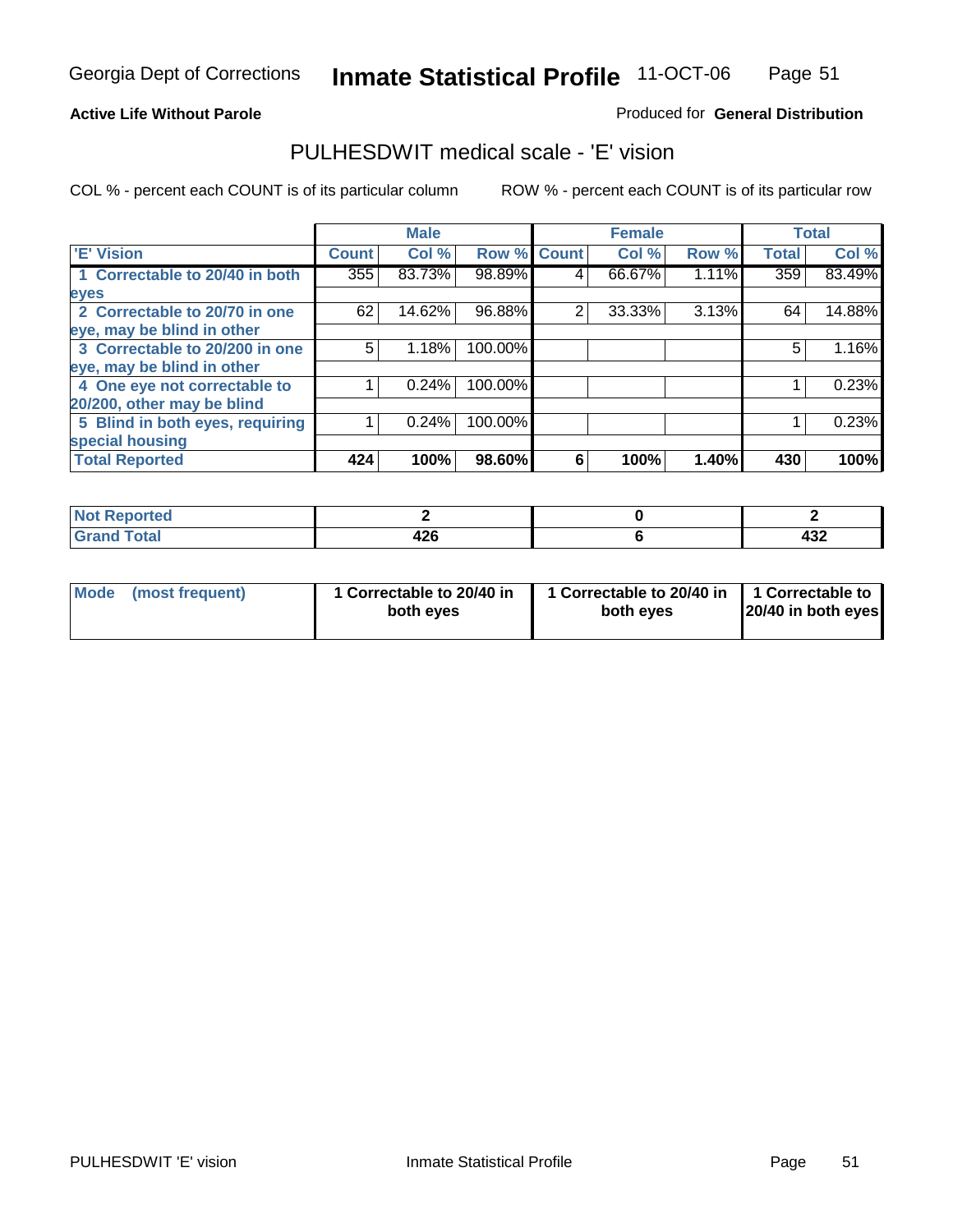#### **Active Life Without Parole**

#### Produced for **General Distribution**

# PULHESDWIT medical scale - 'S' pSychiatric

|                                |              | <b>Male</b> |             |   | <b>Female</b> |       |              | <b>Total</b> |
|--------------------------------|--------------|-------------|-------------|---|---------------|-------|--------------|--------------|
| 'S' pSychiatric                | <b>Count</b> | Col %       | Row % Count |   | Col %         | Row % | <b>Total</b> | Col %        |
| 1 No impairment or disorders   | 334          | 80.48%      | 99.40%      | 2 | 33.33%        | 0.60% | 336          | 79.81%       |
| 2 Stable, or in remission, or  | 66           | 15.90%      | 94.29%      | 4 | 66.67%        | 5.71% | 70           | 16.63%       |
| mild impairment or retardation |              |             |             |   |               |       |              |              |
| 3 Requires moderate inpatient  | 12           | 2.89%       | 100.00%     |   |               |       | 12           | 2.85%        |
| treatment                      |              |             |             |   |               |       |              |              |
| 4 Requires intensive inpatient | 3            | 0.72%       | 100.00%     |   |               |       | 3            | 0.71%        |
| treatment                      |              |             |             |   |               |       |              |              |
| <b>Total Reported</b>          | 415          | 100%        | 98.57%      | 6 | 100%          | 1.43% | 421          | 100%         |

| ب بن عمر<br>eportea<br>.<br>$\sim$ |       |     |
|------------------------------------|-------|-----|
| <b>otal</b>                        | - 10  | "   |
| ------                             | $+20$ | 40Z |

| Mode (most frequent) | 1 No impairment or disorders 2 Stable, or in remission, 11 No impairment or |                       |           |
|----------------------|-----------------------------------------------------------------------------|-----------------------|-----------|
|                      |                                                                             | or mild impairment or | disorders |
|                      |                                                                             | retardation           |           |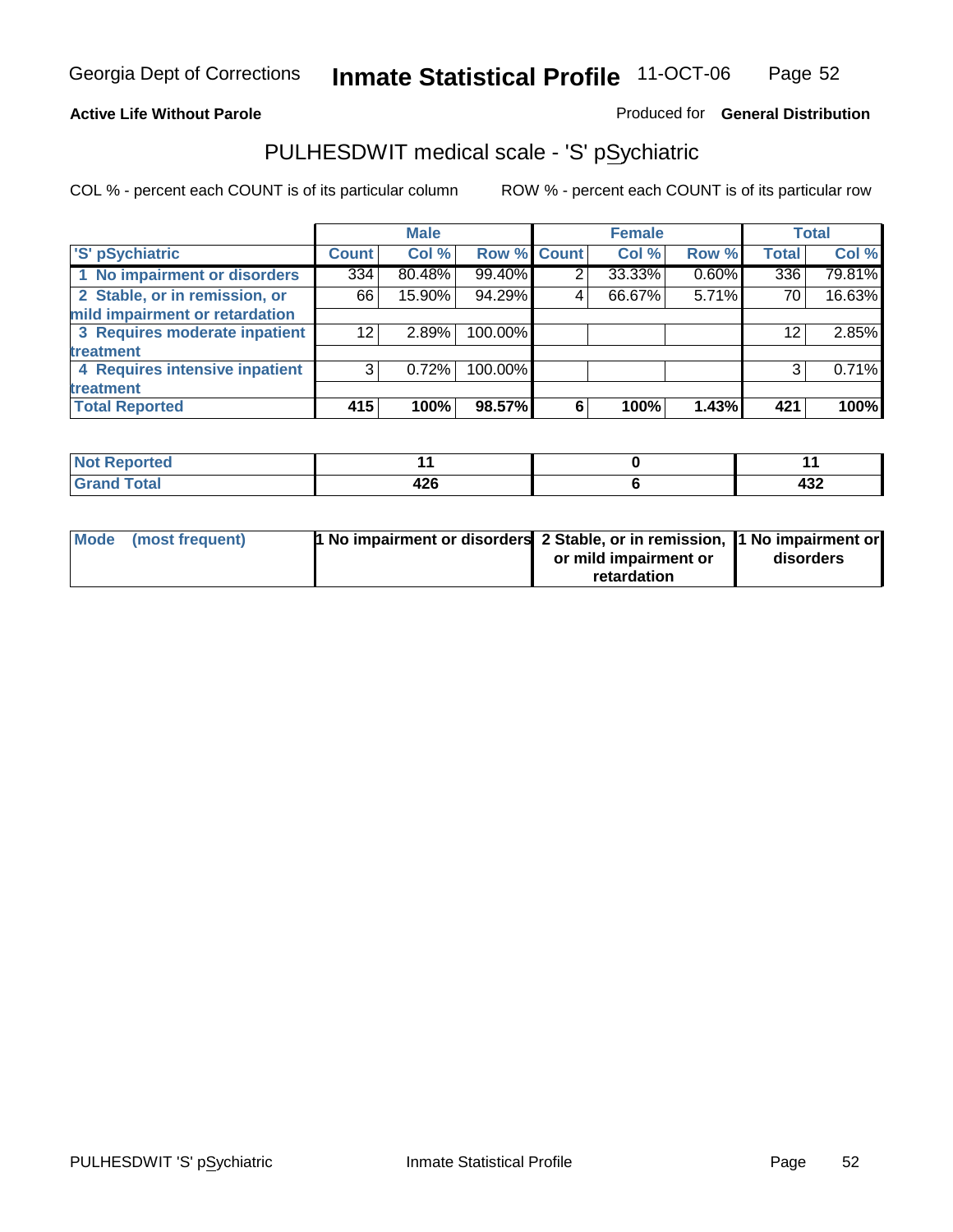**Active Life Without Parole** 

Produced for **General Distribution**

### PULHESDWIT medical scale - 'D' dental

|                                 |              | <b>Male</b> |             |   | <b>Female</b> |       |              | <b>Total</b> |
|---------------------------------|--------------|-------------|-------------|---|---------------|-------|--------------|--------------|
| <b>D' Dental</b>                | <b>Count</b> | Col %       | Row % Count |   | Col %         | Row % | <b>Total</b> | Col %        |
| 1 Minimal routine dental health | 204          | 49.51%      | 98.08%      |   | 66.67%        | 1.92% | 208          | 49.76%       |
| <b>needs</b>                    |              |             |             |   |               |       |              |              |
| 2 Moderate cavities and/or      | 175          | 42.48%      | 98.87%      |   | 33.33%        | 1.13% | 177          | 42.34%       |
| gum disease                     |              |             |             |   |               |       |              |              |
| 3 Extensive gum disease         | 33           | $8.01\%$    | 100.00%     |   |               |       | 33           | 7.89%        |
| and/or widespread decay         |              |             |             |   |               |       |              |              |
| <b>Total Reported</b>           | 412          | 100%        | 98.56%      | 6 | 100%          | 1.44% | 418          | 100%         |

| тео    |                     | P        |
|--------|---------------------|----------|
| $\sim$ | ---<br>l me<br>44 U | .<br>স∪∠ |

| Mode (most frequent) | <b>Minimal routine dental</b><br>health needs | 1 Minimal routine dental<br>health needs | 1 Minimal routine<br>dental health<br>needs |
|----------------------|-----------------------------------------------|------------------------------------------|---------------------------------------------|
|----------------------|-----------------------------------------------|------------------------------------------|---------------------------------------------|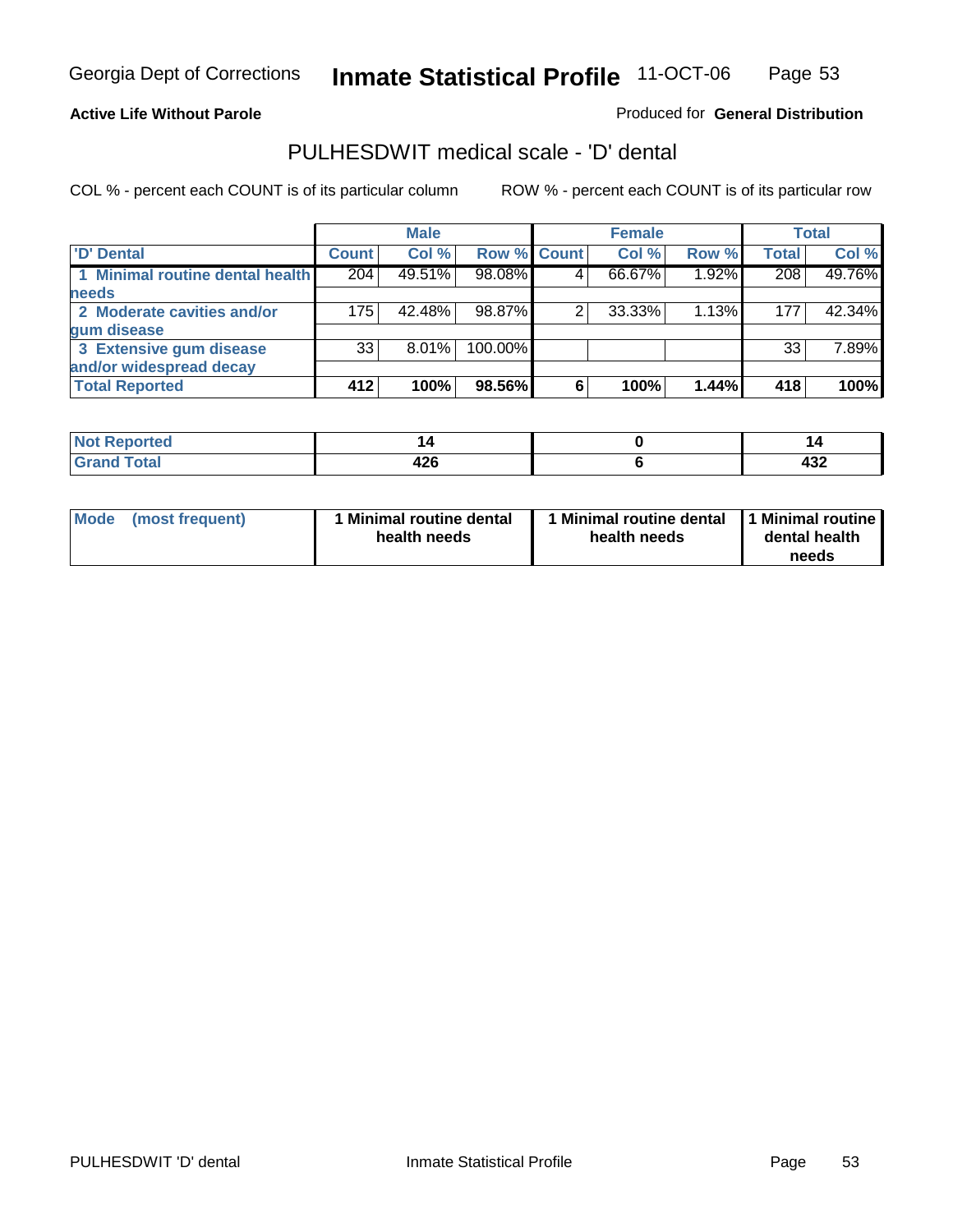#### **Active Life Without Parole**

#### Produced for **General Distribution**

### PULHESDWIT medical scale - 'W' work ability

|                                 |                 | <b>Male</b> |             |   | <b>Female</b> |       |              | <b>Total</b> |
|---------------------------------|-----------------|-------------|-------------|---|---------------|-------|--------------|--------------|
| <b>W' work ability</b>          | <b>Count</b>    | Col %       | Row % Count |   | Col %         | Row % | <b>Total</b> | Col %        |
| 1 Unrestricted work or activity | 339             | 79.95%      | 98.55%      | 5 | 83.33%        | 1.45% | 344          | 80.00%       |
| 2 Minor restrictions on type of | 66              | 15.57%      | 98.51%      |   | 16.67%        | 1.49% | 67           | 15.58%       |
| <b>work</b>                     |                 |             |             |   |               |       |              |              |
| 3 Moderate restrictions on type | 12 <sup>2</sup> | 2.83%       | 100.00%     |   |               |       | $12 \,$      | 2.79%        |
| of work                         |                 |             |             |   |               |       |              |              |
| 4 Major restrictions on type of |                 | 1.65%       | 100.00%     |   |               |       |              | 1.63%        |
| <b>work</b>                     |                 |             |             |   |               |       |              |              |
| <b>Total Reported</b>           | 424             | 100%        | 98.60%      | 6 | 100%          | 1.40% | 430          | 100%         |

| د د لاس<br>W.<br>rtea                                          |             |            |
|----------------------------------------------------------------|-------------|------------|
| $T0$ to <sup><math>\prime</math></sup><br>υιαι<br>$-1$ and $-$ | ハワビ<br>44 Y | ,,,<br>49Z |

| Mode | (most frequent) | 1 Unrestricted work or<br>activity | 1 Unrestricted work or<br>activity | 1 Unrestricted<br>work or activity |
|------|-----------------|------------------------------------|------------------------------------|------------------------------------|
|      |                 |                                    |                                    |                                    |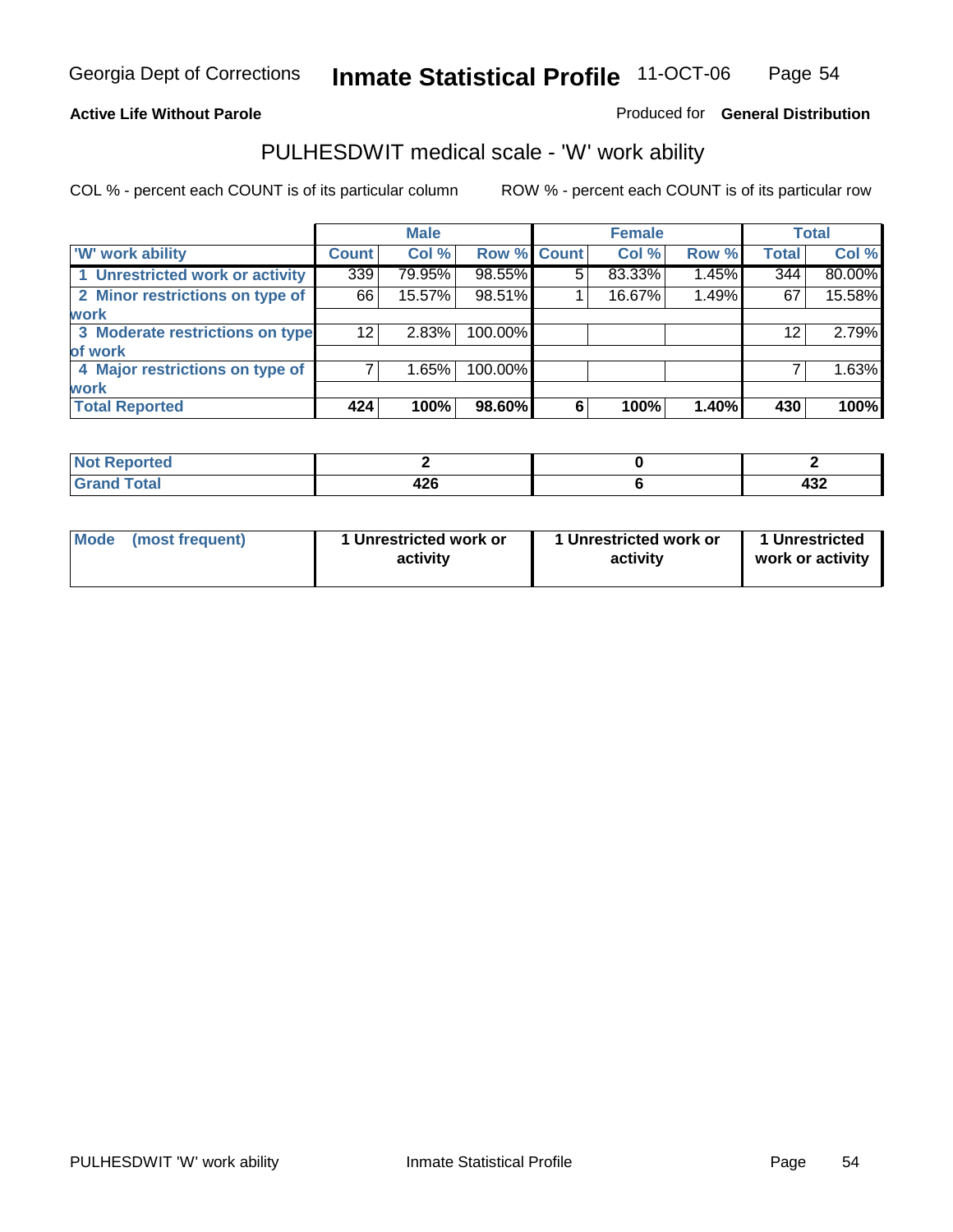#### **Active Life Without Parole**

#### Produced for **General Distribution**

### PULHESDWIT medical scale - 'I' impairment

|                                 |              | <b>Male</b> |                    |   | <b>Female</b> |       |              | <b>Total</b> |
|---------------------------------|--------------|-------------|--------------------|---|---------------|-------|--------------|--------------|
| T' Impairment                   | <b>Count</b> | Col %       | <b>Row % Count</b> |   | Col %         | Row % | <b>Total</b> | Col %        |
| 1 No impairments or             | 421          | 99.29%      | 98.59%             | 6 | 100.00%       | 1.41% | 427          | 99.30%       |
| disabilities                    |              |             |                    |   |               |       |              |              |
| 4 Needs moderate Assisted       |              | 0.24%       | 100.00%            |   |               |       |              | 0.23%        |
| Living (level II)               |              |             |                    |   |               |       |              |              |
| <b>5 Needs maximal Assisted</b> |              | 0.47%       | 100.00%            |   |               |       |              | 0.47%        |
| <b>Living (level III)</b>       |              |             |                    |   |               |       |              |              |
| <b>Total Reported</b>           | 424          | 100%        | 98.60%             | 6 | 100%          | 1.40% | 430          | 100%         |

| Reported<br>. |             |     |
|---------------|-------------|-----|
| <b>Total</b>  | 10C<br>44 U | ___ |

| Mode            | 1 No impairments or | 1 No impairments or | 1 No impairments |
|-----------------|---------------------|---------------------|------------------|
| (most frequent) | disabilities        | disabilities        | or disabilities  |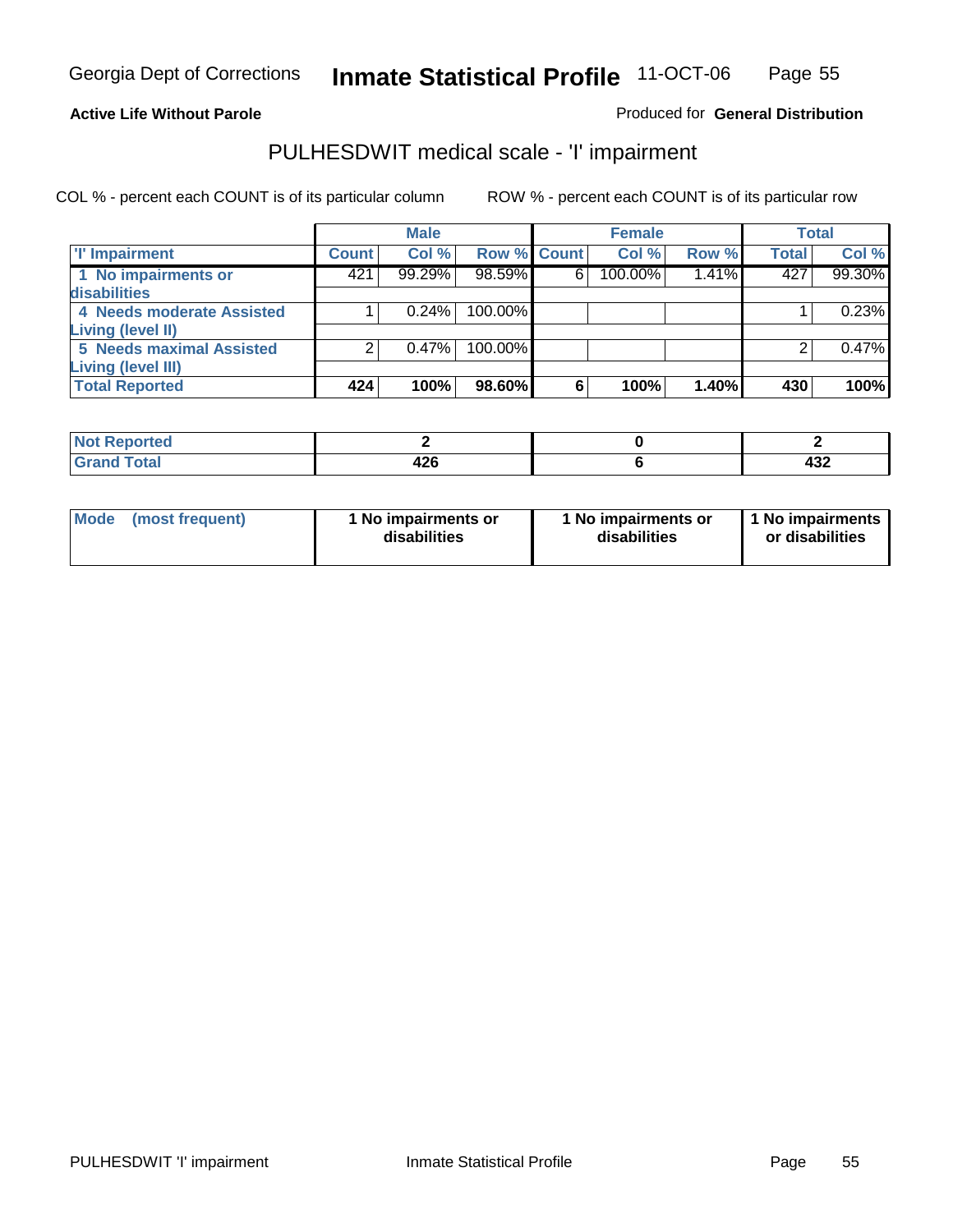#### **Inmate Statistical Profile** 11-OCT-06 Page Page 56

#### **Active Life Without Parole Produced fo Seneral Distribution**

### PULHESDWIT medical scale - 'T' transportability

|                              |              | <b>Male</b> |                    |   | <b>Female</b> |          |              | Total  |
|------------------------------|--------------|-------------|--------------------|---|---------------|----------|--------------|--------|
| <b>T' Transportability</b>   | <b>Count</b> | Col%        | <b>Row % Count</b> |   | Col %         | Row %    | <b>Total</b> | Col %  |
| 1 Can be transported in any  | 423          | $99.76\%$   | $98.60\%$          | 6 | 100.00%       | $1.40\%$ | 429          | 99.77% |
| ordinary approved vehicle    |              |             |                    |   |               |          |              |        |
| 3 Wheelchair-bound, requires |              | 0.24%       | $100.00\%$         |   |               |          |              | 0.23%  |
| special vehicle              |              |             |                    |   |               |          |              |        |
| <b>Total Reported</b>        | 424          | 100%        | 98.60% <b> </b>    | 6 | 100%          | 1.40%    | 430          | 100%   |

| <b>Not Reported</b> |          |            |
|---------------------|----------|------------|
| <b>otal</b>         | <br>44 U | ,,,<br>956 |

| <b>Mode</b><br>(most frequent) | 1 Can be transported in any 1 Can be transported in any<br>ordinary approved vehicle   ordinary approved vehicle   transported in any |  | 1 Can be<br>ordinary approved<br>vehicle |
|--------------------------------|---------------------------------------------------------------------------------------------------------------------------------------|--|------------------------------------------|
|--------------------------------|---------------------------------------------------------------------------------------------------------------------------------------|--|------------------------------------------|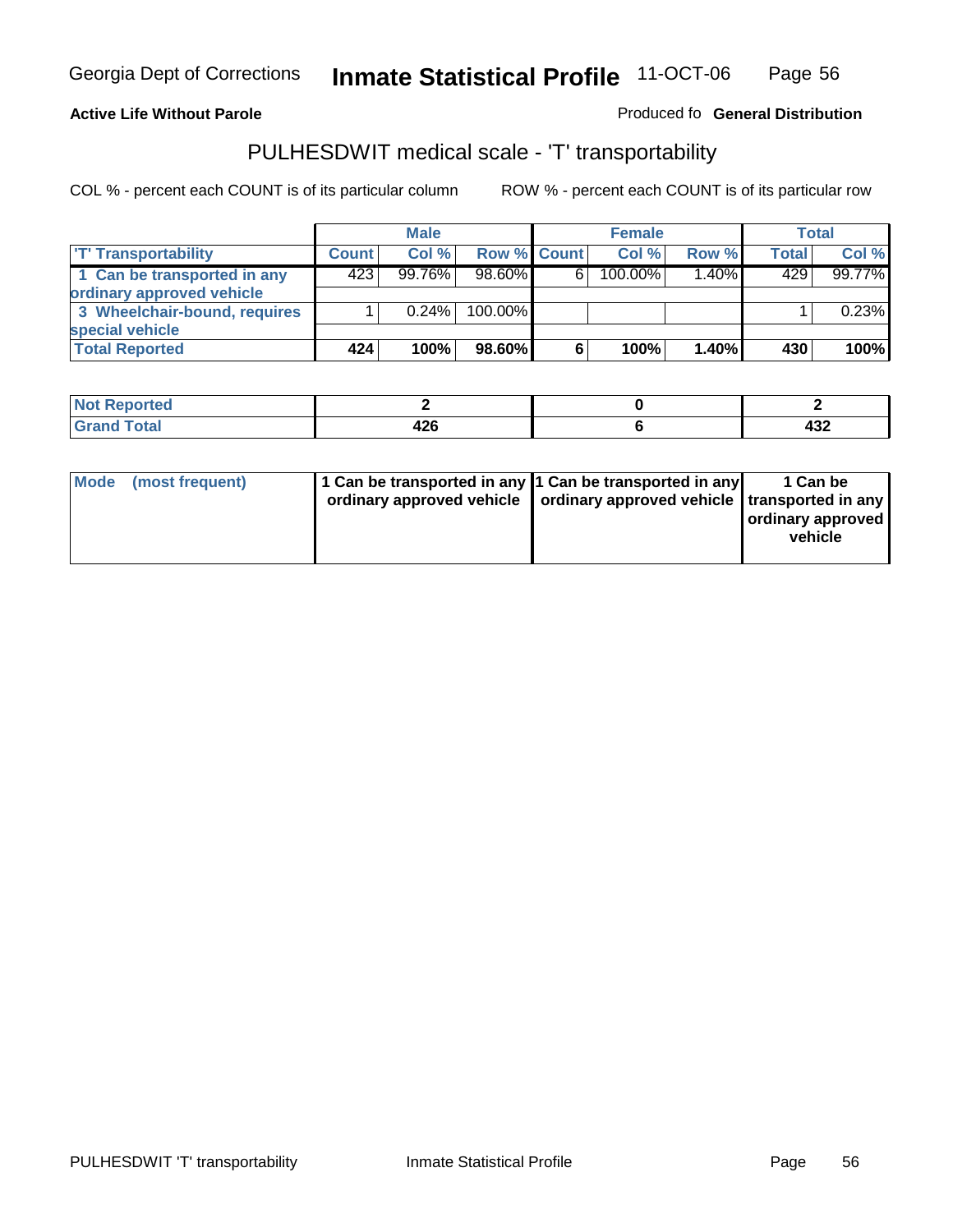#### **Active Life Without Parole**

#### Produced for **General Distribution**

### Criminality in family, self-reported

|                              |              | <b>Male</b> |         |              | <b>Female</b> |          |       | Total  |
|------------------------------|--------------|-------------|---------|--------------|---------------|----------|-------|--------|
| <b>Criminality In Family</b> | <b>Count</b> | Col %       | Row %   | <b>Count</b> | Col %         | Row %    | Total | Col %  |
| Yes, criminality in family   | 130          | $30.81\%$   | 97.74%I |              | 50.00%        | $2.26\%$ | 1331  | 31.07% |
| No criminality in family     | 292          | 69.19%      | 98.98%  | 3            | 50.00%        | $1.02\%$ | 295   | 68.93% |
| <b>Total Reported</b>        | 422          | 100%        | 98.60%  | 6            | 100%          | $1.40\%$ | 428   | 100%   |

| ported<br><b>NOT</b><br><b>IJCI</b> |                       |         |
|-------------------------------------|-----------------------|---------|
| $\sim$<br>Grar<br>---               | 19ፎ<br>44 U<br>$\sim$ | <br>494 |

|  | Mode (most frequent) | No criminality in family | No criminality in family | No criminality in<br>family |
|--|----------------------|--------------------------|--------------------------|-----------------------------|
|--|----------------------|--------------------------|--------------------------|-----------------------------|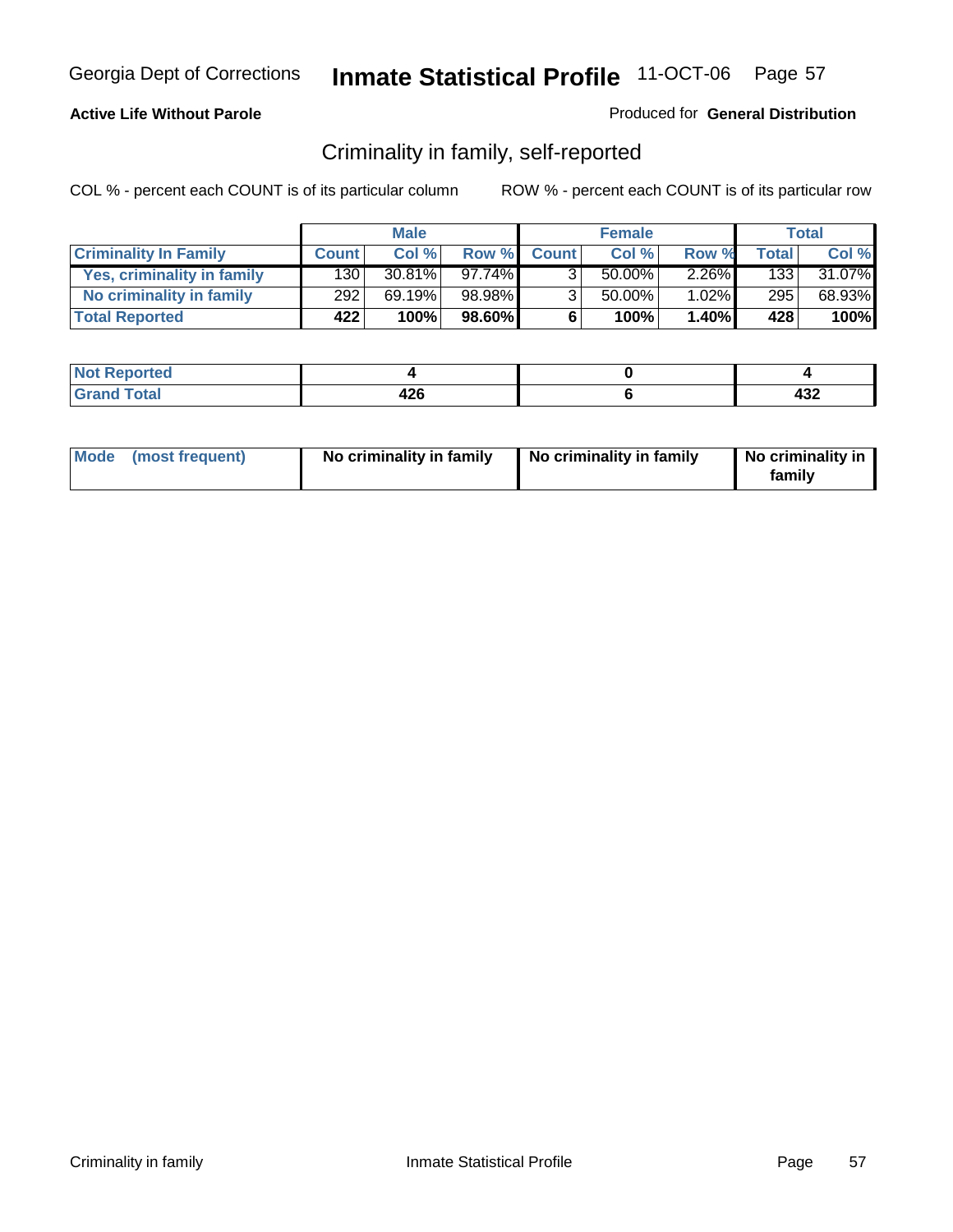#### **Active Life Without Parole**

#### Produced for **General Distribution**

### Alcoholism in family, self-reported

|                             |              | <b>Male</b> |        |              | <b>Female</b> |          |       | Total  |
|-----------------------------|--------------|-------------|--------|--------------|---------------|----------|-------|--------|
| <b>Alcoholism In Family</b> | <b>Count</b> | Col %       | Row %  | <b>Count</b> | Col %         | Row %    | Total | Col %  |
| Yes, alcoholism in family   | 88           | 20.85%      | 98.88% |              | 16.67%        | $1.12\%$ | 89    | 20.79% |
| No alcoholism in family     | 334          | 79.15%      | 98.53% | 5            | 83.33%        | $1.47\%$ | 339   | 79.21% |
| <b>Total Reported</b>       | 422          | 100%        | 98.60% | 6            | 100%          | $1.40\%$ | 428   | 100%   |

| oorted<br><b>NOT</b><br><b>IJCI</b> |                       |                   |
|-------------------------------------|-----------------------|-------------------|
| <b>c</b> otal<br>Gran<br>---        | 200<br>44 C<br>$\sim$ | ,,,<br><u>түд</u> |

|  | Mode (most frequent) | No alcoholism in family | No alcoholism in family | No alcoholism in<br>family |
|--|----------------------|-------------------------|-------------------------|----------------------------|
|--|----------------------|-------------------------|-------------------------|----------------------------|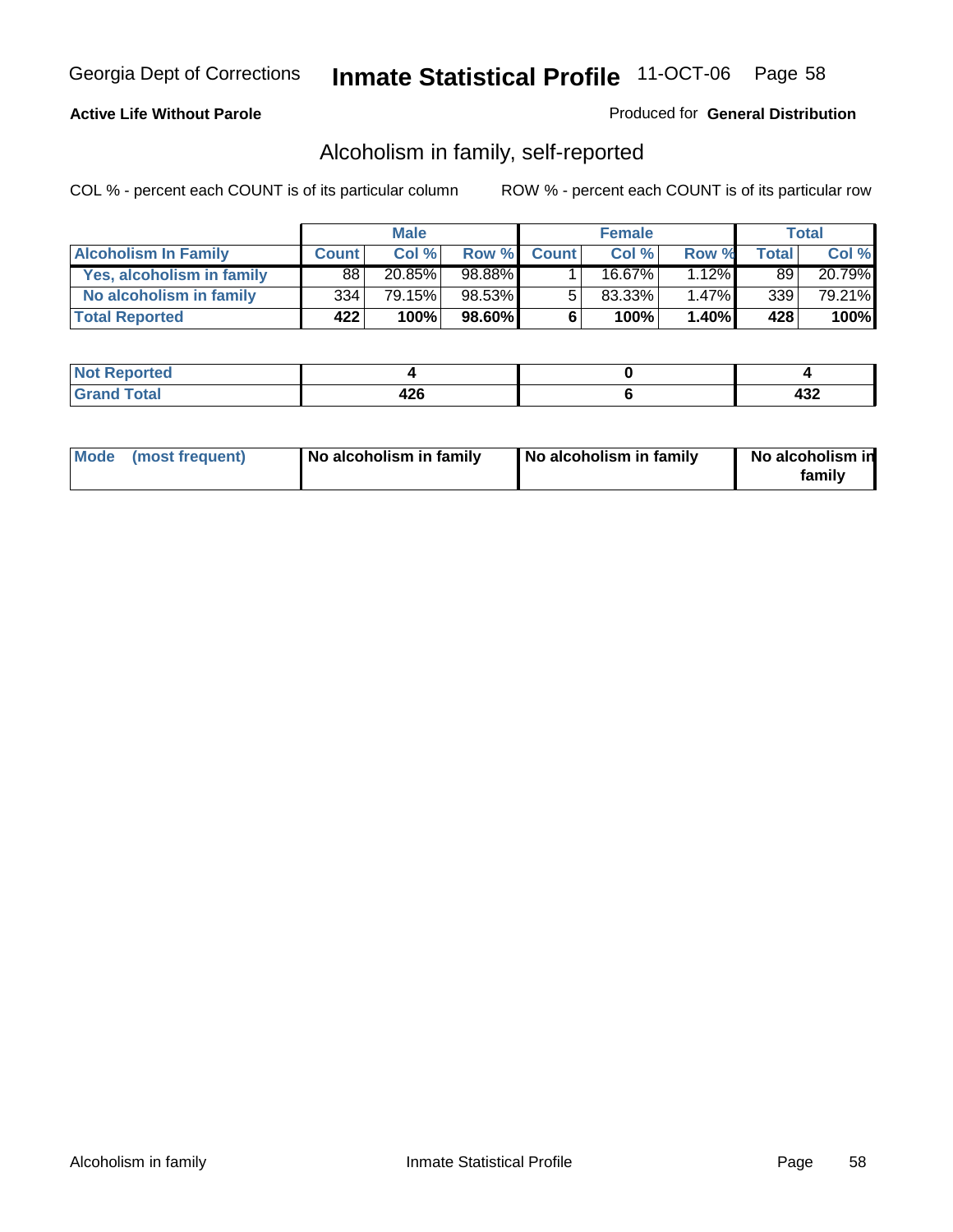#### **Active Life Without Parole**

Produced for **General Distribution**

### Drug abuse in family, self-reported

|                           |                  | <b>Male</b> |        |              | <b>Female</b> |          |              | Total     |
|---------------------------|------------------|-------------|--------|--------------|---------------|----------|--------------|-----------|
| Drug Abuse In Family      | <b>Count</b>     | Col%        | Row %  | <b>Count</b> | Col %         | Row %    | <b>Total</b> | Col %     |
| Yes, drug abuse in family | 53 <sub>1</sub>  | 12.56%      | 96.36% |              | $33.33\%$     | $3.64\%$ | 551          | $12.85\%$ |
| No drug abuse in family   | 369 <sup>1</sup> | 87.44%      | 98.93% | 4            | 66.67%        | $1.07\%$ | 373          | 87.15%    |
| <b>Total Reported</b>     | 422              | 100%        | 98.60% | 6            | 100%          | $1.40\%$ | 428          | 100%      |

| ported<br><b>NOT</b><br><b>IJCI</b> |                       |         |
|-------------------------------------|-----------------------|---------|
| $\sim$<br>Grar<br>---               | 19ፎ<br>44 U<br>$\sim$ | <br>494 |

|  | Mode (most frequent) | No drug abuse in family | No drug abuse in family | No drug abuse in<br>family |
|--|----------------------|-------------------------|-------------------------|----------------------------|
|--|----------------------|-------------------------|-------------------------|----------------------------|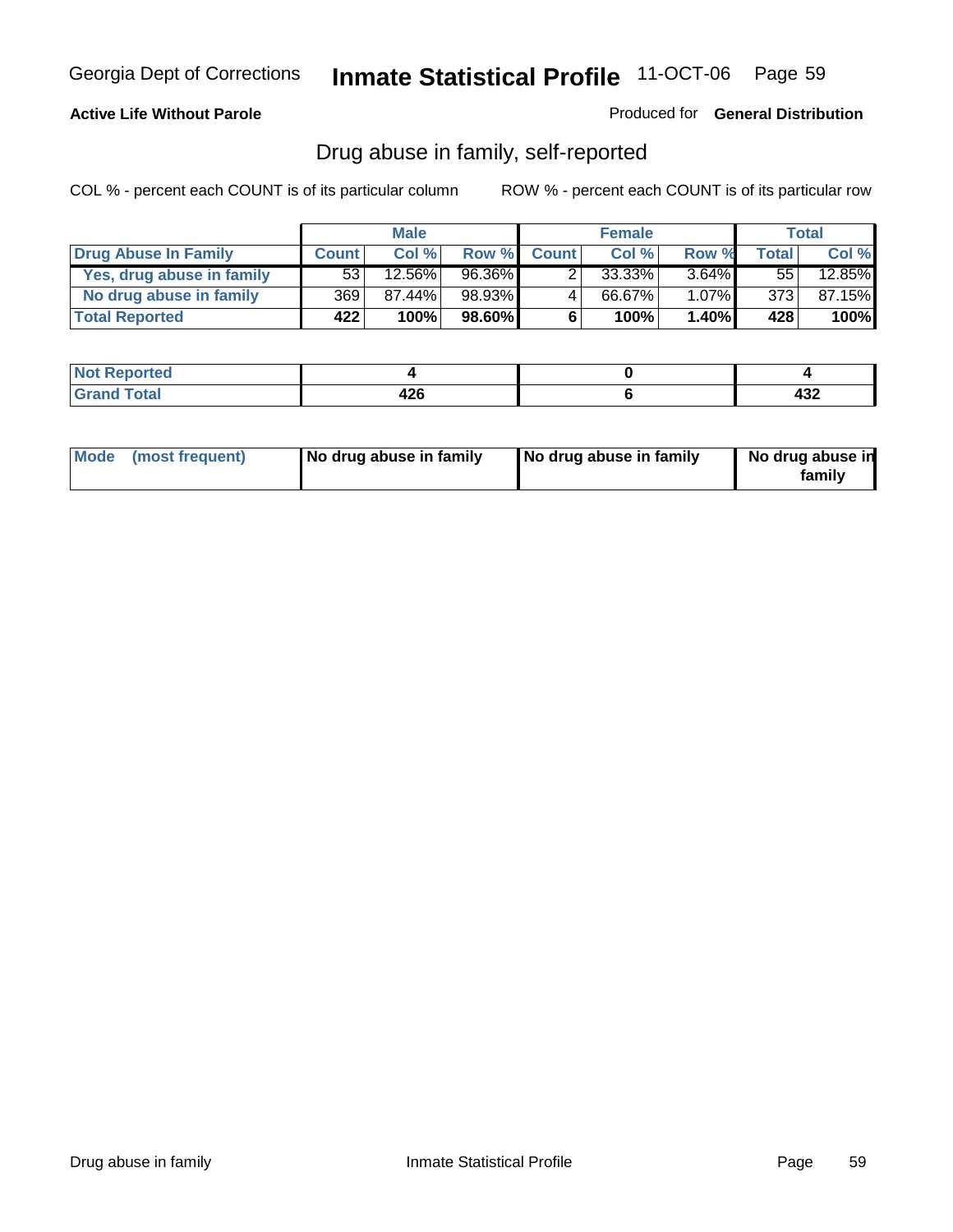#### **Active Life Without Parole**

#### Produced for **General Distribution**

### Subjected to frequent beatings, self-reported

|                            |              | <b>Male</b> |        |              | <b>Female</b> |       |       | <b>Total</b> |
|----------------------------|--------------|-------------|--------|--------------|---------------|-------|-------|--------------|
| <b>Frequent beatings</b>   | <b>Count</b> | Col%        | Row %  | <b>Count</b> | Col%          | Row % | Total | Col %        |
| Yes, subjected to frequent | 26           | 6.16%       | 96.30% |              | 16.67%        | 3.70% | 27    | 6.31%        |
| beatings                   |              |             |        |              |               |       |       |              |
| Not subjected to frequent  | 396          | $93.84\%$   | 98.75% | 5            | 83.33%        | 1.25% | 401   | 93.69%       |
| beatings                   |              |             |        |              |               |       |       |              |
| <b>Total Reported</b>      | 422          | 100%        | 98.60% | 6            | 100%          | 1.40% | 428   | 100%         |

| rted<br>w<br><b>Repo</b><br>$\sim$ |                  |          |
|------------------------------------|------------------|----------|
| $T0$ tol<br><b>C.L.</b>            | ハつに<br>-27<br>__ | <br>-45∠ |

| Mode (most frequent) | Not subjected to frequent<br>beatings | Not subjected to frequent<br>beatings | Not subjected to<br><b>frequent beatings</b> |
|----------------------|---------------------------------------|---------------------------------------|----------------------------------------------|
|                      |                                       |                                       |                                              |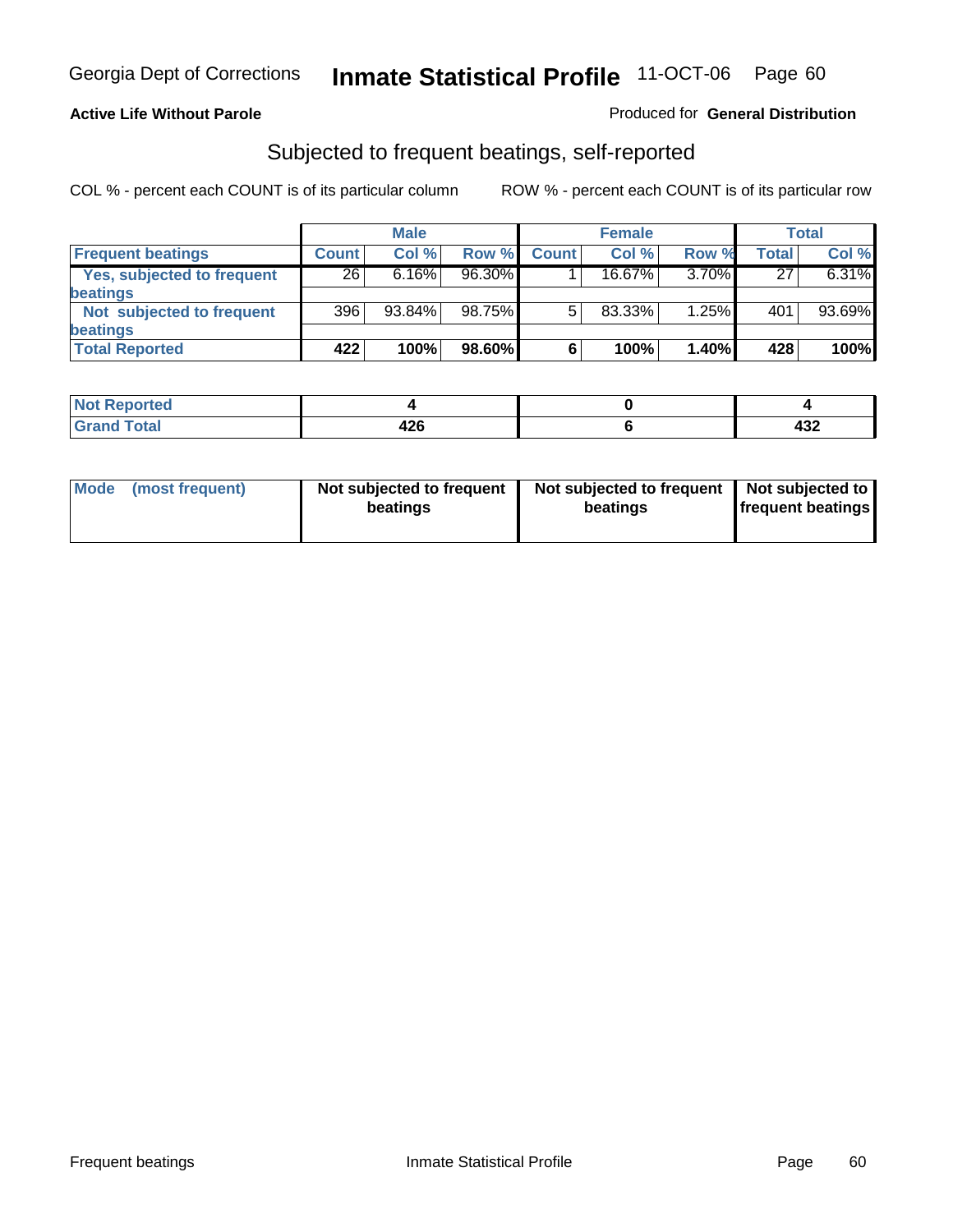#### **Active Life Without Parole**

#### Produced for **General Distribution**

### Father absent during inmate's childhood

|                           |              | <b>Male</b> |           |              | <b>Female</b> |          |       | Total  |
|---------------------------|--------------|-------------|-----------|--------------|---------------|----------|-------|--------|
| <b>Father Absent</b>      | <b>Count</b> | Col %       | Row %     | <b>Count</b> | Col %         | Row %    | Total | Col %  |
| Yes, father was absent    | 217          | 51.42%      | $99.09\%$ |              | $33.33\%$     | $0.91\%$ | 219   | 51.17% |
| No, father was not absent | 205          | 48.58%      | 98.09%    |              | 66.67%        | $1.91\%$ | 209   | 48.83% |
| <b>Total Reported</b>     | 422          | 100%        | $98.60\%$ | 6            | 100%          | $1.40\%$ | 428   | 100%   |

| <b>Not Reported</b> |     |     |
|---------------------|-----|-----|
| <b>Total</b>        | 196 | "   |
| Grand               | 42C | TVL |

| Mode (most frequent)<br>Yes, father was absent | No, father was not absent | Yes, father was<br>absent |
|------------------------------------------------|---------------------------|---------------------------|
|------------------------------------------------|---------------------------|---------------------------|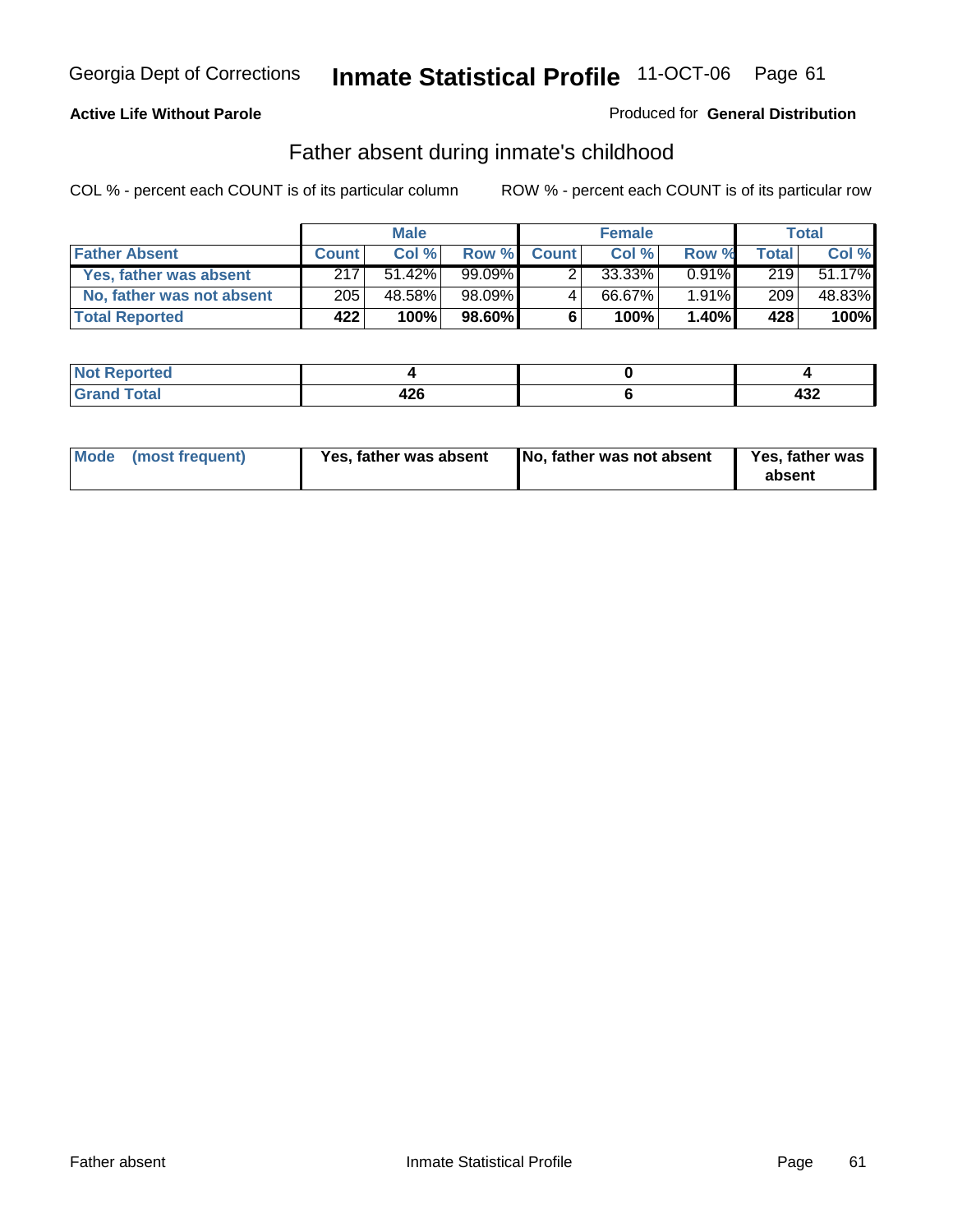#### **Active Life Without Parole**

#### Produced for **General Distribution**

# Mother absent during inmate's childhood

|                           | <b>Male</b>  |        |           | <b>Female</b> |        |          | Total |        |
|---------------------------|--------------|--------|-----------|---------------|--------|----------|-------|--------|
| <b>Mother Absent</b>      | <b>Count</b> | Col %  | Row %     | <b>Count</b>  | Col %  | Row %    | Total | Col %  |
| Yes, mother was absent    | 59           | 13.98% | 98.33%    |               | 16.67% | $1.67\%$ | 60    | 14.02% |
| No, mother was not absent | 363          | 86.02% | 98.64%    | 5             | 83.33% | $1.36\%$ | 368   | 85.98% |
| <b>Total Reported</b>     | 422'         | 100%   | $98.60\%$ | c             | 100%   | $1.40\%$ | 428   | 100%   |

| <b>Not Reported</b> |                        |         |
|---------------------|------------------------|---------|
| Гоtal<br>Grani      | 1 ገር<br>44 Y<br>$\sim$ | <br>⇒ບ∠ |

| Mode (most frequent) | No, mother was not absent   No, mother was not absent   No, mother was | not absent |
|----------------------|------------------------------------------------------------------------|------------|
|----------------------|------------------------------------------------------------------------|------------|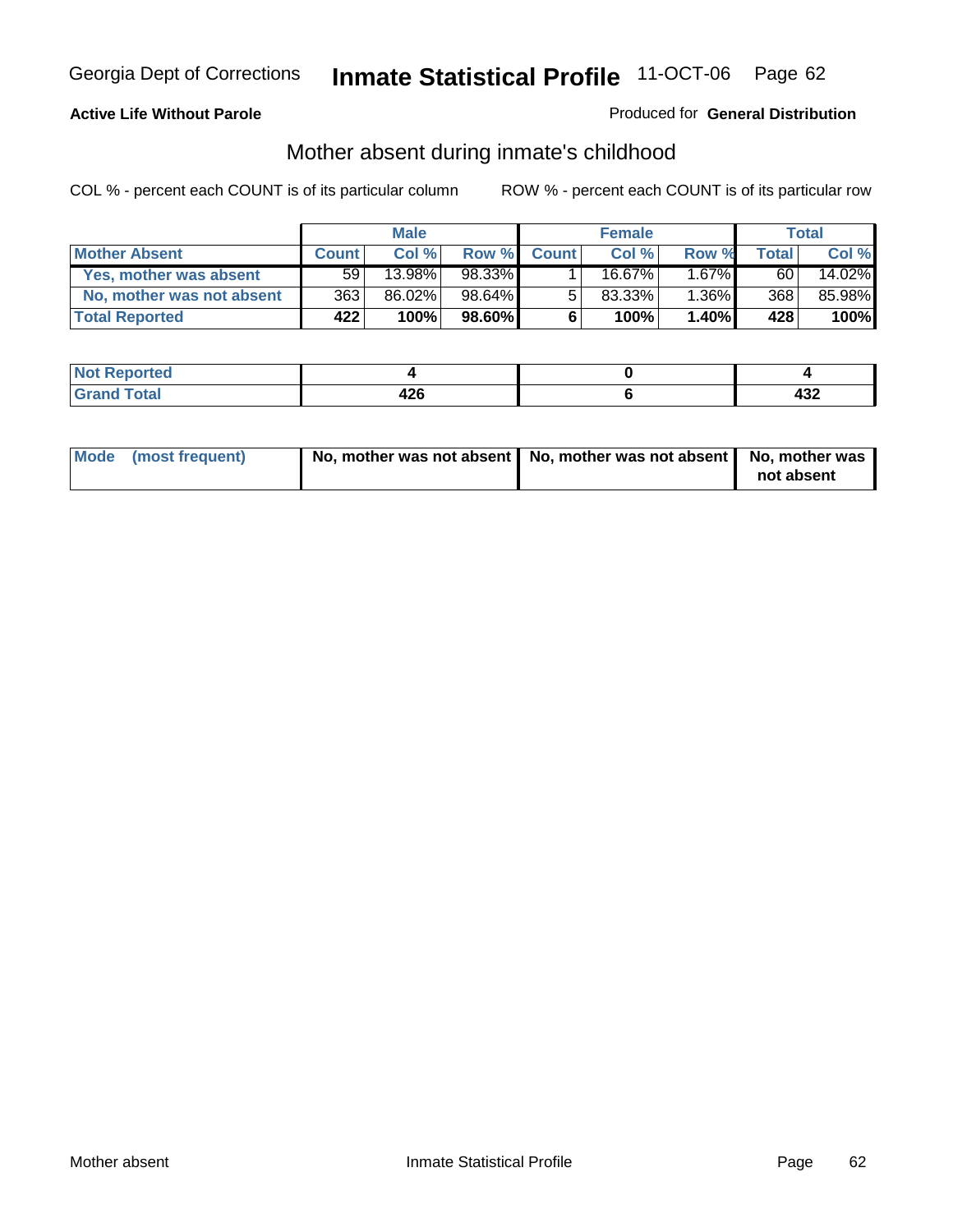#### **Active Life Without Parole**

#### Produced for **General Distribution**

### Inmate diagnosed as manipulative

|                          | <b>Male</b>  |        |        | <b>Female</b> |         |          | Total |        |
|--------------------------|--------------|--------|--------|---------------|---------|----------|-------|--------|
| <b>Manipulative</b>      | <b>Count</b> | Col %  | Row %  | <b>Count</b>  | Col %   | Row %    | Total | Col %  |
| <b>Yes, manipulative</b> | $95^{\circ}$ | 22.51% | 98.96% |               | 16.67%」 | $1.04\%$ | 96    | 22.43% |
| No, not manipulative     | 327          | 77.49% | 98.49% | 5             | 83.33%  | $1.51\%$ | 332   | 77.57% |
| <b>Total Reported</b>    | 422          | 100%   | 98.60% | 6             | 100%    | 1.40%    | 428   | 100%   |

| rted<br><b>NOT</b>       |                       |          |
|--------------------------|-----------------------|----------|
| $\sim$<br>Grar<br>$\sim$ | 19ፎ<br>44 U<br>$\sim$ | "<br>−∪∸ |

| <b>Mode</b><br>No, not manipulative<br>(most frequent) | No. not manipulative | No. not<br>I manipulative |
|--------------------------------------------------------|----------------------|---------------------------|
|--------------------------------------------------------|----------------------|---------------------------|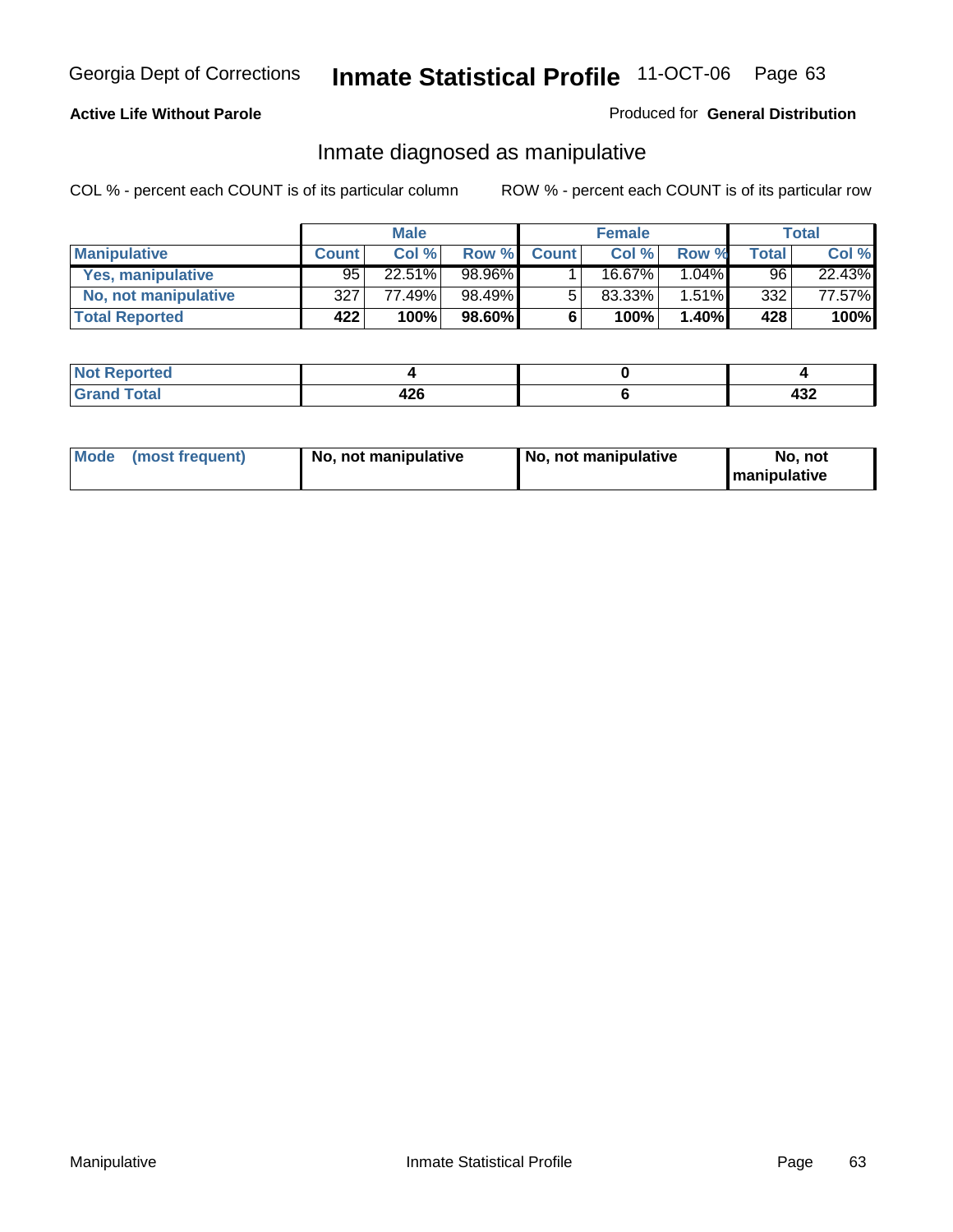#### **Active Life Without Parole**

#### Produced for **General Distribution**

### Inmate diagnosed as assaultive

|                       | <b>Male</b>  |        |         | <b>Female</b> |         |          | Total  |        |
|-----------------------|--------------|--------|---------|---------------|---------|----------|--------|--------|
| <b>Assaultive</b>     | <b>Count</b> | Col %  | Row %   | <b>Count</b>  | Col %   | Row %    | Totall | Col %  |
| Yes, assaultive       | 338          | 80.09% | 98.26%  | 6             | 100.00% | $1.74\%$ | 344    | 80.37% |
| No. not assaultive    | 84           | 19.91% | 100.00% |               |         |          | 84     | 19.63% |
| <b>Total Reported</b> | 422          | 100%   | 98.60%  | 6             | 100%    | $1.40\%$ | 428    | 100%   |

| <b>Not Reported</b> |     |     |
|---------------------|-----|-----|
| <b>Total</b>        | 196 | "   |
| Grand               | 42C | TVL |

| <b>Mode</b><br>(most frequent) | <b>Yes, assaultive</b> | Yes, assaultive | Yes, assaultive |
|--------------------------------|------------------------|-----------------|-----------------|
|--------------------------------|------------------------|-----------------|-----------------|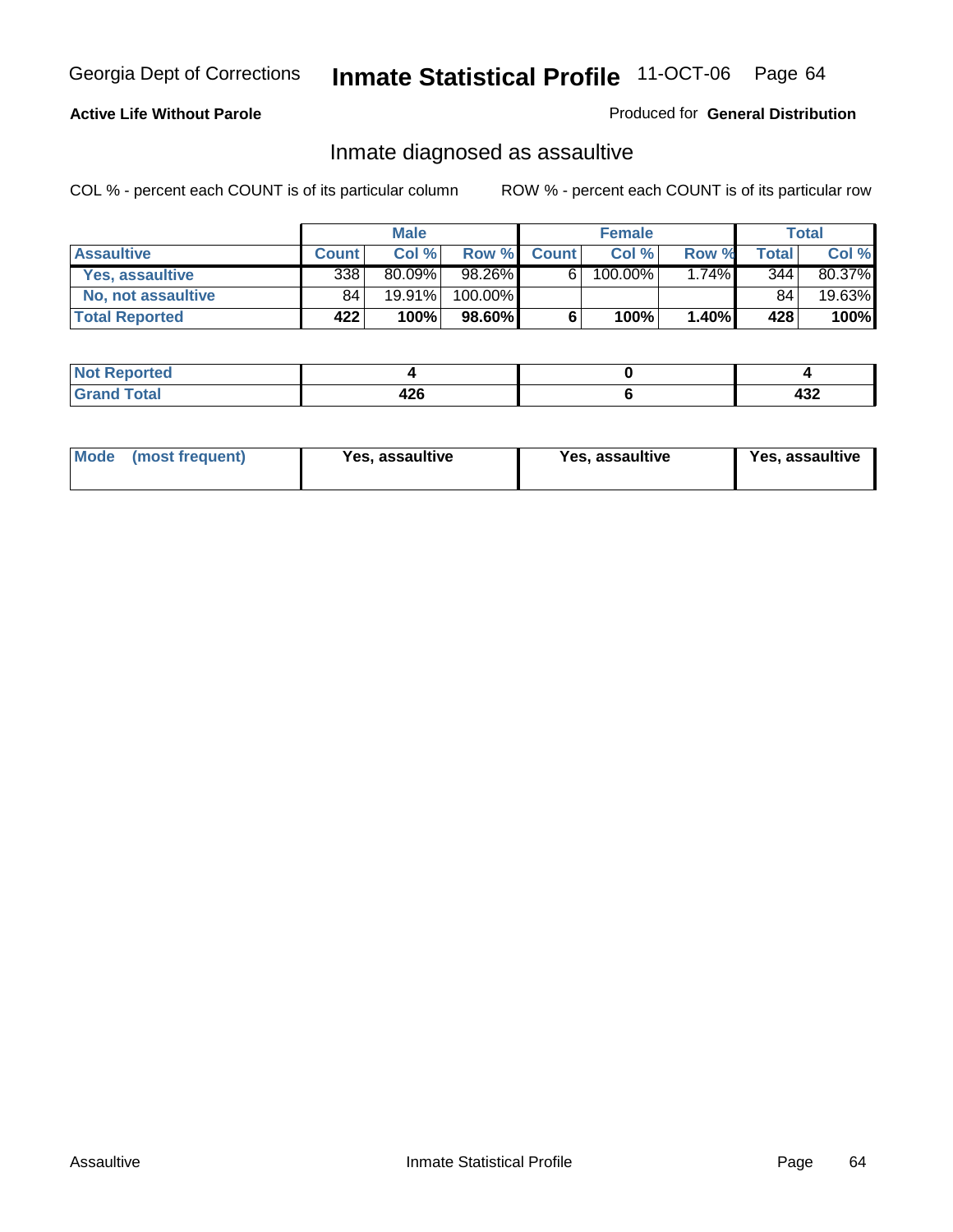#### **Active Life Without Parole**

#### Produced for **General Distribution**

### Number of prior Georgia incarcerations

|                                       |                 | <b>Male</b> |         |              | <b>Female</b> |       |       | <b>Total</b> |
|---------------------------------------|-----------------|-------------|---------|--------------|---------------|-------|-------|--------------|
| <b>Num of Prior GA Incarcerations</b> | <b>Count</b>    | Col %       | Row %   | <b>Count</b> | Col %         | Row % | Total | Col %        |
|                                       | 205             | 48.12%      | 97.16%  | 6            | 100.00%       | 2.84% | 211   | 48.84%       |
|                                       | 84              | 19.72%      | 100.00% |              |               |       | 84    | 19.44%       |
|                                       | 50 <sub>1</sub> | 11.74%      | 100.00% |              |               |       | 50    | 11.57%       |
|                                       | 42              | 9.86%       | 100.00% |              |               |       | 42    | 9.72%        |
|                                       | 23              | 5.40%       | 100.00% |              |               |       | 23    | 5.32%        |
|                                       | 11              | 2.58%       | 100.00% |              |               |       | 11    | 2.55%        |
| <b>More Than 5</b>                    | 11              | 2.58%       | 100.00% |              |               |       | 11    | 2.55%        |
| <b>Total Reported</b>                 | 426             | 100%        | 98.61%  | 6            | 100%          | 1.39% | 432   | 100%         |

| .<br>тео<br>w |                    |            |
|---------------|--------------------|------------|
| $\sim$        | .<br>- -<br>$\sim$ | ,,,<br>4JZ |

| Mean (average)       | .25 | 1.23 |
|----------------------|-----|------|
| Median (middle)      |     |      |
| Mode (most frequent) |     |      |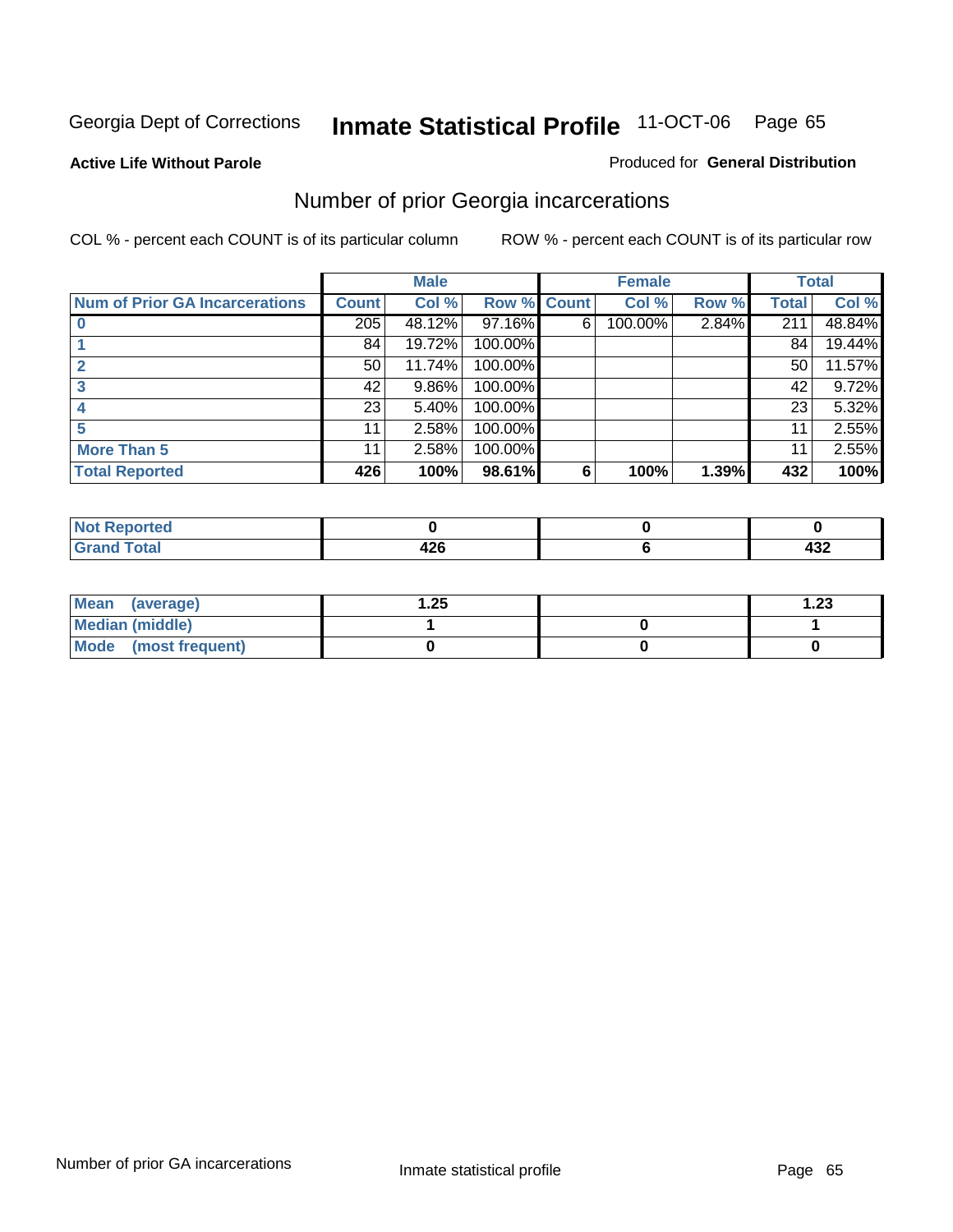**Active Life Without Parole** 

Produced for **General Distribution**

### Prison sentence in years

COL % - percent each COUNT is of its particular column ROW % - percent each COUNT is of its particular row

|                                 | <b>Male</b>  |            |                    | <b>Female</b> |            |          | Total       |         |
|---------------------------------|--------------|------------|--------------------|---------------|------------|----------|-------------|---------|
| <b>Prison Sentence In Years</b> | <b>Count</b> | Col %      | <b>Row % Count</b> |               | Col %      | Row %    | $\tau$ otal | Col %   |
| <b>Life Without Parole</b>      | 426'         | $100.00\%$ | 98.61%             |               | $100.00\%$ | $1.39\%$ | 432         | 100.00% |
| <b>Total Reported</b>           | 426'         | 100%       | 98.61%             |               | 100%       | 1.39%    | 432'        | 100%    |

| Reported                                |            |            |
|-----------------------------------------|------------|------------|
| <b>Total</b><br>Gra<br>$\mathbf{v}$ and | 20<br>44 Y | ,,,<br>−∪∠ |

#### **Determinate (numeric) sentences only**

| Mean | average) |  |  |
|------|----------|--|--|
|      |          |  |  |

**All sentences (including determinate), with life, life without parole, and death sentences figured at 45 years**

| Me:<br>апет<br>.<br>᠇<br>$\sim$ | -- | т.<br>$\sim$ |
|---------------------------------|----|--------------|
|---------------------------------|----|--------------|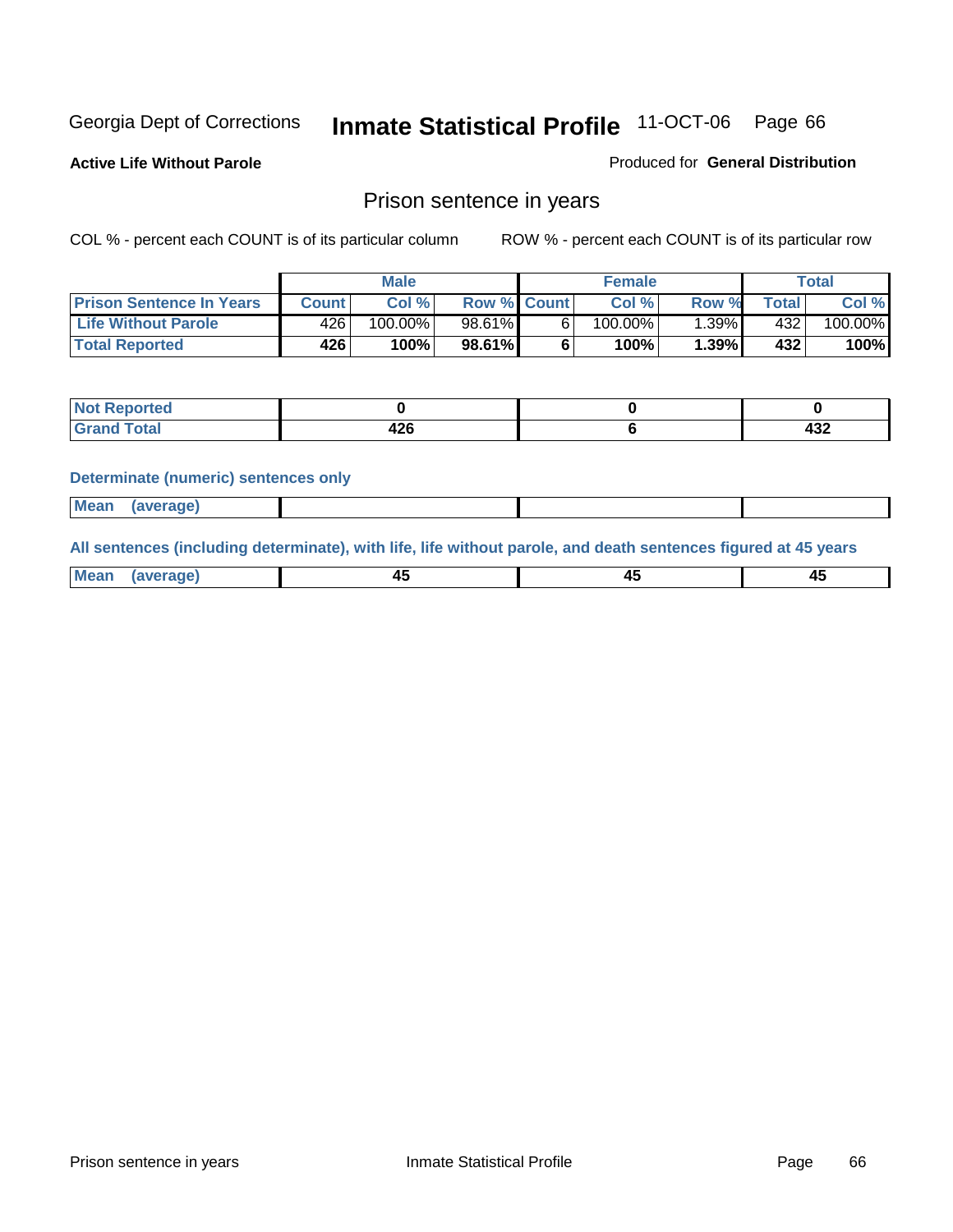#### **Active Life Without Parole**

#### Produced for **General Distribution**

# Primary offense, broken out into felonies vs misdemeanors

|                                  | <b>Male</b>  |         |                    | <b>Female</b> |            |       | Total  |            |
|----------------------------------|--------------|---------|--------------------|---------------|------------|-------|--------|------------|
| <b>Felonies and Misdemeanors</b> | <b>Count</b> | Col%    | <b>Row % Count</b> |               | Col%       | Row % | Total. | Col %      |
| <b>Felonies</b>                  | 426'         | 100.00% | 98.61%             | 61            | $100.00\%$ | .39%  | 432    | $100.00\%$ |
| <b>Total Reported</b>            | 426'         | 100%    | 98.61%I            |               | 100%       | .39%  | 432    | 100%       |

| ted<br>NO<br>$\sim$ |   |         |            |
|---------------------|---|---------|------------|
| --                  | . | <br>−∠∪ | י פ<br>49Z |

| M <sub>0</sub><br>. | צאור<br>. | . |
|---------------------|-----------|---|
|---------------------|-----------|---|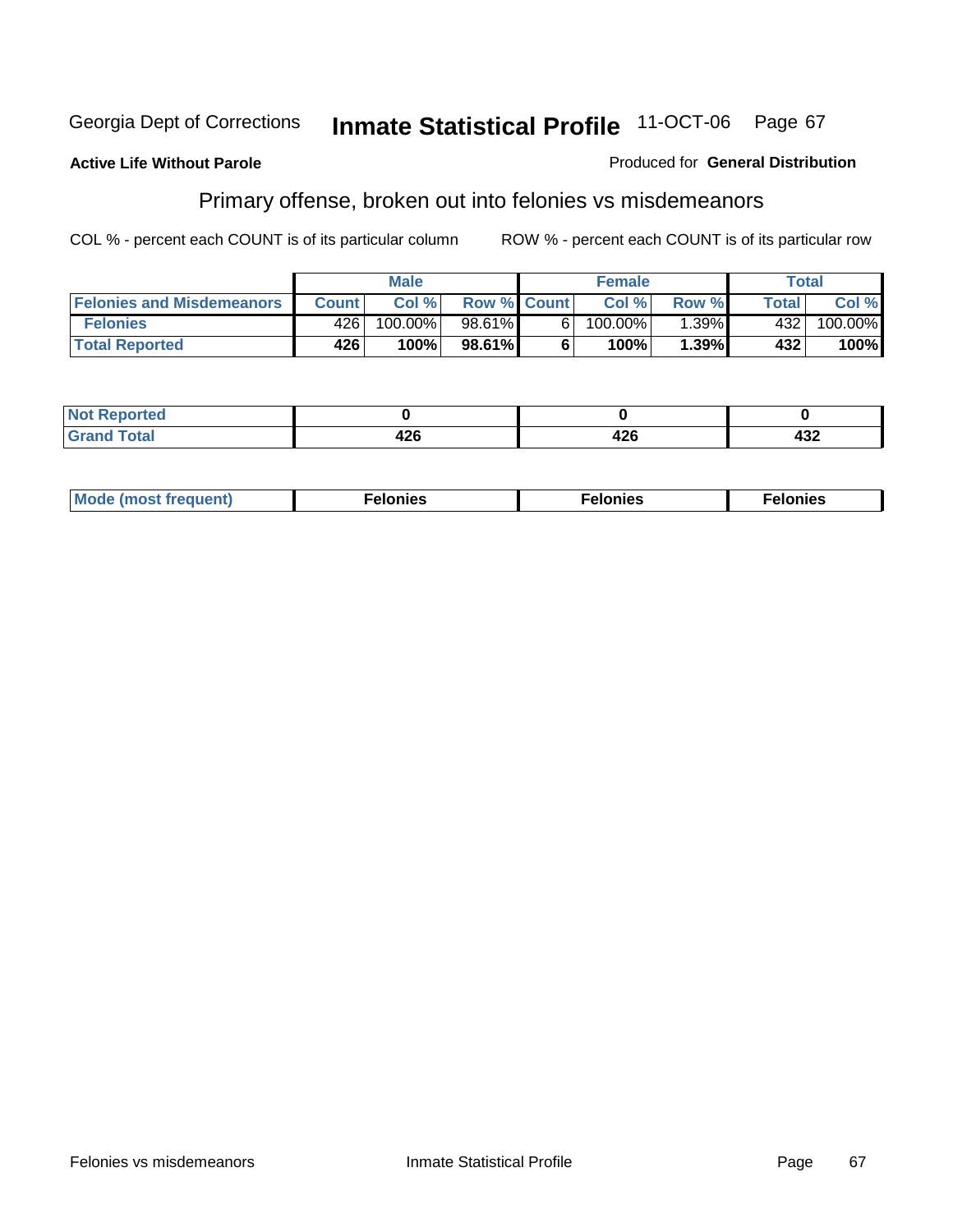#### **Active Life Without Parole**

#### Produced for **General Distribution**

### Primary offense, broken out into six broad crime categories

|                         |              | <b>Male</b> |            |             | <b>Female</b> |       |                 | <b>Total</b> |  |
|-------------------------|--------------|-------------|------------|-------------|---------------|-------|-----------------|--------------|--|
| <b>Crime Categories</b> | <b>Count</b> | Col %       |            | Row % Count | Col %         | Row % | <b>Total</b>    | Col %        |  |
| <b>Violent</b>          | 357          | 83.80%      | 98.35%     | 6           | 100.00%       |       | 363             | 84.03%       |  |
| <b>Sex Crime</b><br>2   | 57           | 13.38%      | $100.00\%$ |             | .00%          |       | 57              | 13.19%       |  |
| 3<br><b>Property</b>    | 2            | ا %47.      | 100.00%    |             | .00%          |       |                 | .46%         |  |
| <b>Drug</b><br>4        | 10           | 2.35%       | 100.00%    |             | .00%          |       | 10 <sup>1</sup> | 2.31%        |  |
| <b>Total Reported</b>   | 426          | 100%        | 98.61%     | 6           | 100%          | 1.39% | 432             | 100%         |  |

| . <del>.</del><br>____ | 196<br><br>$\sim$ | ,,,<br>95∠ |
|------------------------|-------------------|------------|

| <b>Mode</b><br>frequent)<br>ns<br>$\cdots$ | - --<br><b>Tolent</b> | <br>Violent | --<br>Violent |
|--------------------------------------------|-----------------------|-------------|---------------|
|                                            |                       |             |               |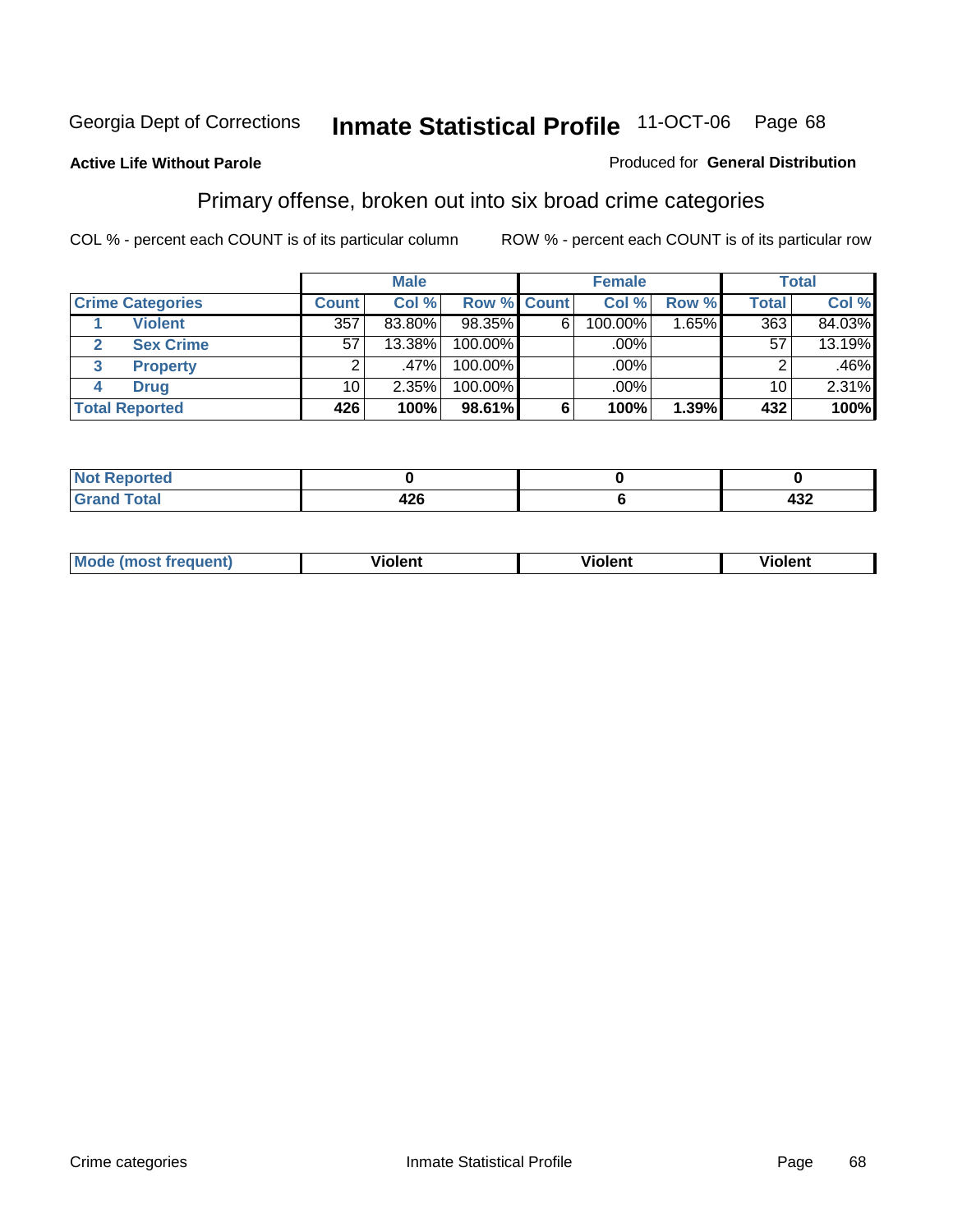#### **Active Life Without Parole**

#### Produced for **General Distribution**

# Primary offense, detailed offense code

|      |                                 |                | <b>Male</b> |             |   | <b>Female</b> |       |              | <b>Total</b> |
|------|---------------------------------|----------------|-------------|-------------|---|---------------|-------|--------------|--------------|
|      | <b>Primary Offense</b>          | <b>Count</b>   | Col %       | Row % Count |   | Col %         | Row % | <b>Total</b> | Col %        |
| 1101 | <b>Murder</b>                   | 252            | 59.15%      | 97.67%      | 6 | 100.00%       | 2.33% | 258          | 59.72%       |
| 1311 | <b>Kidnapping</b>               | 45             | 10.56%      | 100.00%     |   |               |       | 45           | 10.42%       |
| 1601 | <b>Burglary</b>                 | 2              | .47%        | 100.00%     |   |               |       | 2            | .46%         |
| 1902 | <b>Armed Robbery</b>            | 59             | 13.85%      | 100.00%     |   |               |       | 59           | 13.66%       |
| 1911 | <b>Hijacking Motor Vehicle</b>  |                | .23%        | 100.00%     |   |               |       |              | .23%         |
| 2001 | Rape                            | 45             | 10.56%      | 100.00%     |   |               |       | 45           | 10.42%       |
| 2003 | <b>Aggrav Sodomy</b>            | 2              | .47%        | 100.00%     |   |               |       | 2            | .46%         |
| 2009 | <b>Aggrav Sexual Battery</b>    |                | .23%        | 100.00%     |   |               |       |              | .23%         |
| 2019 | <b>Child Molestation</b>        | $\overline{2}$ | .47%        | 100.00%     |   |               |       | 2            | .46%         |
| 2021 | <b>Aggrav Child Molestation</b> | 7              | 1.64%       | 100.00%     |   |               |       |              | 1.62%        |
| 4012 | <b>Viol Ga Cntrl Sbst Act</b>   |                | .23%        | 100.00%     |   |               |       |              | .23%         |
| 4018 | <b>S/D Cont Sub School</b>      |                | .23%        | 100.00%     |   |               |       |              | .23%         |
| 4021 | <b>S/D Cocaine</b>              | 3              | .70%        | 100.00%     |   |               |       | 3            | .69%         |
| 4022 | <b>Poss Of Cocaine</b>          | 4              | .94%        | 100.00%     |   |               |       | 4            | .93%         |
| 4134 | <b>Att/Consprcy Commt</b>       | 1              | .23%        | 100.00%     |   |               |       |              | .23%         |
|      | C/S/Of                          |                |             |             |   |               |       |              |              |
|      | <b>Total Rported</b>            | 426            | 100%        | 98.61%      | 6 | 100%          | 1.39% | 432          | 100%         |

| <b>Reported</b>          |                  |            |
|--------------------------|------------------|------------|
| <b>Total</b><br>$\sim$ . | "^^<br>42L<br>__ | "^^<br>-92 |

| Mode (most frequent) | 1101 Murder | 1101 Murder | 1101 Murder |
|----------------------|-------------|-------------|-------------|
|                      |             |             |             |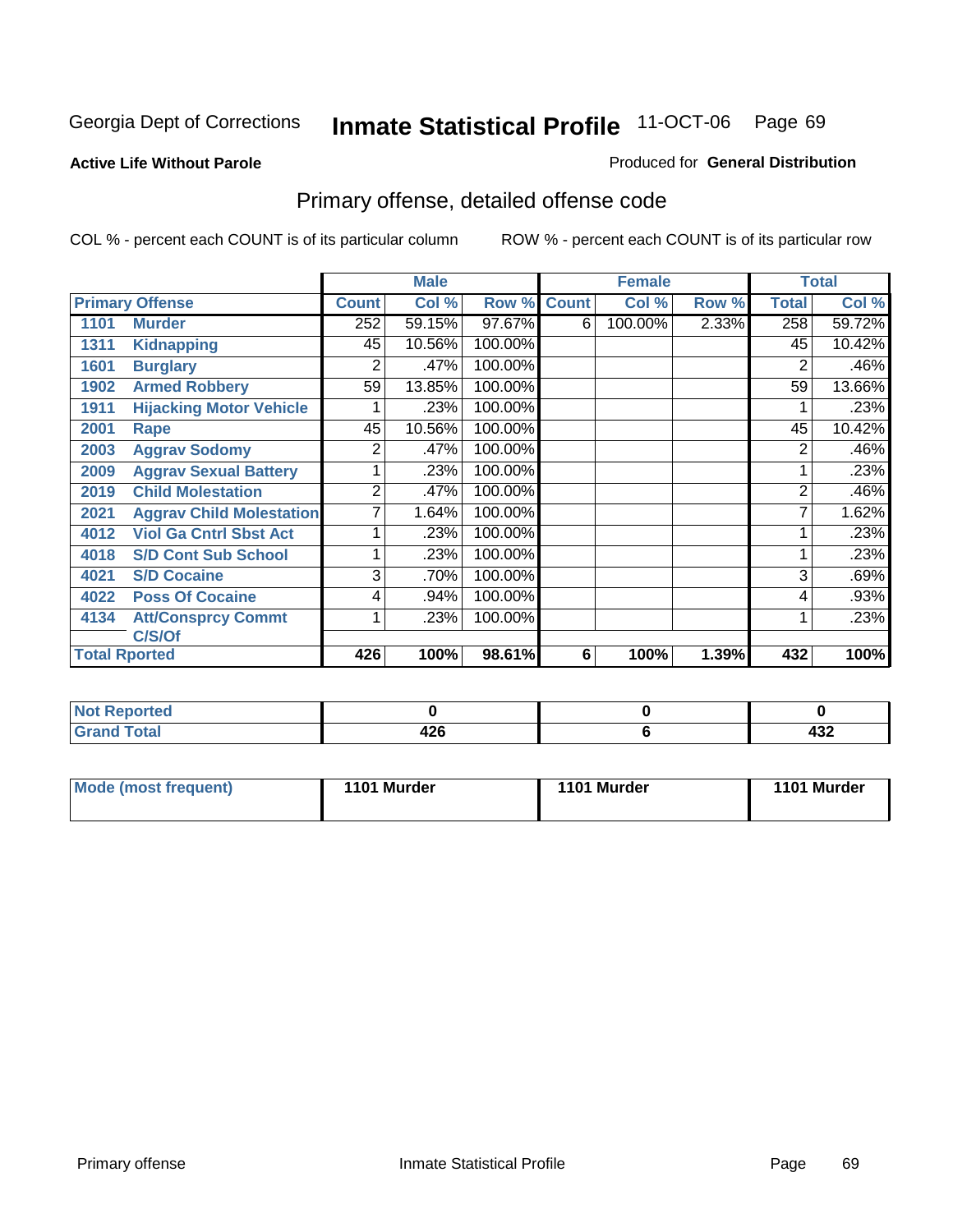#### **Active Life Without Parole**

#### Produced for **General Distribution**

# County of conviction of primary offense

|                         |                             |                 | <b>Male</b> |         |              | <b>Female</b> |       |                 | <b>Total</b> |
|-------------------------|-----------------------------|-----------------|-------------|---------|--------------|---------------|-------|-----------------|--------------|
|                         | <b>County of Conviction</b> | <b>Count</b>    | Col %       | Row %   | <b>Count</b> | Col %         | Row % | <b>Total</b>    | Col %        |
| 1                       | <b>Appling</b>              | $\overline{2}$  | .47%        | 100.00% |              |               |       | $\overline{2}$  | .46%         |
| $\overline{2}$          | <b>Atkinson</b>             | 1               | .23%        | 100.00% |              |               |       | 1               | .23%         |
| $\overline{\mathbf{3}}$ | <b>Bacon</b>                | $\mathbf{1}$    | .23%        | 100.00% |              |               |       | 1               | .23%         |
| 5                       | <b>Baldwin</b>              | $\overline{6}$  | 1.41%       | 100.00% |              |               |       | 6               | 1.39%        |
| 6                       | <b>Banks</b>                | 1               | .23%        | 100.00% |              |               |       | 1               | .23%         |
| $\overline{7}$          | <b>Barrow</b>               | $\overline{3}$  | .70%        | 100.00% |              |               |       | $\overline{3}$  | .69%         |
| 8                       | <b>Bartow</b>               | $\mathbf{1}$    | .23%        | 100.00% |              |               |       | $\mathbf{1}$    | .23%         |
| 9                       | <b>Ben Hill</b>             | $\overline{3}$  | .70%        | 100.00% |              |               |       | $\overline{3}$  | .69%         |
| 10                      | <b>Berrien</b>              | 1               | .23%        | 100.00% |              |               |       | 1               | .23%         |
| 11                      | <b>Bibb</b>                 | $\overline{15}$ | 3.52%       | 100.00% |              |               |       | $\overline{15}$ | 3.47%        |
| 12                      | <b>Bleckley</b>             | 1               | .23%        | 100.00% |              |               |       | 1               | .23%         |
| 13                      | <b>Brantley</b>             | 1               | .23%        | 100.00% |              |               |       | 1               | .23%         |
| 14                      | <b>Brooks</b>               | 1               | .23%        | 100.00% |              |               |       | 1               | .23%         |
| 16                      | <b>Bulloch</b>              | 1               | .23%        | 100.00% |              |               |       | 1               | .23%         |
| 17                      | <b>Burke</b>                | $\overline{5}$  | 1.17%       | 100.00% |              |               |       | 5               | 1.16%        |
| 18                      | <b>Butts</b>                | $\overline{2}$  | .47%        | 100.00% |              |               |       | $\overline{2}$  | .46%         |
| 20                      | <b>Camden</b>               | $\overline{2}$  | .47%        | 100.00% |              |               |       | $\overline{2}$  | .46%         |
| 22                      | <b>Carroll</b>              | $\overline{2}$  | .47%        | 100.00% |              |               |       | $\overline{2}$  | .46%         |
| 23                      | <b>Catoosa</b>              | 1               | .23%        | 100.00% |              |               |       | 1               | .23%         |
| 24                      | <b>Charlton</b>             | 1               | .23%        | 100.00% |              |               |       | 1               | .23%         |
| 25                      | <b>Chatham</b>              | $\overline{16}$ | 3.76%       | 100.00% |              |               |       | 16              | 3.70%        |
| 28                      | <b>Cherokee</b>             | $\overline{2}$  | .47%        | 100.00% |              |               |       | $\overline{2}$  | .46%         |
| 29                      | <b>Clarke</b>               | $\overline{11}$ | 2.58%       | 100.00% |              |               |       | $\overline{11}$ | 2.55%        |
| 31                      | <b>Clayton</b>              | $\overline{16}$ | 3.76%       | 100.00% |              |               |       | 16              | 3.70%        |
| 33                      | <b>Cobb</b>                 | $\overline{13}$ | 3.05%       | 100.00% |              |               |       | $\overline{13}$ | 3.01%        |
| 34                      | <b>Coffee</b>               | $\overline{3}$  | .70%        | 100.00% |              |               |       | $\overline{3}$  | .69%         |
| 35                      | <b>Colquitt</b>             | $\overline{3}$  | .70%        | 100.00% |              |               |       | $\overline{3}$  | .69%         |
| 36                      | <b>Columbia</b>             | 4               | .94%        | 100.00% |              |               |       | 4               | .93%         |
| 37                      | <b>Cook</b>                 | 3               | .70%        | 100.00% |              |               |       | $\overline{3}$  | .69%         |
| 38                      | <b>Coweta</b>               | $\overline{2}$  | .47%        | 100.00% |              |               |       | $\overline{2}$  | .46%         |
| 40                      | <b>Crisp</b>                | 1               | .23%        | 100.00% |              |               |       | 1               | .23%         |
| 41                      | <b>Dade</b>                 | 1               | .23%        | 100.00% |              |               |       | 1               | .23%         |
| 43                      | <b>Decatur</b>              | 1               | .23%        | 100.00% |              |               |       | 1               | .23%         |
| 44                      | <b>Dekalb</b>               | $\overline{35}$ | 8.22%       | 97.22%  | 1            | 16.67%        | 2.78% | $\overline{36}$ | 8.33%        |
| 45                      | <b>Dodge</b>                | 1               | .23%        | 100.00% |              |               |       | 1               | .23%         |
| 46                      | <b>Dooly</b>                | 1               | .23%        | 100.00% |              |               |       | 1               | .23%         |
| 47                      | <b>Dougherty</b>            | $\overline{13}$ | 3.05%       | 100.00% |              |               |       | 13              | 3.01%        |
| 48                      | <b>Douglas</b>              | $\overline{12}$ | 2.82%       | 92.31%  | 1            | 16.67%        | 7.69% | $\overline{13}$ | 3.01%        |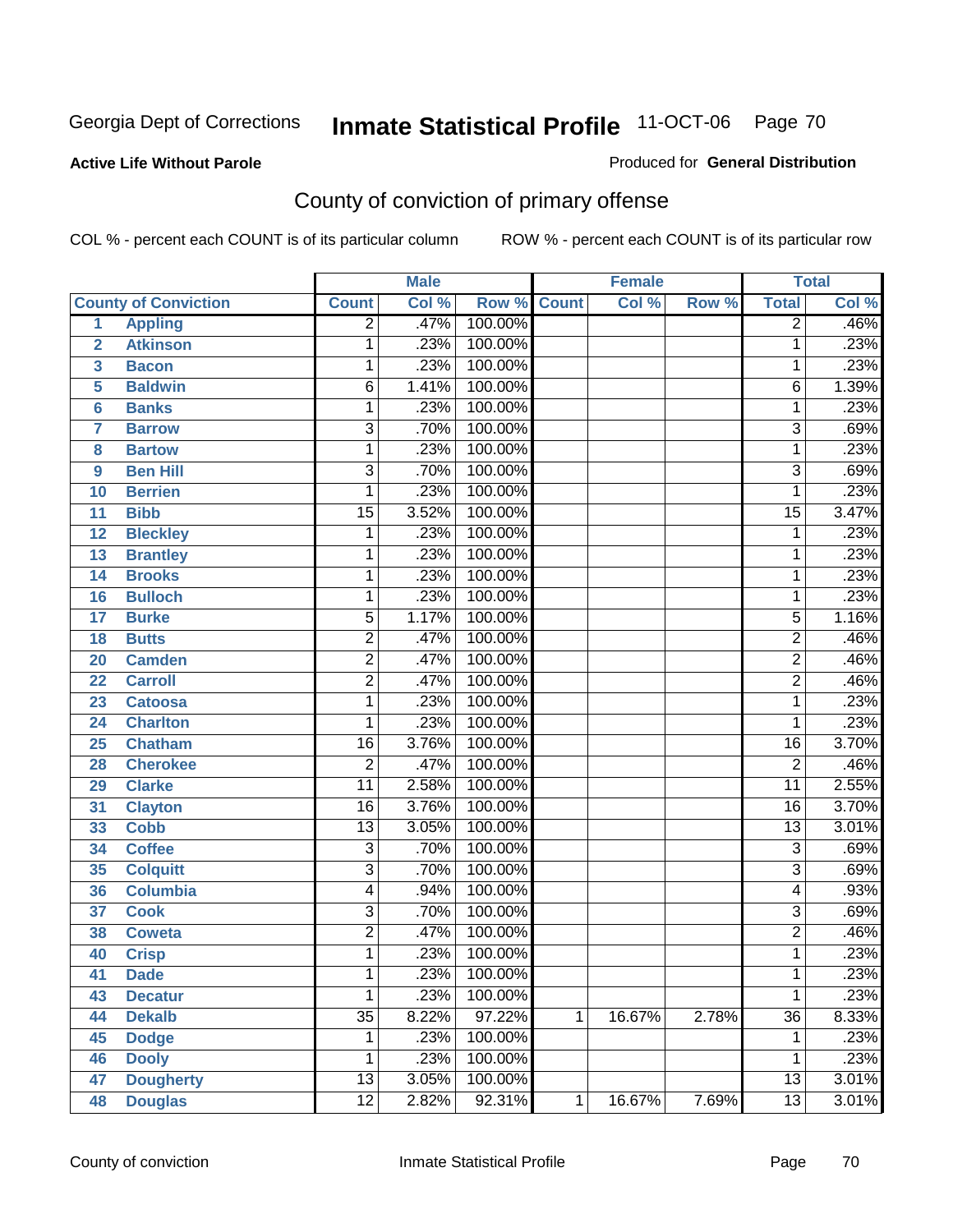#### **Active Life Without Parole**

#### Produced for **General Distribution**

# County of conviction of primary offense

|                 |                             |                 | <b>Male</b> |         |              | <b>Female</b> |        |                 | <b>Total</b>               |
|-----------------|-----------------------------|-----------------|-------------|---------|--------------|---------------|--------|-----------------|----------------------------|
|                 | <b>County of Conviction</b> | <b>Count</b>    | Col %       | Row %   | <b>Count</b> | Col %         | Row %  | <b>Total</b>    | $\overline{\text{Col }\%}$ |
| 49              | <b>Early</b>                | 1               | .23%        | 100.00% |              |               |        | 1               | .23%                       |
| 51              | <b>Effingham</b>            | $\overline{2}$  | .47%        | 100.00% |              |               |        | $\overline{2}$  | .46%                       |
| 52              | <b>Elbert</b>               | $\overline{2}$  | .47%        | 100.00% |              |               |        | $\overline{2}$  | .46%                       |
| 53              | <b>Emanuel</b>              | 1               | .23%        | 100.00% |              |               |        | 1               | .23%                       |
| 56              | <b>Fayette</b>              | 4               | .94%        | 100.00% |              |               |        | 4               | .93%                       |
| $\overline{57}$ | <b>Floyd</b>                | 5               | 1.17%       | 100.00% |              |               |        | $\overline{5}$  | 1.16%                      |
| 58              | <b>Forsyth</b>              | 1               | .23%        | 100.00% |              |               |        | 1               | .23%                       |
| 59              | <b>Franklin</b>             | 1               | .23%        | 100.00% |              |               |        | 1               | .23%                       |
| 60              | <b>Fulton</b>               | $\overline{41}$ | 9.62%       | 100.00% |              |               |        | $\overline{41}$ | 9.49%                      |
| 61              | Gilmer                      | 1               | .23%        | 100.00% |              |               |        | 1               | .23%                       |
| 63              | <b>Glynn</b>                | $\overline{11}$ | 2.58%       | 100.00% |              |               |        | $\overline{11}$ | 2.55%                      |
| 65              | <b>Grady</b>                | 1               | .23%        | 100.00% |              |               |        | 1               | .23%                       |
| 66              | <b>Greene</b>               | 1               | .23%        | 100.00% |              |               |        | 1               | .23%                       |
| 67              | <b>Gwinnett</b>             | $\overline{6}$  | 1.41%       | 100.00% |              |               |        | 6               | 1.39%                      |
| 68              | <b>Habersham</b>            | $\overline{2}$  | .47%        | 100.00% |              |               |        | $\overline{2}$  | .46%                       |
| 69              | <b>Hall</b>                 | 6               | 1.41%       | 100.00% |              |               |        | $\overline{6}$  | 1.39%                      |
| 72              | <b>Harris</b>               | 1               | .23%        | 100.00% |              |               |        | 1               | .23%                       |
| 73              | <b>Hart</b>                 | 4               | .94%        | 100.00% |              |               |        | 4               | .93%                       |
| 75              | <b>Henry</b>                | 9               | 2.11%       | 100.00% |              |               |        | 9               | 2.08%                      |
| 76              | <b>Houston</b>              | 6               | 1.41%       | 100.00% |              |               |        | 6               | 1.39%                      |
| 78              | <b>Jackson</b>              | 8               | 1.88%       | 100.00% |              |               |        | $\overline{8}$  | 1.85%                      |
| 79              | <b>Jasper</b>               | 1               | .23%        | 100.00% |              |               |        | 1               | .23%                       |
| 84              | <b>Jones</b>                | 1               | .23%        | 100.00% |              |               |        | 1               | .23%                       |
| 87              | <b>Laurens</b>              | $\overline{2}$  | .47%        | 100.00% |              |               |        | $\overline{c}$  | .46%                       |
| 88              | Lee                         | 1               | .23%        | 100.00% |              |               |        | 1               | .23%                       |
| 89              | <b>Liberty</b>              | 5               | 1.17%       | 100.00% |              |               |        | 5               | 1.16%                      |
| 91              | Long                        | $\overline{3}$  | .70%        | 100.00% |              |               |        | $\overline{3}$  | .69%                       |
| 92              | <b>Lowndes</b>              | 4               | .94%        | 100.00% |              |               |        | 4               | .93%                       |
| 95              | <b>Madison</b>              | 1               | .23%        | 100.00% |              |               |        | 1               | .23%                       |
| 96              | <b>Marion</b>               | 1               | .23%        | 100.00% |              |               |        | 1               | .23%                       |
| 98              | <b>Mcintosh</b>             | 1               | .23%        | 100.00% |              |               |        | 1               | .23%                       |
| 100             | <b>Miller</b>               | 1               | .23%        | 100.00% |              |               |        | 1               | .23%                       |
| 102             | <b>Monroe</b>               | $\overline{2}$  | .47%        | 100.00% |              |               |        | $\overline{2}$  | .46%                       |
| 106             | <b>Muscogee</b>             | $\overline{14}$ | 3.29%       | 100.00% |              |               |        | $\overline{14}$ | 3.24%                      |
| 107             | <b>Newton</b>               | 3               | .70%        | 75.00%  | 1            | 16.67%        | 25.00% | 4               | .93%                       |
| 109             | <b>Oglethorpe</b>           | 1               | .23%        | 100.00% |              |               |        | 1               | .23%                       |
| 110             | <b>Paulding</b>             | 1               | .23%        | 100.00% |              |               |        | 1               | .23%                       |
| $113$           | <b>Pierce</b>               | $\overline{3}$  | .70%        | 100.00% |              |               |        | $\overline{3}$  | .69%                       |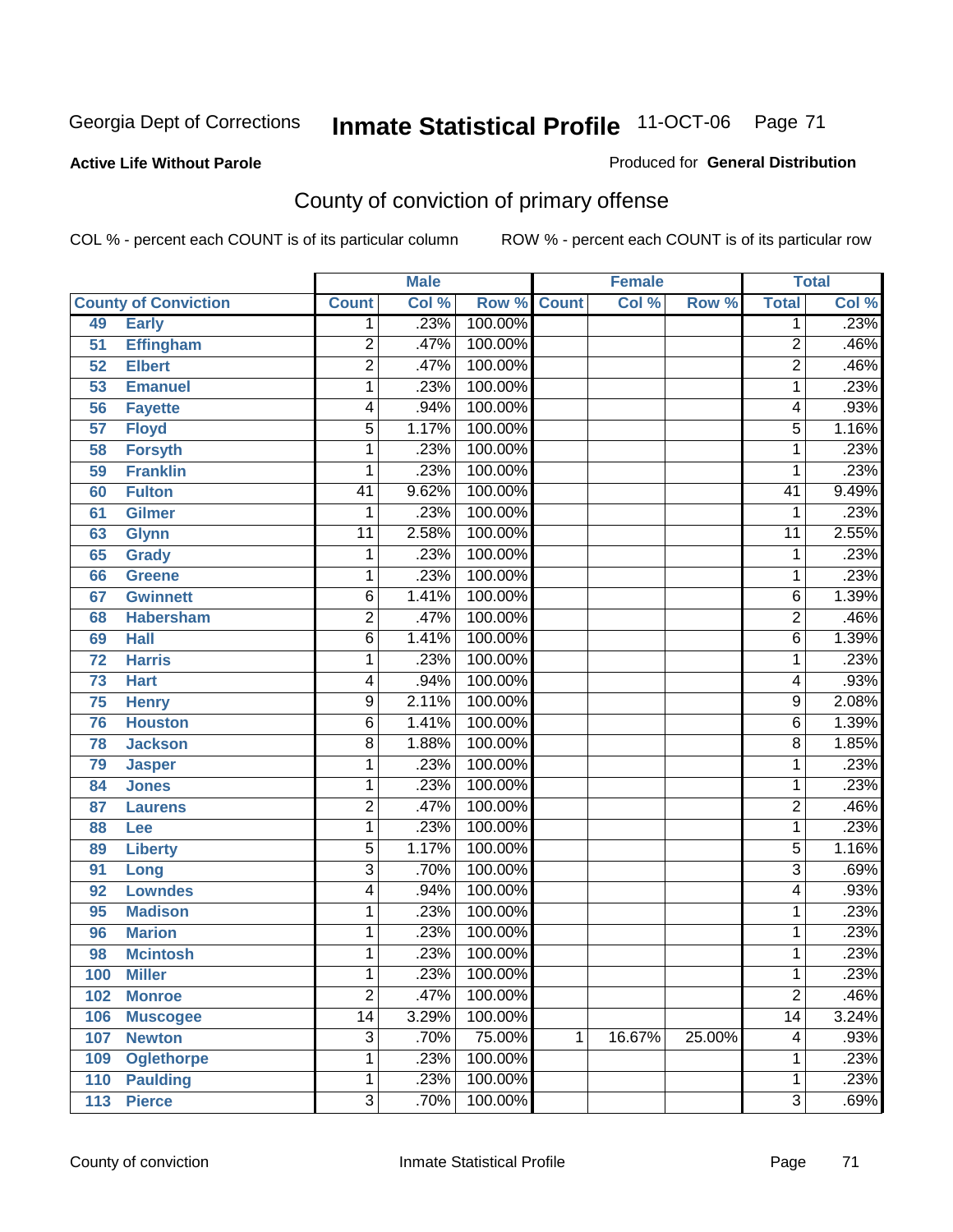#### **Active Life Without Parole**

#### Produced for **General Distribution**

# County of conviction of primary offense

|                                 |                 | <b>Male</b> |         |              | <b>Female</b> |        |                 | <b>Total</b>               |
|---------------------------------|-----------------|-------------|---------|--------------|---------------|--------|-----------------|----------------------------|
| <b>County of Conviction</b>     | <b>Count</b>    | Col %       | Row %   | <b>Count</b> | Col %         | Row %  | <b>Total</b>    | $\overline{\text{Col }^9}$ |
| <b>Pike</b><br>$\overline{114}$ | 3               | .70%        | 75.00%  | 1            | 16.67%        | 25.00% | 4               | .93%                       |
| <b>Polk</b><br>115              | 1               | .23%        | 100.00% |              |               |        | 1               | .23%                       |
| <b>Pulaski</b><br>116           | 1               | .23%        | 100.00% |              |               |        | 1               | .23%                       |
| 117<br><b>Putnam</b>            | 4               | .94%        | 100.00% |              |               |        | 4               | .93%                       |
| <b>Rabun</b><br>119             | 1               | .23%        | 100.00% |              |               |        | 1               | .23%                       |
| <b>Randolph</b><br>120          | 1               | .23%        | 100.00% |              |               |        | 1               | .23%                       |
| <b>Richmond</b><br>121          | $\overline{19}$ | 4.46%       | 95.00%  | 1            | 16.67%        | 5.00%  | $\overline{20}$ | 4.63%                      |
| <b>Rockdale</b><br>122          | 4               | .94%        | 100.00% |              |               |        | 4               | .93%                       |
| <b>Spalding</b><br>126          | $\overline{5}$  | 1.17%       | 100.00% |              |               |        | $\overline{5}$  | 1.16%                      |
| <b>Stephens</b><br>127          | $\overline{2}$  | .47%        | 100.00% |              |               |        | $\overline{2}$  | .46%                       |
| 129<br><b>Sumter</b>            | 1               | .23%        | 100.00% |              |               |        | 1               | .23%                       |
| <b>Tattnall</b><br>132          | 1               | .23%        | 100.00% |              |               |        | 1               | .23%                       |
| 135<br><b>Terrell</b>           | 1               | .23%        | 100.00% |              |               |        | 1               | .23%                       |
| <b>Thomas</b><br>136            | $\overline{2}$  | .47%        | 100.00% |              |               |        | $\overline{2}$  | .46%                       |
| <b>Tift</b><br>137              | $\overline{2}$  | .47%        | 100.00% |              |               |        | $\overline{2}$  | .46%                       |
| <b>Toombs</b><br>138            | $\overline{3}$  | .70%        | 100.00% |              |               |        | $\overline{3}$  | .69%                       |
| <b>Towns</b><br>139             | 1               | .23%        | 100.00% |              |               |        | 1               | .23%                       |
| 141<br><b>Troup</b>             | 1               | .23%        | 100.00% |              |               |        | 1               | .23%                       |
| <b>Union</b><br>144             | 1               | .23%        | 100.00% |              |               |        | 1               | .23%                       |
| 145<br><b>Upson</b>             | 1               | .23%        | 100.00% |              |               |        | 1               | .23%                       |
| <b>Walker</b><br>146            | $\overline{2}$  | .47%        | 66.67%  | 1            | 16.67%        | 33.33% | $\overline{3}$  | .69%                       |
| <b>Walton</b><br>147            | $\overline{3}$  | .70%        | 100.00% |              |               |        | $\overline{3}$  | .69%                       |
| 148<br><b>Ware</b>              | 8               | 1.88%       | 100.00% |              |               |        | 8               | 1.85%                      |
| <b>Washington</b><br>150        | $\overline{2}$  | .47%        | 100.00% |              |               |        | $\overline{2}$  | .46%                       |
| 151<br><b>Wayne</b>             | $\overline{2}$  | .47%        | 100.00% |              |               |        | $\overline{2}$  | .46%                       |
| <b>Whitfield</b><br>155         | $\overline{5}$  | 1.17%       | 100.00% |              |               |        | $\overline{5}$  | 1.16%                      |
| <b>Wilkes</b><br>157            | 1               | .23%        | 100.00% |              |               |        | 1               | .23%                       |
| <b>Total Rported</b>            | 426             | 100%        | 98.61%  | 6            | 100%          | 1.39%  | 432             | 100%                       |

| eported<br>. NOT |             |                         |
|------------------|-------------|-------------------------|
| <b>Total</b>     | 10C<br>14 V | $\overline{100}$<br>TJL |

| Mo<br>"ANJIAN <sup>"</sup><br>nre<br>.tor<br>ROST IT | )ekall | ultoı |
|------------------------------------------------------|--------|-------|
|------------------------------------------------------|--------|-------|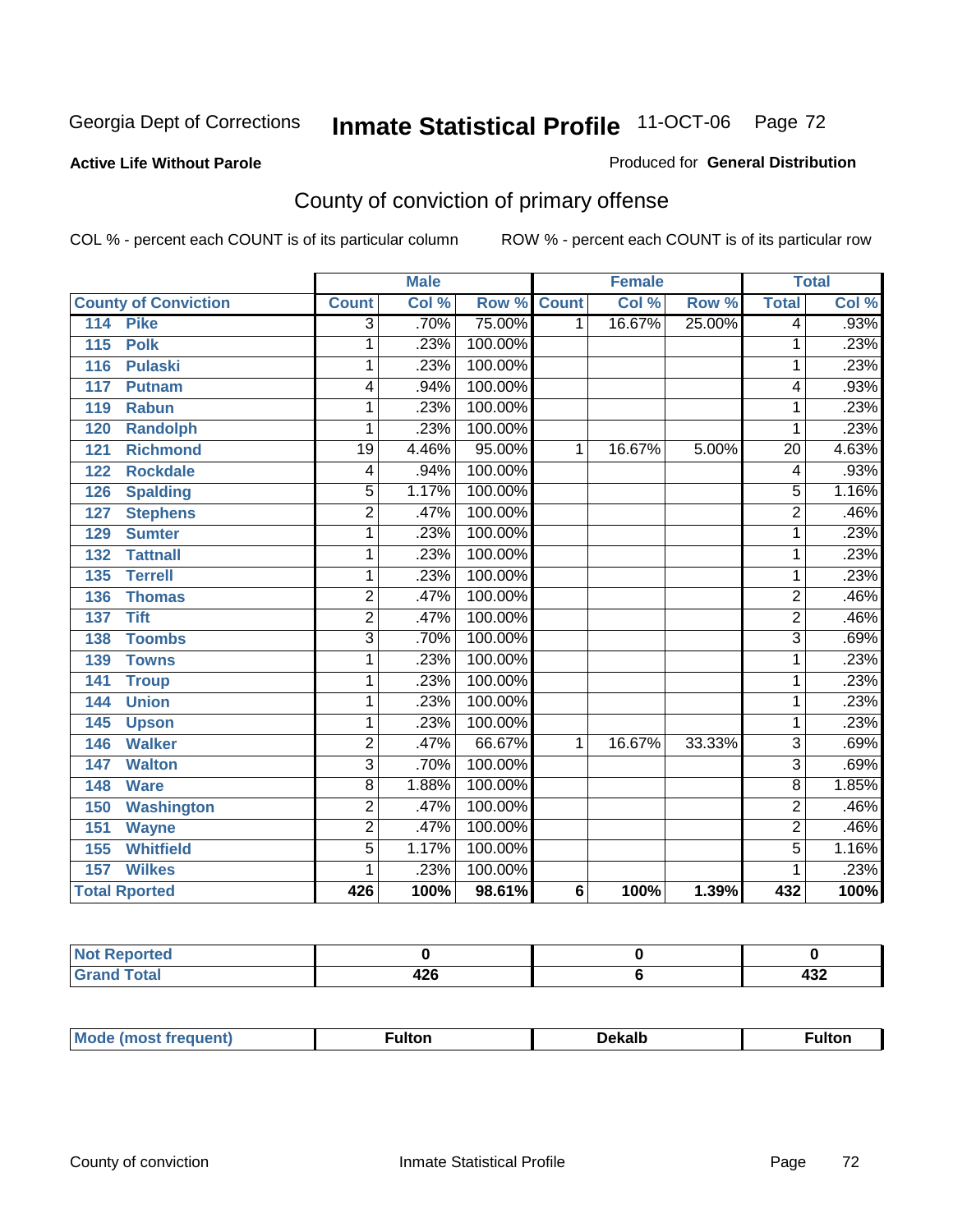#### **Active Life Without Parole**

#### Produced for **General Distribution**

# Circuit of conviction of primary offense

|                         |                                 |                 | <b>Male</b> |         |              | <b>Female</b> |        |                 | <b>Total</b> |
|-------------------------|---------------------------------|-----------------|-------------|---------|--------------|---------------|--------|-----------------|--------------|
|                         | <b>Circuit of Conviction</b>    | <b>Count</b>    | Col %       | Row %   | <b>Count</b> | Col %         | Row %  | <b>Total</b>    | Col %        |
| 1                       | <b>Alapaha Circuit</b>          | $\overline{5}$  | 1.17%       | 100.00% |              |               |        | $\overline{5}$  | 1.16%        |
| $\overline{2}$          | <b>Alcovy Circuit</b>           | $\overline{6}$  | 1.41%       | 85.71%  | 1            | 16.67%        | 14.29% | $\overline{7}$  | 1.62%        |
| $\overline{\mathbf{3}}$ | <b>Atlanta Circuit</b>          | 41              | 9.62%       | 100.00% |              |               |        | 41              | 9.49%        |
| 4                       | <b>Atlantic Circuit</b>         | 10              | 2.35%       | 100.00% |              |               |        | 10              | 2.31%        |
| 5                       | <b>Augusta Circuit</b>          | $\overline{28}$ | 6.57%       | 96.55%  | 1            | 16.67%        | 3.45%  | $\overline{29}$ | 6.71%        |
| $6\phantom{a}$          | <b>Blue Ridge Circuit</b>       | $\overline{2}$  | .47%        | 100.00% |              |               |        | $\overline{2}$  | .46%         |
| $\overline{7}$          | <b>Brunswick Circuit</b>        | $\overline{17}$ | 3.99%       | 100.00% |              |               |        | $\overline{17}$ | 3.94%        |
| 8                       | <b>Chattahoochee Circuit</b>    | $\overline{16}$ | 3.76%       | 100.00% |              |               |        | 16              | 3.70%        |
| 9                       | <b>Cherokee Circuit</b>         | 1               | .23%        | 100.00% |              |               |        | $\mathbf{1}$    | .23%         |
| 10                      | <b>Clayton Circuit</b>          | $\overline{16}$ | 3.76%       | 100.00% |              |               |        | $\overline{16}$ | 3.70%        |
| 11                      | <b>Cobb Circuit</b>             | 13              | 3.05%       | 100.00% |              |               |        | $\overline{13}$ | 3.01%        |
| 12                      | <b>Conasauga Circuit</b>        | $\overline{5}$  | 1.17%       | 100.00% |              |               |        | 5               | 1.16%        |
| 13                      | <b>Cordele Circuit</b>          | $\overline{5}$  | 1.17%       | 100.00% |              |               |        | $\overline{5}$  | 1.16%        |
| 14                      | <b>Coweta Circuit</b>           | $\overline{5}$  | 1.17%       | 100.00% |              |               |        | $\overline{5}$  | 1.16%        |
| 15                      | <b>Dougherty Circuit</b>        | $\overline{13}$ | 3.05%       | 100.00% |              |               |        | $\overline{13}$ | 3.01%        |
| 16                      | <b>Dublin Circuit</b>           | $\overline{2}$  | .47%        | 100.00% |              |               |        | $\overline{2}$  | .46%         |
| 17                      | <b>Eastern Circuit</b>          | $\overline{16}$ | 3.76%       | 100.00% |              |               |        | 16              | 3.70%        |
| 18                      | <b>Flint Circuit</b>            | $\overline{9}$  | 2.11%       | 100.00% |              |               |        | $\overline{9}$  | 2.08%        |
| 19                      | <b>Griffin Circuit</b>          | $\overline{13}$ | 3.05%       | 92.86%  | $\mathbf{1}$ | 16.67%        | 7.14%  | 14              | 3.24%        |
| 20                      | <b>Gwinnett Circuit</b>         | $\overline{6}$  | 1.41%       | 100.00% |              |               |        | $\overline{6}$  | 1.39%        |
| 21                      | <b>Houston Circuit</b>          | 6               | 1.41%       | 100.00% |              |               |        | $\overline{6}$  | 1.39%        |
| 22                      | <b>Lookout Mountain Circuit</b> | 4               | .94%        | 80.00%  | 1            | 16.67%        | 20.00% | 5               | 1.16%        |
| 23                      | <b>Macon Circuit</b>            | $\overline{15}$ | 3.52%       | 100.00% |              |               |        | $\overline{15}$ | 3.47%        |
| 24                      | <b>Middle Circuit</b>           | $\overline{6}$  | 1.41%       | 100.00% |              |               |        | 6               | 1.39%        |
| 25                      | <b>Mountain Circuit</b>         | $\overline{5}$  | 1.17%       | 100.00% |              |               |        | 5               | 1.16%        |
| 26                      | <b>Northeastern Circuit</b>     | 6               | 1.41%       | 100.00% |              |               |        | 6               | 1.39%        |
| 27                      | <b>Northern Circuit</b>         | 9               | 2.11%       | 100.00% |              |               |        | 9               | 2.08%        |
| 28                      | <b>Ocmulgee Circuit</b>         | $\overline{13}$ | 3.05%       | 100.00% |              |               |        | $\overline{13}$ | 3.01%        |
| 29                      | <b>Oconee Circuit</b>           | $\overline{3}$  | .70%        | 100.00% |              |               |        | $\overline{3}$  | .69%         |
| 30                      | <b>Ogeechee Circuit</b>         | $\overline{3}$  | .70%        | 100.00% |              |               |        | $\overline{3}$  | .69%         |
| $\overline{31}$         | <b>Pataula Circuit</b>          | 4               | .94%        | 100.00% |              |               |        | 4               | .93%         |
| 32                      | <b>Piedmont Circuit</b>         | 12              | 2.82%       | 100.00% |              |               |        | 12              | 2.78%        |
| 33                      | <b>Rome Circuit</b>             | $\overline{5}$  | 1.17%       | 100.00% |              |               |        | $\overline{5}$  | 1.16%        |
| 34                      | <b>South Georgia Circuit</b>    | $\overline{2}$  | .47%        | 100.00% |              |               |        | $\overline{2}$  | .46%         |
| 35                      | <b>Southern Circuit</b>         | $\overline{10}$ | 2.35%       | 100.00% |              |               |        | 10              | 2.31%        |
| 36                      | <b>Southwestern Circuit</b>     | $\overline{2}$  | .47%        | 100.00% |              |               |        | $\overline{2}$  | .46%         |
| 37                      | <b>Stone Mountain Circuit</b>   | $\overline{35}$ | 8.22%       | 97.22%  | 1            | 16.67%        | 2.78%  | $\overline{36}$ | 8.33%        |
| 38                      | <b>Tallapoosa Circuit</b>       | $\mathbf 1$     | .23%        | 100.00% |              |               |        | 1               | .23%         |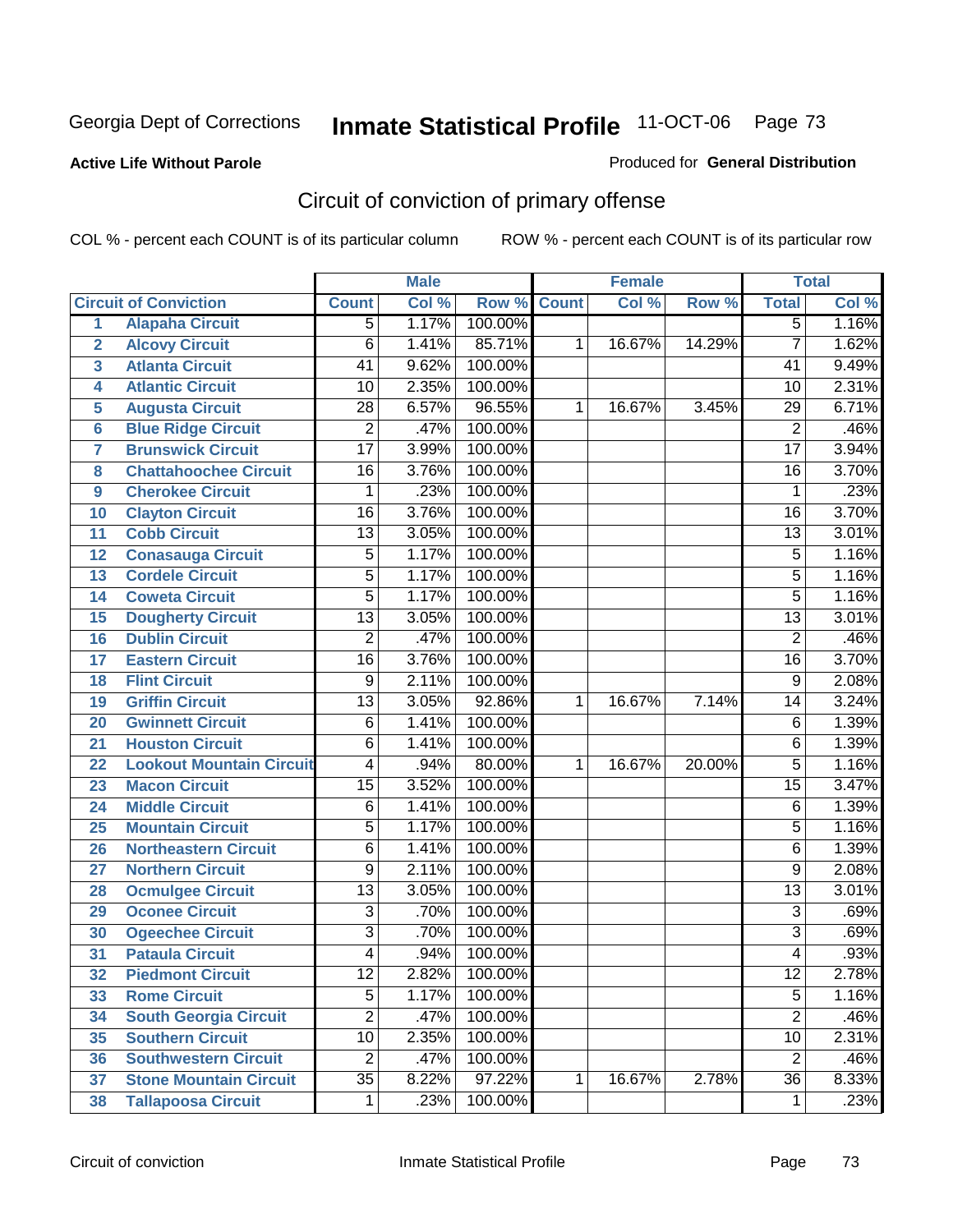#### **Active Life Without Parole**

#### Produced for **General Distribution**

# Circuit of conviction of primary offense

|                      |                              |                | <b>Male</b> |         |              | <b>Female</b> |       |              | <b>Total</b> |
|----------------------|------------------------------|----------------|-------------|---------|--------------|---------------|-------|--------------|--------------|
|                      | <b>Circuit of Conviction</b> | <b>Count</b>   | Col %       | Row %   | <b>Count</b> | Col %         | Row % | <b>Total</b> | Col %        |
| 39                   | <b>Tifton Circuit</b>        | 2              | .47%        | 100.00% |              |               |       | 2            | $.46\%$      |
| 40                   | <b>Toombs Circuit</b>        |                | .23%        | 100.00% |              |               |       |              | .23%         |
| 41                   | <b>Waycross Circuit</b>      | 17             | 3.99%       | 100.00% |              |               |       | 17           | 3.94%        |
| 42                   | <b>Western Circuit</b>       | 11             | 2.58%       | 100.00% |              |               |       | 11           | 2.55%        |
| 43                   | <b>Rockdale Circuit</b>      | 4              | .94%        | 100.00% |              |               |       | 4            | .93%         |
| 44                   | <b>Douglas Circuit</b>       | 12             | 2.82%       | 92.31%  |              | 16.67%        | 7.69% | 13           | 3.01%        |
| 45                   | <b>Appalachian Circuit</b>   |                | .23%        | 100.00% |              |               |       |              | .23%         |
| 46                   | <b>Enotah Circuit</b>        | $\overline{2}$ | $.47\%$     | 100.00% |              |               |       | 2            | .46%         |
| 47                   | <b>Bell-Forsyth Circuit</b>  |                | .23%        | 100.00% |              |               |       |              | .23%         |
| 48                   | <b>Towaliga Circuit</b>      | 4              | $.94\%$     | 100.00% |              |               |       | 4            | .93%         |
| 49                   | <b>Paulding Circuit</b>      |                | .23%        | 100.00% |              |               |       | ◢            | .23%         |
| <b>Total Rported</b> |                              | 426            | 100%        | 98.61%  | 6            | 100%          | 1.39% | 432          | 100%         |

| <b>Reported</b><br>' NOT |             |            |
|--------------------------|-------------|------------|
| <b>Grand Total</b>       | 10C<br>44 U | ,,,<br>−∪∠ |

| Mc<br>.+Inn+,<br>.<br>ำ∨∿<br>''Ilta<br>idlik<br><b>ALIE</b><br>$ -$ |  |  |
|---------------------------------------------------------------------|--|--|
|                                                                     |  |  |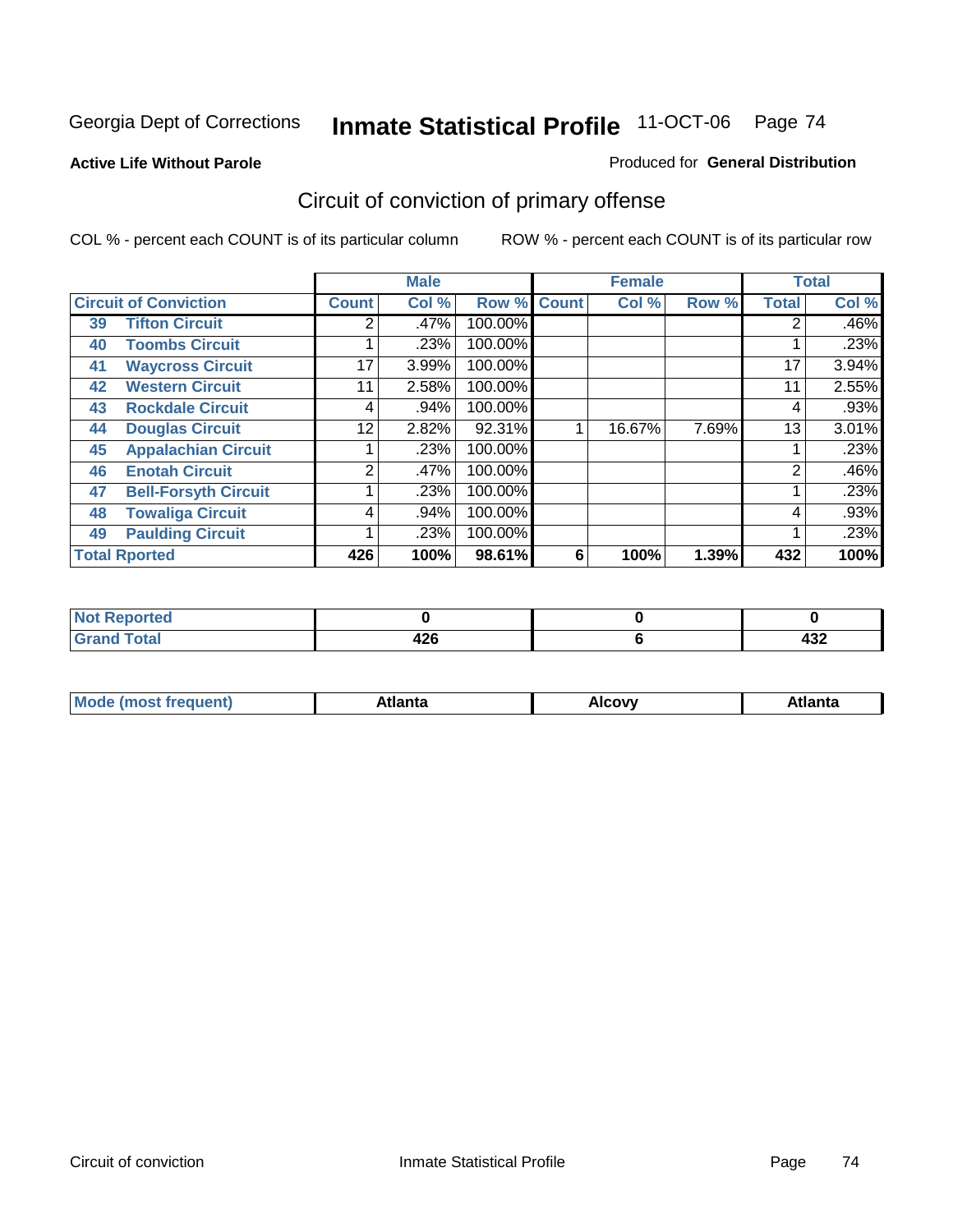### **Active Life Without Parole**

#### Produced for **General Distribution**

## Years served (jail + prison) in this incarceration

|                       |                 | <b>Male</b> |         |                | <b>Female</b> |       |                 | <b>Total</b> |
|-----------------------|-----------------|-------------|---------|----------------|---------------|-------|-----------------|--------------|
| <b>Years Served</b>   | <b>Count</b>    | Col %       | Row %   | <b>Count</b>   | Col %         | Row % | <b>Total</b>    | Col %        |
| Less than one year    | 4               | 0.95%       | 100.00% |                |               |       | 4               | 0.93%        |
| 1 to 1.99 years       | $\overline{14}$ | 3.31%       | 100.00% |                |               |       | $\overline{14}$ | 3.26%        |
| 2 to 2.99 years       | $\overline{22}$ | 5.20%       | 100.00% |                |               |       | $\overline{22}$ | 5.13%        |
| 3 to 3.99 years       | 28              | 6.62%       | 96.55%  | 1              | 16.67%        | 3.45% | 29              | 6.76%        |
| $4$ to $4.99$ years   | $\overline{38}$ | 8.98%       | 92.68%  | $\overline{3}$ | 50.00%        | 7.32% | $\overline{41}$ | 9.56%        |
| 5 to 5.99 years       | 42              | 9.93%       | 100.00% |                |               |       | 42              | 9.79%        |
| 6 to 6.99 years       | 47              | 11.11%      | 100.00% |                |               |       | 47              | 10.96%       |
| 7 to 7.99 years       | 29              | 6.86%       | 96.67%  | 1              | 16.67%        | 3.33% | 30              | 6.99%        |
| 8 to 8.99 years       | 43              | 10.17%      | 100.00% |                |               |       | 43              | 10.02%       |
| 9 to 9.99 years       | $\overline{43}$ | 10.17%      | 97.73%  | $\mathbf{1}$   | 16.67%        | 2.27% | 44              | 10.26%       |
| 10 to 10.99 years     | $\overline{34}$ | 8.04%       | 100.00% |                |               |       | $\overline{34}$ | 7.93%        |
| 11 to 11.99 years     | $\overline{23}$ | 5.44%       | 100.00% |                |               |       | 23              | 5.36%        |
| 12 to 12.99 years     | $\overline{21}$ | 4.96%       | 100.00% |                |               |       | $\overline{21}$ | 4.90%        |
| 13 to 13.99 years     | $\overline{12}$ | 2.84%       | 100.00% |                |               |       | $\overline{12}$ | 2.80%        |
| 14 to 14.99 years     | 3               | 0.71%       | 100.00% |                |               |       | $\overline{3}$  | 0.70%        |
| 15 to 15.99 years     | $\overline{5}$  | 1.18%       | 100.00% |                |               |       | $\overline{5}$  | 1.17%        |
| 16 to 16.99 years     | 1               | 0.24%       | 100.00% |                |               |       | 1               | 0.23%        |
| 17 to 17.99 years     | 4               | 0.95%       | 100.00% |                |               |       | 4               | 0.93%        |
| 18 to 18.99 years     | 1               | 0.24%       | 100.00% |                |               |       | 1               | 0.23%        |
| 19 to 19.99 years     | $\overline{3}$  | 0.71%       | 100.00% |                |               |       | $\overline{3}$  | 0.70%        |
| 22 to 22.99 years     | 1               | 0.24%       | 100.00% |                |               |       | 1               | 0.23%        |
| 25 to 25.99 years     | 1               | 0.24%       | 100.00% |                |               |       | 1               | 0.23%        |
| 28 to 28.99 years     | 1               | 0.24%       | 100.00% |                |               |       | 1               | 0.23%        |
| 29 to 29.99 years     | $\overline{3}$  | 0.71%       | 100.00% |                |               |       | $\overline{3}$  | 0.70%        |
| <b>Total Reported</b> | 423             | 100%        | 98.60%  | $\overline{6}$ | 100%          | 1.40% | 429             | 100%         |

| المراجع المنعور<br>vrret. |                     |         |
|---------------------------|---------------------|---------|
|                           | "^^<br>--<br>$\sim$ | <br>45∠ |

| <b>Mean</b><br>(average) | 7.97              | 5.6             | 7.93                     |  |  |
|--------------------------|-------------------|-----------------|--------------------------|--|--|
| Median (middle)          | 7.52              | 4.25            | 7.47                     |  |  |
| Mode (most frequent)     | 10 to 10.99 years | 3 to 3.99 years | <b>10 to 10.99 years</b> |  |  |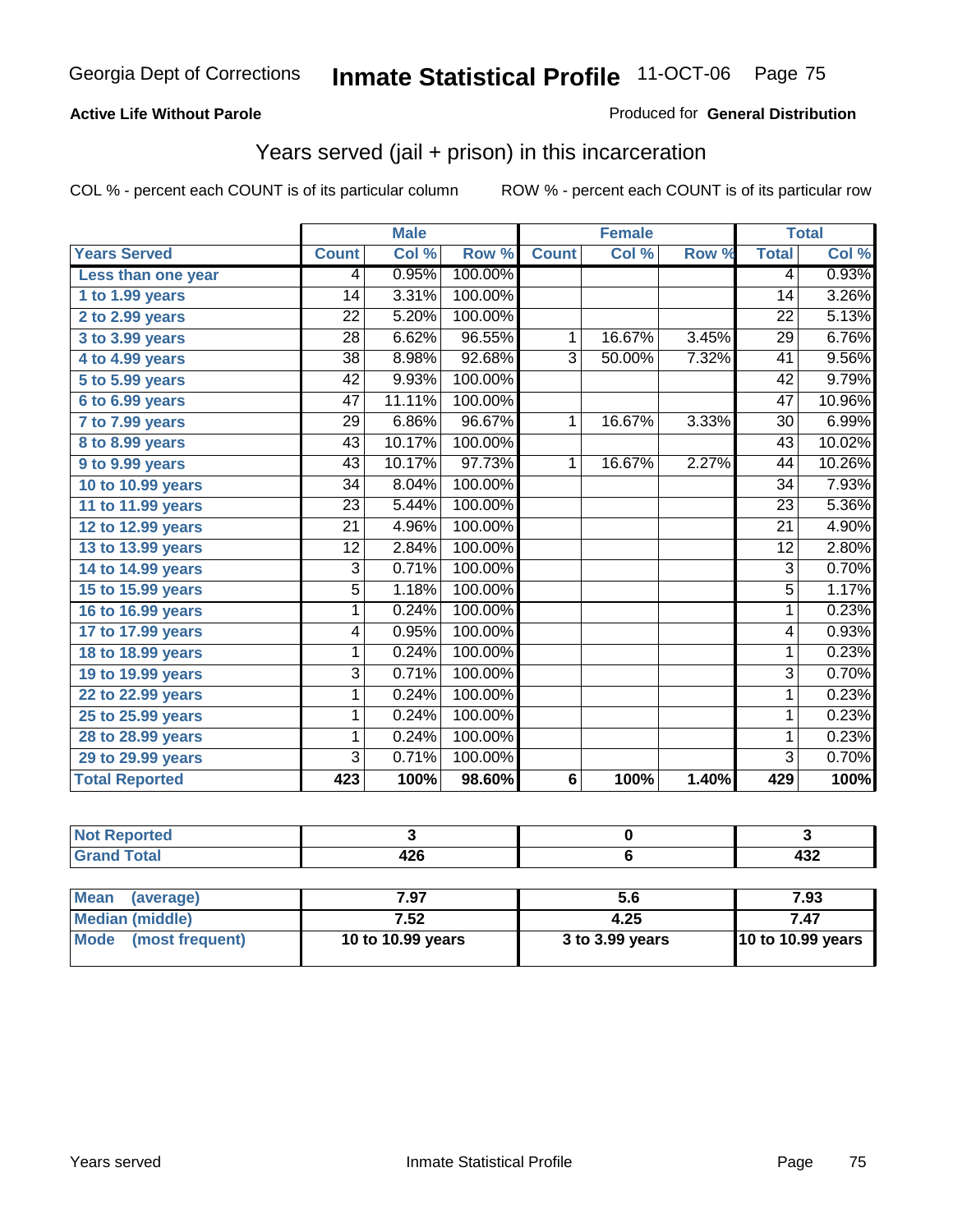### **Active Life Without Parole**

Produced for **General Distribution**

## Results of most recent HIV tests

|                         | <b>Male</b>  |        | <b>Female</b> |              |        | Total    |       |          |
|-------------------------|--------------|--------|---------------|--------------|--------|----------|-------|----------|
| <b>HIV Test Results</b> | <b>Count</b> | Col %  | Row %         | <b>Count</b> | Col %  | Row %    | Total | Col %    |
| <b>Positive</b>         |              | 0.71%  | 75.00%        |              | 16.67% | 25.00%   |       | $0.93\%$ |
| <b>Negative</b>         | 421          | 99.29% | 98.83%        |              | 83.33% | $1.17\%$ | 426   | 99.07%   |
| <b>Total Reported</b>   | 424          | 100%   | 98.60%        |              | 100%   | 1.40%    | 430   | 100%     |

| <b>Not Reported</b> |                  |         |
|---------------------|------------------|---------|
| <b>Grand Total</b>  | . מ<br>420<br>__ | <br>95∠ |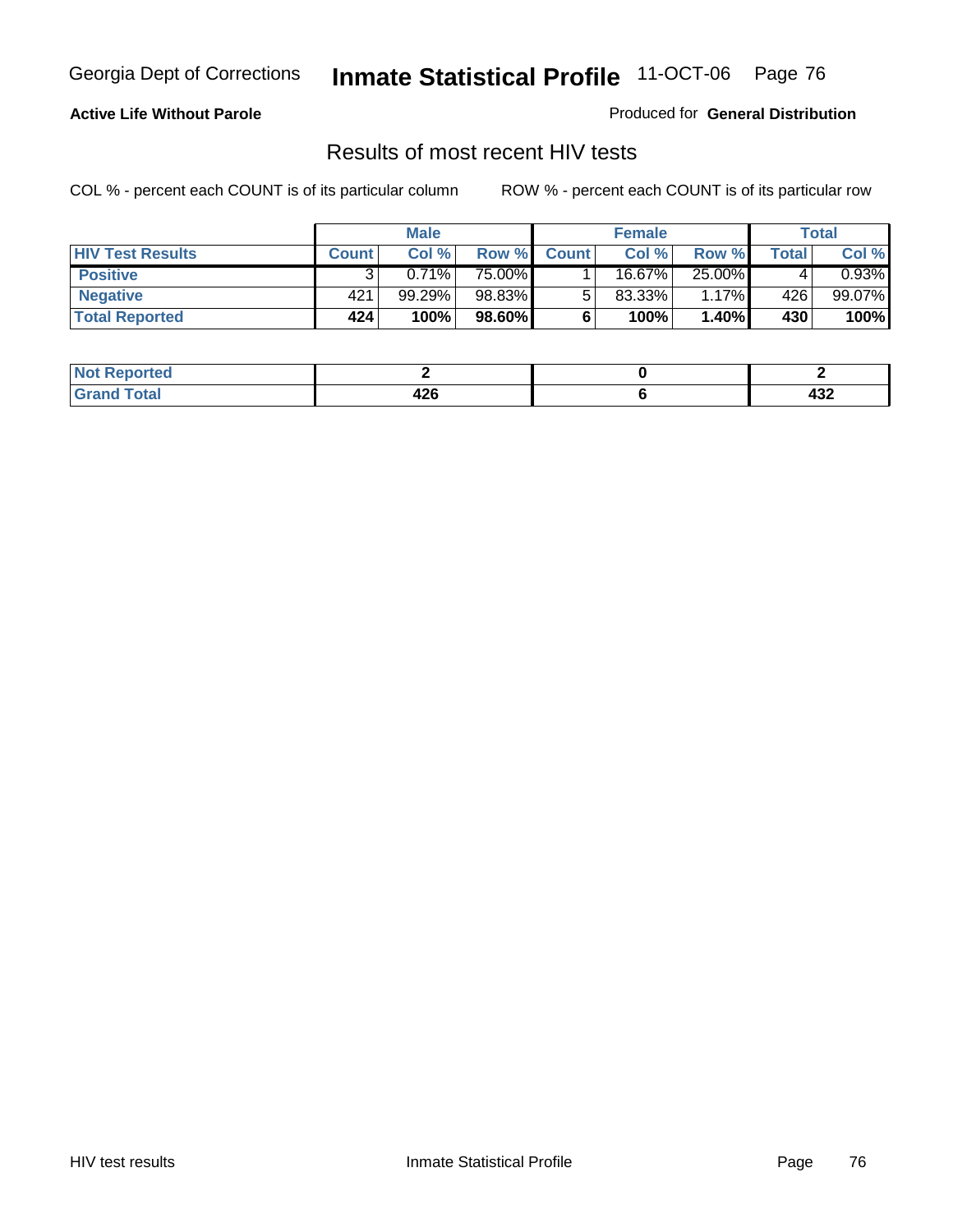### **Active Life Without Parole**

#### Produced for **General Distribution**

## Results of most recent tuberculosis test

|                                  | <b>Male</b>  |           | <b>Female</b> |              |         | Total |       |        |
|----------------------------------|--------------|-----------|---------------|--------------|---------|-------|-------|--------|
| <b>Tuberculosis Test Results</b> | <b>Count</b> | Col%      | Row %         | <b>Count</b> | Col %   | Row % | Total | Col %  |
| <b>Positive on current test</b>  | 21           | 4.99%     | 100.00%       |              |         |       | 21    | 4.92%  |
| <b>Positive on previous test</b> | 76           | $18.05\%$ | 100.00%       |              |         |       | 76    | 17.80% |
| <b>Negative</b>                  | 324          | 76.96%    | 98.18%        |              | 100.00% | 1.82% | 330   | 77.28% |
| <b>Total Reported</b>            | 421          | 100%      | 98.59%        |              | 100%    | 1.41% | 427   | 100%   |

| <b>Not</b><br><b>Reported</b> |            |            |
|-------------------------------|------------|------------|
| <b>Total</b>                  | מרי<br>440 | ,,,<br>≒ບ∠ |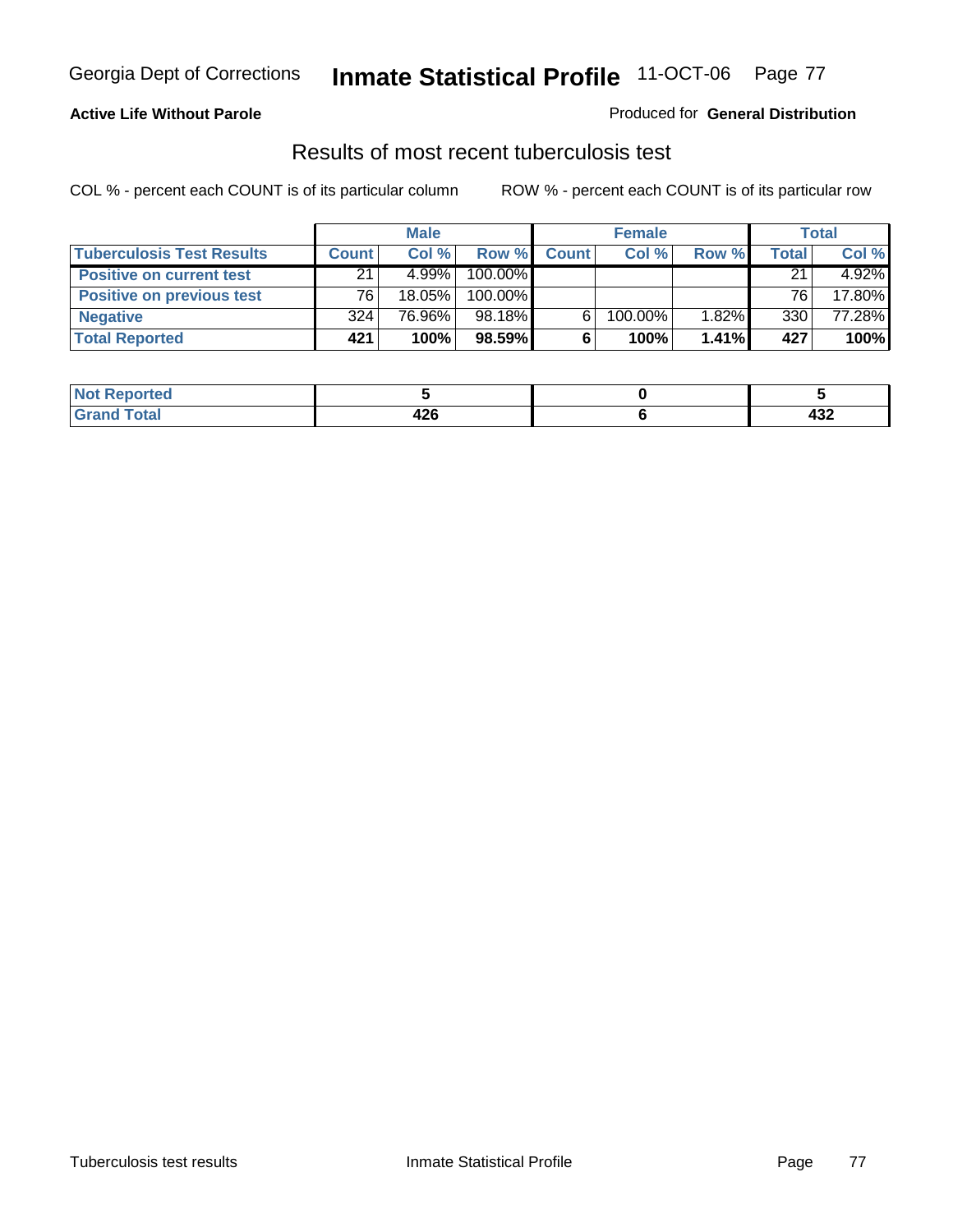### **Active Life Without Parole**

Produced for **General Distribution**

## Results of most recent syphilis test

|                                 | <b>Male</b>     |          | <b>Female</b> |              |            | Total    |       |          |
|---------------------------------|-----------------|----------|---------------|--------------|------------|----------|-------|----------|
| <b>Syphilis Test Results</b>    | <b>Count</b>    | Col%     | Row %         | <b>Count</b> | Col%       | Row %    | Total | Col %    |
| <b>Positive on current test</b> | 14 <sub>1</sub> | $3.33\%$ | 100.00%       |              |            |          | 14    | $3.29\%$ |
| <b>Negative</b>                 | 406             | 96.67%   | 98.54%        |              | $100.00\%$ | $1.46\%$ | 412   | 96.71%   |
| <b>Total Reported</b>           | 420             | 100%     | 98.59%        |              | 100%       | $1.41\%$ | 426   | 100%     |

| <b>Not Reported</b> |             |         |
|---------------------|-------------|---------|
| <b>Total</b>        | - 10<br>44O | <br>4JZ |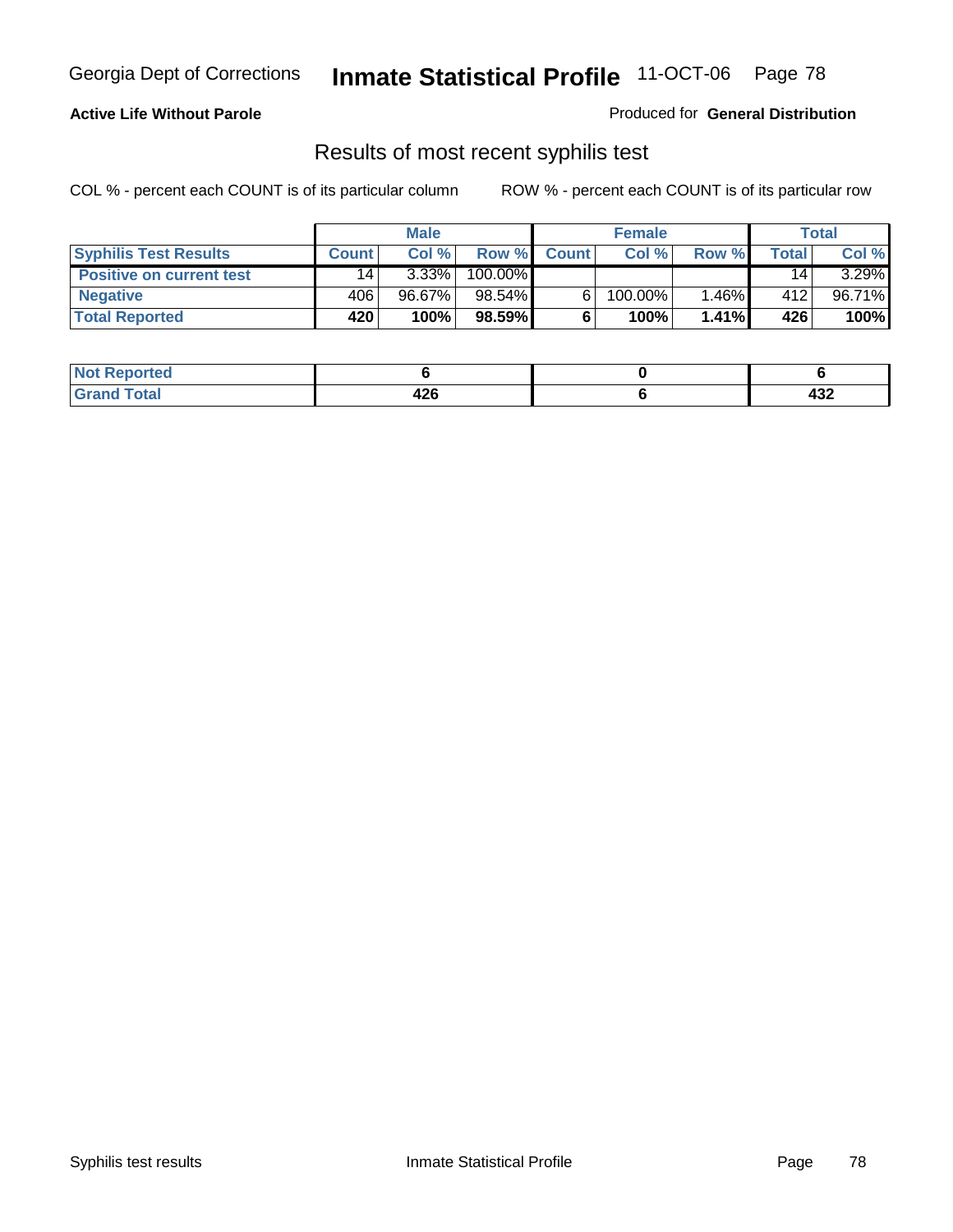### **Active Life Without Parole**

Produced for **General Distribution**

## Results of most recent Hepatitis-C test

|                                 |              | <b>Male</b> |         |             | <b>Female</b> |          |       | <b>Total</b> |
|---------------------------------|--------------|-------------|---------|-------------|---------------|----------|-------|--------------|
| <b>Hepatitis-C Test Results</b> | <b>Count</b> | Col%        |         | Row % Count | Col %         | Row %    | Total | Col %        |
| <b>Positive on current test</b> |              | 33.33%      | 100.00% |             |               |          |       | 33.33%       |
| <b>Negative</b>                 |              | 66.67%      | 100.00% |             |               |          |       | 66.67%       |
| <b>Total Reported</b>           |              | 100%        | 100.00% |             | %             | $0.00\%$ |       | 100%         |

| Not !           | ^^^  | 100 |
|-----------------|------|-----|
| <b>Reported</b> | 44J  | 443 |
| <b>cotal</b>    | 106  | ,,, |
| Grr             | 44 U | 4JZ |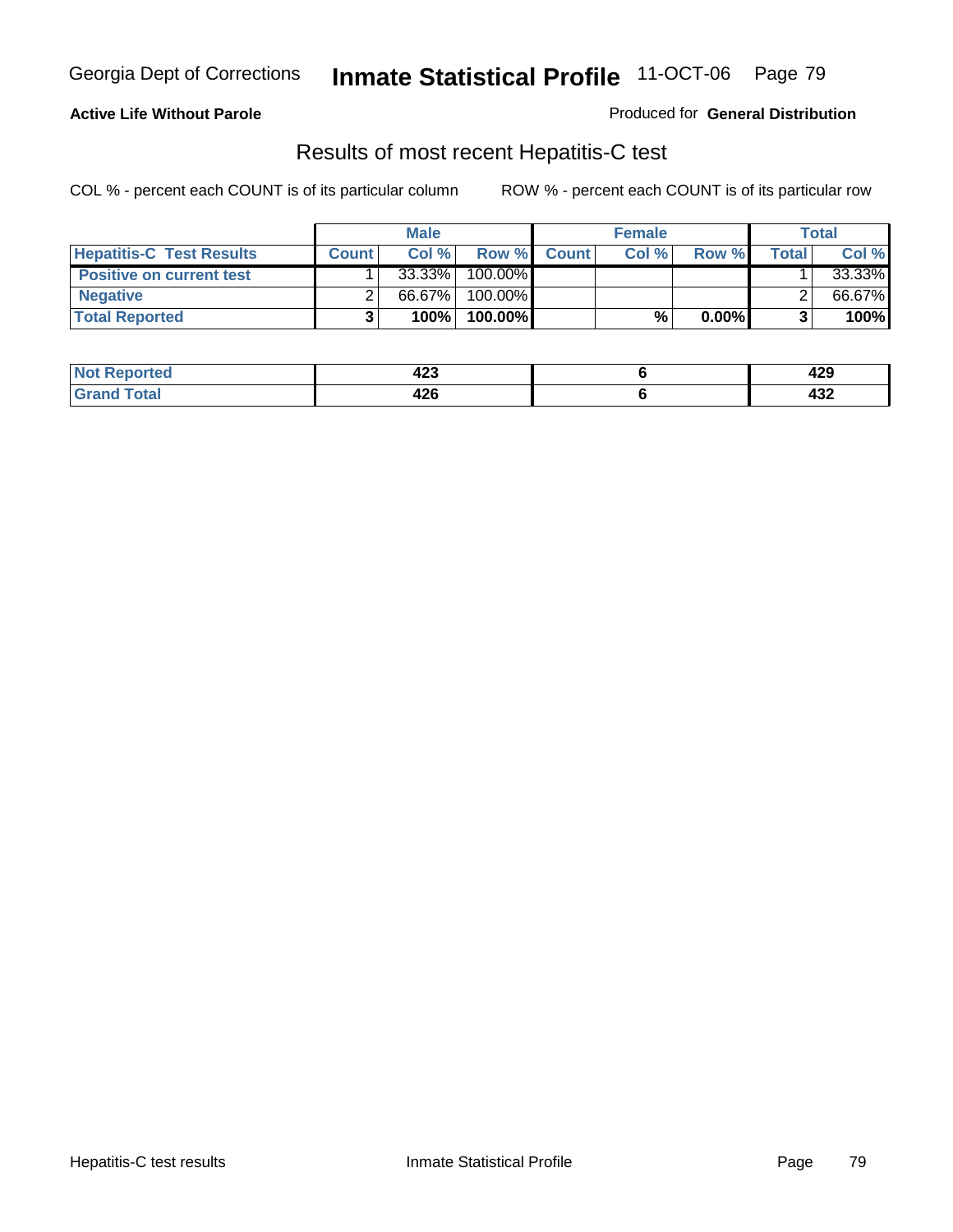### **Active Life Without Parole**

Produced for **General Distribution**

### Results of most recent pregnancy test

|                               | <b>Male</b>  |      |          | <b>Female</b> |         |         | <b>Total</b> |         |
|-------------------------------|--------------|------|----------|---------------|---------|---------|--------------|---------|
| <b>Pregnancy Test Results</b> | <b>Count</b> | Col% | Row %    | <b>Count</b>  | Col %   | Row %   | <b>Total</b> | Col %   |
| <b>Negative</b>               |              |      |          |               | 100.00% | 100.00% |              | 100.00% |
| <b>Total Reported</b>         |              | %    | $0.00\%$ |               | 100%    | 100.00% |              | 100%    |

| orted        | 196<br>44 U | <br>44 U   |
|--------------|-------------|------------|
| <b>Total</b> | <br>44 U    | "^^<br>494 |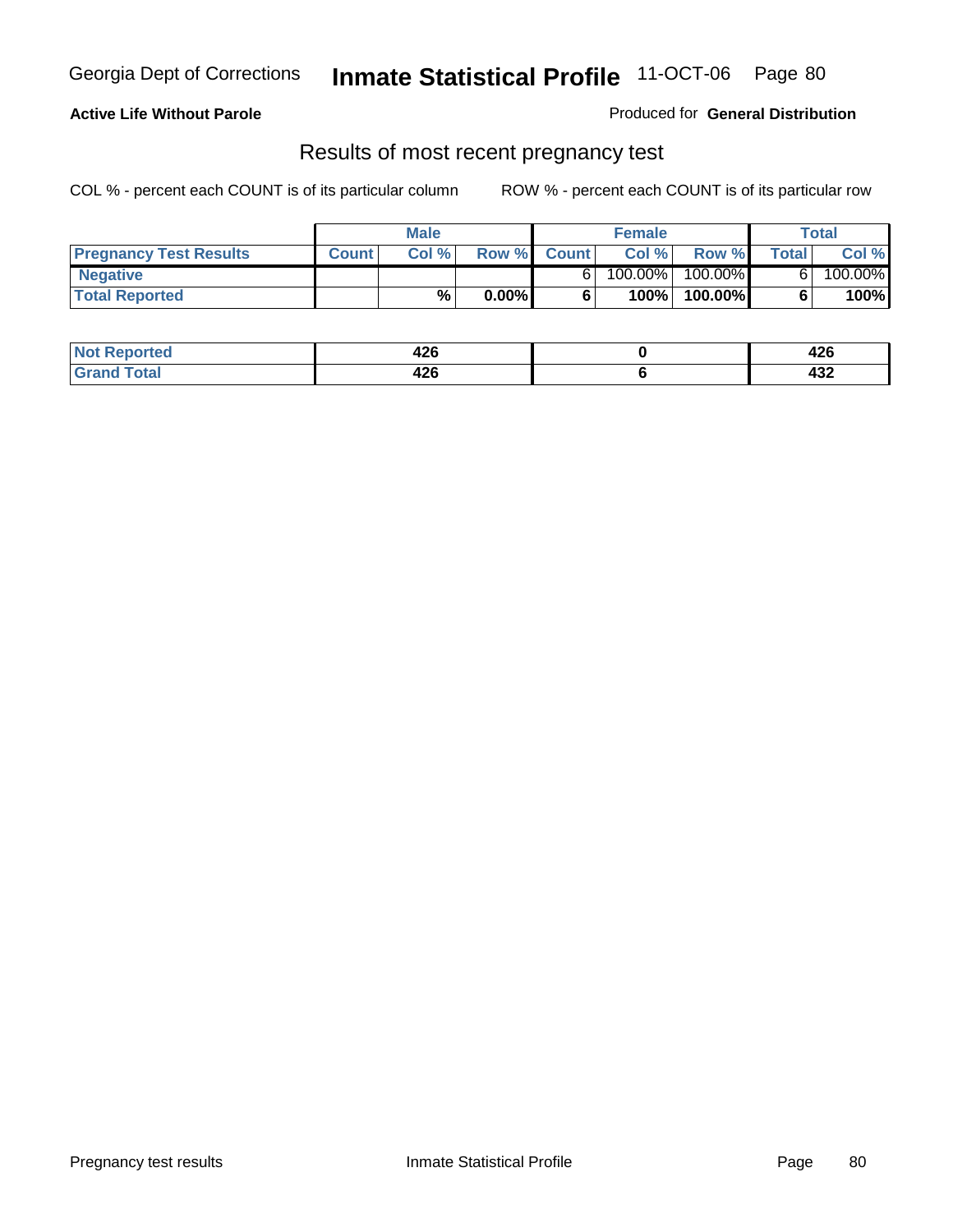### **Active Life Without Parole**

#### Produced for **General Distribution**

## Results of most recent diabetes test

|                                 |              | <b>Male</b> |            |             | <b>Female</b> |          |        | Total   |
|---------------------------------|--------------|-------------|------------|-------------|---------------|----------|--------|---------|
| <b>Diabetes Test Results</b>    | <b>Count</b> | Col %       |            | Row % Count | Col%          | Row %    | Totall | Col %   |
| <b>Positive on current test</b> |              | 100.00%     | $100.00\%$ |             |               |          |        | 100.00% |
| <b>Total Reported</b>           |              | 100%        | 100.00%    |             | %.            | $0.00\%$ |        | 100%    |

| orted       | ın.<br>444 | 430        |
|-------------|------------|------------|
| <b>Tota</b> | <br>44 U   | "^^<br>494 |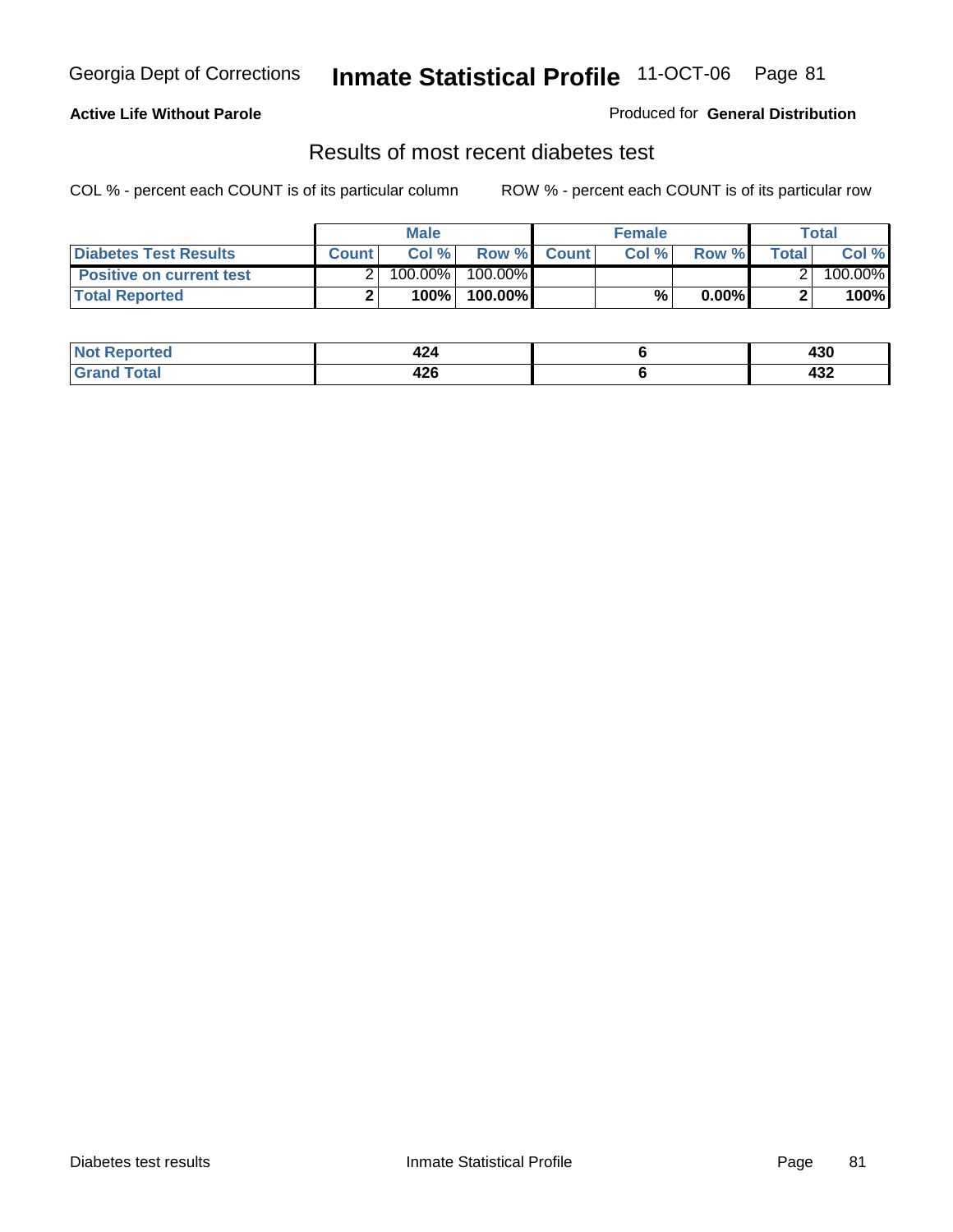### **Active Life Without Parole**

#### Produced for **General Distribution**

### Results of most recent hypertension test

|                                  |              | <b>Male</b> |            |             | <b>Female</b> |          |       | <b>Total</b> |
|----------------------------------|--------------|-------------|------------|-------------|---------------|----------|-------|--------------|
| <b>Hypertension Test Results</b> | <b>Count</b> | Col %       |            | Row % Count | Col%          | Row %    | Total | Col %        |
| <b>Positive on current test</b>  |              | 100.00%     | $100.00\%$ |             |               |          |       | 100.00%      |
| <b>Total Reported</b>            |              | 100%        | 100.00%    |             | %             | $0.00\%$ |       | 100%         |

| <b>Reported</b> | חרו<br>42V | <br>44 U |
|-----------------|------------|----------|
| <b>otal</b>     | 196        | "^^      |
| ____            | 44 V       | 494      |